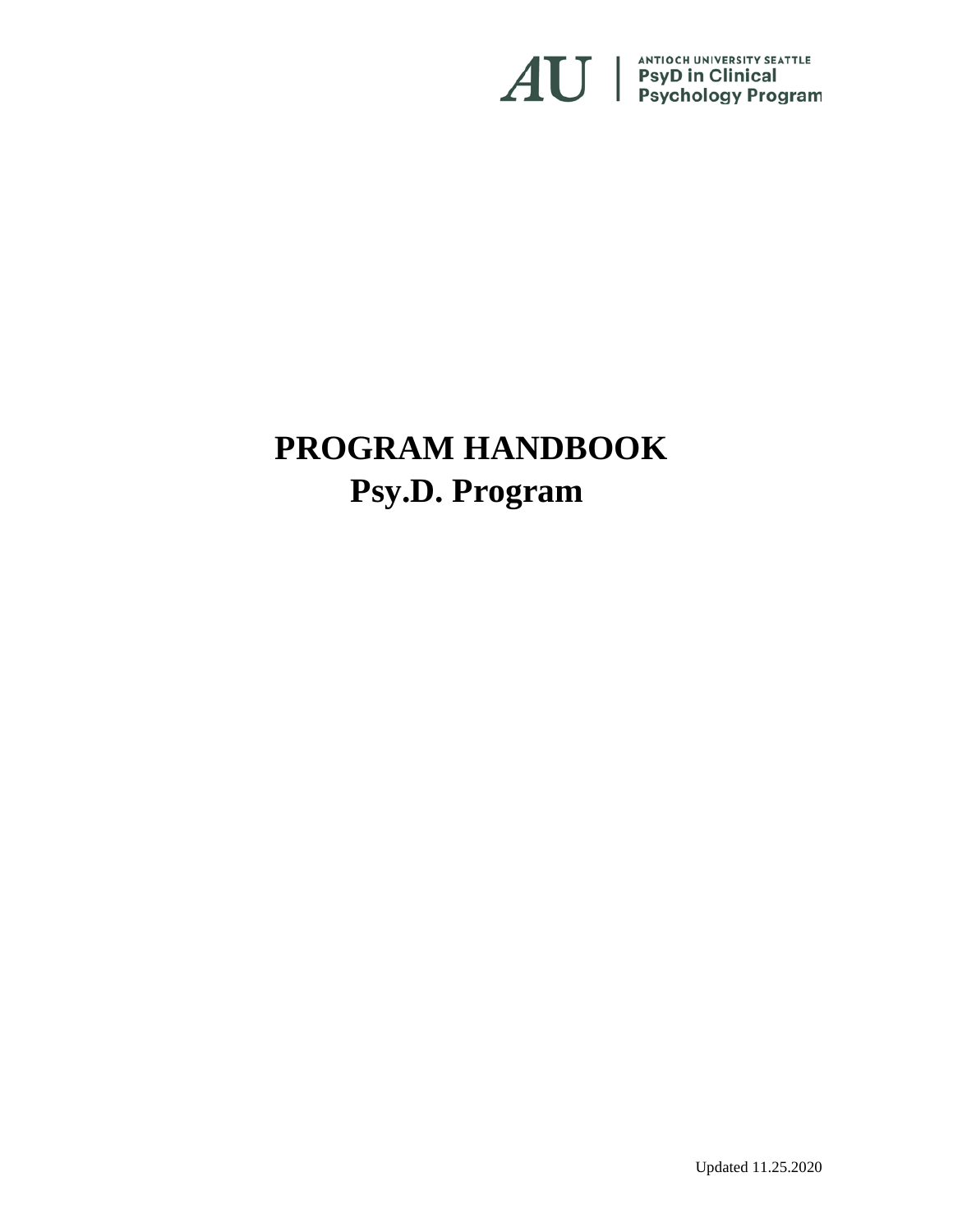### **Welcome to the Psy.D. Program at Antioch University Seattle**

Welcome to the Doctorate of Clinical Psychology (Psy.D.) program in the School of Applied Psychology, Counseling & Family Therapy (SAPCFT) at Antioch University Seattle. The Psy.D. Program Handbook provides an overview of the doctoral program to assist students in their studies.

Antioch University Seattle (AUS) and the Doctorate of Clinical Psychology (Psy.D.) Program Faculty reserve the right to make changes in policy, regulations, degree requirements, and fees subsequent to the publication of this material. Such changes take precedence over previous handbook and catalog statements. While reasonable effort is made to publicize such changes, students should remain in close touch with department advisors and administrative offices because responsibility for complying with all applicable requirements ultimately rests with the student. Updated copies of the handbook will be posted to the Sakai Psy.D. Community site on an ongoing basis.

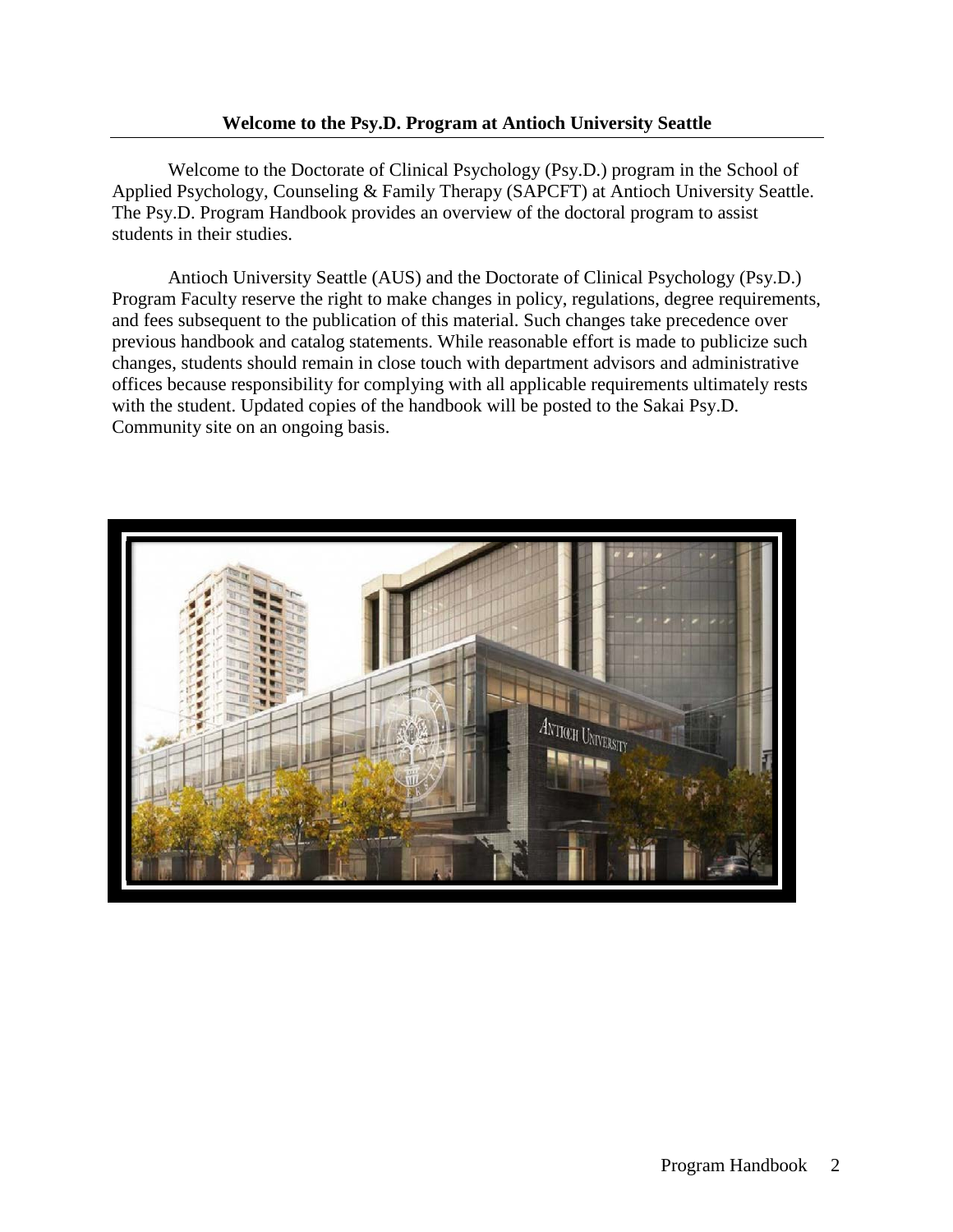| (Click on Heading Travel to Respective Text)                           |  |
|------------------------------------------------------------------------|--|
|                                                                        |  |
|                                                                        |  |
|                                                                        |  |
|                                                                        |  |
| School of Applied Psychology, Counseling and Family Therapy (SAPCFT) 5 |  |
|                                                                        |  |
|                                                                        |  |
|                                                                        |  |
|                                                                        |  |
|                                                                        |  |
|                                                                        |  |
|                                                                        |  |
| Course Scheduling, Class Size, and the Year-at-a-Glance ("The YAG") 26 |  |
|                                                                        |  |
|                                                                        |  |
|                                                                        |  |
|                                                                        |  |
|                                                                        |  |
|                                                                        |  |
|                                                                        |  |
|                                                                        |  |
|                                                                        |  |
|                                                                        |  |
|                                                                        |  |
|                                                                        |  |
|                                                                        |  |
|                                                                        |  |
|                                                                        |  |
|                                                                        |  |
| The Doctoral Dissertation                                              |  |
|                                                                        |  |
|                                                                        |  |
|                                                                        |  |
|                                                                        |  |
|                                                                        |  |
|                                                                        |  |
|                                                                        |  |
|                                                                        |  |
|                                                                        |  |
|                                                                        |  |
|                                                                        |  |
|                                                                        |  |

# <span id="page-2-0"></span>**Contents**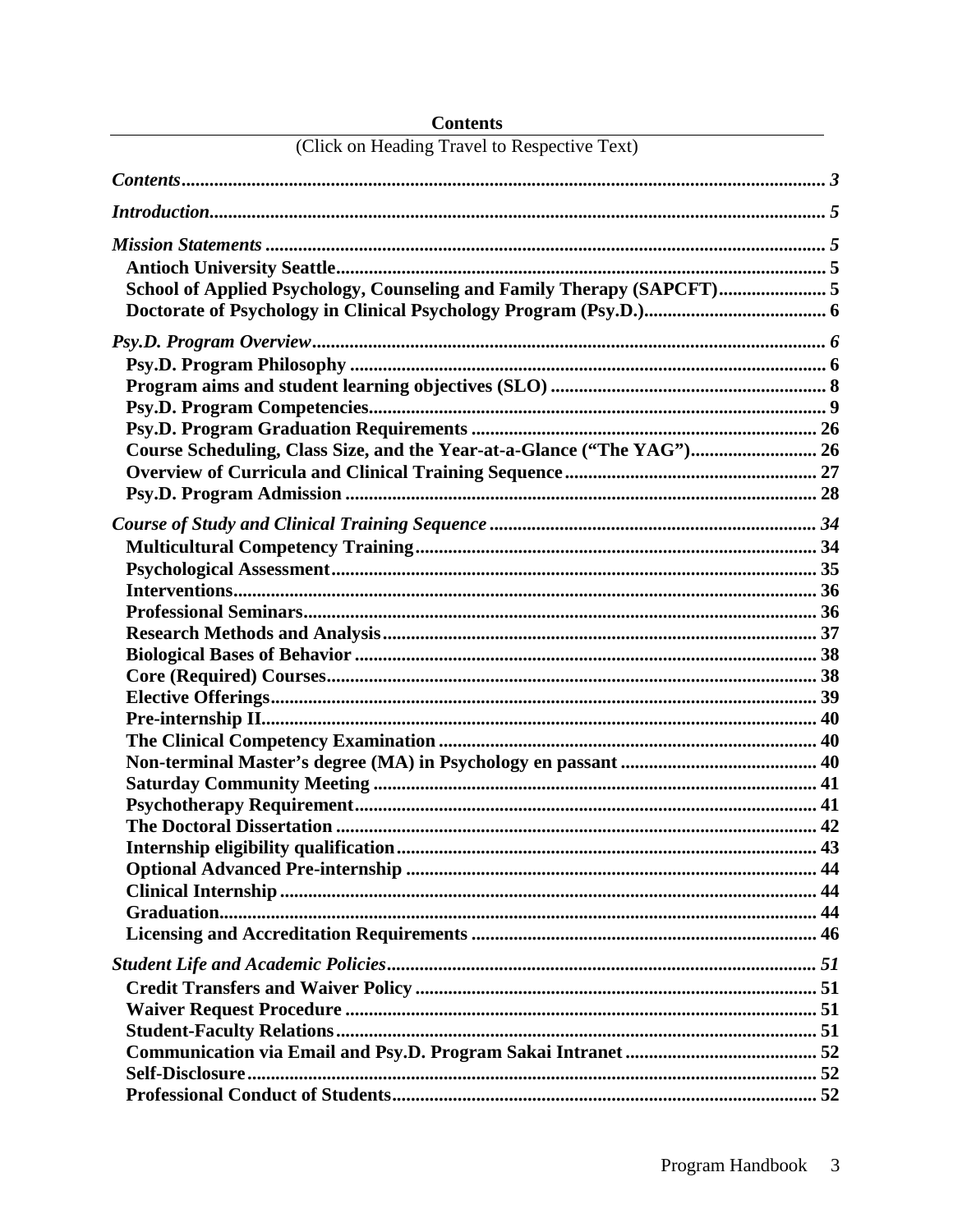| Annual Review and Faculty Evaluation of the Student's Progress. What is it? 58 |  |
|--------------------------------------------------------------------------------|--|
|                                                                                |  |
|                                                                                |  |
|                                                                                |  |
|                                                                                |  |
|                                                                                |  |
|                                                                                |  |
|                                                                                |  |
|                                                                                |  |
|                                                                                |  |
|                                                                                |  |
|                                                                                |  |
|                                                                                |  |
|                                                                                |  |
|                                                                                |  |
|                                                                                |  |
|                                                                                |  |
|                                                                                |  |
|                                                                                |  |
|                                                                                |  |
|                                                                                |  |
|                                                                                |  |
|                                                                                |  |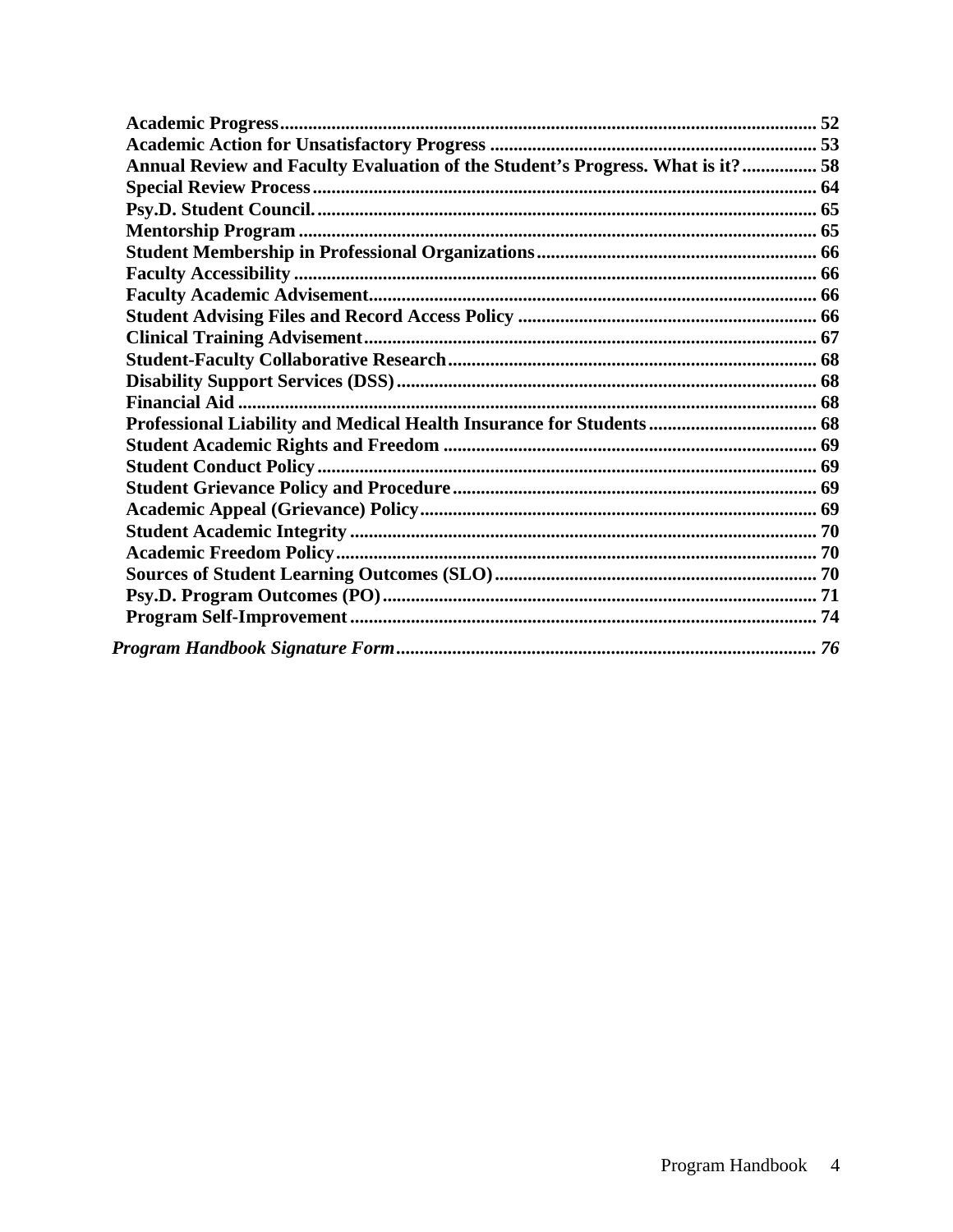<span id="page-4-0"></span>Antioch University Seattle is one of five campuses of Antioch University (AU), a notfor-profit organization founded in 1852 with Horace Mann as its first president. AU also includes Antioch University New England, Antioch University Los Angeles, Antioch University Santa Barbara, and Antioch University Midwest. The AU central offices are in Yellow Springs, OH. Each campus has its own community life and regional identity. AUS opened its doors in October 1975.

Antioch University is accredited by the Higher Learning Commission of the North Central Association of Colleges and Schools, 230 South LaSalle Street, Suite 7-500, Chicago, IL, 60604-1411, (800) 621-7440. AU was reaccredited in 2013. AUS is authorized by the Washington Higher Education Coordinating Board and meets the requirements and minimum education standards established for degree-granting institutions under the Degree-Granting Institutions Act.

The Doctoral Program in Clinical Psychology is accredited by the American Psychological Association. Questions related to the program's accredited status should be directed to the Commission on Accreditation at Office of Program Consultation and Accreditation, American Psychological Association, 750 1st Street, NE, Washington, DC 20002, Phone: (202) 336- 5979. E-mail: **[apaaccred@apa.org](mailto:apaaccred@apa.org)** Web: **[www.apa.org/ed/accreditation](http://www.apa.org/ed/accreditation)**

Antioch University Seattle (AUS) programs are guided by core educational values that include rigorous scholarship and academic discipline, engaged service, community involvement, and student-centered, well-rounded learning. Antioch is committed to finding the most effective approaches to student learning through innovation and experimentation; students are encouraged to integrate work and study, to incorporate experience with academic study and reflection, and to address issues within a social and political context. AUS aims to develop its students and graduates into responsible leaders personally committed to improving the human condition by fostering productive, democratic change in the institutions and communities in which they live and work.

#### **Mission Statements**

### <span id="page-4-2"></span><span id="page-4-1"></span>**Antioch University Seattle**

Antioch University provides learner-centered education to empower students with the knowledge and skills to serve others, lead meaningful lives, and to advance social, economic, and environmental justice.

### <span id="page-4-3"></span>**School of Applied Psychology, Counseling and Family Therapy (SAPCFT)**

The mission of the School of Applied Psychology, Counseling and Family Therapy is to provide higher education and training in the theory and application of psychology in a variety of settings. Our curriculum promotes the values of ethical practice, social responsibility, and cultural pluralism; our classes promote self-exploration, agentic activity,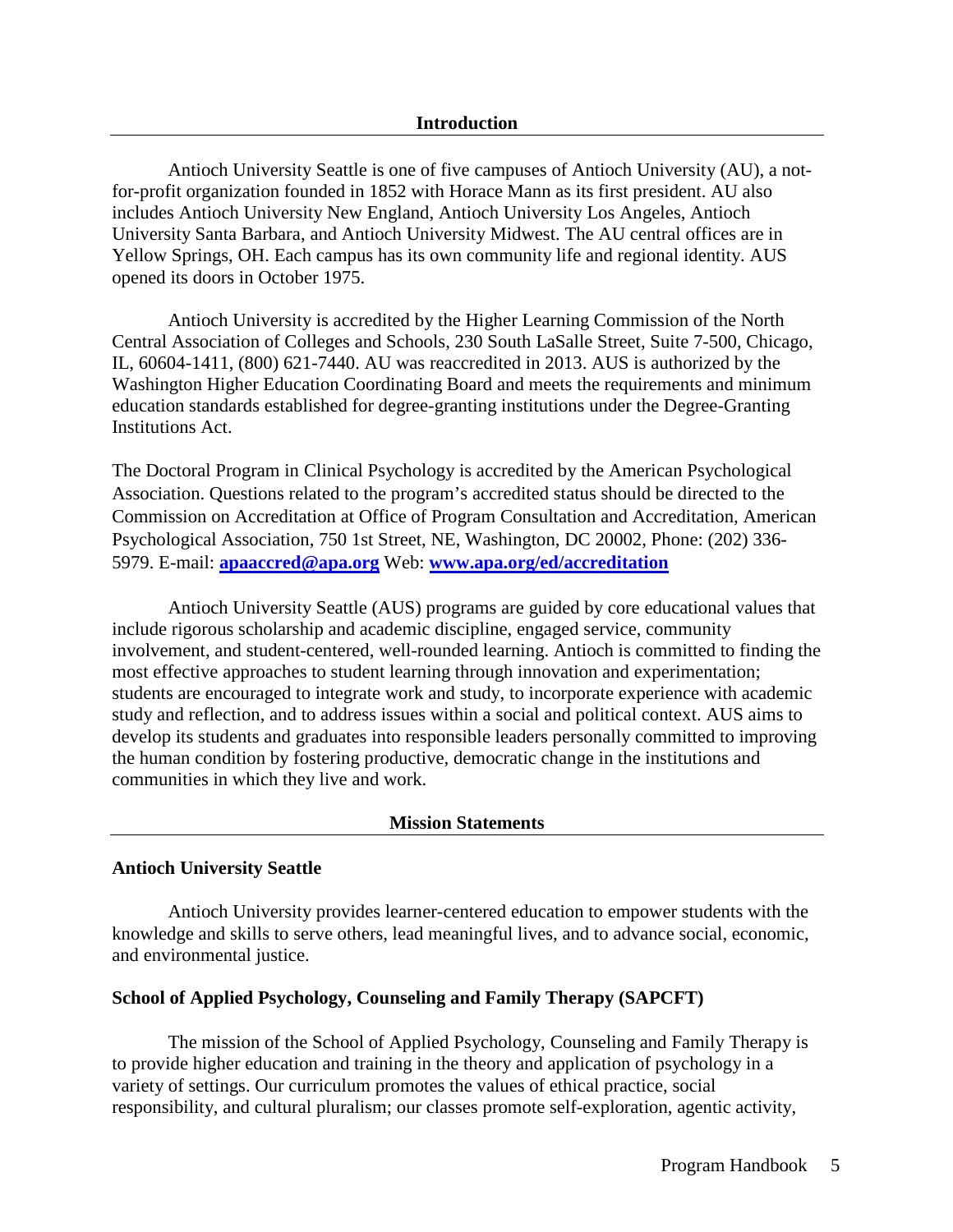interdisciplinary and whole-person learning. We seek to balance traditional and contemporary perspectives in the field of psychology. We aspire to educate students to become informed and effective practitioners and change agents in our complex world.

### <span id="page-5-0"></span>**Doctorate of Psychology in Clinical Psychology Program (Psy.D.)**

The Psy.D. program at Antioch University Seattle prepares students for competent entry as a generalist into the practice of health service psychology through doctoral education and training. The Psy.D. program aims to educate students as health service psychologists and as scholars in psychology in order to promote health, education, social justice, and human welfare. Our curricula shall advance students in the broadest and most liberal manner, including conducting research in psychology. We seek to promote the highest standards of ethics, conduct, education, and achievement in a manner that balances traditional and contemporary perspectives in order for students to become responsible change agents in our complex world.

### **Psy.D. Program Overview**

<span id="page-5-1"></span>Antioch University Seattle's (AUS) Psy.D. Program adopts a practitioner-scholar model that emphasizes generalist clinical training along with a foundation in research design and evidence-based practices to educate students as competent professionals in clinical psychology and as scholars in psychology in order to promote health, education, social justice, and human welfare.

The faculty is committed to including issues of diversity (including race, age, gender, physical status, ethnicity, culture, class, sexual orientation, and disability) throughout the curriculum. The program does not isolate these issues into one or two courses or workshops but, instead, distributes the responsibility for addressing these issues across course and experiential learning.

Course-based learning provides both breadth and depth of knowledge fundamental to the clinical practice of psychology. The experience-based learning gives students the opportunity to apply their knowledge in the delivery of treatment interventions to people. Skills to work effectively on inter-professional, multi-disciplinary teams are included.

The program is organized into 140 credits delivered in an 11-week quarter system with classes held on Thursdays, Fridays and Saturdays. The clinical experiential learning is delivered through supervised work at the AUS Community Counseling and Psychology Clinic and other community clinical training placements.

#### <span id="page-5-2"></span>**Psy.D. Program Philosophy**

The AUS Psy.D. program's education and training model is that of Practitioner-Scholar, which is based on the 1973 clinical psychology training model proposed at the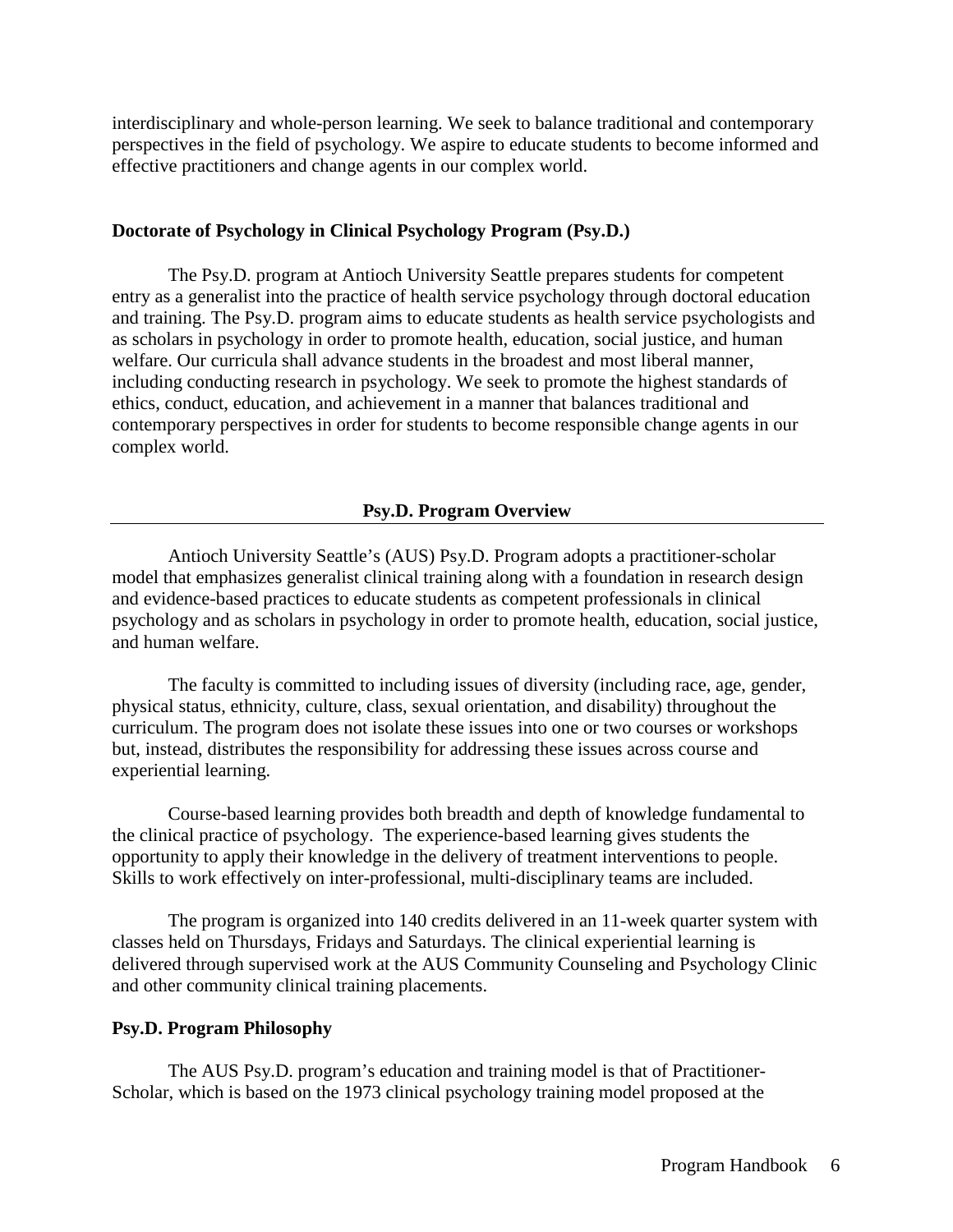historic Vail Conference on Professional Training in Psychology in [Vail, Colorado,](http://en.wikipedia.org/wiki/Vail,_Colorado) and the Profession-Wide Competencies and Discipline-Specific Domains from the American Psychology Association. We are also guided by the competency-based model developed by the National Council of Schools and Programs of Professional Psychology (NCSPP) as articulated by Kenkel and Peterson (2010). The highlights of the model are as follows:

**Local clinical scientist approach.** We train our students in evidence-based practice in psychology (EBPP), defined as "the integration of the best available research with clinical expertise in the context of patient characteristics, culture, and preferences" (APA, 2005). To help students identify "the best available research," our curriculum includes four research courses designed to teach students the continuum of research designs and data analytic approaches, to think critically about the ways such approaches are applied within mainstream psychology literature. Students are taught to participate in research teams and projects and to measure the outcomes of their therapeutic work and implement the various process and outcome measures that are available at the on-campus clinic. In accordance with APA's policy on evidence-based psychology practice, we emphasize the need to hold the science and local context in a dialectic rather than dichotomy. More specifically, this will provide students with the opportunity to learn how to understand the client and the presenting issues within a systems context embodied by social, cultural, psychological, and political factors. This includes consideration of the complex and nuanced ways in which the client's and the clinician's background -- their family, work, culture, spiritual tradition, and social class - contribute to the interpretation and understanding of themselves and the ways in which they interact with world around them.

**Integrative andragogy.** We prefer the term *andragogy* (structuring learning to engage adult rather than child learners; Knowles, Holton, & Swanson, 2005). AU is well known for acknowledging the experience adult students bring, integrating theory with practice, and framing individuals and social institutions in terms of an analysis of the history of power and privilege. Our syllabi are the best means to demonstrate our teaching approaches. Classes rarely rely on the standard multiple-choice midterm and final examinations only, but rather require students to reflect upon, critique, and apply what they have learned in written assignments or presentations.

**Competency-based assessment.** We believe students should be asked to demonstrate the disciplinary content they learn through applying knowledge to practice. By using small, seminar-type classes and assignments that require reflective application of concepts to real cases and problems, instructors are able to assess their students' competent performances. Student mastery of competency is woven into all course objectives and evaluations, supervisor evaluations, annual reviews of student performances, and the Clinical Competency Examination (resources and handbook available at Sakai/Psy.D. Community Site/Resources/Clinical Competency Examination). In addition to the Profession-Wide Competencies, the Discipline-Specific Knowledge requirements guide our curricular development.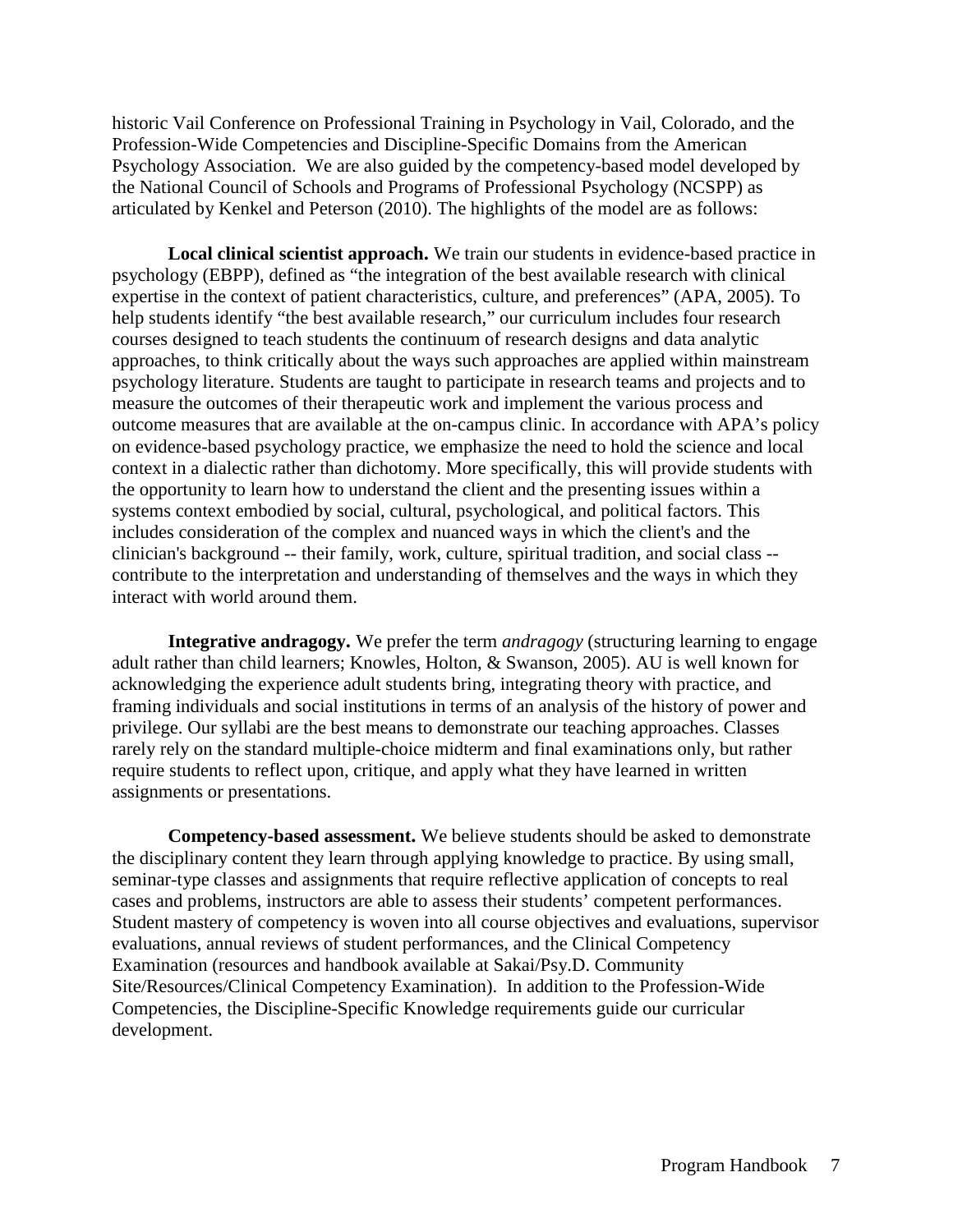**Multiple roles.** In addition to providing psychotherapeutic interventions and assessment services for individuals and groups, many of our graduates will be involved in supervision, consultation, agency management, organizational planning, program evaluation, health service provision, and public health activities during their careers. International crisis and trauma care are roles that our students may assume in the future. Thus, in agreement with the National Council of Schools of Professional Psychology (NCSPP) competency-based model, we train our students for the roles they are likely to take on in their communities.

**Social justice and social responsibility.** Antioch University (AU) has a 158-year history of opening the doors of higher education to those who have been closed out. AU clinical psychology Psy.D. program strives to provide high-quality mental health care services to populations who have been underserved as well. As part of these aspirations, multicultural competency training is a focus throughout the curriculum in order to prepare our students to become engaged citizens and culturally competent practitioners.

### <span id="page-7-0"></span>**Program aims and student learning objectives (SLO)**

The overarching goal of the Psy.D. program is to prepare students for competent entry into the practice of health service psychology and meet Washington State's licensure requirements for clinical psychology. To accomplish this, we have identified three broad aims and nine objectives listed below:

*Aim #1*. Graduates are competent for entry-level practice as health service providers and professional psychologists in multiple roles. Student Learning Outcomes or Objectives (SLO 1.A-1.D):

- Objective 1.A: Students intervene to alleviate suffering and promote health. Competency: Intervention
- Objective 1.B: Students assess clients and communicate their findings. Competency: Assessment
- Objective 1.C: Students design, analyze, and report on research and evaluations. Competency: Research
- Objective 1.D: Students accept and offer supervision and consultation. Competency: Supervision & Consultation

*Aim #2*. Graduates are reflective practitioner/scholars. Student Learning Outcomes or Objectives (SLO 2.A-2.C):

Objective 2.A: Students build meaningful relationships with clients, organizations, and their community.

Competency: Communication and Interpersonal Skills

- Objective 2.B: Students integrate science with theory and practice. Competency: Assessment and Intervention
- Objective 2.C: Students practice ethically and professionally. Competencies: Ethical/Legal Standards & Professionalism

*Aim #3*. Graduates are socially responsible and work for social justice. Student Learning Outcomes or Objectives (SLO 3.A-3.B):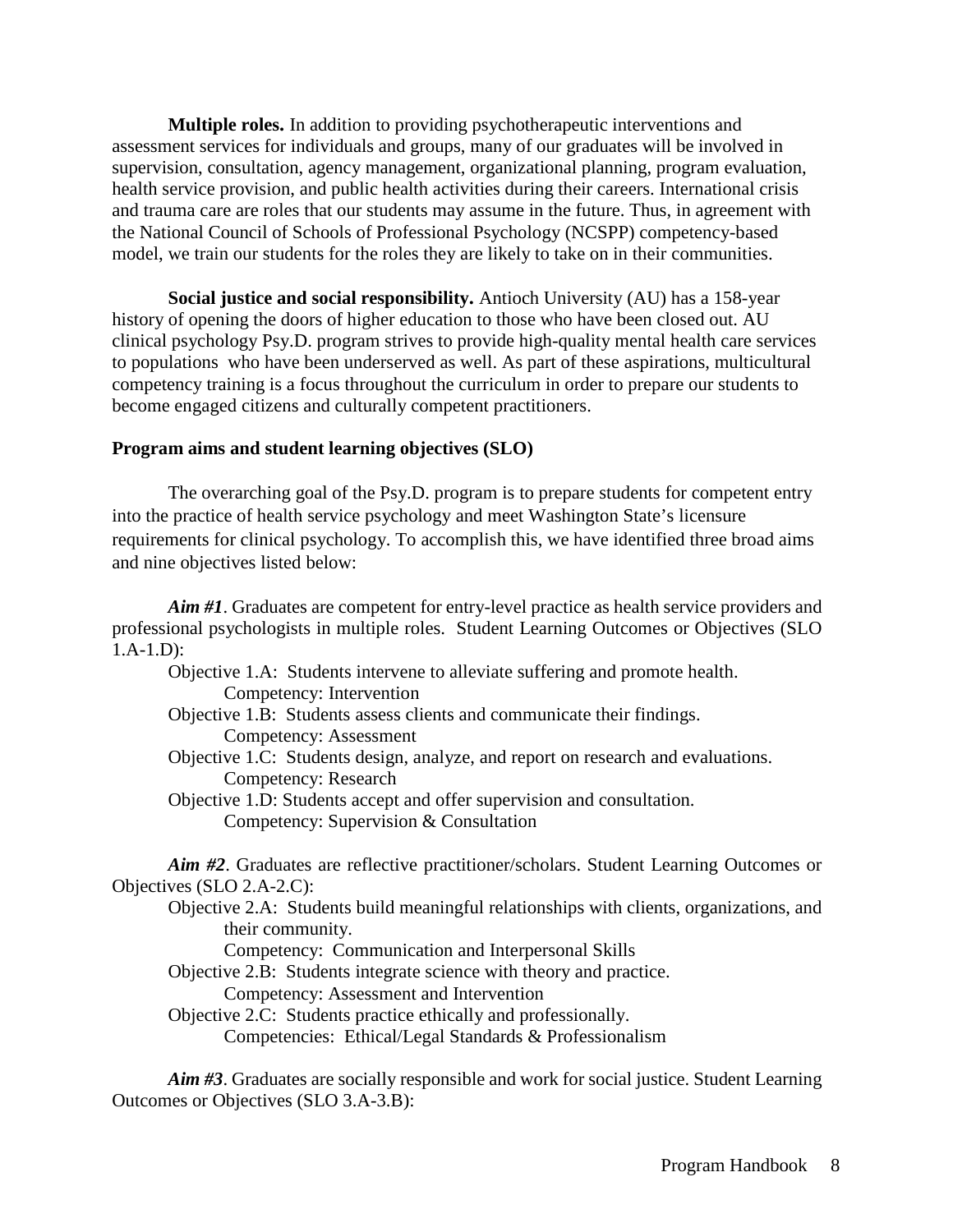Objective 3.A: Students celebrate diversity and avoid oppressing others. Competency: Social Justice & Individual/Cultural Diversity Objective 3.B: Students are agents of social change. Competency: Social Justice

### <span id="page-8-0"></span>**Psy.D. Program Competencies**

The AUS Psy.D. program has adopted the Profession-Wide Competencies (APA, 2017) throughout the program, including the curriculum, clinical training, and dissertation. In addition, the Discipline-Specific Knowledge domains in curricular design and implementation. Below are tables describing the domain, how it is integrated into the program, and how they are assessed:

| Provide information below to illustrate how the program ensures that ALL students can acquire<br>and demonstrate substantial understanding of and competence in any program-specific<br>competencies: |                                                                                                                                                                                                                                                                                                                                                                                                                                                                                                                                                                                                                                                                                                                                                                                                                                                                                                                                                                                                                                                                                                 |  |
|-------------------------------------------------------------------------------------------------------------------------------------------------------------------------------------------------------|-------------------------------------------------------------------------------------------------------------------------------------------------------------------------------------------------------------------------------------------------------------------------------------------------------------------------------------------------------------------------------------------------------------------------------------------------------------------------------------------------------------------------------------------------------------------------------------------------------------------------------------------------------------------------------------------------------------------------------------------------------------------------------------------------------------------------------------------------------------------------------------------------------------------------------------------------------------------------------------------------------------------------------------------------------------------------------------------------|--|
| Program-Specific<br>Competency 1:                                                                                                                                                                     | Social Justice                                                                                                                                                                                                                                                                                                                                                                                                                                                                                                                                                                                                                                                                                                                                                                                                                                                                                                                                                                                                                                                                                  |  |
| <b>Elements associated</b><br>with this competency<br>from IR C-8 D                                                                                                                                   | Communicates an awareness of historical, institutional, and<br>$\bullet$<br>systemic structures of power, privilege, and oppression and their<br>effect on research and clinical training. This includes a critical<br>understanding of how the psychological profession has at times<br>contributed to a history of oppression and the change that can<br>arise out of a social justice approach.<br>Applies knowledge and awareness of their historically situated<br>social location and privileged social domains/identities in order to<br>confront the dynamics of power and privilege in interpersonal<br>and institutional settings. This includes identifying and working to<br>avoid further oppression of marginalized and underserved<br>persons and refraining from acts of aggression.<br>Embodies the role of a change agent by engaging in advocacy<br>at the individual or institutional levels. This includes<br>conscientiously empowering underserved groups through<br>clinical and professional work or promoting community-based<br>change to address systemic barriers. |  |
| <b>Required</b><br>training/experiential<br>activities to meet<br>each element. If<br>applicable, clarify<br>where activity<br>description (e.g.,<br>syllabus) is located.                            | Student communicates an understanding of historical,<br>$\bullet$<br>institutional, and systemic structures of power, privilege and<br>oppression through the PSYC7020 Social Justice in Clinical<br>Psychology course.<br>Student applies knowledge and awareness about their social<br>$\bullet$<br>location, privileged social domains/identities and confronts the<br>dynamics of power and privilege in interpersonal and institutional<br>settings through the PSYC7020 Social Justice Service Practicum<br>and the Social Justice domain of the Clinical Competency Exam.                                                                                                                                                                                                                                                                                                                                                                                                                                                                                                                |  |

## **Program-Specific Competencies (PSC)**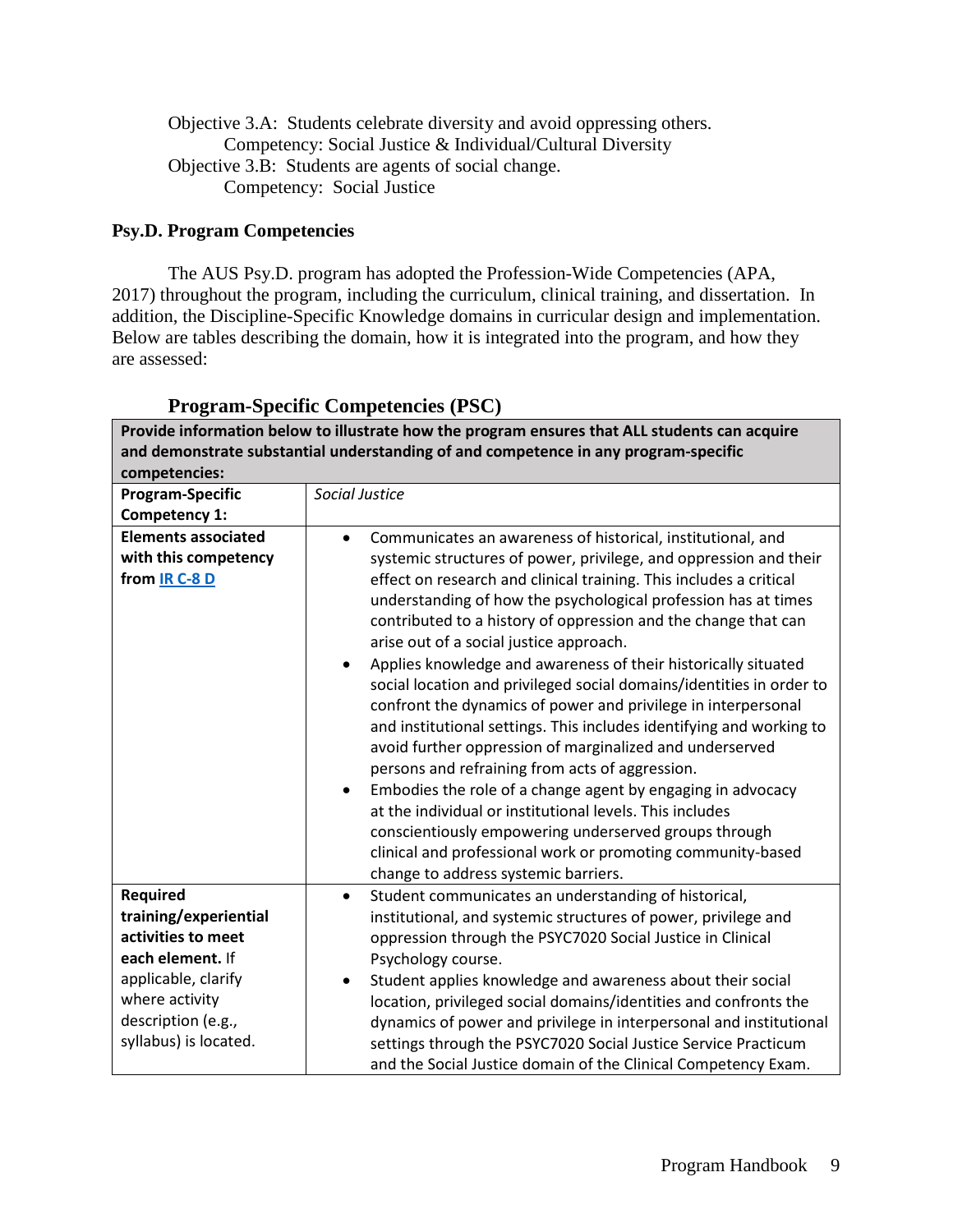|                                                                                                                                                                                 | $\bullet$<br>Clinical Competency Exam.                                                                                                                      | Student embodies the role of a change agent by engaging in<br>advocacy at the individual or institutional levels through the                                                                                                                                                                                        |  |  |
|---------------------------------------------------------------------------------------------------------------------------------------------------------------------------------|-------------------------------------------------------------------------------------------------------------------------------------------------------------|---------------------------------------------------------------------------------------------------------------------------------------------------------------------------------------------------------------------------------------------------------------------------------------------------------------------|--|--|
| How outcomes are<br>measured for each<br>training/experiential<br>activity listed above.<br>List where in the self-<br>study all associated<br>evaluation tools are<br>located. | How outcomes are measured:<br>Performance in PSYC7020.<br>Performance on the Clinical<br>$\bullet$<br>Competency Exam.<br>Performance in clinical training. | Evaluation tool and self-<br>study location:<br>Rubrics in the course<br>syllabus for PSYC7020.<br><b>Clinical Competency</b><br>$\bullet$<br>Exam scoring criteria<br>for both the written<br>and oral component in<br>the CCE handbook<br>(Appendix D, E & F).<br>Summative Supervisor<br><b>Evaluation Form.</b> |  |  |
| <b>Minimum levels of</b><br>achievement (MLAs)<br>for each outcome<br>measure/evaluation<br>tool listed above.                                                                  | $\bullet$<br>(equivalent of B- or better).<br>$\bullet$                                                                                                     | Successful completion of PSYC7020 designated by Pass<br>A rating of Pass on the social justice domain and a rating of Pass<br>on the overall Clinical Competency Exam.                                                                                                                                              |  |  |

# **Profession-Wide Competencies (PWC)**

| Provide information below to illustrate how the program ensures that ALL students can acquire                        |                                                                                                                                                                                                                                                                                                                                                                                                                                                                                                                                                                                                                                                                                                                              |  |
|----------------------------------------------------------------------------------------------------------------------|------------------------------------------------------------------------------------------------------------------------------------------------------------------------------------------------------------------------------------------------------------------------------------------------------------------------------------------------------------------------------------------------------------------------------------------------------------------------------------------------------------------------------------------------------------------------------------------------------------------------------------------------------------------------------------------------------------------------------|--|
|                                                                                                                      | and demonstrate substantial understanding of and competence in:                                                                                                                                                                                                                                                                                                                                                                                                                                                                                                                                                                                                                                                              |  |
| Competency:                                                                                                          | (i) Research                                                                                                                                                                                                                                                                                                                                                                                                                                                                                                                                                                                                                                                                                                                 |  |
| <b>Elements associated</b><br>with this competency<br>from <u>IR C-8 D</u>                                           | Demonstrate the substantially independent ability to formulate<br>$\bullet$<br>research or other scholarly activities (e.g., critical literature<br>reviews, dissertation, efficacy studies, clinical case studies,<br>theoretical papers, program evaluation projects, program<br>development projects) that are of sufficient quality and rigor to<br>have the potential to contribute to the scientific, psychological, or<br>professional knowledge base.<br>Conduct research or other scholarly activities.<br>Critically evaluate and disseminate research or other scholarly<br>activity via professional publication and presentation at the<br>local (including the host institution), regional, or national level. |  |
| Program-defined<br>elements associated<br>with this competency<br>(if applicable; see<br>table description<br>above) |                                                                                                                                                                                                                                                                                                                                                                                                                                                                                                                                                                                                                                                                                                                              |  |
| <b>Required</b><br>training/experiential<br>activities to meet<br>each element. If<br>applicable, clarify            | Students demonstrate the independent ability to formulate<br>$\bullet$<br>research or other scholarly activities by successfully completing<br>PSYC7310 Research Ethics & Quantitative Methods and Analysis I,<br>PSYC7320 Quantitative Methods and Analysis II, PSYC7330                                                                                                                                                                                                                                                                                                                                                                                                                                                    |  |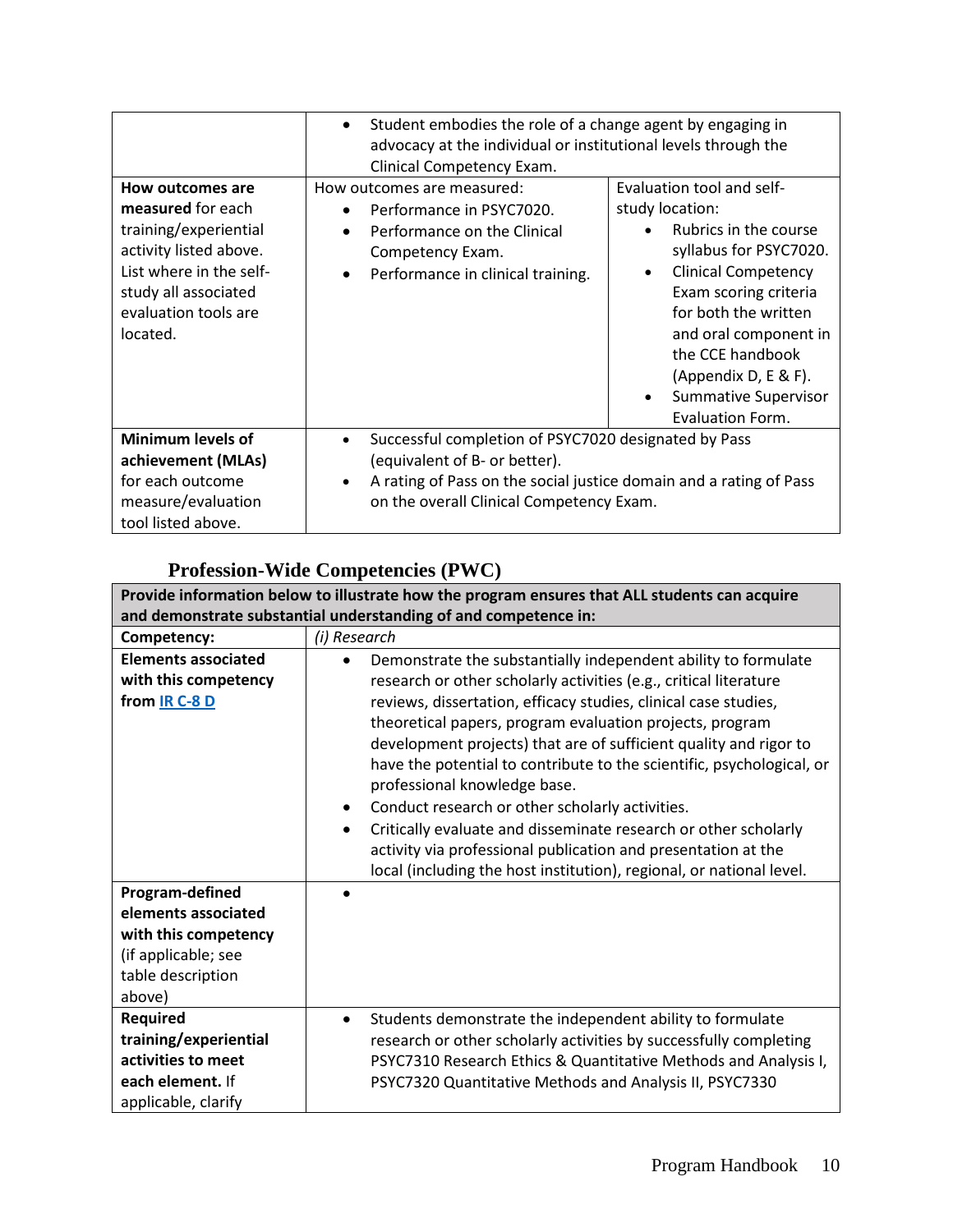| where activity           |                          | Qualitative Methods and Analysis I, PSYC7340 Qualitative           |                           |                       |
|--------------------------|--------------------------|--------------------------------------------------------------------|---------------------------|-----------------------|
| description (e.g.,       | Methods and Analysis II. |                                                                    |                           |                       |
| syllabus) is located.    |                          | Students demonstrate that they can conduct research or other       |                           |                       |
|                          |                          | scholarly activities by completing The PSYC7340 Qualitative        |                           |                       |
|                          |                          | Methods and Analysis II course and their dissertation.             |                           |                       |
|                          | $\bullet$                | Students demonstrate the ability to critically evaluate and        |                           |                       |
|                          |                          | disseminate research or other scholarly activity by completing the |                           |                       |
|                          |                          | final public dissertation defense and dissertation publication.    |                           |                       |
| How outcomes are         |                          | How outcomes are measured:                                         | Evaluation tool and self- |                       |
| measured for each        |                          | Performance in PSYC7310 and                                        | study location:           |                       |
| training/experiential    |                          | <b>PSYC7330</b>                                                    |                           | Rubrics in the course |
| activity listed above.   |                          | Performance in PSYC7320 and                                        |                           | syllabi for PSYC7310, |
| List where in the self-  |                          | SYC7340                                                            |                           | PSYC7320, PSYC7330,   |
| study all associated     |                          | Performance in the final                                           |                           | PSYC7340.             |
| evaluation tools are     |                          | dissertation defense.                                              | $\bullet$                 | Dissertation defense  |
| located.                 |                          |                                                                    |                           | rubric in the         |
|                          |                          |                                                                    |                           | Dissertation          |
|                          |                          |                                                                    |                           | Handbook              |
|                          |                          |                                                                    |                           | (Appendix B).         |
| <b>Minimum levels of</b> | $\bullet$                | Successful completion of PSYC7310, PSYC7320, PSYC7330,             |                           |                       |
| achievement (MLAs)       |                          | PSYC7340 designated by Pass (equivalent of B- or better).          |                           |                       |
| for each outcome         |                          | Achieving a 2 or higher on all items for all meetings on the       |                           |                       |
| measure/evaluation       |                          | dissertation defense form rubric.                                  |                           |                       |
| tool listed above.       |                          | Publication of dissertation via OhioLink.                          |                           |                       |

| Competency:                                                                                               | (ii) Ethical and legal standards                                                                                                                                                                                                                                                                                                                                                                                                                                                                                                                                                                                            |  |  |
|-----------------------------------------------------------------------------------------------------------|-----------------------------------------------------------------------------------------------------------------------------------------------------------------------------------------------------------------------------------------------------------------------------------------------------------------------------------------------------------------------------------------------------------------------------------------------------------------------------------------------------------------------------------------------------------------------------------------------------------------------------|--|--|
| <b>Elements associated</b><br>with this competency<br>from IR C-8 D                                       | Be knowledgeable of and act in accordance with each of the<br>following:<br>the current version of the APA Ethical Principles of<br>O<br>Psychologists and Code of Conduct;<br>Relevant laws, regulations, rules, and policies governing<br>$\circ$<br>health service psychology at the organizational, local,<br>state, regional, and federal levels; and<br>Relevant professional standards and guidelines.<br>$\circ$<br>Recognize ethical dilemmas as they arise, and apply ethical<br>decision-making processes in order to resolve the dilemmas.<br>Conduct self in an ethical manner in all professional activities. |  |  |
| Program-defined<br>elements associated<br>with this competency<br>(if applicable)                         |                                                                                                                                                                                                                                                                                                                                                                                                                                                                                                                                                                                                                             |  |  |
| <b>Required</b><br>training/experiential<br>activities to meet<br>each element. If<br>applicable, clarify | Students demonstrate knowledge of the current version of the<br>$\bullet$<br>APA Ethical Principles of Psychologists and Code of Conduct;<br>Relevant laws, regulations, rules, and policies governing health<br>service psychology at the organizational, local, state, regional, and                                                                                                                                                                                                                                                                                                                                      |  |  |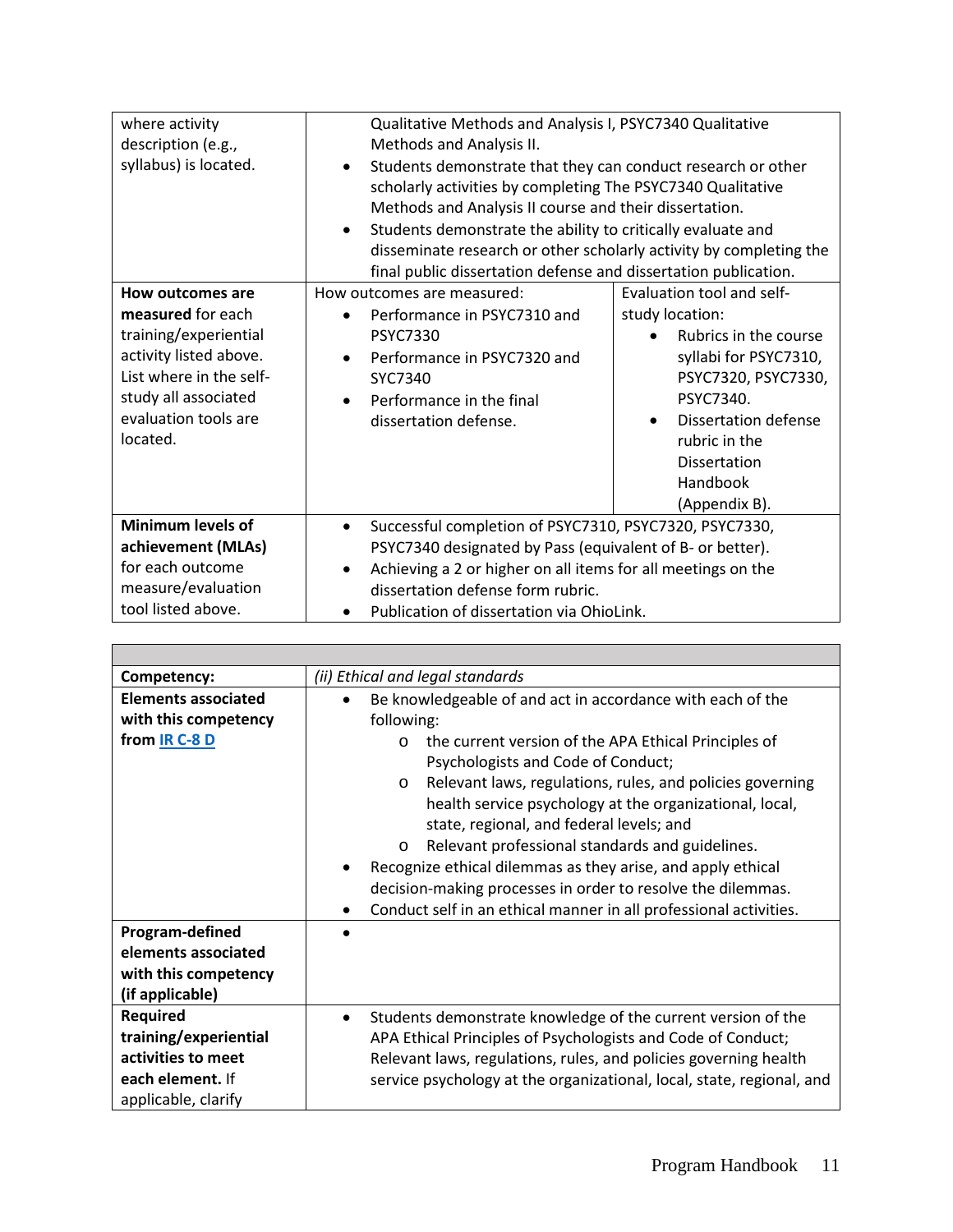| where activity<br>description (e.g.,<br>syllabus) is located.                                                                                                                   | Competency Exam.                                                                                                                                                                             | federal levels; and Relevant professional standards and guidelines<br>in PSYC7300 Ethics and 7450 Advanced Ethics.<br>Students demonstrate the ability to recognize ethical dilemmas as<br>they arise, and apply ethical decision-making processes in order<br>to resolve the dilemmas in the ethical vignette of the Clinical<br>Students conduct themselves in an ethical manner in all<br>professional activities through the clinical training sequence. |  |  |
|---------------------------------------------------------------------------------------------------------------------------------------------------------------------------------|----------------------------------------------------------------------------------------------------------------------------------------------------------------------------------------------|--------------------------------------------------------------------------------------------------------------------------------------------------------------------------------------------------------------------------------------------------------------------------------------------------------------------------------------------------------------------------------------------------------------------------------------------------------------|--|--|
| How outcomes are<br>measured for each<br>training/experiential<br>activity listed above.<br>List where in the self-<br>study all associated<br>evaluation tools are<br>located. | How outcomes are measured:<br>Performance in PSYC7300 and<br>PSYC7450.<br>Performance on the ethical<br>vignette of the Clinical<br>Competency Exam.<br>Performance in clinical<br>training. | Evaluation tool and self-<br>study location:<br>Rubrics in the course<br>syllabi for PSYC7300<br>and PSYC7450.<br><b>Clinical Competency</b><br>Exam scoring criteria<br>for both the written<br>and oral component<br>in the CCE handbook<br>(Appendix D, E & F).<br>Summative<br>Supervisor<br>Evaluation Form.                                                                                                                                            |  |  |
| <b>Minimum levels of</b><br>achievement (MLAs)<br>for each outcome<br>measure/evaluation<br>tool listed above.                                                                  | $\bullet$<br>Pass (equivalent of B- or better).<br>٠<br><b>Evaluation Form.</b>                                                                                                              | Successful completion of PSYC7300 and PSYC7450 designated by<br>A rating of Pass on the ethical domain and a rating of Pass on the<br>overall Clinical Competency Exam.<br>Ratings of 3 (Meets Expectations) or above on all learning<br>elements of the Ethics domain of the Summative Supervisor                                                                                                                                                           |  |  |

| Competency:                                                         | (iii) Individual and cultural diversity                                                                                                                                                                                                                                                                                                                                                                                                                                                                                                                                                                                                                                                                                                                                                                                                                                                                                                                                         |  |  |
|---------------------------------------------------------------------|---------------------------------------------------------------------------------------------------------------------------------------------------------------------------------------------------------------------------------------------------------------------------------------------------------------------------------------------------------------------------------------------------------------------------------------------------------------------------------------------------------------------------------------------------------------------------------------------------------------------------------------------------------------------------------------------------------------------------------------------------------------------------------------------------------------------------------------------------------------------------------------------------------------------------------------------------------------------------------|--|--|
| <b>Elements associated</b><br>with this competency<br>from IR C-8 D | An understanding of how their own personal/cultural history,<br>attitudes, and biases may affect how they understand and<br>interact with people different from themselves.<br>Knowledge of the current theoretical and empirical knowledge<br>base as it relates to addressing diversity in all professional<br>activities including research, training, supervision/consultation,<br>and service.<br>The ability to integrate awareness and knowledge of individual<br>$\bullet$<br>and cultural differences in the conduct of professional roles (e.g.,<br>research, services, and other professional activities). This includes<br>the ability apply a framework for working effectively with areas of<br>individual and cultural diversity not previously encountered over<br>the course of their careers. Also included is the ability to work<br>effectively with individuals whose group membership,<br>demographic characteristics, or worldviews create conflict with |  |  |

 $\blacksquare$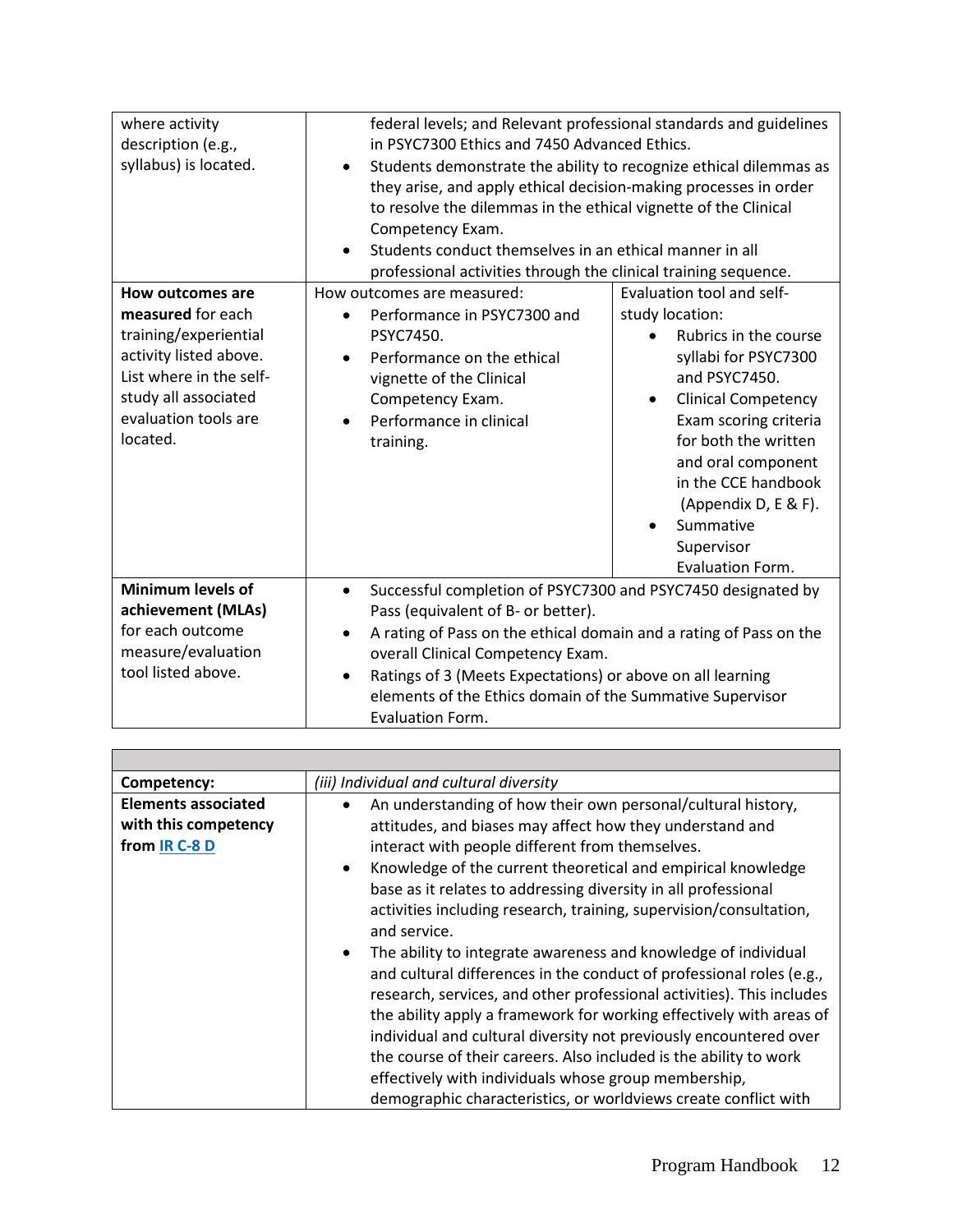| Program-defined<br>elements associated<br>with this competency<br>(if applicable)                                                                                          | their own.<br>Demonstrate the requisite knowledge base, ability to articulate<br>$\bullet$<br>an approach to working effectively with diverse individuals and<br>groups, and apply this approach effectively in their professional<br>work.<br>$\bullet$ |                                                                                                                                                                                                                                                                                                                                                                                                                                                                                                                                                                                                                                                                                                                                                                                                                                                                                                                                                                                                                                                                                 |  |
|----------------------------------------------------------------------------------------------------------------------------------------------------------------------------|----------------------------------------------------------------------------------------------------------------------------------------------------------------------------------------------------------------------------------------------------------|---------------------------------------------------------------------------------------------------------------------------------------------------------------------------------------------------------------------------------------------------------------------------------------------------------------------------------------------------------------------------------------------------------------------------------------------------------------------------------------------------------------------------------------------------------------------------------------------------------------------------------------------------------------------------------------------------------------------------------------------------------------------------------------------------------------------------------------------------------------------------------------------------------------------------------------------------------------------------------------------------------------------------------------------------------------------------------|--|
| <b>Required</b><br>training/experiential<br>activities to meet<br>each element. If<br>applicable, clarify<br>where activity<br>description (e.g.,<br>syllabus) is located. | $\bullet$<br>٠<br>course.<br>$\bullet$<br>diversity domain of the Clinical Competency Exam.                                                                                                                                                              | Students demonstrate an understanding of how their own<br>personal/cultural history, attitudes, and biases may affect how<br>they understand and interact with people different from<br>themselves through the PSYC7030 Cultural Competency &<br>Humility in Clinical Psychology course.<br>Students demonstrate knowledge of current theoretical and<br>empirical knowledge base as it relates to addressing diversity in<br>all professional activities including research, training,<br>supervision/consultation, and service through the PSYC7030<br>Student demonstrate the ability to integrate awareness and<br>knowledge of individual and cultural differences in the conduct of<br>professional roles through the PSYC7030 course and the diversity<br>domain of Clinical Competency Exam.<br>Students demonstrate the requisite knowledge base, ability to<br>articulate an approach to working effectively with diverse<br>individuals and groups, and apply this approach effectively in their<br>professional work through the clinical training sequence and the |  |
| How outcomes are                                                                                                                                                           | How outcomes are measured:                                                                                                                                                                                                                               | Evaluation tool and self-                                                                                                                                                                                                                                                                                                                                                                                                                                                                                                                                                                                                                                                                                                                                                                                                                                                                                                                                                                                                                                                       |  |
| measured for each<br>training/experiential<br>activity listed above.<br>List where in the self-<br>study all associated<br>evaluation tools are<br>located.                | Performance in PSYC7030.<br>Performance on the Clinical<br>$\bullet$<br>Competency Exam.<br>Performance in clinical<br>training.                                                                                                                         | study location:<br>Rubrics in the course<br>syllabus for PSYC7030.<br><b>Clinical Competency</b><br>Exam scoring criteria<br>for both the written<br>and oral component<br>in the CCE handbook<br>(Appendix D, E & F).<br>Summative<br>$\bullet$<br>Supervisor<br>Evaluation Form.                                                                                                                                                                                                                                                                                                                                                                                                                                                                                                                                                                                                                                                                                                                                                                                              |  |
| <b>Minimum levels of</b><br>achievement (MLAs)<br>for each outcome<br>measure/evaluation<br>tool listed above.                                                             | $\bullet$<br>(equivalent of B- or better).                                                                                                                                                                                                               | Successful completion of PSYC7030 designated by Pass<br>A rating of Pass on the individual and cultural diversity domain<br>and a rating of Pass on the overall Clinical Competency Exam.                                                                                                                                                                                                                                                                                                                                                                                                                                                                                                                                                                                                                                                                                                                                                                                                                                                                                       |  |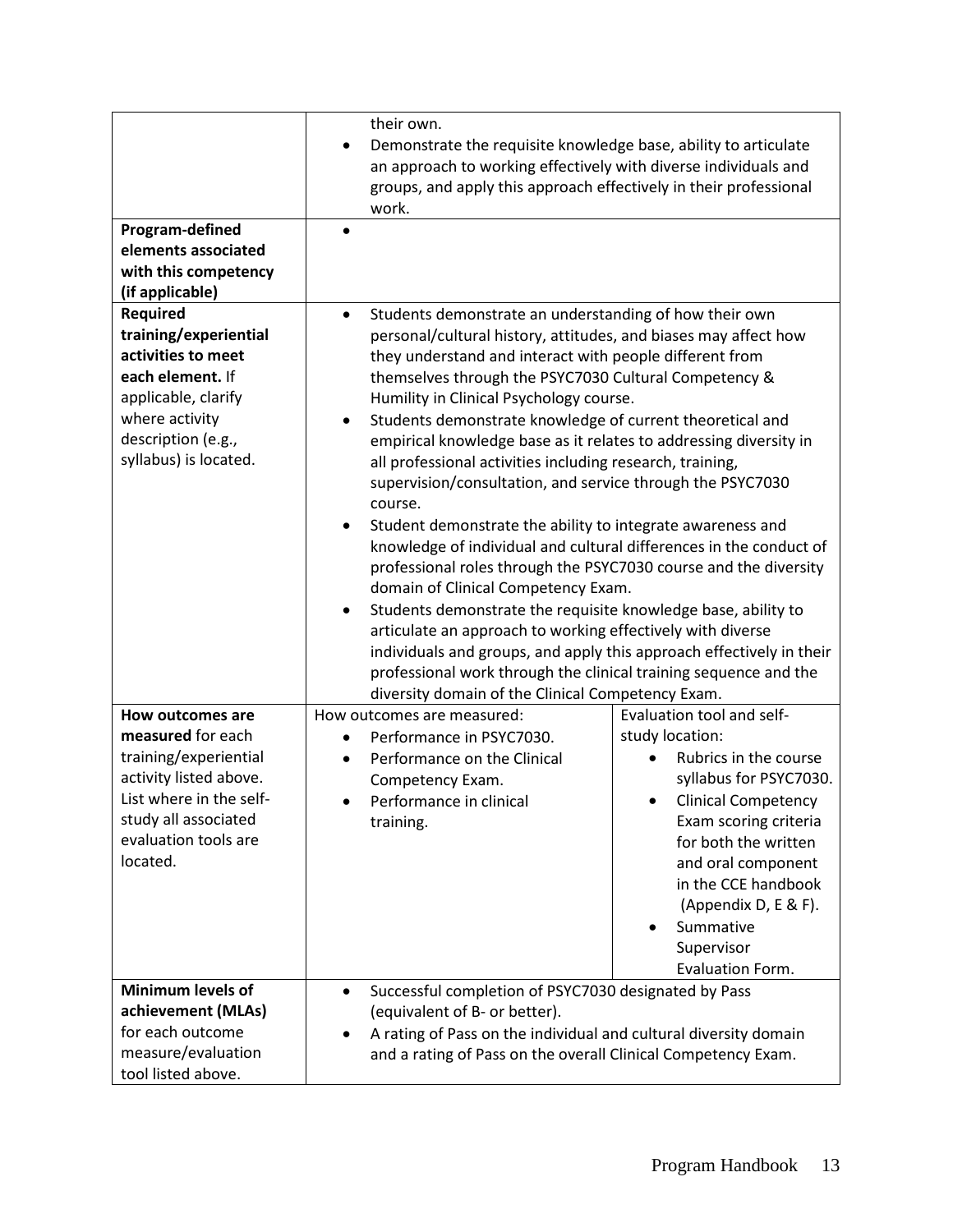| Ratings of 3 (Meets Expectations) or above on all learning    |  |
|---------------------------------------------------------------|--|
| elements on the Individual & Cultural Diversity domain of the |  |
| Summative Supervisor Evaluation Form.                         |  |

| Competency:                                                                                                                                                                | (iv) Professional values, attitudes, and behaviors                                            |                                                                                                                                                                                                                                                                                                                                                                                                                                                                                                                                                                                                                                                                                                                                                                                                                                                                                                                                                                                                                                               |  |
|----------------------------------------------------------------------------------------------------------------------------------------------------------------------------|-----------------------------------------------------------------------------------------------|-----------------------------------------------------------------------------------------------------------------------------------------------------------------------------------------------------------------------------------------------------------------------------------------------------------------------------------------------------------------------------------------------------------------------------------------------------------------------------------------------------------------------------------------------------------------------------------------------------------------------------------------------------------------------------------------------------------------------------------------------------------------------------------------------------------------------------------------------------------------------------------------------------------------------------------------------------------------------------------------------------------------------------------------------|--|
| <b>Elements associated</b><br>with this competency<br>from IR C-8 D                                                                                                        | others<br>$\bullet$<br>$\bullet$<br>feedback and supervision.<br>training.                    | Behave in ways that reflect the values and attitudes of<br>psychology, including integrity, deportment, professional identity,<br>accountability, lifelong learning, and concern for the welfare of<br>Engage in self-reflection regarding one's personal and<br>professional functioning; engage in activities to maintain and<br>improve performance, well-being, and professional effectiveness.<br>Actively seek and demonstrate openness and responsiveness to<br>Respond professionally in increasingly complex situations with a<br>greater degree of independence as they progress across levels of                                                                                                                                                                                                                                                                                                                                                                                                                                   |  |
| Program-defined<br>elements associated<br>with this competency<br>(if applicable)                                                                                          |                                                                                               |                                                                                                                                                                                                                                                                                                                                                                                                                                                                                                                                                                                                                                                                                                                                                                                                                                                                                                                                                                                                                                               |  |
| <b>Required</b><br>training/experiential<br>activities to meet<br>each element. If<br>applicable, clarify<br>where activity<br>description (e.g.,<br>syllabus) is located. | $\bullet$<br>Clinical Competency Exam.<br>$\bullet$<br>Competency Exam.<br>training sequence. | Students demonstrate the values and attitudes of psychology,<br>including integrity, deportment, professional identity,<br>accountability, lifelong learning, and concern for the welfare of<br>others by the PSYC8071 Professional Issues in Career<br>Management course, clinical training sequence and the<br>Professional Values, Attitudes, and Behaviors domain of the<br>Students engage in self-reflection regarding one's personal and<br>professional functioning; engage in activities to maintain and<br>improve performance, well-being, and professional effectiveness<br>as demonstrated by the PSYC8071 course and the Professional<br>Values, Attitudes, and Behaviors domain of the Clinical<br>Students actively seek and demonstrate openness and<br>responsiveness to feedback and supervision through the clinical<br>Students respond professionally in increasingly complex situations<br>with a greater degree of independence as they progress across<br>levels of training through the clinical training sequence. |  |
| How outcomes are                                                                                                                                                           | How outcomes are measured:                                                                    | Evaluation tool and self-                                                                                                                                                                                                                                                                                                                                                                                                                                                                                                                                                                                                                                                                                                                                                                                                                                                                                                                                                                                                                     |  |
| measured for each                                                                                                                                                          | Performance in PSYC8071.                                                                      | study location:                                                                                                                                                                                                                                                                                                                                                                                                                                                                                                                                                                                                                                                                                                                                                                                                                                                                                                                                                                                                                               |  |
| training/experiential                                                                                                                                                      | Performance in Clinical                                                                       | Rubrics in the course                                                                                                                                                                                                                                                                                                                                                                                                                                                                                                                                                                                                                                                                                                                                                                                                                                                                                                                                                                                                                         |  |
| activity listed above.                                                                                                                                                     | Competency Exam.                                                                              | syllabus for PSYC8071.                                                                                                                                                                                                                                                                                                                                                                                                                                                                                                                                                                                                                                                                                                                                                                                                                                                                                                                                                                                                                        |  |
| List where in the self-                                                                                                                                                    | Performance in clinical                                                                       | <b>Clinical Competency</b>                                                                                                                                                                                                                                                                                                                                                                                                                                                                                                                                                                                                                                                                                                                                                                                                                                                                                                                                                                                                                    |  |
| study all associated                                                                                                                                                       | training.                                                                                     | Exam scoring criteria                                                                                                                                                                                                                                                                                                                                                                                                                                                                                                                                                                                                                                                                                                                                                                                                                                                                                                                                                                                                                         |  |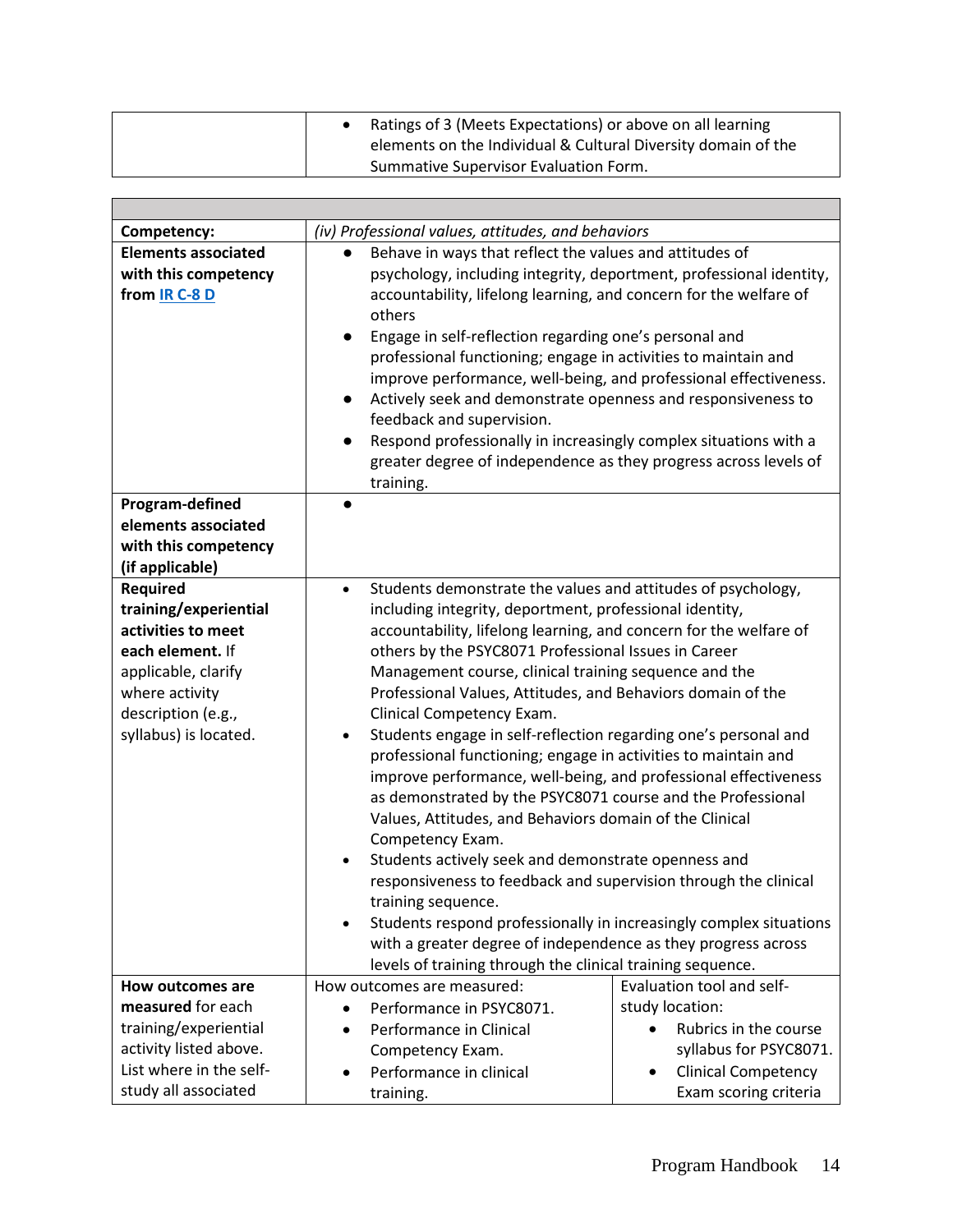| evaluation tools are     | for both the written                                                     |
|--------------------------|--------------------------------------------------------------------------|
| located.                 | and oral component                                                       |
|                          | in the CCE handbook                                                      |
|                          | (Appendix D, E & F).                                                     |
|                          | Summative<br>$\bullet$                                                   |
|                          | Supervisor                                                               |
|                          | Evaluation Form.                                                         |
| <b>Minimum levels of</b> | Successful completion of PSYC8071 designated by Pass<br>$\bullet$        |
| achievement (MLAs)       | (equivalent of B- or better).                                            |
| for each outcome         | A rating of Pass on the professional values, attitudes, and<br>$\bullet$ |
| measure/evaluation       | behaviors domain of the Clinical Competency Exam.                        |
| tool listed above.       | Ratings of 3 (Meets Expectation) or above on all learning<br>٠           |
|                          | elements of the Professional Values, Attitudes, and Behaviors            |
|                          | domain of the Summative Supervisor Evaluation Form.                      |

| Competency:                                                                                                                                                                | (v) Communications and interpersonal skills                                                                                                                                                                                                                                                                                                                                                                                                                                                                                                                                                                                                                                                                                                                                                                                                                                                                                  |
|----------------------------------------------------------------------------------------------------------------------------------------------------------------------------|------------------------------------------------------------------------------------------------------------------------------------------------------------------------------------------------------------------------------------------------------------------------------------------------------------------------------------------------------------------------------------------------------------------------------------------------------------------------------------------------------------------------------------------------------------------------------------------------------------------------------------------------------------------------------------------------------------------------------------------------------------------------------------------------------------------------------------------------------------------------------------------------------------------------------|
| <b>Elements associated</b><br>with this competency<br>from IR C-8 D                                                                                                        | Develop and maintain effective relationships with a wide range of<br>individuals, including colleagues, communities, organizations,<br>supervisors, supervisees, and those receiving professional<br>services.<br>Produce and comprehend oral, nonverbal, and written<br>$\bullet$<br>communications that are informative and well-integrated;<br>demonstrate a thorough grasp of professional language and<br>concepts.<br>Demonstrate effective interpersonal skills and the ability to<br>manage difficult communication well.                                                                                                                                                                                                                                                                                                                                                                                            |
| Program-defined<br>elements associated<br>with this competency<br>(if applicable)                                                                                          |                                                                                                                                                                                                                                                                                                                                                                                                                                                                                                                                                                                                                                                                                                                                                                                                                                                                                                                              |
| <b>Required</b><br>training/experiential<br>activities to meet<br>each element. If<br>applicable, clarify<br>where activity<br>description (e.g.,<br>syllabus) is located. | Students develop and maintain effective relationships with a wide<br>$\bullet$<br>range of individuals, including colleagues, communities,<br>organizations, supervisors, supervisees, and those receiving<br>professional services through PSYC7010 Foundational Clinical<br>Skills and the clinical training sequence.<br>Students produce and comprehend oral, nonverbal, and written<br>$\bullet$<br>communications that are informative and well-integrated;<br>demonstrate a thorough grasp of professional language and<br>concepts through the clinical training sequence and the<br>Communications and Interpersonal Skills domain of the Clinical<br>Competency Exam.<br>Demonstrate effective interpersonal skills and the ability to<br>manage difficult communication well through the clinical training<br>sequence and the Communications and Interpersonal Skills<br>domain of the Clinical Competency Exam. |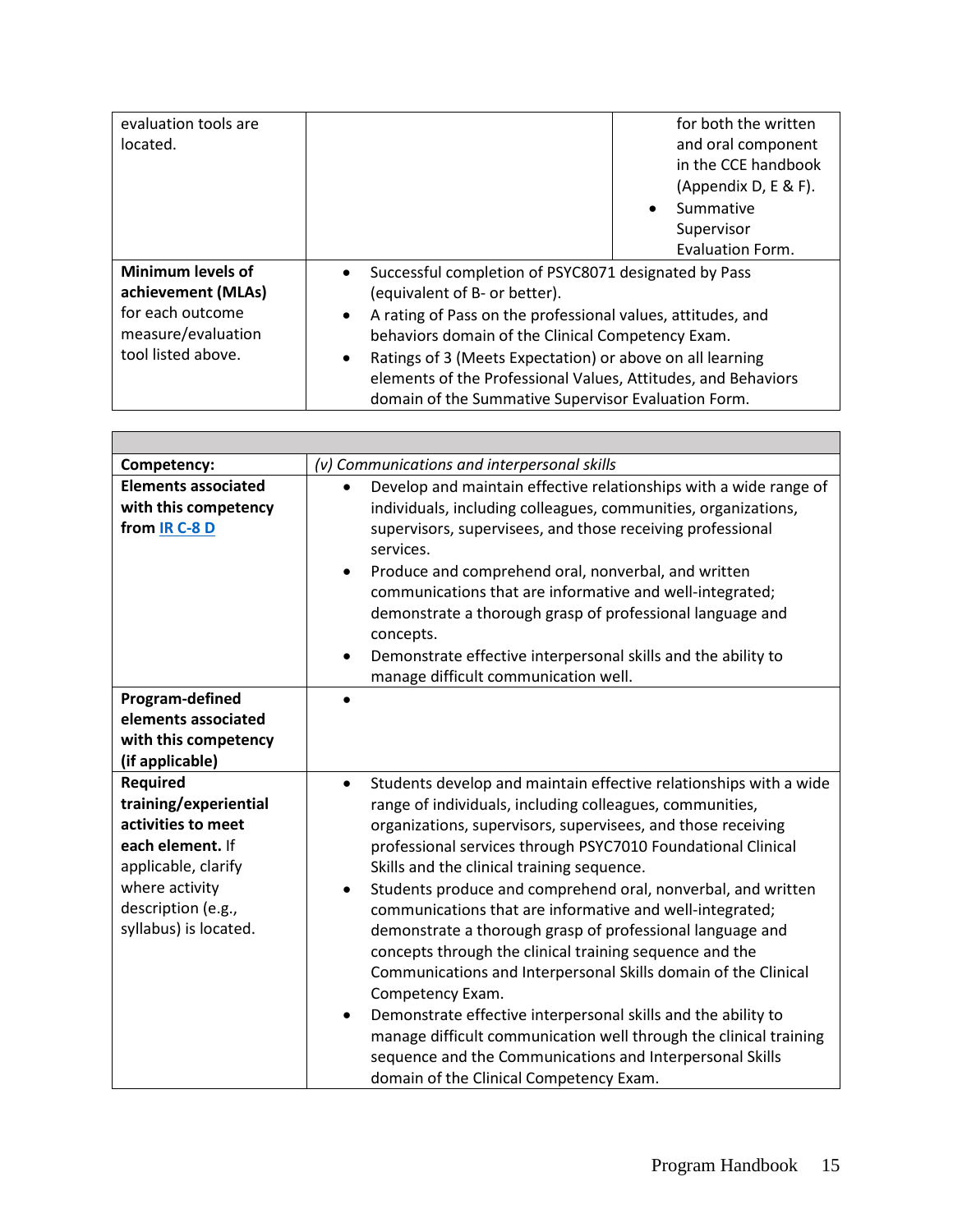| How outcomes are                                  | How outcomes are measured:                                                   | Evaluation tool and self-                           |  |
|---------------------------------------------------|------------------------------------------------------------------------------|-----------------------------------------------------|--|
| measured for each                                 | Performance in PSYC7010.                                                     | study location:                                     |  |
| training/experiential                             | Performance in clinical training.<br>$\bullet$                               | Rubrics in the course                               |  |
| activity listed above.<br>List where in the self- | Performance on the Clinical                                                  | syllabus for PSYC7010.<br>$\bullet$                 |  |
| study all associated                              | Competency Exam.                                                             | <b>Clinical Competency</b><br>Exam scoring criteria |  |
| evaluation tools are                              |                                                                              | for both the written                                |  |
| located.                                          |                                                                              | and oral component                                  |  |
|                                                   |                                                                              | in the CCE handbook                                 |  |
|                                                   |                                                                              | (Appendix D, E & F).                                |  |
|                                                   |                                                                              | <b>Summative Supervisor</b>                         |  |
|                                                   |                                                                              | <b>Evaluation Form.</b>                             |  |
| Minimum levels of                                 | Successful completion of PSYC7010 designated by Pass                         |                                                     |  |
| achievement (MLAs)                                | (equivalent of B- or better).                                                |                                                     |  |
| for each outcome                                  | A rating of Pass on the communications and interpersonal skills<br>$\bullet$ |                                                     |  |
| measure/evaluation                                | domain and a rating of Pass on the overall Clinical Competency               |                                                     |  |
| tool listed above.                                | Exam.                                                                        |                                                     |  |
|                                                   | Ratings of 3 (Meets Expectations) or above on all learning                   |                                                     |  |
|                                                   | elements of the Communication & Interpersonal Skills domain                  |                                                     |  |
|                                                   | of the Summative Supervisor Evaluation Form.                                 |                                                     |  |

Г

| Competency:                                                                                        | (vi) Assessment                                                                                                                                                                                                                                                                                                                                                                                                                                                                                                                                                                                                                                                                                                                                                                                                                                                                                                                          |
|----------------------------------------------------------------------------------------------------|------------------------------------------------------------------------------------------------------------------------------------------------------------------------------------------------------------------------------------------------------------------------------------------------------------------------------------------------------------------------------------------------------------------------------------------------------------------------------------------------------------------------------------------------------------------------------------------------------------------------------------------------------------------------------------------------------------------------------------------------------------------------------------------------------------------------------------------------------------------------------------------------------------------------------------------|
| <b>Elements associated</b><br>with this competency<br>from IR C-8 D                                | Select and apply assessment methods that draw from the best<br>$\bullet$<br>available empirical literature and that reflect the science of<br>measurement and psychometrics; collect relevant data using<br>multiple sources and methods appropriate to the identified goals<br>and questions of the assessment as well as relevant diversity<br>characteristics of the service recipient.<br>Interpret assessment results, following current research and<br>$\bullet$<br>professional standards and guidelines, to inform case<br>conceptualization, classification, and recommendations, while<br>guarding against decision-making biases, distinguishing the<br>aspects of assessment that are subjective from those that are<br>objective.<br>Communicate orally and in written documents the findings and<br>$\bullet$<br>implications of the assessment in an accurate and effective<br>manner sensitive to a range of audiences. |
| Program-defined<br>elements associated<br>with this competency<br>(if applicable)                  |                                                                                                                                                                                                                                                                                                                                                                                                                                                                                                                                                                                                                                                                                                                                                                                                                                                                                                                                          |
| Required<br>training/experiential<br>activities to meet<br>each element. If<br>applicable, clarify | Students select and apply assessment methods that draw from<br>$\bullet$<br>the best available empirical literature and that reflect the science<br>of measurement and psychometrics; collect relevant data using<br>multiple sources and methods appropriate to the identified goals<br>and questions of the assessment as well as relevant diversity                                                                                                                                                                                                                                                                                                                                                                                                                                                                                                                                                                                   |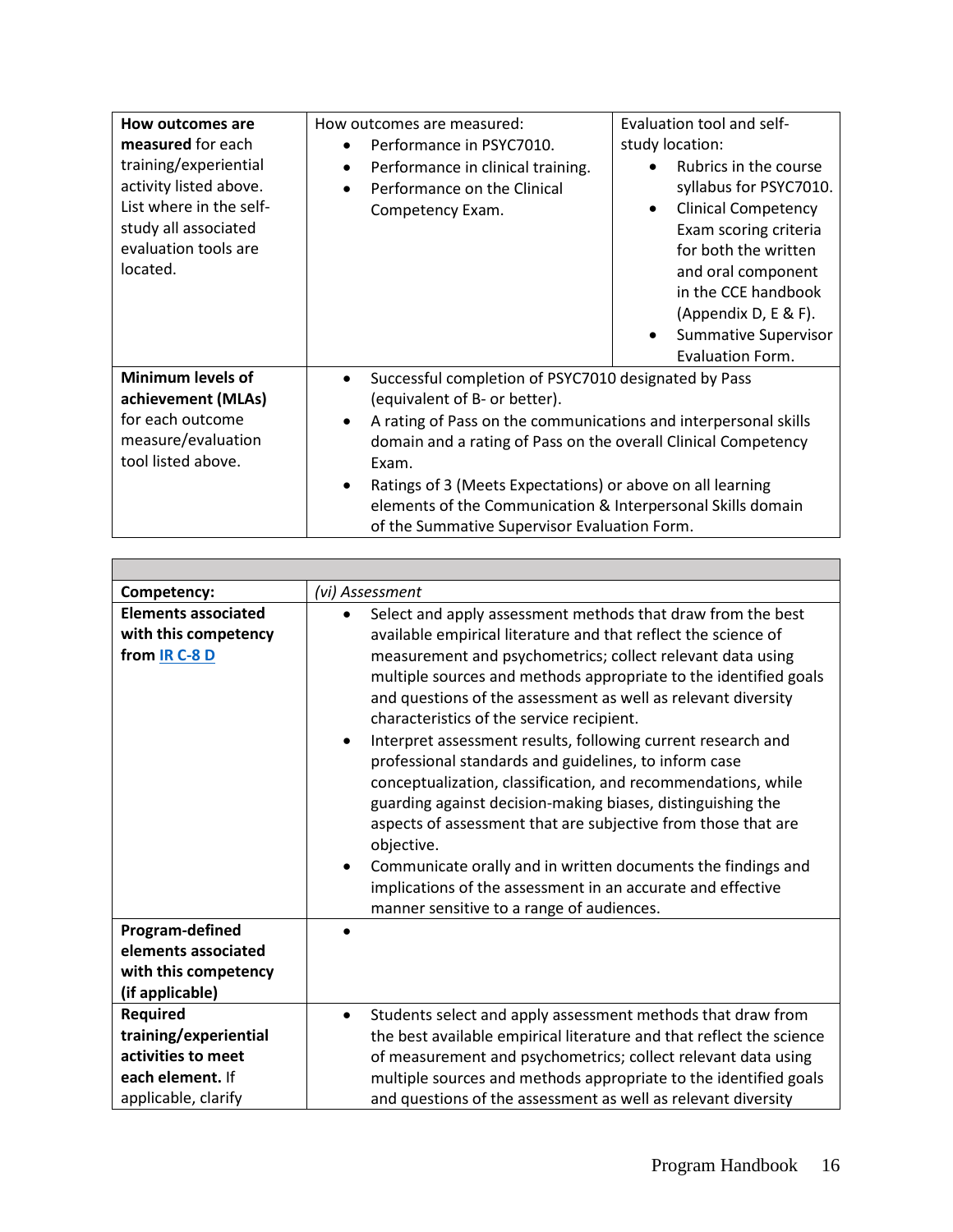| where activity           |                                                                                | characteristics of the service recipient through the Assessment |                                                                  |  |
|--------------------------|--------------------------------------------------------------------------------|-----------------------------------------------------------------|------------------------------------------------------------------|--|
| description (e.g.,       | Lab, Assessment Series PSYC7110 Assessment: Intelligence &                     |                                                                 |                                                                  |  |
| syllabus) is located.    | Practicum, PSYC7130 Assessment: Personality & Practicum,                       |                                                                 |                                                                  |  |
|                          | PSYC7170 Assessment: Integrative & Practicum, the clinical                     |                                                                 |                                                                  |  |
|                          | training sequence, and the Assessment domain of the Clinical                   |                                                                 |                                                                  |  |
|                          | Competency Exam.                                                               |                                                                 |                                                                  |  |
|                          | $\bullet$                                                                      |                                                                 | Student interpret assessment results, following current research |  |
|                          |                                                                                | and professional standards and guidelines, to inform case       |                                                                  |  |
|                          |                                                                                | conceptualization, classification, and recommendations, while   |                                                                  |  |
|                          |                                                                                | guarding against decision-making biases, distinguishing the     |                                                                  |  |
|                          |                                                                                | aspects of assessment that are subjective from those that are   |                                                                  |  |
|                          |                                                                                | objective through PSYC7110, PSYC7130, PSYC7170, and the         |                                                                  |  |
|                          | clinical training sequence.                                                    |                                                                 |                                                                  |  |
|                          | $\bullet$                                                                      | Students communicate orally and in written documents the        |                                                                  |  |
|                          |                                                                                | findings and implications of the assessment in an accurate and  |                                                                  |  |
|                          |                                                                                | effective culturally-competent manner sensitive to a range of   |                                                                  |  |
|                          |                                                                                | audiences through the clinical training sequence and the        |                                                                  |  |
|                          |                                                                                | Assessment domain of the Clinical Competency Exam.              |                                                                  |  |
| How outcomes are         | How outcomes are measured:                                                     |                                                                 | Evaluation tool and self-                                        |  |
| measured for each        | Performance in PSYC7110,<br>$\bullet$                                          |                                                                 | study location:                                                  |  |
| training/experiential    | PSYC7130, PSYC7170.                                                            |                                                                 | Rubrics in the course                                            |  |
| activity listed above.   | Performance in Clinical<br>$\bullet$                                           |                                                                 | syllabi for PSYC7110,                                            |  |
| List where in the self-  | Competency Exam.                                                               |                                                                 | PSYC7130, PSYC7170.                                              |  |
| study all associated     | Performance in clinical training.                                              | $\bullet$                                                       | <b>Clinical Competency</b>                                       |  |
| evaluation tools are     |                                                                                |                                                                 | Exam scoring criteria                                            |  |
| located.                 |                                                                                |                                                                 | for both the written                                             |  |
|                          |                                                                                |                                                                 | and oral component                                               |  |
|                          |                                                                                |                                                                 | in the CCE handbook                                              |  |
|                          |                                                                                |                                                                 | (Appendix D, E & F).                                             |  |
|                          |                                                                                |                                                                 | <b>Summative Supervisor</b>                                      |  |
|                          |                                                                                |                                                                 | Evaluation Form.                                                 |  |
| <b>Minimum levels of</b> | $\bullet$                                                                      | Successful completion of PSYC7110, PSYC7130, PSYC7170           |                                                                  |  |
| achievement (MLAs)       |                                                                                | designated by Pass (equivalent of B- or better).                |                                                                  |  |
| for each outcome         | A rating of Pass on the assessment domain and a rating of Pass on<br>$\bullet$ |                                                                 |                                                                  |  |
| measure/evaluation       |                                                                                | the overall Clinical Competency Exam.                           |                                                                  |  |
| tool listed above.       | $\bullet$                                                                      | Ratings of 3 (Meets Expectations) or above on all learning      |                                                                  |  |
|                          |                                                                                | elements of the Assessment domain of the Summative              |                                                                  |  |
|                          | Supervisor Evaluation Form.                                                    |                                                                 |                                                                  |  |

| Competency:                                                         | (vii) Intervention                                                                                                                                                                                                                                                                                                                     |
|---------------------------------------------------------------------|----------------------------------------------------------------------------------------------------------------------------------------------------------------------------------------------------------------------------------------------------------------------------------------------------------------------------------------|
| <b>Elements associated</b><br>with this competency<br>from IR C-8 D | Establish and maintain effective relationships with the recipients<br>of psychological services.<br>Develop evidence-based intervention plans specific to the service<br>delivery goals.<br>Implement interventions informed by the current scientific<br>$\bullet$<br>literature, assessment findings, diversity characteristics, and |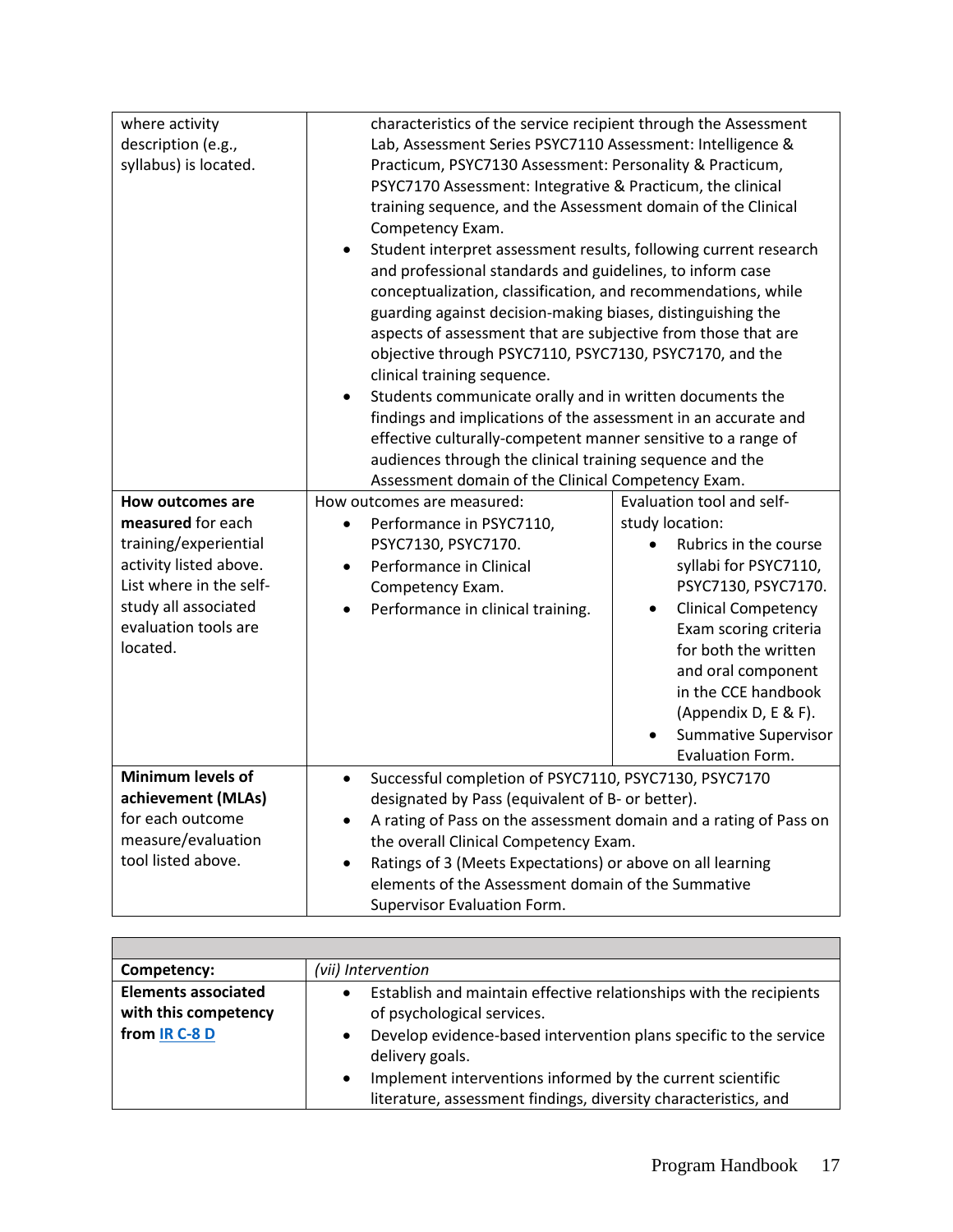|                         |           | contextual variables.                                                  |           |                            |
|-------------------------|-----------|------------------------------------------------------------------------|-----------|----------------------------|
|                         | $\bullet$ | Demonstrate the ability to apply the relevant research literature      |           |                            |
|                         |           | to clinical decision making.                                           |           |                            |
|                         | $\bullet$ | Modify and adapt evidence-based approaches effectively when a          |           |                            |
|                         |           | clear evidence-base is lacking.                                        |           |                            |
|                         | $\bullet$ | Evaluate intervention effectiveness, and adapt intervention            |           |                            |
|                         |           | goals and methods consistent with ongoing evaluation.                  |           |                            |
| Program-defined         |           |                                                                        |           |                            |
| elements associated     |           |                                                                        |           |                            |
| with this competency    |           |                                                                        |           |                            |
| (if applicable)         |           |                                                                        |           |                            |
| <b>Required</b>         | $\bullet$ | Student establish and maintain effective relationships with the        |           |                            |
| training/experiential   |           | recipients of psychological services through PSYC7010                  |           |                            |
| activities to meet      |           | Foundational Clinical Skills and the clinical training sequence.       |           |                            |
| each element. If        | $\bullet$ | Students develop evidence-based intervention plans specific to         |           |                            |
| applicable, clarify     |           | the service delivery goals through the clinical training sequence      |           |                            |
| where activity          |           | and the Intervention domain of the Clinical Competency Exam.           |           |                            |
| description (e.g.,      |           | Students implement interventions informed by the current               |           |                            |
| syllabus) is located.   |           | scientific literature, assessment findings, diversity characteristics, |           |                            |
|                         |           | and contextual variables through the clinical training sequence        |           |                            |
|                         |           | and the Intervention domain of the Clinical Competency Exam.           |           |                            |
|                         | ٠         | Students demonstrate the ability to apply the relevant research        |           |                            |
|                         |           | literature to clinical decision making through the clinical training   |           |                            |
|                         |           | sequence and the Intervention domain of the Clinical Competency        |           |                            |
|                         | Exam.     |                                                                        |           |                            |
|                         | ٠         | Student modify and adapt evidence-based approaches effectively         |           |                            |
|                         |           | when a clear evidence-base is lacking through the clinical training    |           |                            |
|                         |           | sequence.                                                              |           |                            |
|                         | $\bullet$ | Students evaluate intervention effectiveness, and adapt                |           |                            |
|                         |           | intervention goals and methods consistent with ongoing                 |           |                            |
|                         |           | evaluation through the clinical training sequence.                     |           |                            |
|                         | $\bullet$ | Overall competency knowledge obtained through the PSYC7800,            |           |                            |
|                         |           | PSYC7820, PSYC7840 Intervention 1, 2 and 3.                            |           |                            |
| How outcomes are        |           | How outcomes are measured:                                             |           | Evaluation tool and self-  |
| measured for each       | $\bullet$ | Performance in PSYC7010,                                               |           | study location:            |
| training/experiential   |           | PSYC7800, PSYC7820, PSYC7840.                                          | $\bullet$ | Rubrics in the course      |
| activity listed above.  | ٠         | Performance in clinical training.                                      |           | syllabi for PSYC7010,      |
| List where in the self- |           | Performance in Clinical                                                |           | PSCY7800, PSYC7820,        |
| study all associated    |           | Competency Exam.                                                       |           | and PSYC7840.              |
| evaluation tools are    |           |                                                                        | $\bullet$ | <b>Clinical Competency</b> |
| located.                |           |                                                                        |           | Exam scoring criteria      |
|                         |           |                                                                        |           | for both the written       |
|                         |           |                                                                        |           | and oral component         |
|                         |           |                                                                        |           | in the CCE handbook        |
|                         |           |                                                                        |           | (Appendix D, E & F).       |
|                         |           |                                                                        |           | Summative                  |
|                         |           |                                                                        |           | Supervisor                 |
|                         |           |                                                                        |           |                            |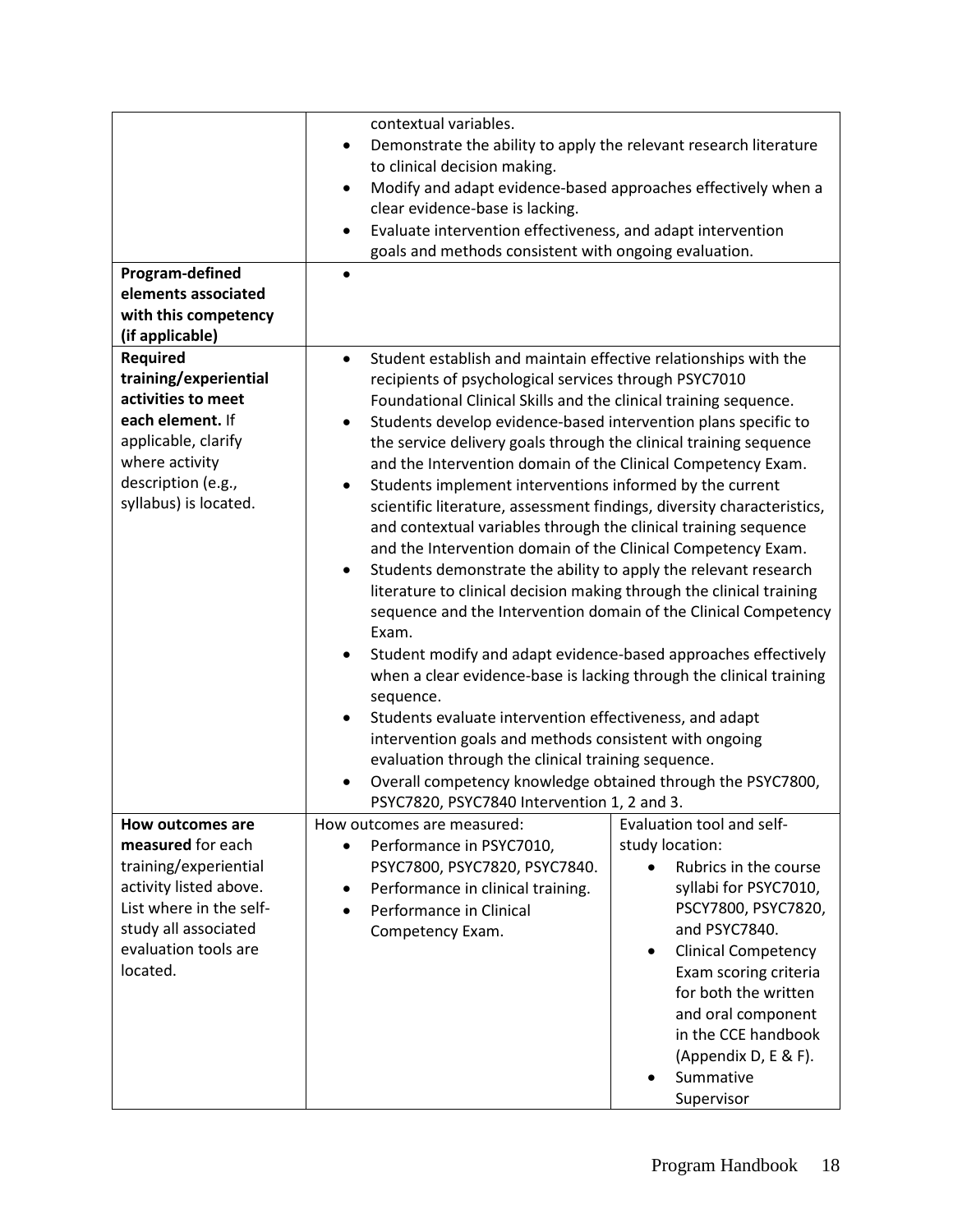|                                                                                                                | Evaluation Form.                                                                                                                                                                                                                                                                                                                                                                                      |
|----------------------------------------------------------------------------------------------------------------|-------------------------------------------------------------------------------------------------------------------------------------------------------------------------------------------------------------------------------------------------------------------------------------------------------------------------------------------------------------------------------------------------------|
| <b>Minimum levels of</b><br>achievement (MLAs)<br>for each outcome<br>measure/evaluation<br>tool listed above. | Successful completion of PSYC7010, PSYC7800, PSYC7820,<br>PSYC7840 designated by Pass (equivalent of B- or better).<br>A rating of Pass on the intervention domain and a rating of Pass<br>on the overall Clinical Competency Exam.<br>Ratings of 3 (Meets Expectations) or above on all learning<br>$\bullet$<br>elements on the Intervention domain of the Summative<br>Supervisor Evaluation Form. |

| Competency:                | (viii) Supervision                                                        |                                         |
|----------------------------|---------------------------------------------------------------------------|-----------------------------------------|
| <b>Elements associated</b> | Demonstrate knowledge of supervision models and practices.                |                                         |
| with this competency       |                                                                           |                                         |
| from IR C-8 D              |                                                                           |                                         |
| Program-defined            | Students apply this knowledge in simulated practice with<br>$\bullet$     |                                         |
| elements                   | psychology trainees. Examples of simulated practice include,              |                                         |
| associated with this       | but are not limited to, role-played supervision with others, and          |                                         |
| competency                 | peer supervision with other trainees.                                     |                                         |
| <b>Required</b>            | Students demonstrate knowledge of supervision models and<br>$\bullet$     |                                         |
| training/experiential      | practices through assignment 2 in PSYC8060 Supervision &                  |                                         |
| activities to meet         | Consultation.                                                             |                                         |
| each element. If           | Students apply this knowledge in simulated practice with                  |                                         |
| applicable, clarify        | psychology trainees. Examples of simulated practice include, but          |                                         |
| where activity             | are not limited to, role-played supervision with others, and peer         |                                         |
| description (e.g.,         | supervision with other trainees through assignment 1 in                   |                                         |
| syllabus) is located.      | PSYC8060 Supervision & Consultation.                                      |                                         |
|                            | Students demonstrate applied knowledge of supervision models<br>$\bullet$ |                                         |
|                            | and practice on the Clinical Competency Exam.                             |                                         |
| How outcomes are           | How outcomes are measured:                                                | Evaluation tool and self-               |
| measured for each          | Performance on Assignment 1 in<br>$\bullet$                               | study location:                         |
| training/experiential      | PSYC8060.                                                                 | <b>Rubrics for</b><br>$\bullet$         |
| activity listed above.     | Performance on Assignment 2 in<br>$\bullet$                               | Assignment 1 is                         |
| List where in the self-    | PSYC8060.                                                                 | located in the course                   |
| study all associated       | Performance on Clinical                                                   | syllabus for PSYC8060.                  |
| evaluation tools are       | Competency Exam.                                                          | <b>Rubrics for</b><br>$\bullet$         |
| located.                   |                                                                           | Assignment 2 is                         |
|                            |                                                                           | located in the course                   |
|                            |                                                                           | syllabus for PSYC8060.                  |
|                            |                                                                           | <b>Clinical Competency</b><br>$\bullet$ |
|                            |                                                                           | Exam scoring criteria                   |
|                            |                                                                           | for both the written                    |
|                            |                                                                           | and oral component in                   |
|                            |                                                                           | the CCE handbook                        |
|                            |                                                                           | (Appendix D, E, & F).                   |
| <b>Minimum levels of</b>   | First element: Students must pass Assignment 2 in the PSYC8060            |                                         |
| achievement (MLAs)         | course.                                                                   |                                         |
| for each outcome           |                                                                           |                                         |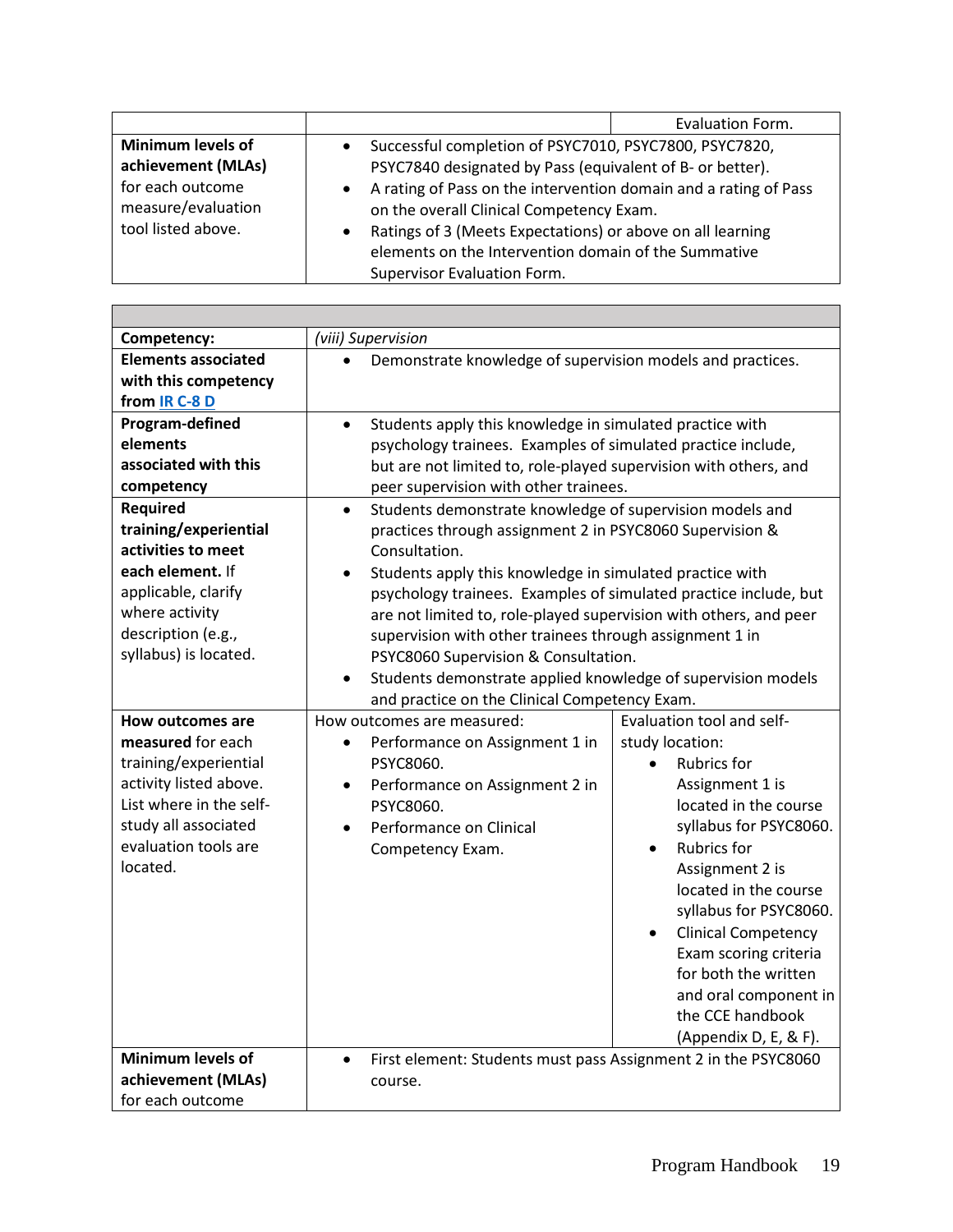| measure/evaluation | Second element: Students must pass Assignment 1 in the     |
|--------------------|------------------------------------------------------------|
| tool listed above. | PSYC8060 course.                                           |
|                    | A rating of pass on the Supervision domain of the Clinical |
|                    | Competency Exam.                                           |

| Competency:                                                                                                                                                                            | (ix) Consultation and interprofessional/interdisciplinary skills                                                                                                                                                                                                |                                                                                                                                                                                                                                                   |
|----------------------------------------------------------------------------------------------------------------------------------------------------------------------------------------|-----------------------------------------------------------------------------------------------------------------------------------------------------------------------------------------------------------------------------------------------------------------|---------------------------------------------------------------------------------------------------------------------------------------------------------------------------------------------------------------------------------------------------|
| <b>Elements associated</b><br>with this competency<br>from IR C-8 D                                                                                                                    | Demonstrate knowledge and respect for the roles and<br>$\bullet$<br>perspectives of other professions.<br>Demonstrates knowledge of consultation models and practices.<br>$\bullet$                                                                             |                                                                                                                                                                                                                                                   |
| Program-defined<br>elements associated<br>with this competency<br>(if applicable)                                                                                                      |                                                                                                                                                                                                                                                                 |                                                                                                                                                                                                                                                   |
| <b>Required</b><br>training/experiential<br>activities to meet<br>each element. If<br>applicable, clarify<br>where activity<br>description (e.g.,<br>syllabus) is located.             | Students demonstrate knowledge and respect for the roles and<br>$\bullet$<br>perspectives of other professions through assignment 4 in<br>PSYC8060.<br>Students demonstrate knowledge of consultation models and<br>practices through assignment 5 in PSYC8060. |                                                                                                                                                                                                                                                   |
| <b>How outcomes are</b><br>measured for each<br>training/experiential<br>activity listed above.<br>List where in the self-<br>study all associated<br>evaluation tools are<br>located. | How outcomes are measured:<br>Performance on Assignment 4 in<br>$\bullet$<br>PSYC8060.<br>Performance on Assignment 5 in<br>$\bullet$<br>PSYC8060.                                                                                                              | Evaluation tool and self-<br>study location:<br><b>Rubrics for</b><br>Assignment 4 is<br>located in the course<br>syllabus for PSYC8060.<br><b>Rubrics for</b><br>$\bullet$<br>Assignment 5 is<br>located in the course<br>syllabus for PSYC8060. |
| Minimum levels of<br>achievement (MLAs)<br>for each outcome<br>measure/evaluation<br>tool listed above.                                                                                | First element: Students must pass Assignment 4 in the PSYC8060<br>$\bullet$<br>course.<br>Second element: Students must pass Assignment 5 in the<br>PSYC8060 course.                                                                                            |                                                                                                                                                                                                                                                   |

# **Discipline-Specific Knowledge (DSK)**

| <b>Knowledge Area:</b> | <b>History and Systems of Psychology</b>                                  |  |
|------------------------|---------------------------------------------------------------------------|--|
|                        | <b>From (IR) C-7 D:</b> "History and Systems of Psychology, including the |  |
|                        | origins and development of major ideas in the discipline of               |  |
|                        | psychology."                                                              |  |
|                        |                                                                           |  |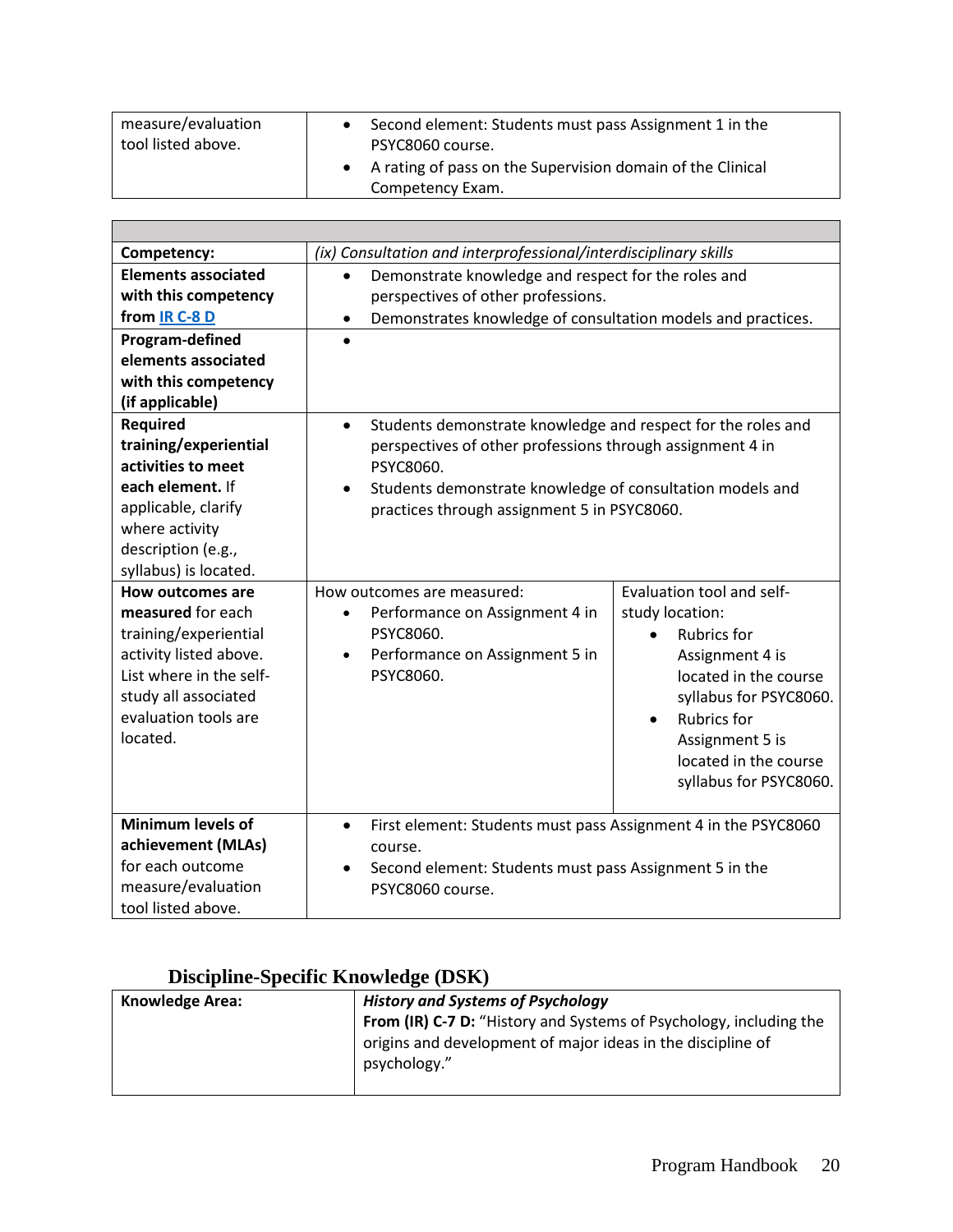| How does the program<br>ensure that students possess<br>knowledge?                    | PSYC7270 History & Systems of Psychology                                                                                                                                                                                                                                                                                                                                                            |                                                                                         |
|---------------------------------------------------------------------------------------|-----------------------------------------------------------------------------------------------------------------------------------------------------------------------------------------------------------------------------------------------------------------------------------------------------------------------------------------------------------------------------------------------------|-----------------------------------------------------------------------------------------|
| How does the program assess<br>students' knowledge in this<br>area?                   | How outcomes are<br>measured:<br>Performance in<br>$\bullet$<br>PSYC7270.                                                                                                                                                                                                                                                                                                                           | Evaluation tool and location:<br>Course syllabus for<br>PSYC7270.                       |
| For each outcome above,<br>what minimum level of<br>achievement (MLA) must be<br>met? | Successful completion of PSYC7270 designated by Pass<br>$\bullet$<br>(equivalent of B- or better).                                                                                                                                                                                                                                                                                                  |                                                                                         |
| Knowledge Area:                                                                       | <b>Affective Aspects of Behavior</b><br>From (IR) C-7 D: "Affective Aspects of Behavior, including topics<br>such as affect, mood, and emotion. Psychopathology and mood<br>disorders do not by themselves fulfill this category."                                                                                                                                                                  |                                                                                         |
| How does the program<br>ensure that students possess<br>knowledge?                    | PSYC7050 Cognition and Affect<br>$\bullet$                                                                                                                                                                                                                                                                                                                                                          |                                                                                         |
| How does the program assess<br>students' knowledge in this<br>area?                   | How outcomes are<br>measured:<br>Grade on the<br>"Affect/Emotion<br>Multiple choice<br>Exam" assignment in<br><b>PSYC7050</b>                                                                                                                                                                                                                                                                       | Evaluation tool and location:<br>Affect/Emotion<br>$\bullet$<br>Multiple-Choice<br>Exam |
| For each outcome above,<br>what minimum level of<br>achievement (MLA) must be<br>met? | Students must pass the Affect/Emotion Multiple-Choice<br>$\bullet$<br>Exam Assignment in PSYC7050 with a B- or better.                                                                                                                                                                                                                                                                              |                                                                                         |
|                                                                                       |                                                                                                                                                                                                                                                                                                                                                                                                     |                                                                                         |
| <b>Knowledge Area:</b>                                                                | <b>Biological Aspects of Behavior:</b><br>From (IR) C-7 D: "Biological Aspects of Behavior, including<br>multiple biological underpinnings of behavior, such as neural,<br>physiological, anatomical, and genetic aspects of behavior.<br>Although neuropsychological assessment and<br>psychopharmacology can be included in this category, they do<br>not, by themselves, fulfill this category." |                                                                                         |
| How does the program<br>ensure that students possess<br>knowledge?                    | PSYC7200 Biological Bases of Behavior I: Clinical Medicine<br>PSYC7220 Biological Bases of Behavior II:<br>Psychophysiology                                                                                                                                                                                                                                                                         |                                                                                         |
| How does the program assess<br>students' knowledge in this<br>area?                   | How outcomes are<br>measured:                                                                                                                                                                                                                                                                                                                                                                       | Evaluation tool and location:<br>Course Syllabus for<br><b>PSYC7200</b>                 |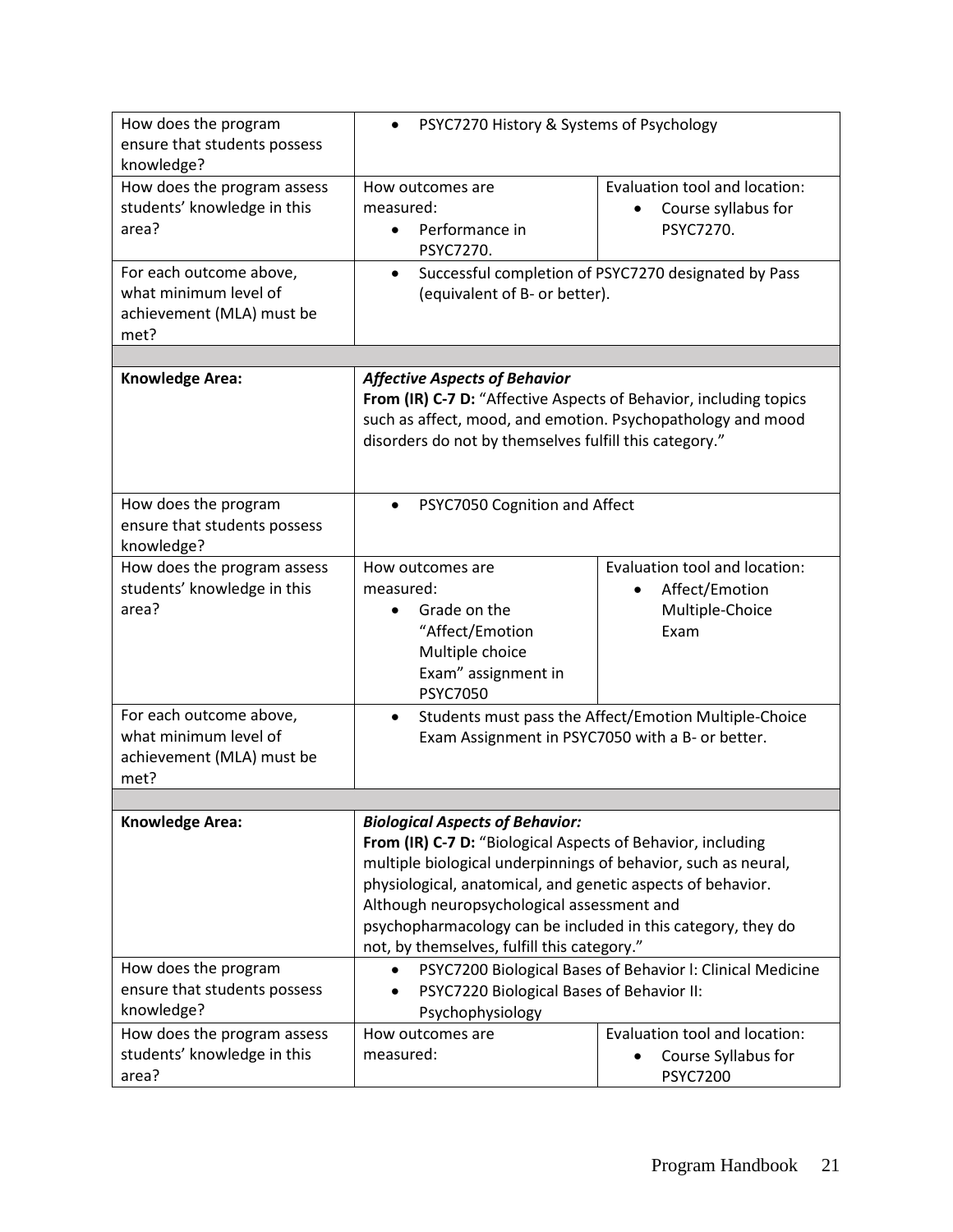|                                                                                       | Performance in<br>$\bullet$<br>PSYC7200 and<br><b>PSYC7220</b>                                                                                                                                                                                                                                                            | Course Syllabus for<br>$\bullet$<br><b>PSYC7220</b>                                                               |  |
|---------------------------------------------------------------------------------------|---------------------------------------------------------------------------------------------------------------------------------------------------------------------------------------------------------------------------------------------------------------------------------------------------------------------------|-------------------------------------------------------------------------------------------------------------------|--|
| For each outcome above,<br>what minimum level of<br>achievement (MLA) must be<br>met? | Successful completion of PSYC7200 & PSYC7220<br>$\bullet$<br>designated by Pass (equivalent of B- or better).                                                                                                                                                                                                             |                                                                                                                   |  |
| <b>Knowledge Area:</b><br>How does the program                                        | <b>Cognitive Aspects of Behavior</b><br>From (IR) C-7 D: "Cognitive Aspects of Behavior, including topics<br>such as learning, memory, thought processes, and decision-<br>making. Cognitive testing and cognitive therapy do not, by<br>themselves, fulfill this category."<br>PSYC7050 Cognition and Affect             |                                                                                                                   |  |
| ensure that students possess<br>knowledge?                                            |                                                                                                                                                                                                                                                                                                                           |                                                                                                                   |  |
| How does the program assess<br>students' knowledge in this<br>area?                   | How outcomes are<br>measured:<br>Grade on the<br>"Cognition Multiple-<br>Choice Exam"<br>Assignment in<br><b>PSYC7050</b>                                                                                                                                                                                                 | Evaluation tool and location:<br><b>Cognition Multiple-</b><br>Choice Exam                                        |  |
| For each outcome above,<br>what minimum level of<br>achievement (MLA) must be<br>met? | Students must pass the Cognition Multiple-Choice Exam<br>$\bullet$<br>Assignment in PSYC7050 with a B- or better.                                                                                                                                                                                                         |                                                                                                                   |  |
|                                                                                       |                                                                                                                                                                                                                                                                                                                           |                                                                                                                   |  |
| <b>Knowledge Area:</b>                                                                | <b>Developmental Aspects of Behavior</b><br>From (IR) C-7 D: "Developmental Aspects of Behavior, including<br>transitions, growth, and development across an individual's life.<br>A coverage limited to one developmental period (e.g., infancy,<br>childhood, adolescence, adulthood, or late life) is not sufficient." |                                                                                                                   |  |
| How does the program<br>ensure that students possess<br>knowledge?                    | PSYC7250 Lifespan Development I: Child<br>PSYC7260 Lifespan Development II: Adult                                                                                                                                                                                                                                         |                                                                                                                   |  |
| How does the program assess<br>students' knowledge in this<br>area?                   | How outcomes are<br>measured:<br>Performance in<br>PSYC7250 and<br><b>PSYC7260</b>                                                                                                                                                                                                                                        | Evaluation tool and location:<br>Course Syllabus for<br><b>PSYC7250</b><br>Course Syllabus for<br><b>PSYC7260</b> |  |
| For each outcome above,<br>what minimum level of<br>achievement (MLA) must be<br>met? | Successful completion of PSYC7250 and PSYC7260<br>٠<br>designated by Pass (equivalent of B- or better).                                                                                                                                                                                                                   |                                                                                                                   |  |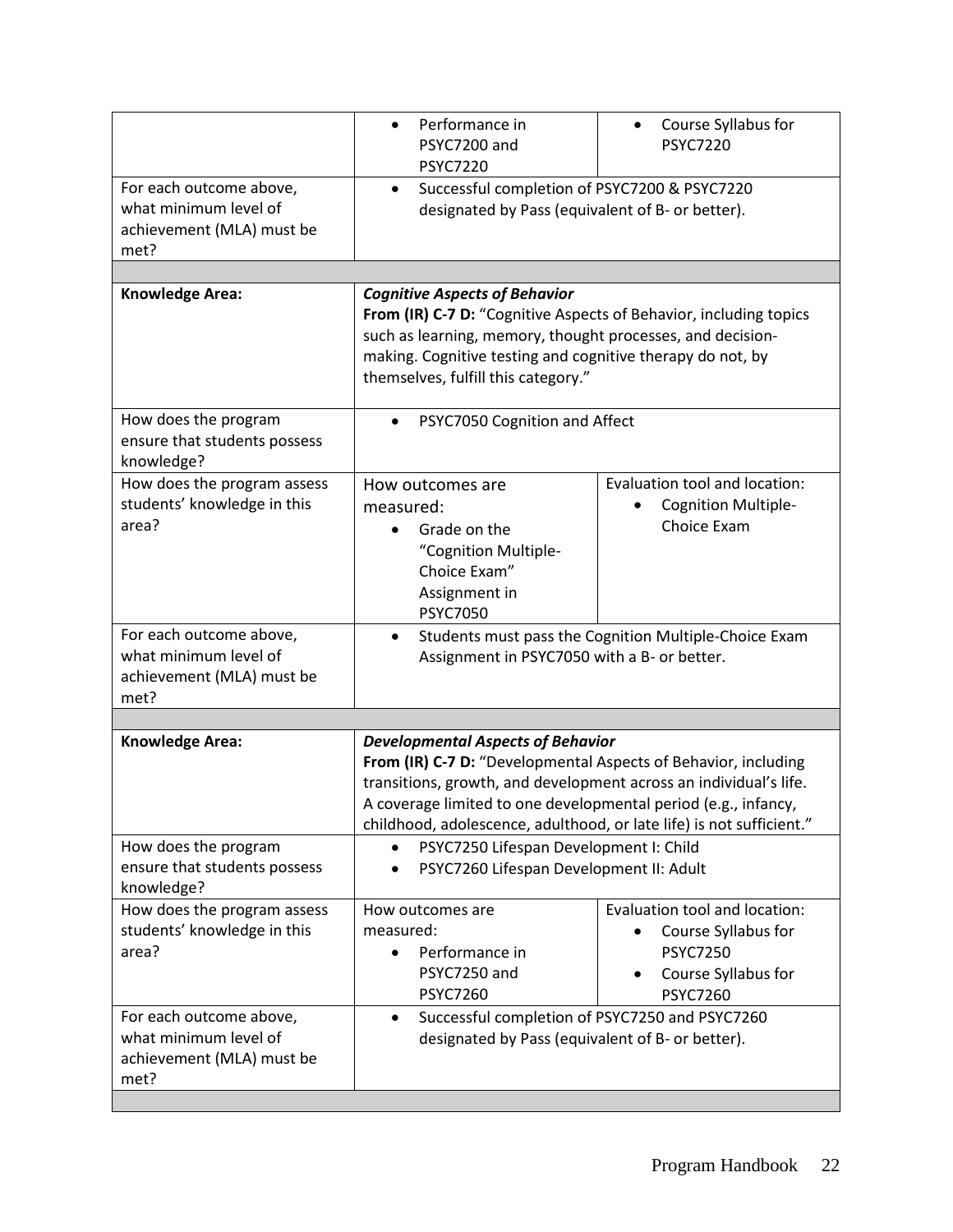| <b>Knowledge Area:</b>                                                                | <b>Social Aspects of Behavior</b><br>From (IR) C-7 D: "Social Aspects of Behavior, including topics such                                                                                                                                                                                                                                                                                                                                                                                                                                                                                                                                                                                                                                                                                                                                                                                                                                                                |                                                                                                                          |
|---------------------------------------------------------------------------------------|-------------------------------------------------------------------------------------------------------------------------------------------------------------------------------------------------------------------------------------------------------------------------------------------------------------------------------------------------------------------------------------------------------------------------------------------------------------------------------------------------------------------------------------------------------------------------------------------------------------------------------------------------------------------------------------------------------------------------------------------------------------------------------------------------------------------------------------------------------------------------------------------------------------------------------------------------------------------------|--------------------------------------------------------------------------------------------------------------------------|
|                                                                                       | as group processes, attributions, discrimination, and attitudes.<br>Individual and cultural diversity and group or family therapy do<br>not, by themselves, fulfill this category."                                                                                                                                                                                                                                                                                                                                                                                                                                                                                                                                                                                                                                                                                                                                                                                     |                                                                                                                          |
| How does the program<br>ensure that students possess<br>knowledge?                    | PSYC7360 Social Psychology                                                                                                                                                                                                                                                                                                                                                                                                                                                                                                                                                                                                                                                                                                                                                                                                                                                                                                                                              |                                                                                                                          |
| How does the program assess<br>students' knowledge in this<br>area?                   | How outcomes are<br>measured:<br>Performance in<br><b>PSYC7360</b>                                                                                                                                                                                                                                                                                                                                                                                                                                                                                                                                                                                                                                                                                                                                                                                                                                                                                                      | Evaluation tool and location:<br>Course Syllabus for<br><b>PSYC7360</b>                                                  |
| For each outcome above,<br>what minimum level of<br>achievement (MLA) must be<br>met? | Successful completion of PSYC7360 designated by Pass<br>$\bullet$<br>(equivalent of B- or better).                                                                                                                                                                                                                                                                                                                                                                                                                                                                                                                                                                                                                                                                                                                                                                                                                                                                      |                                                                                                                          |
|                                                                                       |                                                                                                                                                                                                                                                                                                                                                                                                                                                                                                                                                                                                                                                                                                                                                                                                                                                                                                                                                                         |                                                                                                                          |
| <b>Knowledge Area:</b><br>How does the program<br>ensure that students possess        | <b>Advanced Integrative Knowledge of Basic Discipline-Specific</b><br><b>Content Areas</b> (excluding History and Systems)<br>From (IR) C-7 D: "Advanced Integrative Knowledge of Basic<br>Discipline-Specific Content Areas, including graduate-level<br>scientific knowledge that entails integration of multiple basic<br>discipline-specific content areas identified in Category 2 (i.e.,<br>integration of at least two of: affective, biological, cognitive,<br>social, or developmental aspects of behavior). Advanced<br>integrative knowledge in Category 2 areas can be acquired in<br>either of two ways: 1) an evaluated educational1 experience<br>that integrates at least two Category 2 content areas that have<br>been previously covered through other methods; or 2) an<br>evaluated educational experience that provides basic coverage<br>in two or more areas and integration across those areas."<br>PSYC7050 Cognition and Affect<br>$\bullet$ |                                                                                                                          |
| knowledge?<br>How does the program assess<br>students' knowledge in this<br>area?     | How outcomes are<br>measured:<br>Grade on the "The<br>$\bullet$<br><b>Great Cognition and</b><br>Affect/Emotion<br>Advanced Integration<br>Paper" assignment in<br><b>PSYC7050</b>                                                                                                                                                                                                                                                                                                                                                                                                                                                                                                                                                                                                                                                                                                                                                                                      | Evaluation tool and location:<br>The Great Cognition<br>$\bullet$<br>and Affect/Emotion<br>Advanced Integration<br>Paper |
| For each outcome above,<br>what minimum level of<br>achievement (MLA) must be<br>met? | Students must pass The Great Cognition and<br>$\bullet$<br>Affect/Emotion Advanced Integration Paper in<br>PSYC7050 with a B- or better.                                                                                                                                                                                                                                                                                                                                                                                                                                                                                                                                                                                                                                                                                                                                                                                                                                |                                                                                                                          |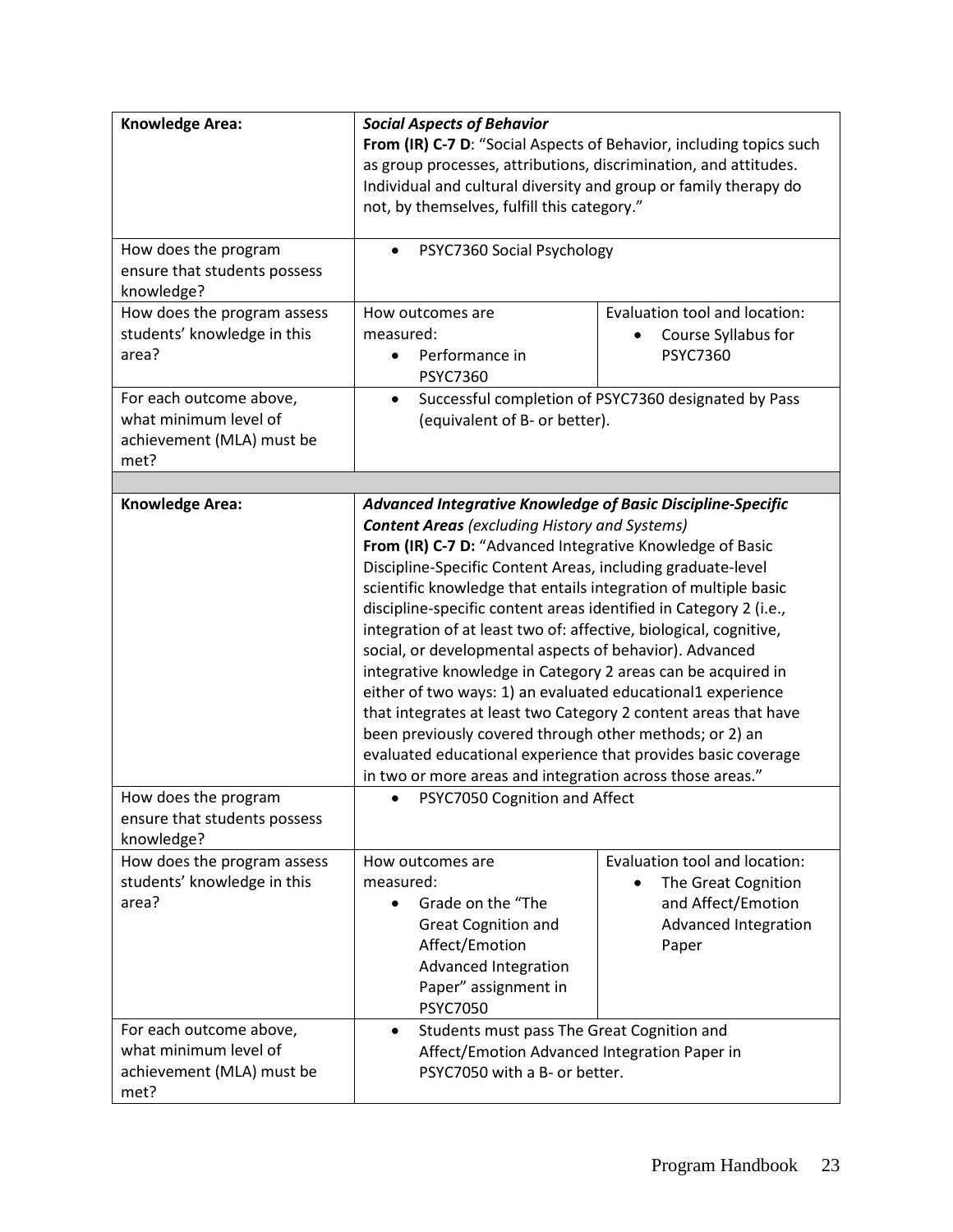| <b>Knowledge Area:</b>                           | <b>Research Methods</b>                                                                                           |                               |  |
|--------------------------------------------------|-------------------------------------------------------------------------------------------------------------------|-------------------------------|--|
|                                                  | From (IR) C-7 D: "Research Methods, including topics such as                                                      |                               |  |
|                                                  | strengths, limitations, interpretation, and technical aspects of                                                  |                               |  |
|                                                  | rigorous case study; correlational, experimental, and other                                                       |                               |  |
|                                                  | quantitative research designs; measurement techniques;                                                            |                               |  |
|                                                  | sampling; replication; theory testing; qualitative methods;                                                       |                               |  |
|                                                  | mixed methods; meta-analysis; and quasi-experimentation."                                                         |                               |  |
| How does the program                             | PSYC7310 Research Ethics, Quantitative Methods &                                                                  |                               |  |
| ensure that students possess                     | Analysis I                                                                                                        |                               |  |
| knowledge?                                       | PSYC7320 Quantitative Methods & Analysis II                                                                       |                               |  |
| How does the program assess                      | How outcomes are                                                                                                  | Evaluation tool and location: |  |
| students' knowledge in this                      | measured:                                                                                                         | Course Syllabus for           |  |
| area?                                            | Performance in                                                                                                    | <b>PSYC7310</b>               |  |
|                                                  | PSYC7310 and                                                                                                      | Course Syllabus for           |  |
|                                                  | <b>PSYC7320</b>                                                                                                   | <b>PSYC7320</b>               |  |
|                                                  |                                                                                                                   |                               |  |
| For each outcome above,<br>what minimum level of | Successful completion of PSYC7310 and PSYC7320<br>$\bullet$                                                       |                               |  |
|                                                  | designated by Pass (equivalent of B- or better).                                                                  |                               |  |
| achievement (MLA) must be                        |                                                                                                                   |                               |  |
| met?                                             |                                                                                                                   |                               |  |
|                                                  |                                                                                                                   |                               |  |
| <b>Knowledge Area:</b>                           | <b>Statistical Analysis</b>                                                                                       |                               |  |
|                                                  | From (IR) C-7 D: "Statistical Analysis, including topics such as                                                  |                               |  |
|                                                  | quantitative, mathematical modeling and analysis of<br>psychological data, statistical description and inference, |                               |  |
|                                                  |                                                                                                                   |                               |  |
|                                                  | univariate and multivariate analysis, null-hypothesis testing and                                                 |                               |  |
|                                                  | its alternatives, power, and estimation."                                                                         |                               |  |
| How does the program                             | PSYC7310 Research Ethics, Quantitative Methods<br>&<br>$\bullet$                                                  |                               |  |
| ensure that students possess                     | Analysis I                                                                                                        |                               |  |
| knowledge?                                       | PSYC7320 Quantitative Methods & Analysis II                                                                       |                               |  |
| How does the program assess                      | How outcomes are                                                                                                  | Evaluation tool and location: |  |
| students' knowledge in this                      | measured:                                                                                                         | Course Syllabus for           |  |
| area?                                            | Performance in<br>$\bullet$                                                                                       | <b>PSYC7310</b>               |  |
|                                                  | PSYC7310 and                                                                                                      | Course Syllabus for           |  |
|                                                  | <b>PSYC7320</b>                                                                                                   | <b>PSYC7320</b>               |  |
|                                                  |                                                                                                                   |                               |  |
| For each outcome above,                          | Successful completion of PSYC7310 and PSYC7320<br>$\bullet$                                                       |                               |  |
| what minimum level of                            | designated by Pass (equivalent of B- or better).                                                                  |                               |  |
| achievement (MLA) must be                        |                                                                                                                   |                               |  |
| met?                                             |                                                                                                                   |                               |  |
|                                                  |                                                                                                                   |                               |  |
| <b>Knowledge Area:</b>                           | <b>Psychometrics</b>                                                                                              |                               |  |
|                                                  | From (IR) C-7 D: "Psychometrics, including topics such as theory                                                  |                               |  |
|                                                  | and techniques of psychological measurement, scale and inventory                                                  |                               |  |
|                                                  | construction, reliability, validity, evaluation of measurement                                                    |                               |  |
|                                                  | quality, classical and contemporary measurement theory, and                                                       |                               |  |
|                                                  | standardization."                                                                                                 |                               |  |
|                                                  |                                                                                                                   |                               |  |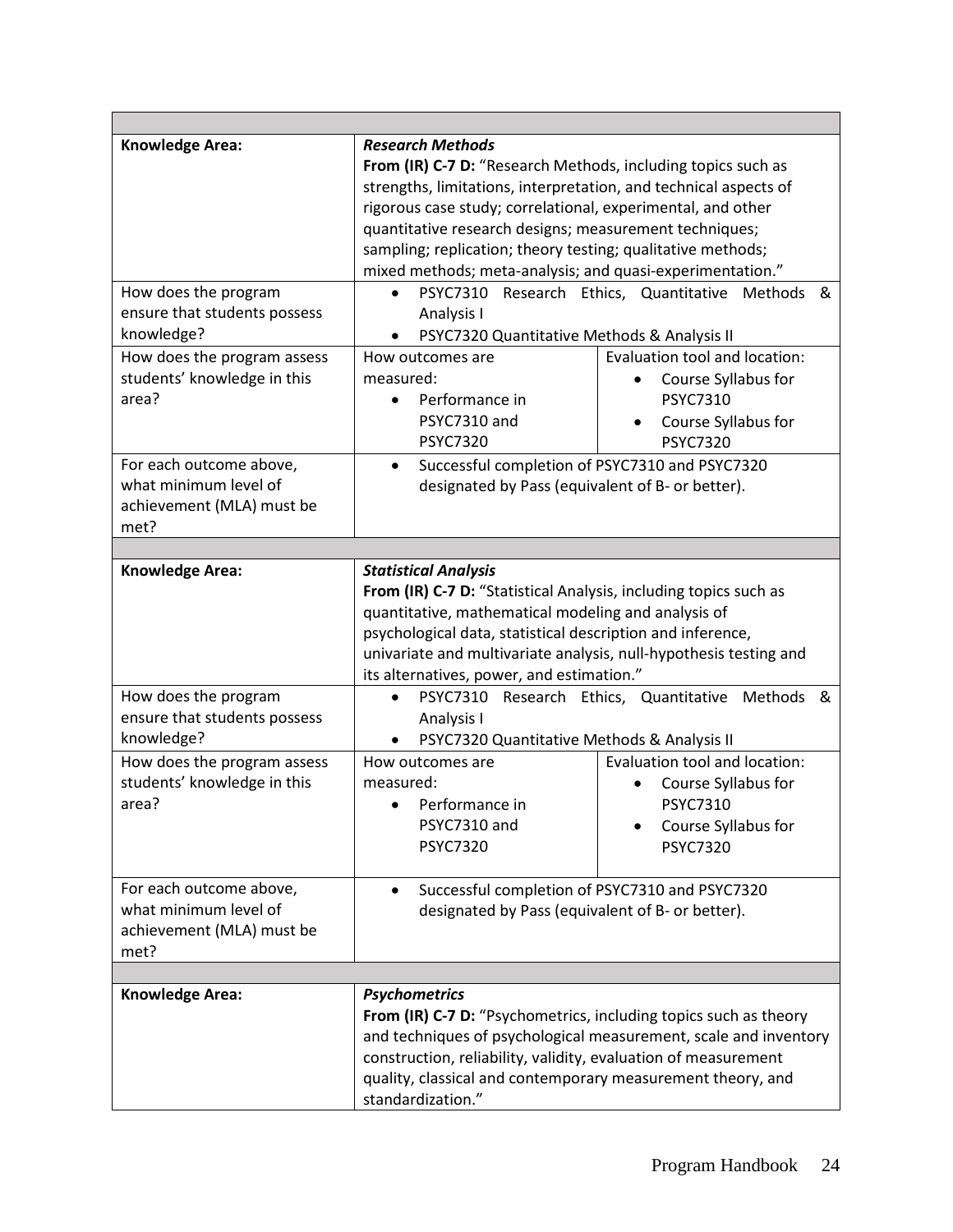| How does the program<br>ensure that students possess<br>knowledge?                    | PSYC7350 Psychometrics & Lab                                                          |                                                                                      |
|---------------------------------------------------------------------------------------|---------------------------------------------------------------------------------------|--------------------------------------------------------------------------------------|
| How does the program assess<br>students' knowledge in this<br>area?                   | How outcomes are<br>measured:<br>Performance in<br>$\bullet$<br><b>PSYC7350</b>       | Evaluation tool and location:<br>Course Syllabus for<br>$\bullet$<br><b>PSYC7350</b> |
| For each outcome above,<br>what minimum level of<br>achievement (MLA) must be<br>met? | Successful completion of PSYC7350 designated by Pass<br>(equivalent of B- or better). |                                                                                      |

**Credit and evaluation for coursework.** Courses are offered for a specific number of graduate-level credits. Credit is granted after satisfactory completion of course requirements as specified in each course syllabus. The instructor's narrative assessment issued at the end of each quarter confirms or denies credit for the course. If credit is granted, the Office of the Registrar enters the credits earned into the student's academic transcript. The Degree Plan contains recommended course schedules specific to student status (i.e., number of credits per quarter) and is located at Sakai/Psy.D. Community Site/ Resources/Degree Plan.

Passing is equivalent to at least a "B" in a letter-graded graduate level in which students earn credit for the course. Students who fail to pass a course are given a No Credit (NC) and must repeat the course again. A second failure of the same course will lead to dismissal. If students withdraw from a course mid-quarter due to the knowledge that No Credit (NC) will be given as a result of failed assignments and receive WNC (Withdrawn No Credit) and/or W (Withdrawn), two or more WNC and/or W also constitute grounds to consider dismissal from the program. (i.e. WNCs and/Ws are treated equal to NCs.) For students who are unable to complete all of the assigned coursework because of a viable personal emergency, instructors may grant an Incomplete (INC). Students have until thirty (30) days after the end of the quarter to satisfactorily resolve the INC, or the grade will automatically convert to nocredit.

**Narrative assessments.** Instructor feedback is provided to students via the Narrative Assessment, which describe the course and evaluate the student's performance in some detail, including approving any performances that demonstrate meeting the designated competency for each of the program competencies.

**Minimal levels of acceptable achievement.** The Psy.D. program utilizes several mechanisms to ensure that all students can demonstrate substantial understanding of and competence in all required curriculum and clinical training areas. These include:

Instructors include the minimal level of acceptable achievement for each of the performance measures in their syllabi, typically via use of rubrics.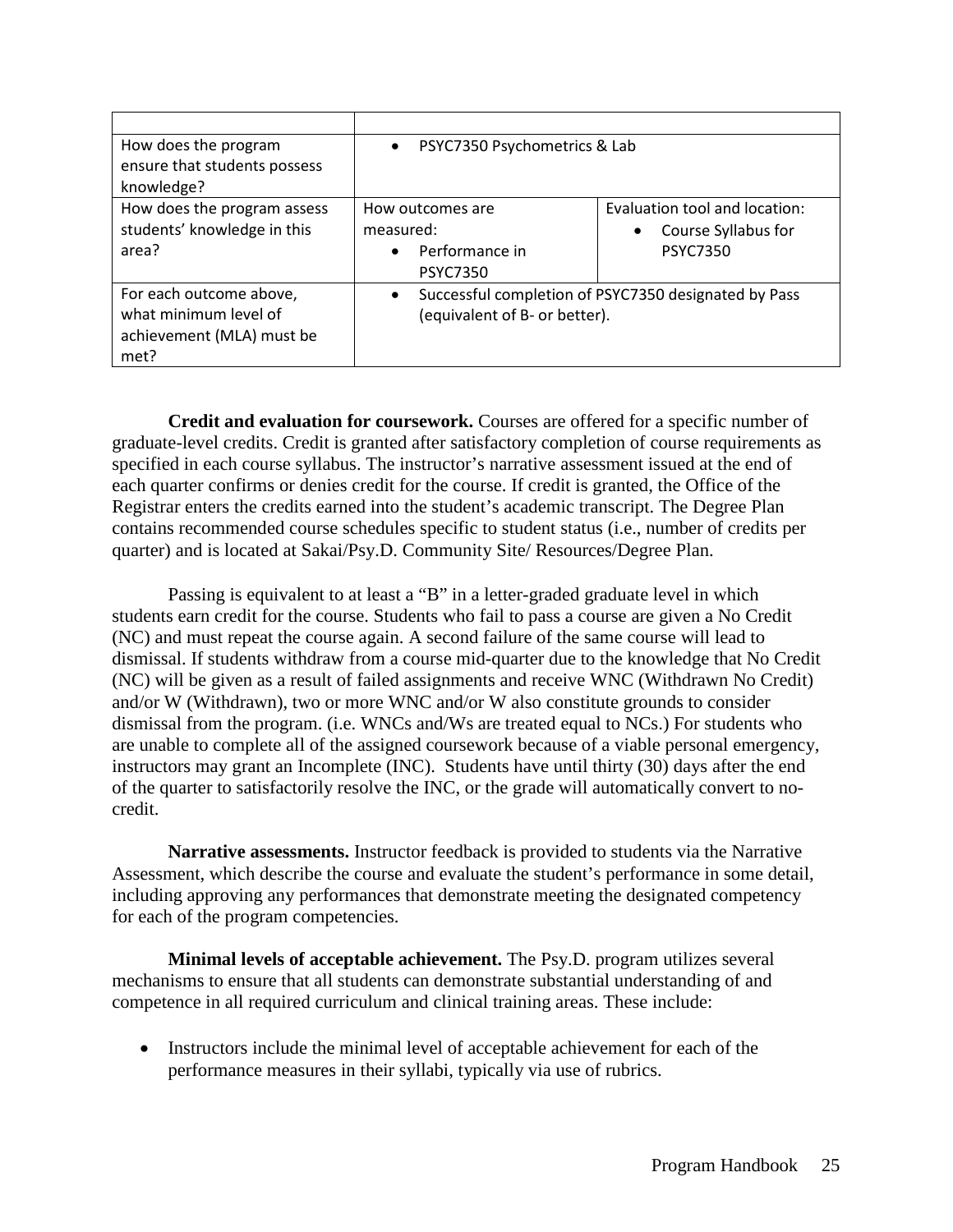- Students must receive credit in all courses, which is equivalent to work that is at least at a "B" level for typical grade-based doctoral programs.
- For clinical training, formative and summative evaluations have clearly identified minimal levels of performance that identify satisfactory progress on each of the competencies being evaluated.
- Minimum satisfactory completion of the Clinical Competency Exam is a combined "passing" rating for all competencies required for entry into clinical internship.
- A rating of overall rating of pass or pass with written comment on the Annual Review.
- Successfully complete and defend a dissertation project.

# <span id="page-25-0"></span>**Psy.D. Program Graduation Requirements**

The Psy.D. program is designed on a mastery model of education. As such, it supports and expects all students to acquire the necessary clinical competencies needed in order to become an effective entry-level clinical psychologist. The doctoral degree is conferred at the end of the quarter in which all requirements are completed. The Psy.D. program's graduation requirements include the following achievement standards:

- 1. Completion of a one-year residency, defined as a minimum of nine credits each quarter, for three consecutive quarters, during the first year in the Psy.D. program. Residency during an alternate year will be considered on a case-by-case basis, and only in light of personal exigencies;
- 2. Successful completion of 140 graduate quarter credits from courses listed for degree, including 126 core courses and 14 electives;
- 3. For BA-entry students, a 300 hour Social Justice Practicum; for MA-entry students with approved 300 hours of past practicum experience, an 80 hour Social Justice Service Project and completion of PSYC 7980 Prior Learning Practicum;
- 4. Passing marks on most recent student Annual Review;
- 5. Successful passage of the Clinical Competency Examination;
- 6. Acknowledgement of satisfactory completion of dissertation by all dissertation committee members and APA editor approval;
- 7. Documentation of 40 hours of personal psychotherapy with a licensed mental health practitioner;
- 8. Completion of a minimum of 900 supervised pre-internship hours;
- 9. Satisfactory completion of a 1500-2000 hour clinical internship; and
- 10. Completion of the Psy.D. program (academic credits, clinical training, and dissertation) within a maximum of seven years. Please see Time-to-Completion Statute of Limitations (located at Sakai/Psy.D. Community Site/Resources/Dissertation/Dissertation Extension Request and Completion Plan Form);
- 11. 20 attendance per year for Saturday Community Meeting didactics.

# <span id="page-25-1"></span>**Course Scheduling, Class Size, and the Year-at-a-Glance ("The YAG")**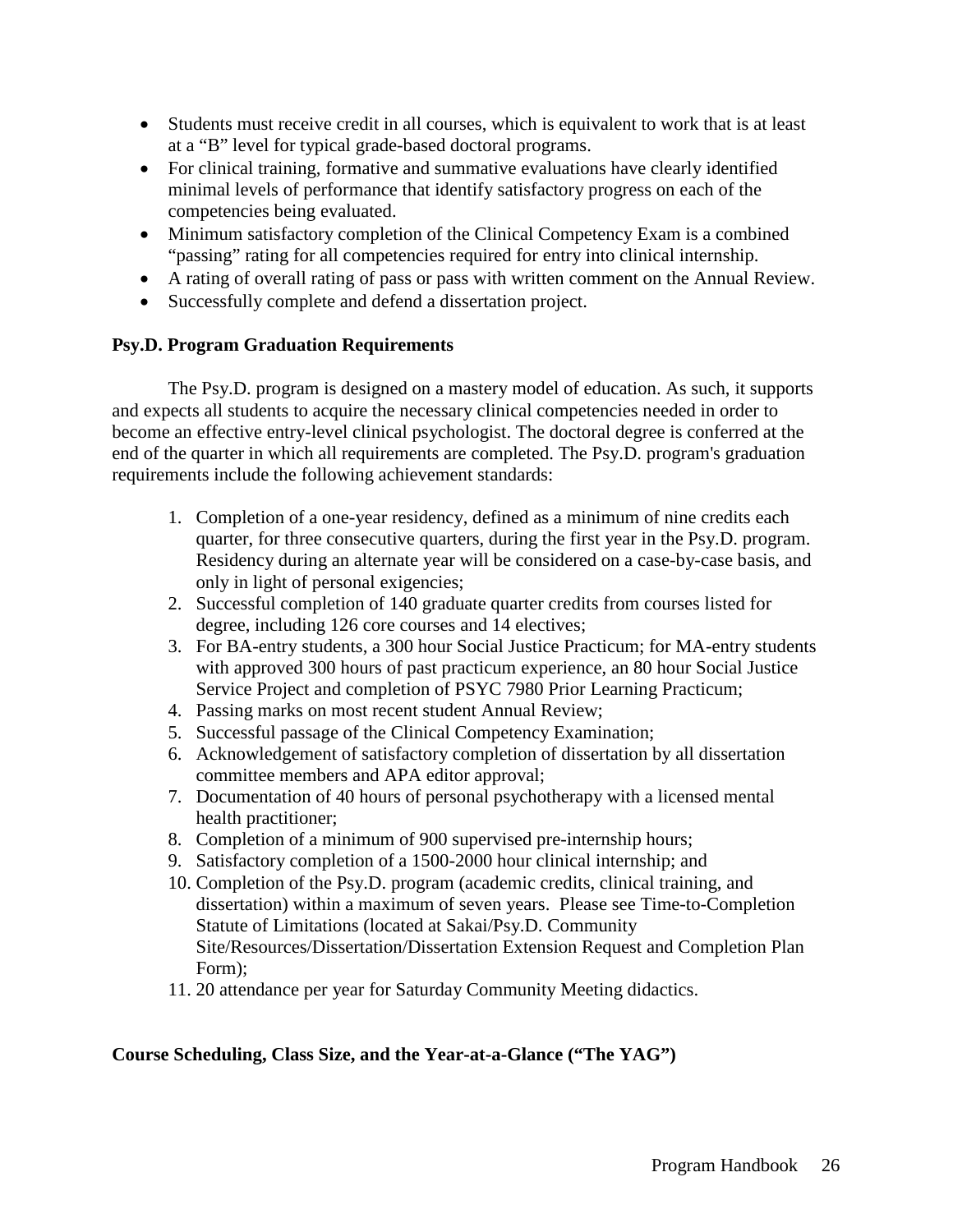**Course Scheduling.** All doctoral classes are usually offered on Thursday afternoons and evenings, Fridays, and Saturdays. The Psy.D. Program Chair is responsible for the scheduling of doctoral courses and publishes the annual course schedule referred to as the "YAG" (Year-at-a-Glance) that is available in Sakai/Psy.D. Community Site/Resources/YAG. Students should also refer to the Plan of Study (located at Sakai/Psy.D. Community Site/Resources/Plan of Study) for their year of entry and consult their Advisor when planning their course schedule. The AUS **[Academic Calendar](https://www.antioch.edu/seattle/resources/students/academic-calendar/)** lists start and end dates for the quarter.

**Class Size and Cancellation Policy.** Every effort is made to maintain a suitable class size for doctoral studies, including scheduling additional sections when large class size is foreseeable. Class size in the doctoral program normally varies according to the nature and demands of the course on students and faculty. Class size in supervisory or experientially oriented courses is strictly limited, while conceptual or theoretically oriented courses are more amenable to larger class size. The Psy.D. Chair is responsible for overseeing course scheduling and cancellations.

### <span id="page-26-0"></span>**Overview of Curricula and Clinical Training Sequence**

Doctoral-level curricula and courses are designed as sequential, cumulative, and have graded complexity as described below:

**Cumulative***.* Courses and clinical experiences build on earlier, foundational mentoring and adequate course-based preparation. Students take at least three, 3-credit classes for each quarter of the first year (see: residency requirement). An example of the cumulative design of the curriculum would be the following: students study basic personality theories and assessment instruments before learning integrative assessment approaches. They learn listening and multicultural skills in the first year before doing clinical work with clients in the second year. Both quantitative and qualitative research designs are studied first so that students will be prepared to choose a research methodology that will best address their dissertation question.

**Sequential.** Most courses are offered by series. The more advanced courses have prerequisites that must be completed prior to enrolling. First-year courses focus on foundational topics in program orientation, basic clinical exposure, theories of personality, and assessment skills; second-year studies include, research courses, clinical theory and practice courses to support students' taking on treatment and intervention responsibilities with their first clients in our on-campus clinic, with supervision and seminar support; the third year typically includes dissertation-support classes and the scientific bases of behavior in addition to an off-campus clinical placement; and the fourth year offers upper-level courses to prepare for clinical internship and professional practice.

**Sequencing for graded complexity.** Course prerequisites are a specific set of prior course work required before a student may enroll in a given course. Prerequisites are designed to assure sufficient basic knowledge for students to succeed in all courses. Please consult the current AUS Course Catalog located on [Academic Catalog](https://www.antioch.edu/seattle/resources/) or the current Year-at-a-Glance (YAG, located at Sakai/Psy.D. Community Site/Resources/YAG) for prerequisites of each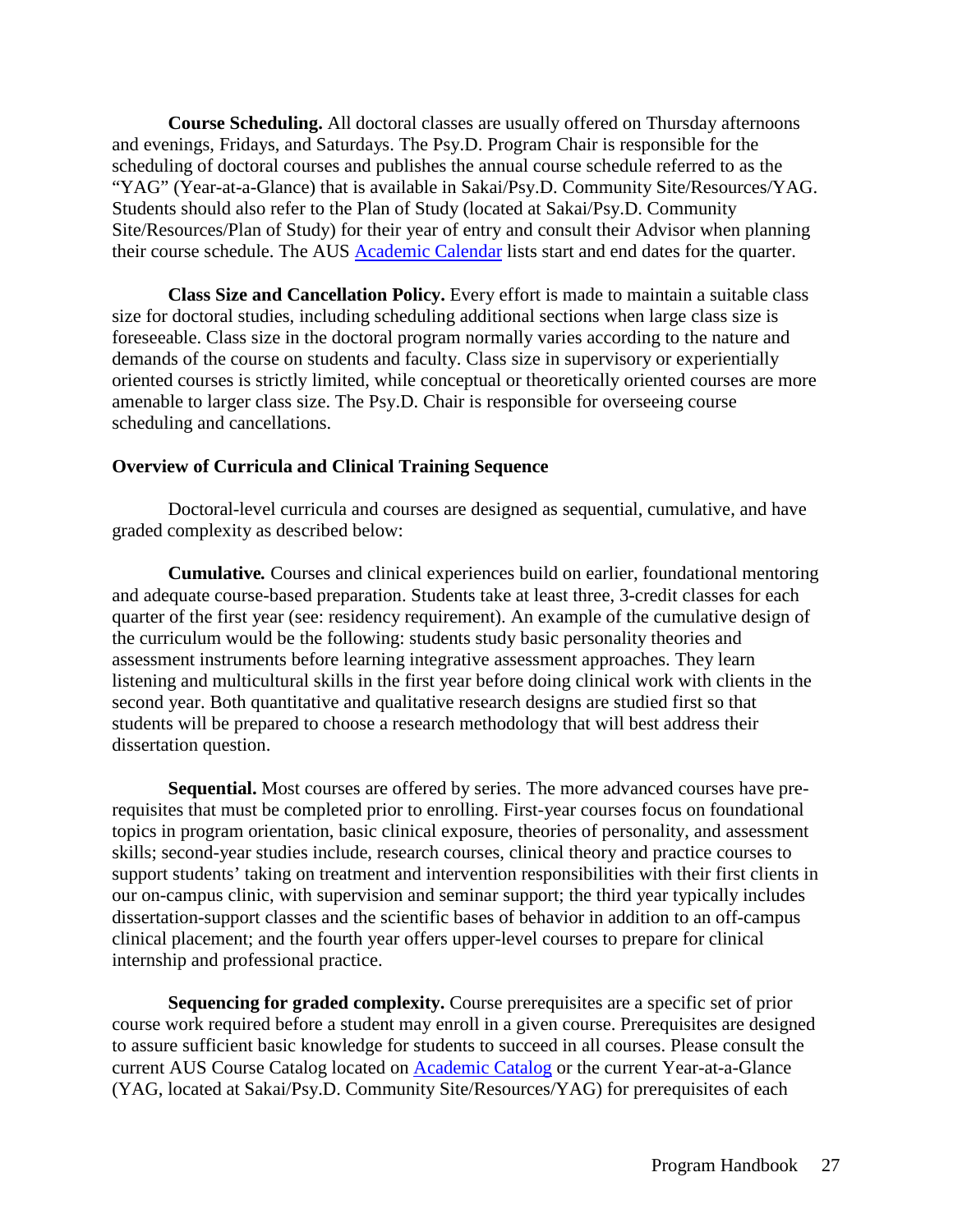course. Students should discuss questions about prerequisites with their Faculty Advisor. Both the research and clinical training series of courses build from basic skills to more complex and multi-layered performances.

### <span id="page-27-0"></span>**Psy.D. Program Admission**

Antioch University (AU) has a 158-year history of opening the doors of higher education to those who have been closed out. In alignment with the American Psychological Association's (APA) expressed concerns regarding gross under-representation of lessprivileged, diverse societal members in psychology and the growing national disparity of healthcare, Antioch University Seattle's Psy.D. program strives to enhance equal access to high-quality doctoral-level clinical training and future mental health services by extending admission opportunities that otherwise may not exist to deserving candidates.

Traditionally, most APA-accredited doctoral programs require undergraduate gradepoint-averages (GPA) of at least 3.0 in order to satisfy the accreditation requirement that "programs ensure only high quality students are admitted," a laudable commitment that we share. Unfortunately, admission policies that place undue weight on undergraduate performance often serve to inadvertently exclude otherwise well-qualified, diverse studentcandidates who, for whatever reason(s), did not perform up to their full-potential during an earlier time in life.

Aware of Antioch's historical lineage, many prospective students have applied to our doctoral program, and eloquently explain circumstances for their less than stellar academic performance. Common narratives include the lack of maturity or self-discipline as a young adult adjusting to college lifestyle, which were too late in realizing the importance of GPA for future academic study. All too often, a sizable number of under-performing students come from less-privileged, diverse backgrounds that cite financial exigencies leading to competing demands of full or near full-time employment, single parents balancing family needs, veterans and military spouses contending with repeated academic disruptions from relocation and deployment, or candidates contending with cultural, religious, and/or gender bias that disapprove of higher education for certain subgroups. Lastly, a large proportion of potential student candidates are older adults, most of whom have worked for decades, many with a master's degree in the mental health field, and some taking extended time off to raise their children.

What binds all of these "would-be" candidates is the request for an opportunity to demonstrate that they are ready and capable to undertake doctoral studies in order to better their lives, underserved populations, or general society. They ask to be judged by who they are now and their current potential.

The Psy.D. faculty also acknowledge that it is true, that no matter how wellintentioned, "not everyone can or should be a doctor" and we take seriously our duty as "gatekeeper" to prevent foreseeable harm by admitting unqualified candidates who are not sufficiently competent or likely to graduate and will subsequently incur considerable financial debt.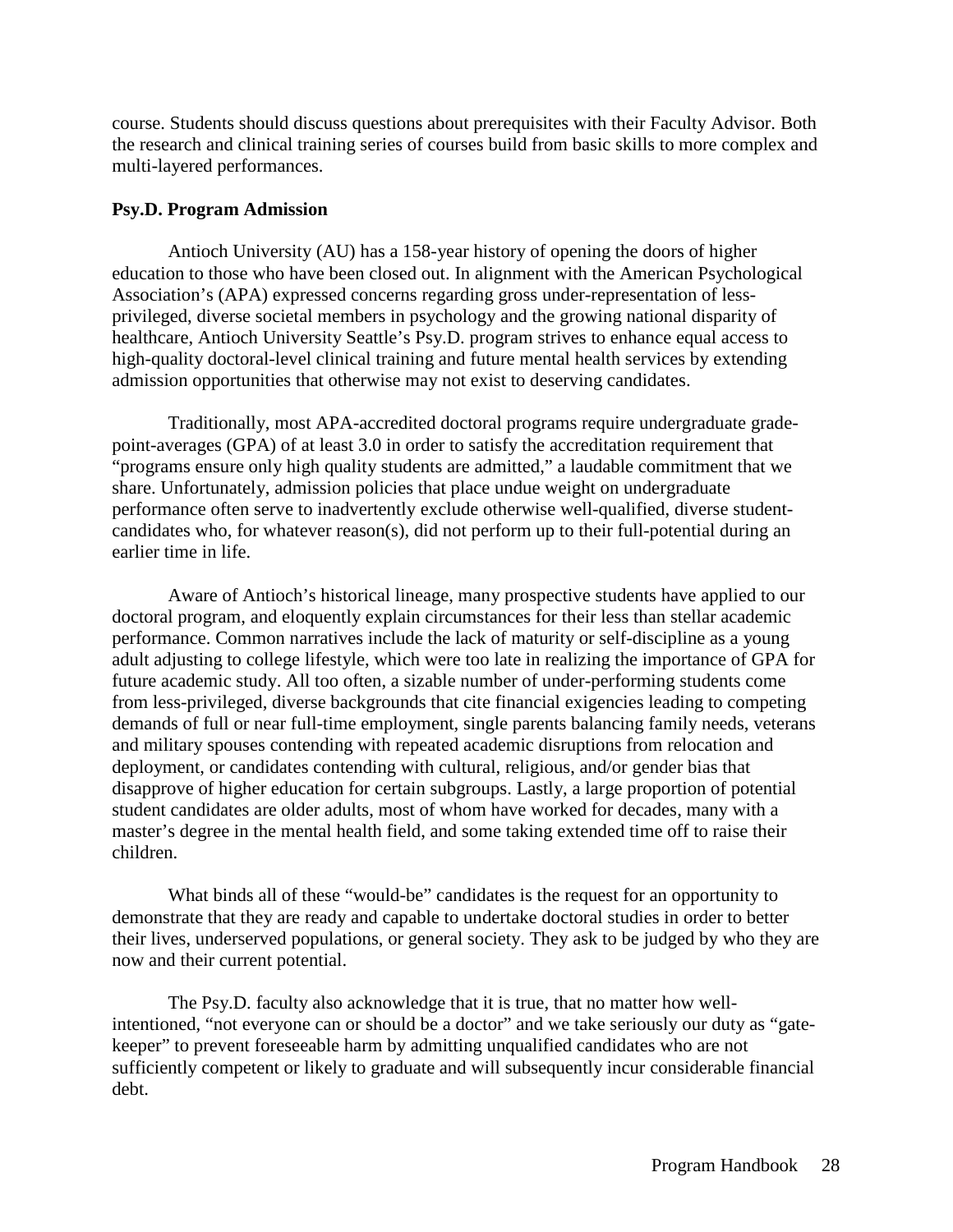**Program admissions.** Since its 2004 inception, the Psy.D. program's admission policy has evolved, particularly in regards to striking a balance in achieving the sometimes aforementioned competing goals. In the context and historical tradition of Antioch University's emphasis on social justice, otherwise qualified students with an undergraduate GPA below 3.0, or less than a "B" in one of the three prerequisite classes, have been admitted to the Psy.D. program since 2004. In response, the faculty has examined outcome data in regards to attrition, student academic progress, and graduation, with mixed findings. On one hand, higher attrition rates appear more likely for some students with an undergraduate GPA below 3.0; however, a sizable proportion of students with low undergrad GPA is performing on par with their higher GPA peers, and some have already graduated (see Program Outcomes for attrition rates on our website). Moreover, a majority of active-students with low GPA represent students from less-privileged status.

**Admission Policy.** The Psy.D. program admits students with a bachelor's or master's degree completed within the past 10 years. Students applying should also have a grade equivalent of at least a "B" in three prerequisite courses: Abnormal Psychology, Developmental Psychology, and Introduction to Statistics. We will interview and possibly admit otherwise qualified students—candidates with an undergraduate GPA lower than 3.0 if they demonstrate the ability to achieve at the graduate level by satisfactorily completing a master's degree in a mental health field and if they can reasonably explain the circumstances for the low GPA and their potential to satisfactorily complete doctoral studies. All academic coursework submitted for admissions must be completed within the past 10 years.

In addition, the Psy.D. program attends to its social justice mission, and the requirement to admit only qualified students by considering:

- Valid GRE scores (scores older than 5 years are invalid.)
- Explanatory essay for students with undergraduate GPA below 3.0.
- In-person admission interviews for all qualifying applicants.
- Admission decision approval by majority faculty vote.
- Students may be placed on Conditional Admit Status

After admission, the faculty closely monitors student acceptability and progress by:

- Conducting an intensive 1-day orientation.
- Assigning a full-time Faculty Advisor to every student.
- Requiring all entering students to complete a one-credit writing seminar in their first Fall quarter (WRTG7010). Additional writing remediation seminars will be required, if warranted.
- Requiring first year residency of 9 credits per quarter for three consecutive quarters.
- Requiring all entering students to complete an intensive three-course training sequence (PSYC 7010-7030 series) for socialization into the doctoral program and field of clinical psychology, developing competency in basic counseling skills, and multicultural competency.
- Conducting a comprehensive annual review of each doctoral student.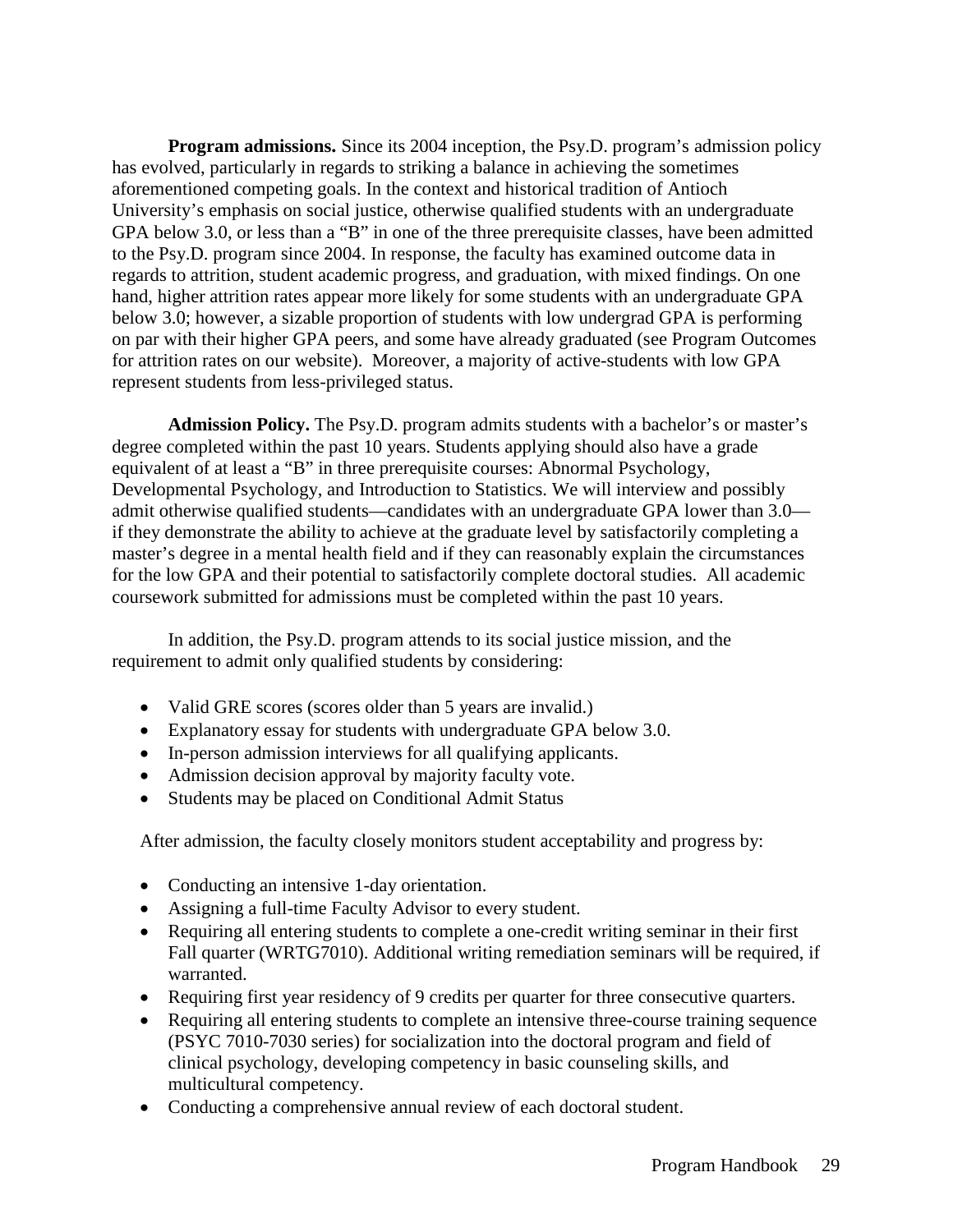- Establishing a special review committee for students not making satisfactory progress.
- Reducing course load and involvement with academic remedial support services as necessary.
- Recommending voluntary program leave of absence or withdrawal if warranted.
- Implementing voluntary program dismissal when necessary.
- Periodic review of admission policies and attrition, annual review, graduation, and other outcome data.

Student application materials should demonstrate the following:

- Critical thinking skills.
- Graduate-level writing skills.
- Ability to complete a rigorous doctoral program.

Applications are reviewed by faculty with the opinion to approve for interview, obtain a secondary faculty review, or deny based on the aforementioned criteria. Finalists are invited for a campus interview that consist of an individual interview with a faculty member. The full faculty body then considers each applicant and, upon a unanimous vote, approves or denies admission.

### **Academic prerequisites.** *Students applying for admission must have*:

- A master's degree in a mental health-related field within the last 10 years. Eligible master's degrees include marriage and family therapy, mental health counseling, and clinical social work. If students completed their degree more than 10 years ago, an exception may be granted. –OR–
- A bachelor's degree in psychology completed within the last 10 years  $-OR-$
- A bachelor's or master's degree in other fields with three prerequisite courses completed within the last 10 years at regionally accredited institutions with a minimum grade of "B":
	- o Abnormal Psychology (Waived for Psychology majors)
	- o Developmental Psychology (Waived for Psychology majors)
	- o Introduction to Statistics
- Students with undergraduate GPA below 3.0 must submit a statement explaining the circumstances for the low GPA and why they should be considered for admittance to doctoral-level studies

**Additional admission requirements.** The following is a list of major admissions requirements:

- Two letters of recommendation: one from a professional who supervised them in a human services setting and one from an academic instructor who can best assess the applicant's capabilities and readiness to enter a clinical doctoral program
- Documentation of relevant professional and volunteer experience
- Documentation of professional affiliations, publications, and licensure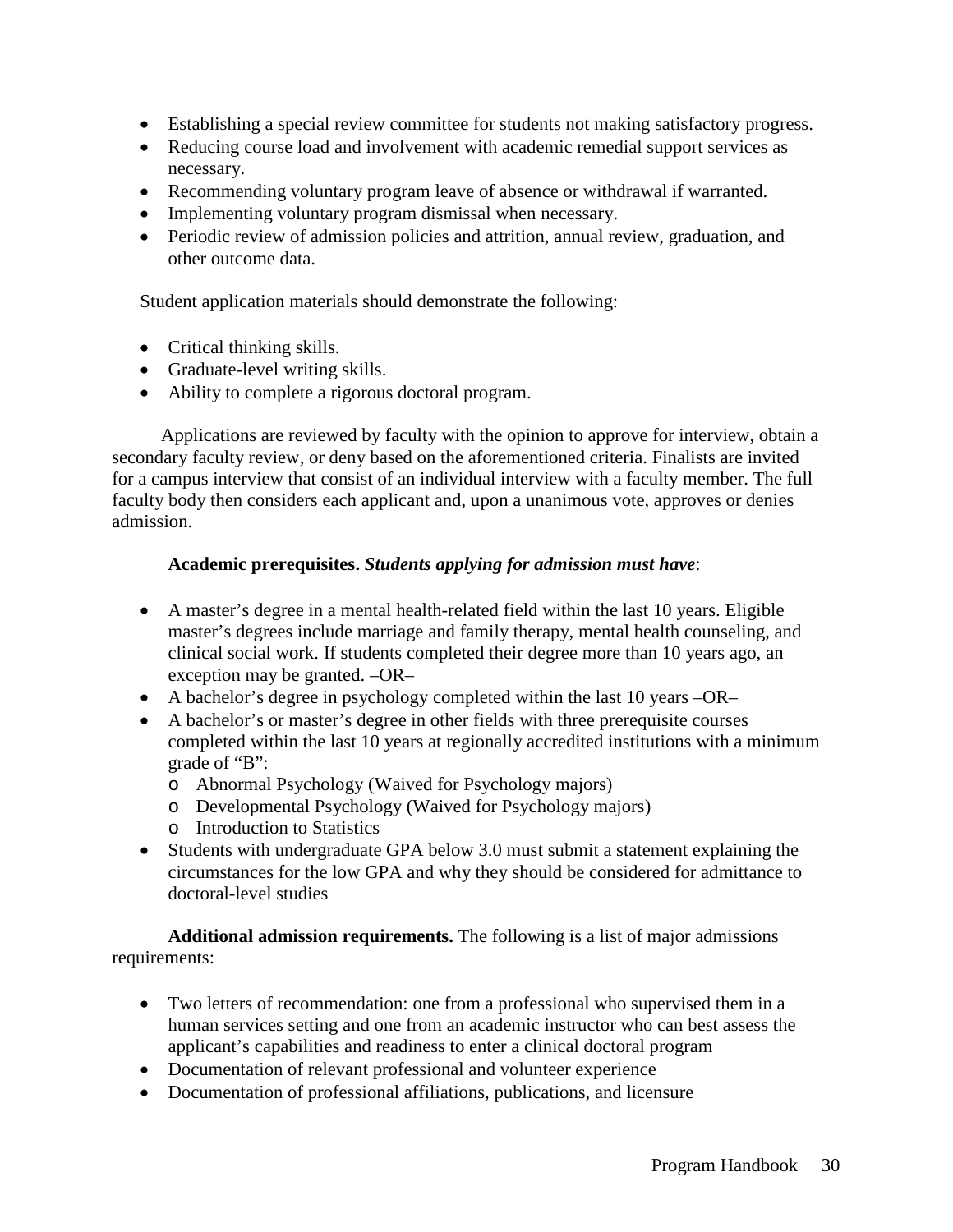• GRE - scores that will be used as one of several factors for admission consideration

**Transcripts**. Official transcripts must be submitted from each institution attended even if transfer units appear on another document. If applicants attended an institution with pass/fail grades, they should request that the registrar attach any accompanying narrative evaluations. It is the applicant's responsibility to see that all transcripts reach the Admissions Office by the priority application deadline.

**Admission essay instructions***.* Applicants submit a typewritten, double-spaced essay with their application. Responses to each question should be 1-to 2-pages in length. Questions are as follows:

- In what ways has your academic and practical experience prepared you for becoming a clinical psychologist? What do you see as your potential strengths and areas of growth as a clinical psychologist?
- In what ways has your life history and personal experience contributed to your desire to become a clinical psychologist?
- Have you engaged in your own personal counseling/therapy? In what ways do you see this as an important component toward becoming an effective clinical psychologist?
- Why do you wish to attend Antioch for your doctoral study? What will be your areas of greatest challenge in undertaking doctoral study at this time? What forms of support will you use to meet those challenges?

**Prior graduate work***.* Graduate credits earned at regionally accredited institutions are accepted toward Antioch's Psy.D. degree as follows:

- Masters degree in Mental Health Field. Applicants who completed a master's degree in a mental health-related field may receive up to 8 quarter credits toward the doctoral program requirements:
	- o Eligible master's degrees include, but are not limited to, the following mental health-related fields: marriage and family therapy, mental health counseling, clinical social work, and art therapy.
	- o Courses are reviewed for equivalent content on a course-by-course basis.
	- o Applicants may submit syllabi from their master's level classes within the first year of the Psy.D. program if applicants feel additional courses should be waived.
- Other Master's degrees. Applicants with a master's degree in a field other than an approved mental health-related field may request a transfer credit evaluation per protocol below:
	- o Courses are reviewed for equivalent content on a course-by-course basis.
	- o Courses must carry a grade of "B" or higher.
	- o A maximum of 8 graduate-level quarter credits may be awarded.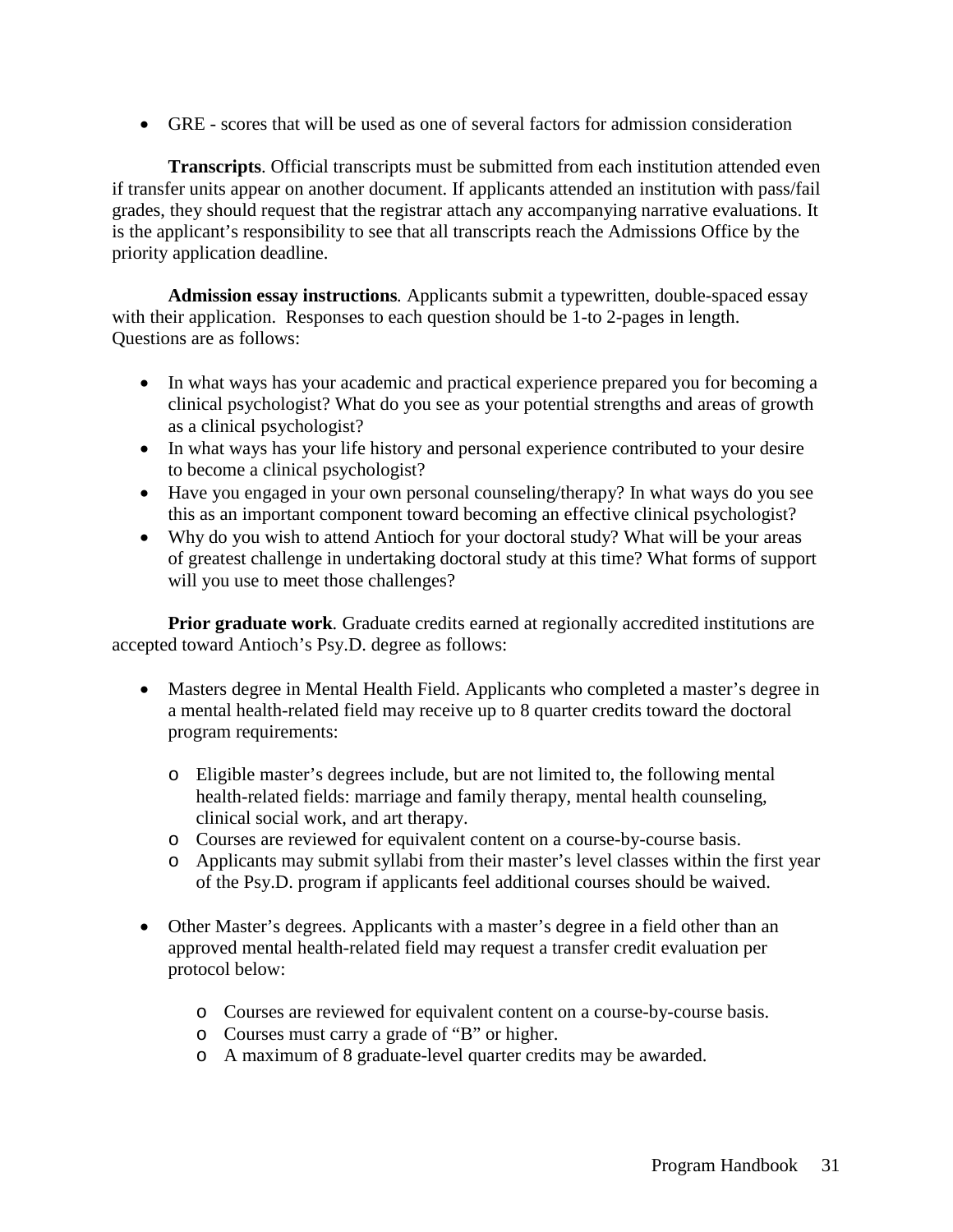• Another Psy.D. Program. Applicants who have started a Psy.D program approved by the American Psychological Association at another regionally accredited university may request a transfer credit evaluation per protocol below:

> Students wishing to transfer into the doctoral program in clinical psychology must follow the procedures and meet the criteria outlined below:

1. Students wishing to apply to transfer must seek approval of the PsyD Program. Transfer students must meet all admission criteria. Transfer requests will be considered throughout the school year, admission will occur only in Fall.

2. Transfer applicants must be students in good standing at an APAapproved doctoral program in clinical or counseling psychology. Only a grade of B or better will be accepted for advanced standing credit if the institution uses a traditional graded system of evaluation.

3. Transfer applicants must submit a non-refundable application fee prior to review of their application and graduate records.

4. Transfer applicants must submit syllabi from their previous Doctoral Program that demonstrate an equivalent course. Equivalency is defined as one that shares at least 75 percent of the current content and readings with a PsyD Program course.

5. The PsyD Program will work with transfer students to determine a viable curriculum which enables them to enter the doctoral program as efficiently as possible. No waiver or transfer credit will be granted for clinical training experience.

6. Transfer students are required to spend a minimum of three years, full-time, onsite at Antioch Seattle, plus one year of Internship. Prior to this, it may also be necessary for transfer students to assume part-time status in order to complete courses which enable them to enter into our developmental curriculum.

• Prior College Credit from Institutions outside the U.S. If applicants are US citizens or legal residents and have had some or all of their schooling outside the United States or Canada (except Quebec), they must have that institution send official transcripts and records directly to an evaluator. Certified translations and evaluation of international documents are required.

**International student admission.** If applicants are applying for international student admission and a student visa, they must submit additional documentation to satisfy admission requirements:

• Certified and translated education records, if their records are not in English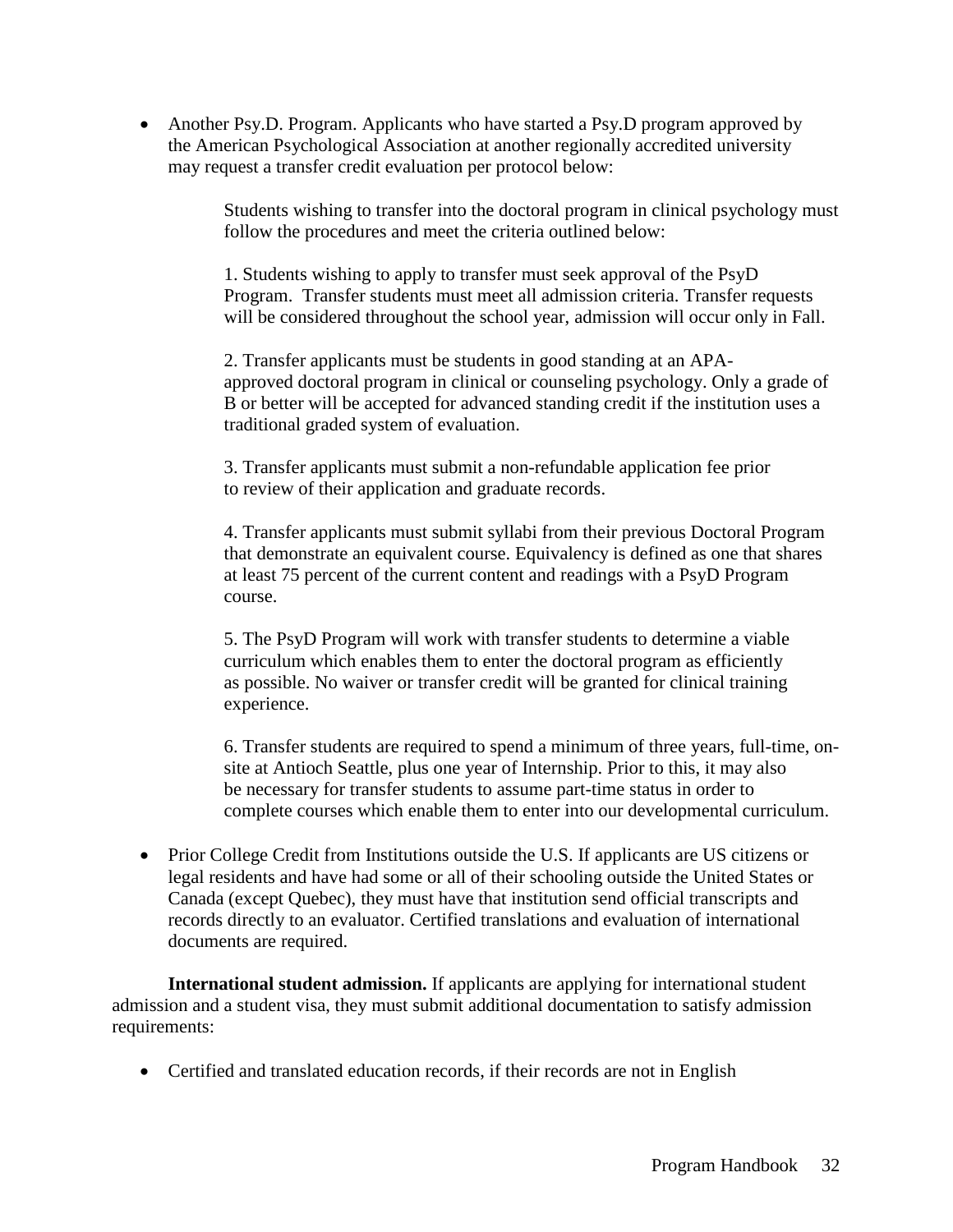- Evaluation of international transcripts outside the United States and Canada (except Quebec). See above Prior College Credit from Institutions Outside U.S.
- Demonstration of English language proficiency Submit official TOEFL (Test of English as a Foreign Language) test results. Candidates must receive a minimum score of 550 (paper-based) or 213 (computer-based) and 79 on the Internet test. If they have completed education in the United States or Canada, this requirement may be waived.

**Financial certification**. Applicants must submit documentation showing evidence that they are able to support the tuition and living expenses throughout their enrollment at Antioch University.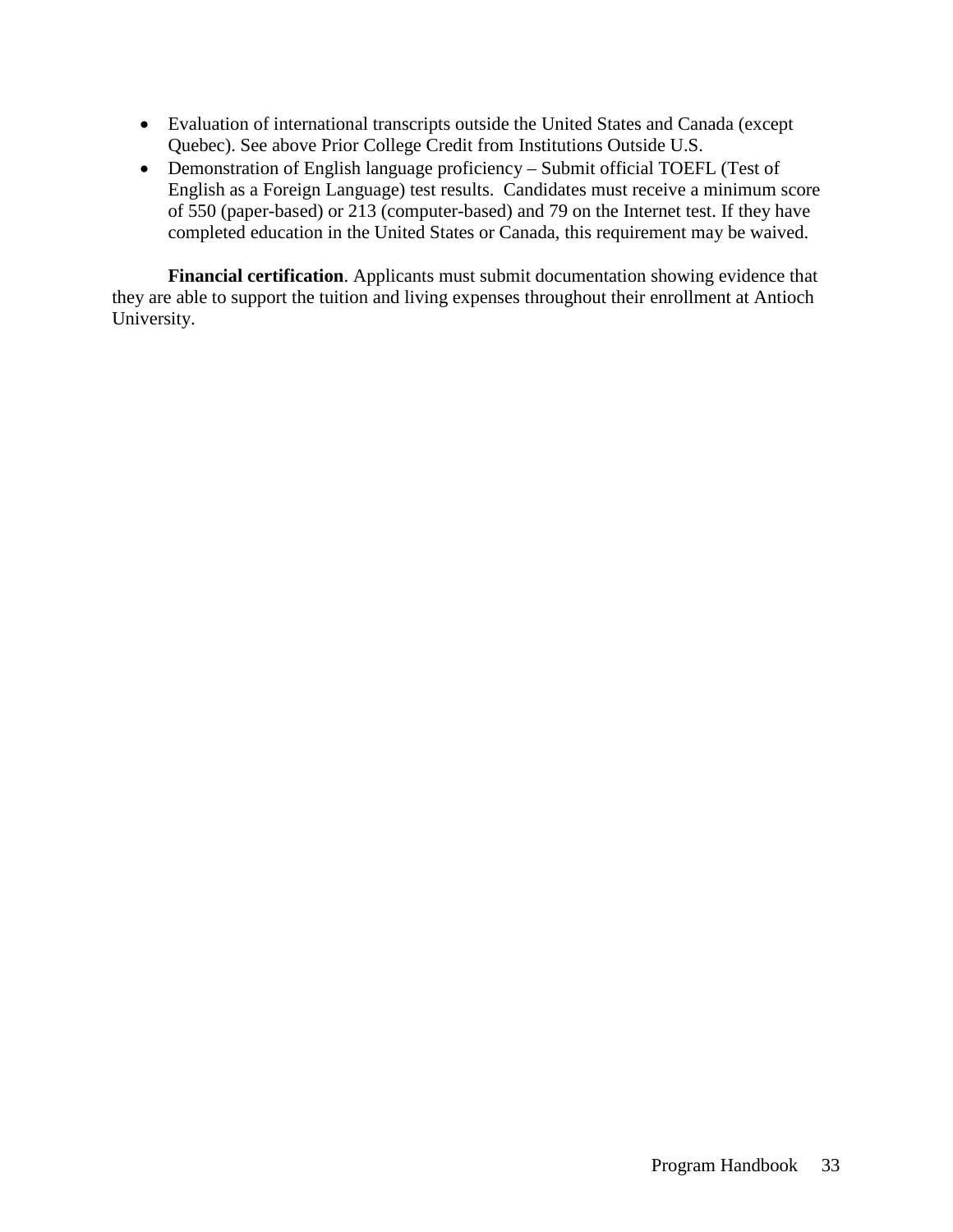<span id="page-33-0"></span>The Psy.D. curriculum provides for in-depth study in several mandatory content areas. Each of the following required domains are covered by a sequence of three or four linked courses that are cumulative and graded in complexity:

- Foundational Clinical Skills, Social Justice in Clinical Psychology, Cultural Competency & Humility in Clinical Psychology
- Psychological Assessment
- Interventions
- Professional Seminar
- Research Methods and Analysis
- Biological Basis of Behavior
- Dissertation Seminar

Students also must complete the other core courses, the Clinical Competency Examination, their clinical training hours, and a dissertation. The Psy.D. program curriculum and training plan is designed to ensure that every student receives broad and doctoral-level training as a generalist based on current and evolving trends in the field of clinical psychology.

### <span id="page-33-1"></span>**Multicultural Competency Training**

**Integration of diversity and social justice in to the curriculum.** Psy.D. Program is committed to addressing issues of multicultural competency and social justice, including issues of diversity such as race, age, gender, physical status, ethnicity, culture, class, sexual orientation, and disability throughout the curriculum. The Social Justice in Clinical Psychology & Cultural Competency & Humility in Clinical Psychology courses are focused primary on these issues, while other courses in the program will integrate consideration of issues of diversity and social justice into their syllabus and coursework wherever possible and appropriate. In addition, appropriate workshops, colloquia, consultation, and training to the faculty will also be provided.

**Integration of diversity and social justice into clinical training.** An emphasis on multicultural competency and social justice is also woven into the practical training experiences and placements. All students will complete a *Social Justice Practicum* that provides exposure to diverse, underserved populations with whom they have little to no prior experience. Additionally, Practicum, Pre-internship, and Clinical Internship placements often include working with diverse clientele in the AUS Community Counseling and Psychology Clinic and/or a variety of community placements.

**Cultural competency training.** Courses PSYC7010 Foundational Clinical Skills, PSYC7020 Social Justice in Clinical Psychology, & PSYC7030 Cultural Competency & Humility in Clinical Psychology provide intensive training that facilitates students' greater understanding of multicultural diversity. All students take the series as an introduction to basic counseling skills integrated and intertwined with a multicultural worldview that emphasizes a social justice approach to psychology. In addition, socialization into health service psychology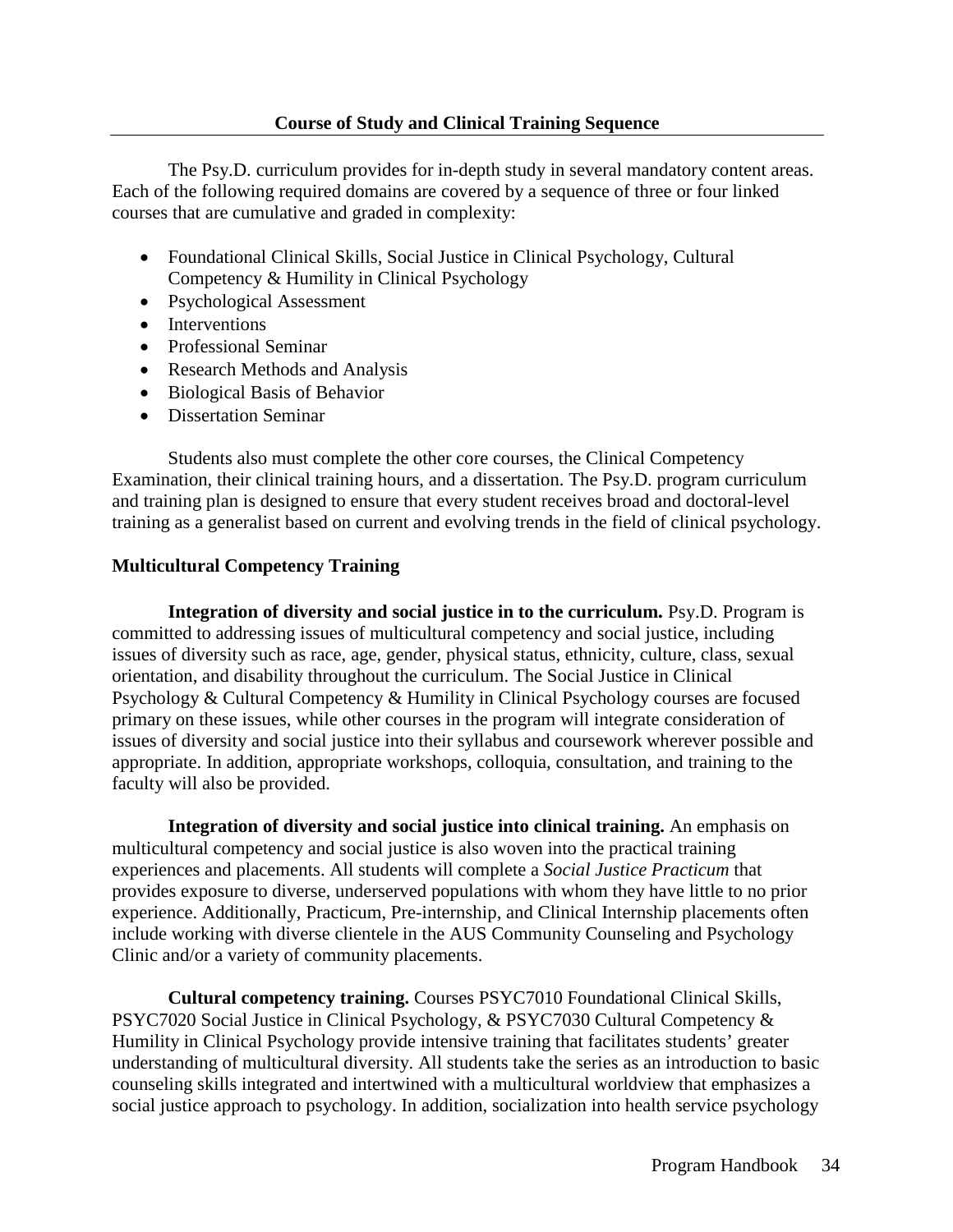comes through exposure to general introductory knowledge of the doctoral program, such as degree planning and requirements for licensure, as well as other course material. Students also engage in a Social Justice Service Practicum (or project for MA entry students who waive the practicum) concurrently to these courses. Note: Transfer credit requests for PSYC7010, PSYC7020, and PSYC7030 are not accepted.

Required courses:

- PSYC7010 Foundational Clinical Skills (2 cr.)
- PSYC7020 Social Justice in Clinical Psychology (3 cr.)
- PSYC7030 Cultural Competency & Humility in Clinical Psychology (2 cr.)

**Clinical training: The Social Justice Service Practicum.** The Social Justice Practicum begins in the first year with a 120 hour (80 hours service/40 hours supervision) Service Practicum where the student engages in service with a diverse community that is unfamiliar to the student. The purposes of this non-clinical Service Practicum are:

- 1. To expose the student to a population that is socially and ethnically diverse and different from populations that the student is familiar with and/or groups that are underserved, thereby addressing a core component of the Antioch University social justice mission;
- 2. To facilitate the development of basic counseling skills, such as reciprocal relating, learning how to be in a helping relationship, and providing opportunity to practice listening and reflecting skills, self-reflection, and observation of self and others;
- 3. To allow the faculty to observe first year students in a social context and mentor their basic counseling and helping skill development; and
- 4. To provide a service to non-profit or qualified organizations that are valuable resources to marginalized and underserved populations.

The site will be chosen by the student in the PSYC7010 course during the first quarter, and the student will provide the service between the second and third quarters of the first year in the Psy.D. program. The student may choose a site from a list of sites that AUS has current affiliation, with the consent of the course instructor. Note that a list of current sites will be posted on an ongoing basis and updated on Sakai/Clinical Training Hub, maintained by the Director of Clinical Training (DCT). For specific information, see the current Practicum Pre Internship Handbook located at Sakai/Psy.D. Community Site/Resources/Clinical Training Docs).

### <span id="page-34-0"></span>**Psychological Assessment**

Students are trained in psychological assessment through a mandatory four-course sequence that prepares them to take on complex assessment cases through the AUS clinic with clinical supervision. Students may elect to further deepen their understanding of psychological assessments through enrollment in elective courses, such as clinical neuropsychology and forensic psychology. The 4-credit assessment courses include supervised practicum. Successful completion of the assessment series allows students to begin performing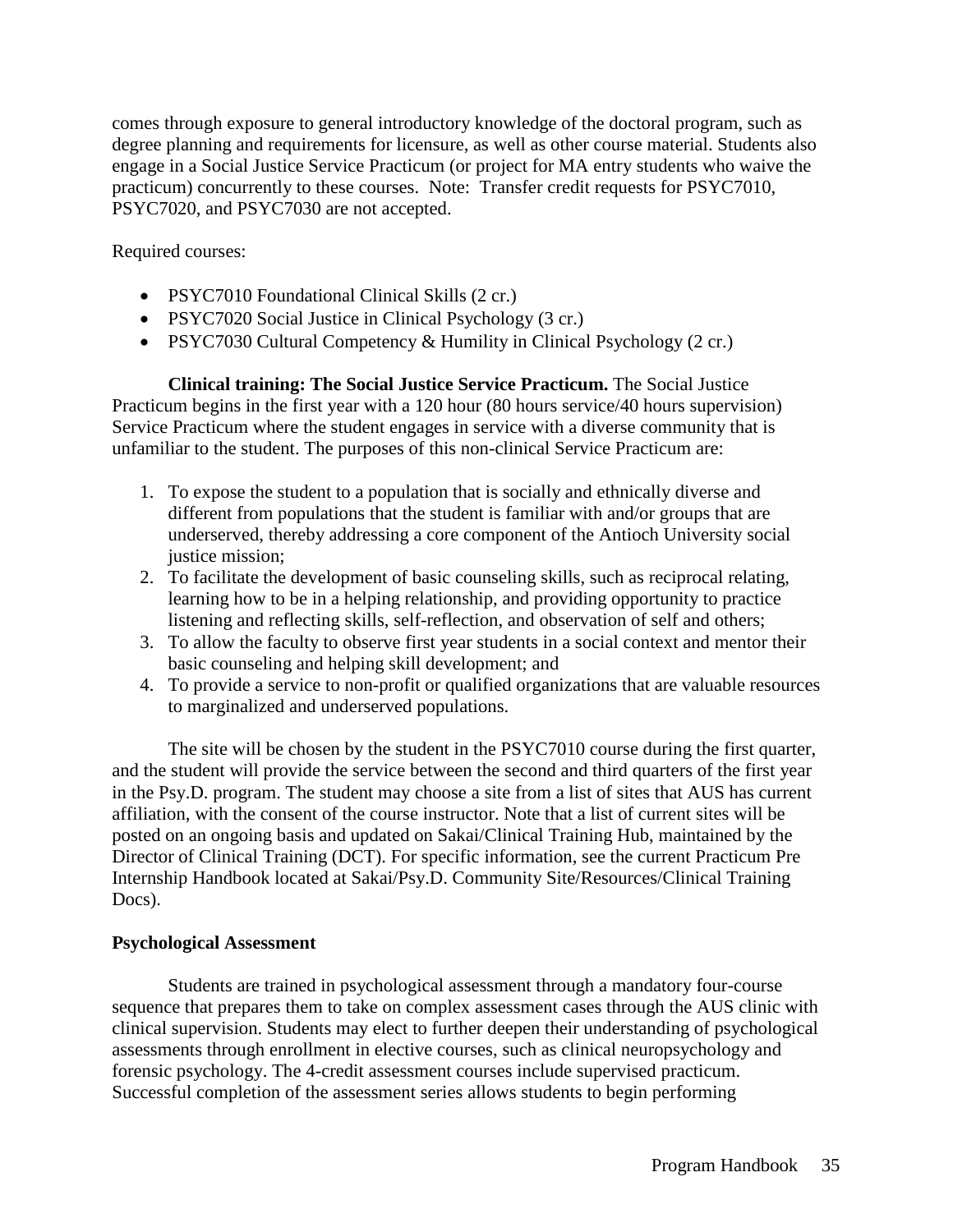assessments at the Antioch Community Counseling and Psychology Clinic. Upon completing the Assessment series at the end of Year 1, students engage in additional assessment training. In Year 2, students participate in the lab course and develop applied skills in testing administration, scoring, interpretation, report writing, practice exercises, role-plays, and care report analysis.

Required courses:

- PSYC7350 Psychometrics & lab (5 cr.)
- PSYC7110 Assessment: Intelligence & Practicum (4 cr.)
- PSYC7130 Assessment: Personality & Practicum (4 cr.)
- PSYC7170 Assessment: Integration & Practicum (4 cr.)
- PSYC8035 Assessment Lab (1 cr.)

### <span id="page-35-0"></span>**Interventions**

In keeping with a generalist training approach, all students will complete the Interventions series, which is designed to provide broad theoretical and scientific foundations of the practice of clinical psychology that is integrated with the existing and evolving body of knowledge, skills, and competencies of applied psychology. Students enroll in this series of three theoretical and conceptually based courses with concurrent enrollment in Professional Seminars, which provide clinical topical discussions and group case consultation. In addition, students are placed in the AUS Community Counseling and Psychology Clinic and, on a caseby-case basis may be placed at an alternate suitable community practicum site. Students at the AUS Community Counseling and Psychology Clinic are required to carry, at a minimum, five (5) clients/hours of availability with a minimum caseload of 2-5 clients at any one time. Required courses:

- PSYC7800 Interventions I (3 cr.)
- PSYC7820 Interventions II (3 cr.)
- PSYC7840 Interventions III (3 cr.)

## <span id="page-35-1"></span>**Professional Seminars**

The Interventions series and Clinical Practicum (or Pre-internship I, for those students who either waive the Practicum due to Prior Learning or finish their Practicum hours while still enrolled in the seminar) coincide with an integrative cumulative sequence of three 3-credit consecutive seminars entitled "Professional Seminar" (ProSem) that students will typically take in their second year. In the ProSem, instructors provide clinical topics for discussion in a seminar format and group case consultation for students who are accumulating clinical experience hours, either in practicum or pre-internship. Professional seminars are offered each year and each quarter. Students carry at least two to five clients each week during their Professional Seminar, including during term breaks. In addition, students who pick up clients in the second or third Professional Seminar may be expected to continue with those clients past the end of the third Professional Seminar, depending on the client's needs.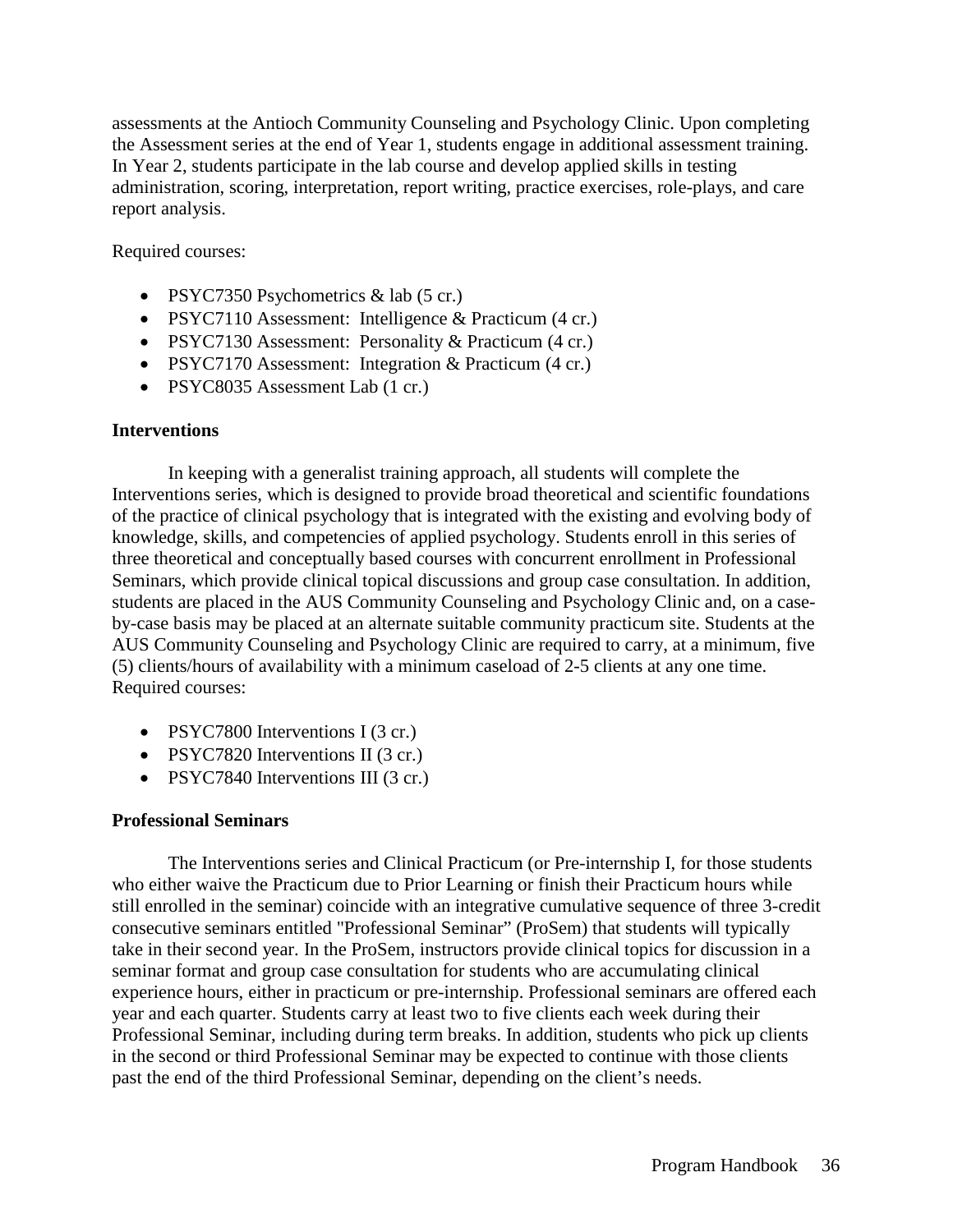Professional Seminars cover current topics and evolving trends around early career issues in clinical psychology, including assessment and management of parasuicidal, suicidal, and violent behaviors. Focus concentrates on crisis intervention models, abuse and mandatory reporting, and involuntary psychiatric hospitalizations. Students are also given instruction on best practice for risk management, including clinical documentation, report writing, and record keeping in compliance with HIPAA, professional ethics, and Washington State law. This supports the students during their first year of clinical training experience. Students are learning and refining case conceptualization, treatment planning, and case presentation skills that prepare them for the Clinical Competency examination.

During the ProSem series, the student receives group case consultation as a part of the seminar and additionally the student will be assigned an 8010 supplemental supervisor who will be a clinical psychologist faculty member that will provide supervision for the student on a 1:1 basis. This supervision will provide mentoring for the development and practice of foundational clinical skills. By initially requiring students to demonstrate their clinical skills in Antioch's clinic, faculty have the opportunity to observe the student's developing clinical skills and confidently recommend students to outside placement sites. Successful completion of ProSem is required to move on to further clinical placement. Required courses:

- PSYC7910 Professional Seminar I (3 cr. total)
- PSYC7920 Professional Seminar II (3 cr. total)
- PSYC7930 Professional Seminar III (3 cr. total)

In addition, the student will formally begin clinical training with placement in the Antioch Community Counseling and Psychology Clinic and will provide direct service to diverse client populations. The student will have the opportunity to provide psychological services under the supervision of a licensed psychologist using observation and videotaping as supervision tools. The Social Justice Clinical Practicum (180 hours/60 hours of which is supervision) occurs simultaneously with enrollment in the Professional Seminar. Upon completion of the 300 hour Social Justice Practicum, the student will be ready to begin Preinternship I placement. Pre-internship I hours can be earned by continued work at the AUS clinic or through a community placement. (See the Practicum and Pre-internship Handbook on Sakai/Psy.D. Community Site/Resources/Clinical Training Docs for more information.)

#### **Research Methods and Analysis**

Fundamental to all doctoral training is basic grounding in social science research. Psy.D. students study social science research methods through a four-course linked sequence. These courses introduce students to both quantitative and qualitative research ethics, methods, and analysis. Required courses:

- PSYC7310 Research Ethics, Quantitative Methods & Analysis I (3 cr.)
- PSYC7320 Quantitative Methods & Analysis II (3 cr.)
- PSYC7330 Qualitative Methods & Analysis I (3 cr.)
- PSYC7340 Qualitative Methods & Analysis II (3 cr.)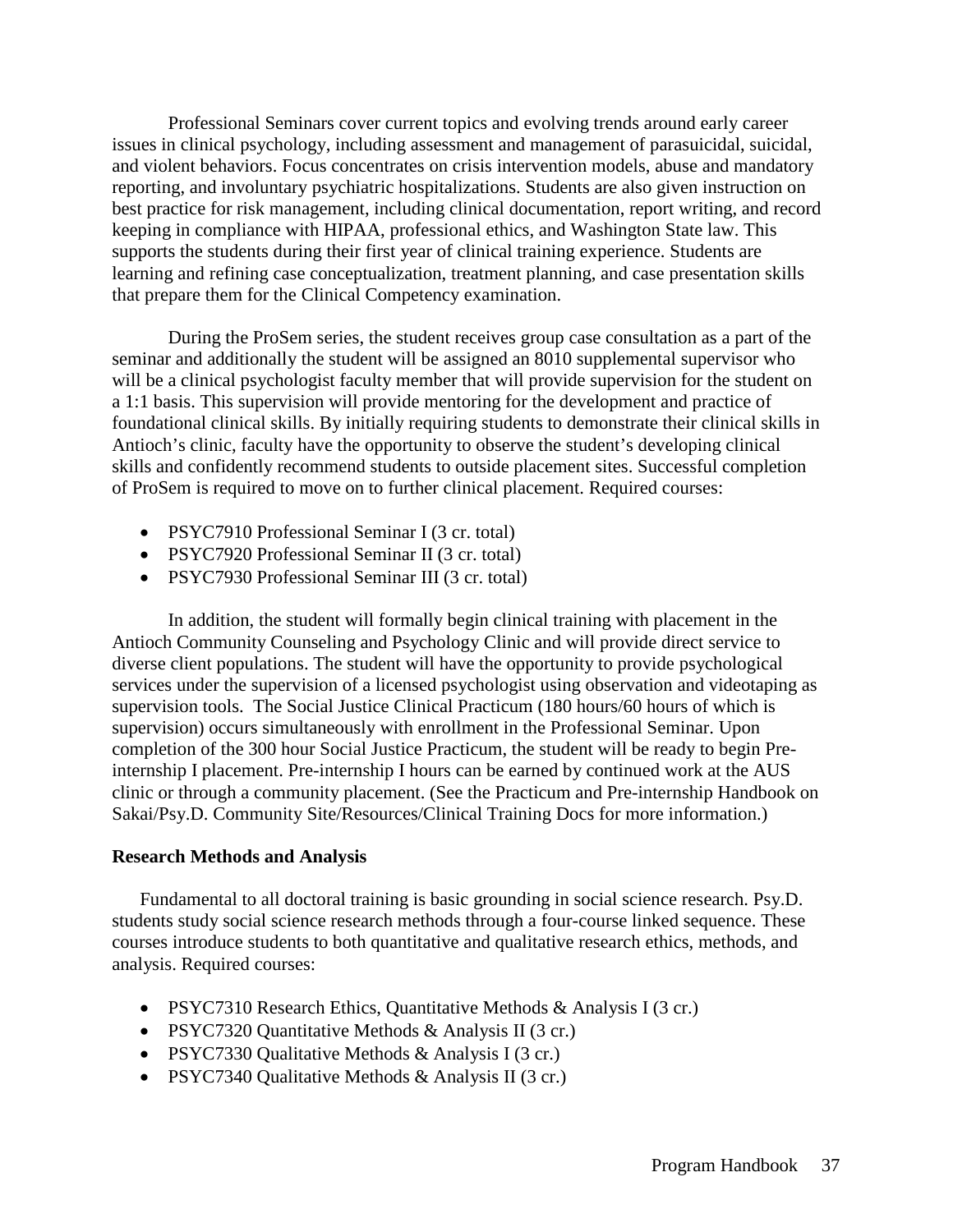### **Biological Bases of Behavior**

Linking and explaining the interplay between human psychology and human biology are a set of courses that introduce students to the basics of relevant human physiology and psychopharmacological aspects of behavior. Students may elect to further develop their capacity to work in primary healthcare settings by taking the Integrated Behavioral Health Psychology elective. Required courses:

- PSYC7200 Biological Bases of Behavior I: Clinical Medicine (3 cr.)
- PSYC7220 Biological Bases of Behavior II: Psychophysiology (3 cr.)
- PSYC7230 Psychopharmacology I (3 cr.)
- PSYC7280 Psychopharmacology II: Drugs of Abuse (2 cr.)

# **Core (Required) Courses**

Other courses required reflect the mandatory domains needed to meet licensing requirements and prepare students for the practice of health service psychology. These courses are taken in conjunction with the coursework in other domains. In addition, in collaboration with the AUS Center for Teaching and Learning, required writing courses introduce entering Psy.D. students to the discourse of the psychological community, general APA style and format expectations, and various genres of writing tasks expected at the doctoral level. Students should consult the YAG and Degree Plan on the Sakai/Psy.D. Community Site and consult with their Advisor for specific information on when to take these courses.

- PSYC7050 Cognition and Affect (3 cr.)
- PSYC7210 Psychopathology (3 cr.)
- PSYC7240 Learning Theory (3 cr.)
- PSYC7250 Life Span Development I: Child (3 cr.)
- PSYC7260 Life Span Development II: Adult (3 cr.)
- PSYC7270 History and Systems of Psychology (5 cr.)
- PSYC7300 Ethics (3 cr.)
- PSYC7360 Social Psychology (5 cr.)
- PSYC7370 Group Processes and Therapy (3 cr.)
- PSYC7410 Individual Differences & Personality Theory I (3 cr.)
- PSYC7420 Individual Differences & Personality Theory II (2 cr.)
- PSYC7450 Advanced Ethics (2 cr.)
- PSYC7760 Psychopathology II: Developmental Psychopathology (3 cr.)
- PSYC8040 Community Psychology (3 cr.)
- PSYC8060 Consultation and Supervision (5 cr.)
- PSYC8071 Professional Issues in Career Management (3 cr.)
- WRTG7010 Writing Seminar for Psy.D. I (1 cr.)
- WRTG7021 Writing Seminar for Psy.D. II: Dissertation Inquiry & Research (1 cr.)

# **Online and Electronically-Mediated Methodologies**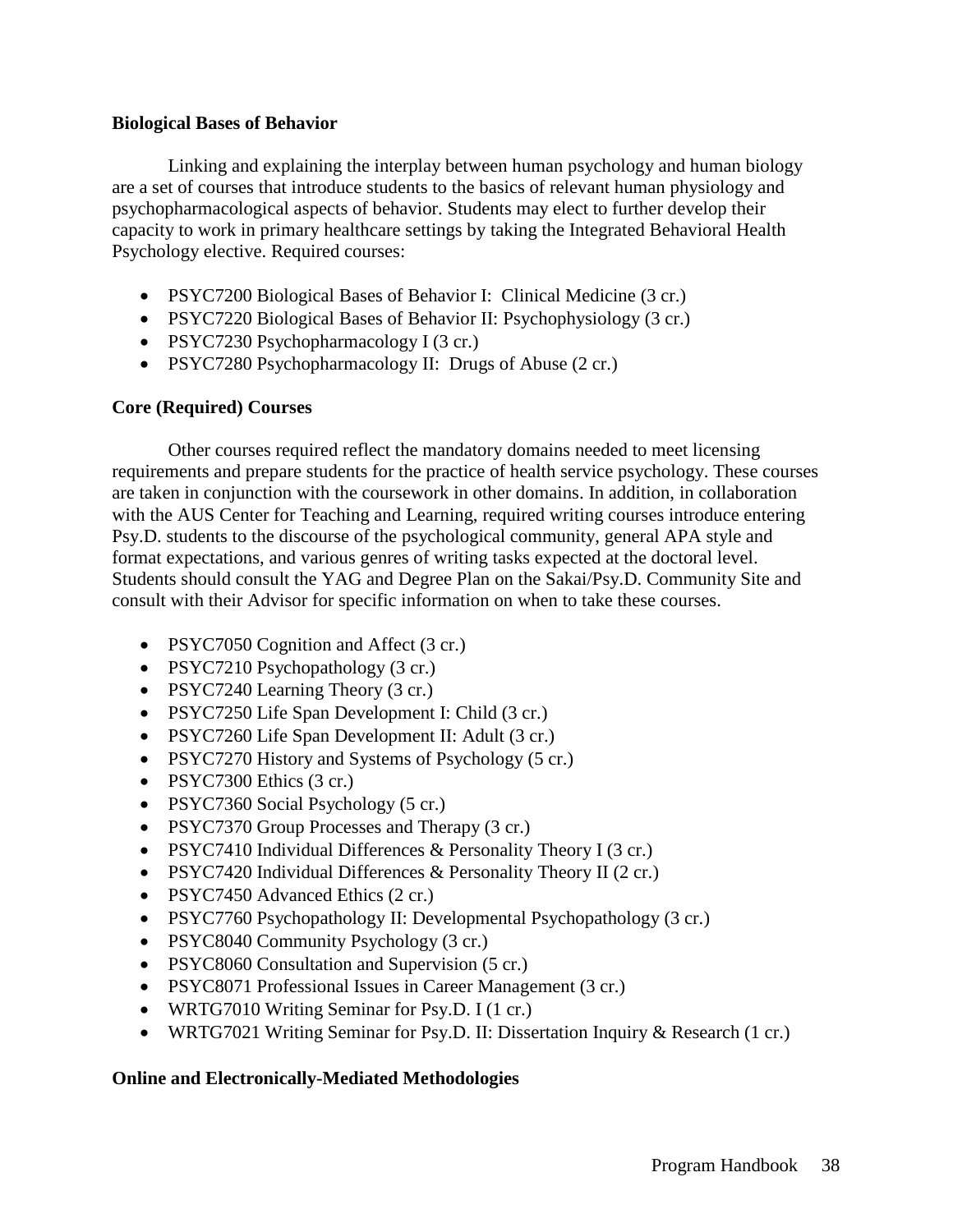The Psy.D. program currently offers one online course: PSYC7240 Learning Theory (3 cr.). In order to ensure that only registered students are getting credit for work submitted, an in-person, on campus proctored final examination is required. Students must supply a photo identification card for positive identification by the exam proctor. Positive identification of each student is conducted by either the Psy.D. Program Associate or faculty. In accordance with the 2008 Higher Education Opportunity Act, at the time of enrollment, students are informed that there are no projected additional charges associated with verification of student identity. Note: In order to maintain student privacy via any online courses taken, a secure DATATEL number and password is required in order to grant access to the secure Sakai classroom website.

# **Elective Offerings**

- PSYC7670 Pediatric Psychology (3 cr.)
- PSYC7680 Clinical Neuropsychology (3 cr.)
- PSYC7530 Integrated Behavioral Health Psychology (3 cr.)
- PSYC7650 History of War and Traumatic Stress Injuries (1 cr.)
- PSYC7630 Forensic Psychology (3 cr.)
- PSYC8010 Supplemental Supervised Experience (1 cr.) (\*students will accumulate 3 credits in conjunction with the Pro Sem series in  $2<sup>nd</sup>$  year.)

Students are required to complete 14 credits of elective courses. All elective courses are included in Year 4 of the five-year degree plan but can be taken at any time throughout the program with advisor approval. Required core courses cannot be taken early, but can be taken later. For example, students on the six-year degree plan can reduce their course load by delaying one or more courses and taking them in a future year. Students must consult with their advisors and consider issues such as financial aid and course prerequisites prior to changing their degree plan.

Along with other program requirements, students will need 140 credits to graduate, including 126 required core credits and 14 additional credits (acquired through elective and transferred courses, independent study, or supplemental supervision.) If all required courses and electives are taken and no credits are transferred into the program, students will have one additional credit needed for graduation. This credit can be used for research projects via an independent study at any point in the program.

# **Independent Study**

Independent Study courses offer individualized, student-centered learning experience beyond the scope of the program curriculum. Students have the freedom to identify a topic of research interest, to designate an evaluator from the AUS PsyD Core and Affiliate Faculty body, and to design a course syllabus. All independent study courses must have prior approval and signatures of the evaluator, the student's advisor, and the program chair on the PsyD Doctoral Independent Study Contract form prior to registration.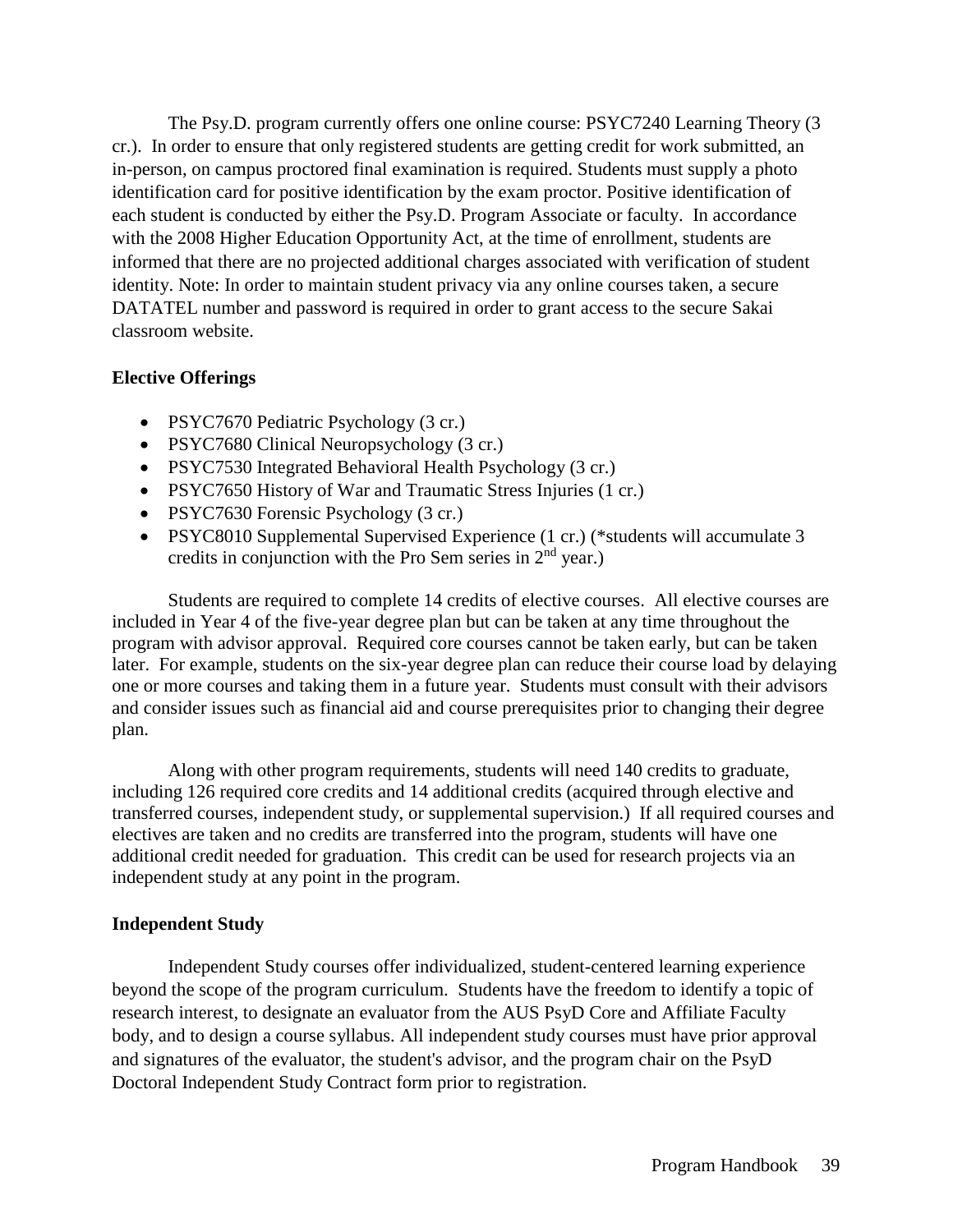Independent study credits count towards the elective requirements, and students are billed for the number of credits listed on their course syllabus. PsyD Doctoral Independent Study Contract form and the course syllabus with all required signatures must be submitted to the Registrar's Office by or on the last day of registration. Registration-related important dates are available on the AUS [Academic Calendar](https://www.antioch.edu/seattle/resources/students/academic-calendar/) page.

Independent Study Contract Form and a syllabus template are available in Sakai Psy.D. Community Site/Resources/Independent Study.

## **Pre-internship II**

Students are required to complete 450 or more pre-internship hours in their Preinternship II clinical experience. Students will work with the DCT to locate appropriate community clinical training placement sites and may register for 1-2 credits of PSYC8010: Supplemented Supervision for supervision of their pre-internship experience, if needed. Students may also split time between a community clinical training placement and the AUS Clinic. (See the Practicum and Pre-internship Handbook for further information located at Sakai/PsyD Community Site/Resources/Clinical Training Docs).

### **The Clinical Competency Examination**

The Clinical Competency Examination (CCE), which is modeled after the American Board of Professional Psychology exam, is an important milestone and a part of the ongoing process of evaluating and revising students' training and is usually taken toward the end of the third year (after Pre-internship I). It is required to successfully pass before applying for clinical internship. The CCE is designed to assess the student's basic clinical skills and competence across several domains deemed necessary to be ready for clinical internship. Students submit a professional statement, curriculum vitae, and a practice sample that includes a detailed written case formulation and video-taped session that will discuss an ethical vignette. The CCE is administered in June and September (see the current Clinical Competency Examination Handbook located at Sakai/Psy.D. Community Site/Resources/Clinical Competency Exam for further details).

### **Non-terminal Master's degree (MA) in Psychology en passant**

Psy.D. students who have satisfactorily completed and passed 60 credits of the initial doctoral coursework are eligible. These 60 credits of initial doctoral coursework represent broad theoretical and scientific foundations of clinical psychology and the field of psychology in general by addressing such areas as: professionalization, history and systems of psychology, psychopathology, psychological theory, cognitive and affective aspects of behavior, human development, biological basis of behavior, and research methodology and/or psychological measurement. Students may choose to apply for their Master's degree in clinical psychology after completing requirements for their year of entry, as found on the Sakai Psy.D. Community Site/Resources/MA en passant. It is recommended that students complete the requirements for the non-terminal MA before applying for clinical internship, as it may help the student to be more competitive for internship placement if they have this credential. For more information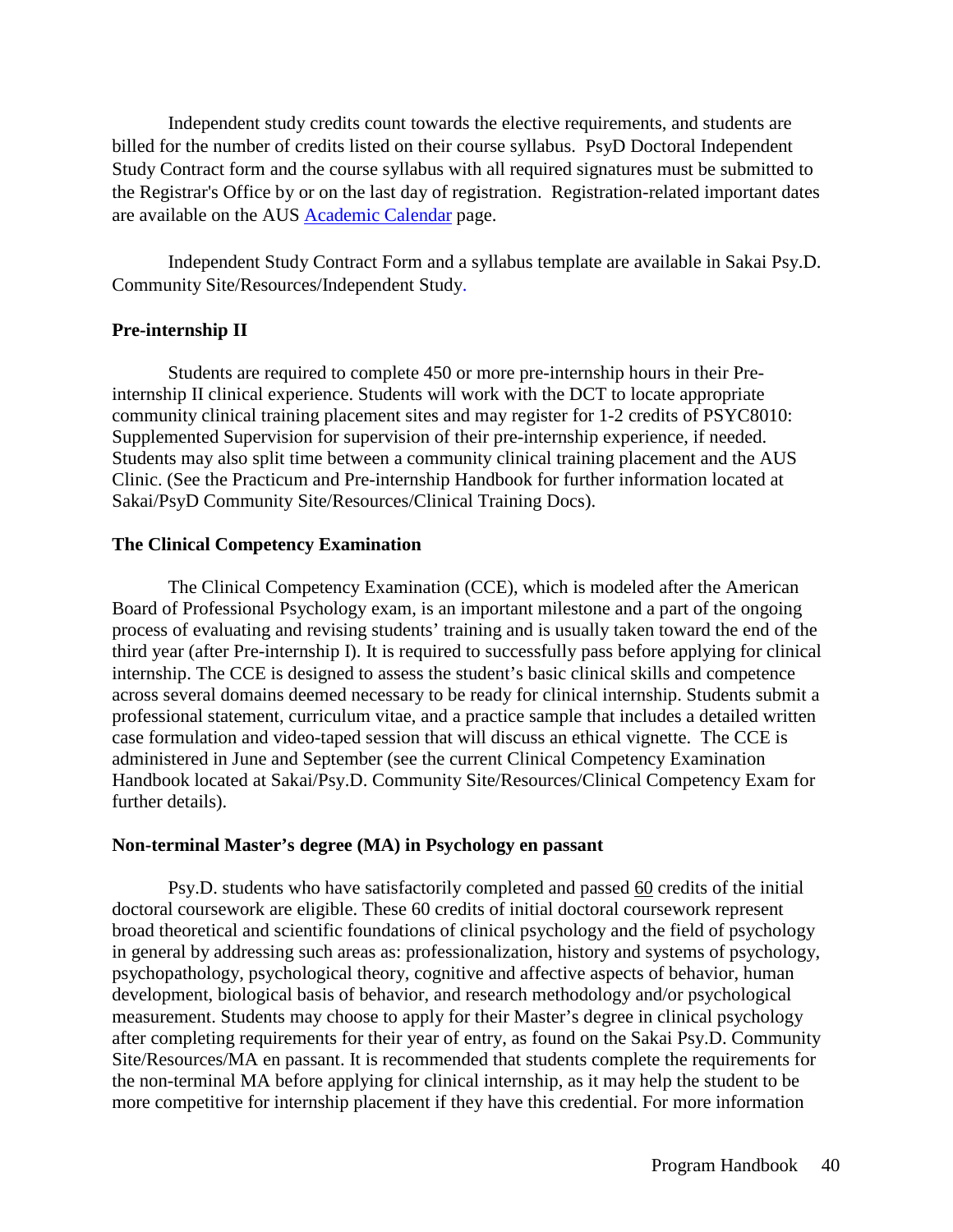about clinical internship requirements, see the Clinical Internship Handbook located at Sakai PsyD Community Site/Resources/Clinical Training Docs. To apply, students submit a Request for Psy.D. Program M.A. Degree in Psychology form located at Sakai/Psy.D. Community Site/Resources/MA en passant.

# **Saturday Community Meeting**

Students are required to attend a minimum of 20 Community Meetings per academic year on Saturday afternoons (12:15pm to 1:15pm.) Attendance will be considered during the Annual Review. AUS PsyD Faculty and external field experts provide extracurricular didactics, lectures, presentations, speaking events on relevant topics.

# **Multiple-Choice Competency Exam (MCE)**

Students in Year 2 are required to take the multiple-choice competency exam in the Summer quarter. Students who have completed the Assessment series, the Psychopathology series, the Interventions series, and the courses listed below are eligible to take the exam.

- PSYC7350 Psychometrics (Fall of Year 1)
- PSYC7110 Intelligence Assessment (Winter of Year 1)
- PSYC7130 Personality Assessment (Spring of Year 1)
- PSYC7170 Integrative Assessment (Summer of Year 1)
- PSYC7210 Psychopathology (Fall of Year 1)
- PSYC7760 Developmental Psychopathology (Summer of Year 1)
- PSYC7300 Ethics (Summer of Year 1)
- PSYC7250 Lifespan Development I (Spring of Year 1)
- PSYC7800 Interventions I (Fall of Year 2)
- PSYC7820 Interventions II (Winter of Year 2)
- PSYC7840 Interventions III (Spring of Year 2)
- PSYC7310 Research Ethics, Quantitative Methods & Analysis I (Fall of Year 2)
- PSYC7320 Quantitative Methods & Analysis II (Winter of Year 2)

The MCE is modeled after the Examination for Professional Practice in Psychology (EPPP) which is required for licensure. The exam will be 100 multiple-choice questions with items created by AATBS, a well-established company that specializes in EPPP preparation. The exam will be comprised of items from the following topics: Abnormal, Clinical, Ethics, Lifespan, Psychological Assessment, Statistics and Research Design, and Test Construction.

The exam is taken on campus with the whole cohort. A proctor will be present to ensure the integrity of the exam.

# **Psychotherapy Requirement**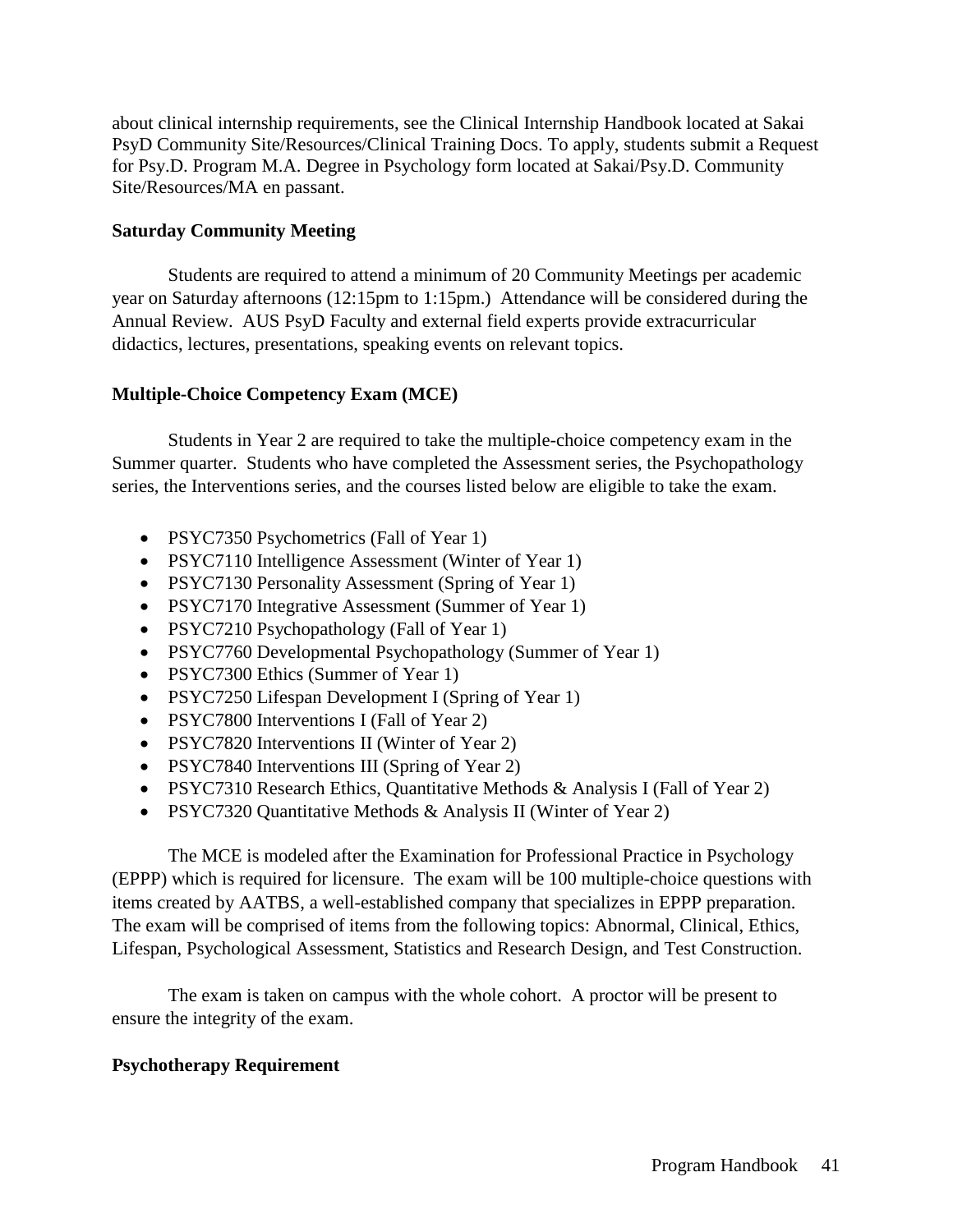It is important for students to understand the experience of being a client of psychotherapy, as well as prepare themselves emotionally for dealing with the inherent emotional stressors associated with entry-level clinical psychology. Therefore, all Psy.D. students are required to complete a minimum of 40 hours of personal psychotherapy with a licensed mental health practitioner within five years of entering the Psy.D. program, preferably, but not limited to, a doctoral-level psychologist or psychiatrist. Psychotherapy with a student therapist under the license of a clinical supervisor doe**s** not satisfy the requirement.

A minimum of 35 hours of the therapy modality should be individual, but hours in couples therapy are also permissible. Students should begin their psychotherapy as early as possible once they enter the program. Hours of personal psychotherapy accumulated since beginning the MA degree may count as well. The choice of therapist and orientation is up to the student. Students must have their therapists sign the Psy.D. 40 Hours Psychotherapy Documentation Form located at the Sakai Psy.D. Community Site/Resources/Forms, to verify the number of therapy hours provided, and no other clinical details. Ideally, students should complete most, if not all, of the 40 hour psychotherapy requirement and turn-in their completed form to their Faculty Advisor prior to requesting to take the Clinical Competency Examination. Similarly, students should complete most, if not all, of their psychotherapy hours before starting the clinical internship. Students may contact their Faculty Advisor and/or the Psy.D. Director of Clinical Training for possible psychotherapy resources.

#### **The Doctoral Dissertation**

The doctoral degree at Antioch University Seattle is awarded only after the completion of all requirements including the doctoral Dissertation. The Psy.D. Dissertation is an educational accomplishment, which demonstrates that the student has developed the knowledge and skills of a scholar, capable of doing and actively using scientific inquiry to inform the various realms of health service psychology. Purposive, disciplined inquiry and formal research for the Psy.D. are seen as integral to, rather than distinct from, professional practice in real, locally meaningful situations (see the current Dissertation Manual available at Sakai/Psy.D. Community Site/Resources/Dissertation).

**Dissertation seminar***.* Antioch University Seattle's Clinical Psychology Program has a serious commitment to students successfully completing their dissertation projects within a reasonable time period. The student's first independent research project leading to further work on their dissertation is supported and mentored by the Dissertation Seminar sequence. The Dissertation Seminar, totaling six credits, is delivered in a hybrid format comprised of inperson and online modalities. Every Dissertation Seminar starts and ends with a face-to-face meeting where small work-groups of students at similar stages in the dissertation process meet in person or online every week to work on their dissertations and post their material for their peers and the instructor to review. Students are also required to give an in-class presentation of the progress they have made on their dissertations each quarter. It should be noted that the 3rd credit in this series requires the student to recruit their dissertation committee, complete a prospectus, and hold the first dissertation meeting. Students should refer to the Dissertation Handbook for more details.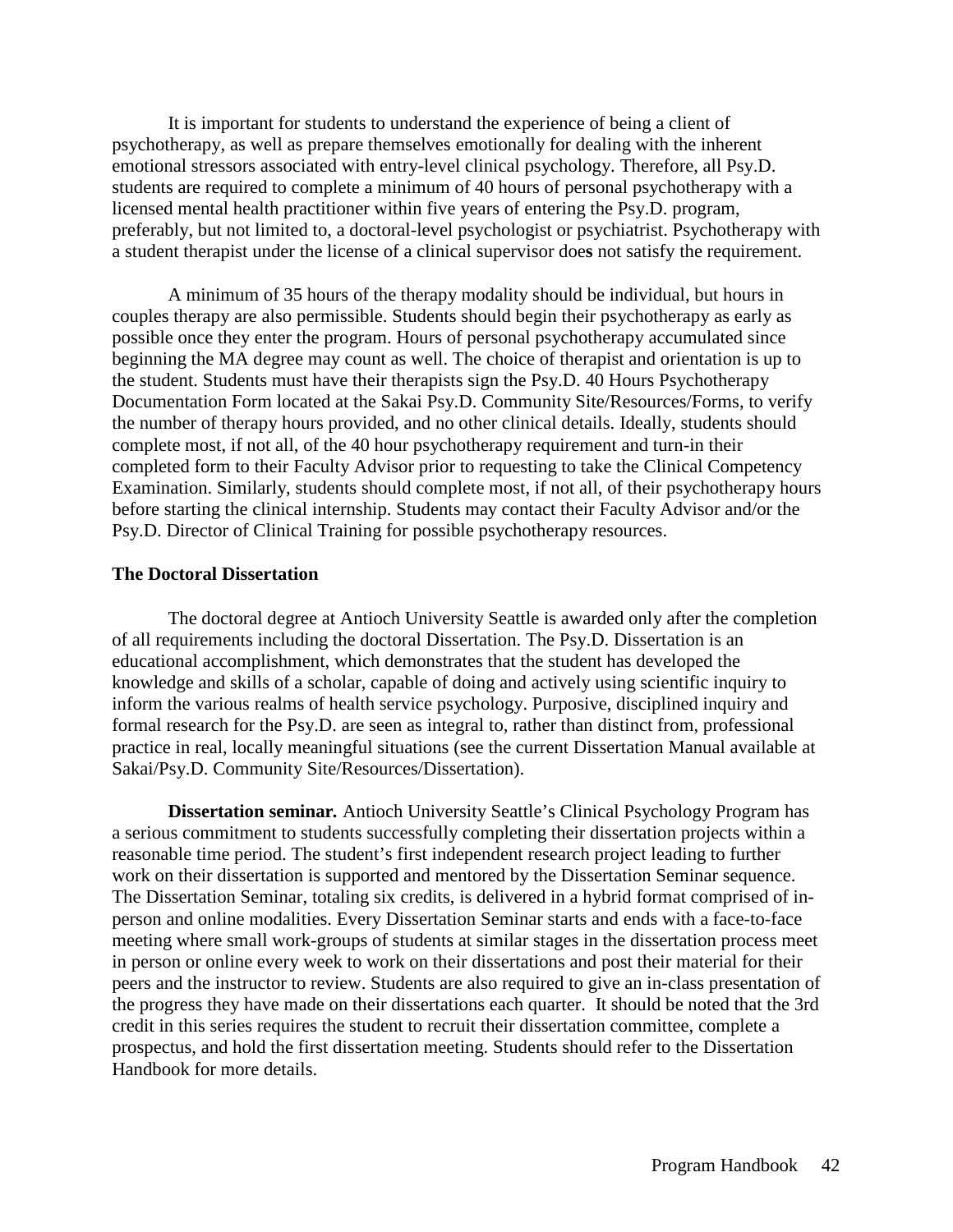Required courses:

- WRTG7021 Dissertation Inquiry and Research (1 cr.)
- PSYC8901 Dissertation Seminar I: Prospectus (2 cr.)
- WRTG8901 Writing the Dissertation Prospectus (1 cr.)
- PSYC8902 Dissertation Seminar II: Proposal (2 cr.)
- WRTG8902 Writing the Dissertation Proposal (1 cr.)

### **Internship eligibility qualification**

Once a student has completed the Clinical Competency Examination, a 300 hour practicum, a minimum of 300 pre-internship hours, achieved the designated "internship readiness" competencies, the optional awarding of the non-terminal MA degree in Psychology, and has had their dissertation proposal approved, the student may request to apply for the clinical internship by completing an internship eligibility verification form which is evaluated by the student's Faculty Advisor and the DCT. It is important that the student plan and be prepared to meet the requirements of these clinical milestones prior to the fall of the fourth year (if full-time) or before the student plans to apply for the Clinical Internship.

The DCT will determine whether the student meets eligibility criteria. If so, the DCT will assist the student with the clinical internship application process and site selection (see the Clinical Internship manual at Sakai/Clinical Training Hub for more information). Internship Eligibility is a particular designation given after completion of these clinical milestones, the meeting of the Internship Eligibility Criteria, and the Internship Eligibility interview with the DCT. Students are to finish all AUS Psy.D. program requirements, academic credits, clinical training and dissertation, within 7 years of entering the program. Students who fail to meet this expectation and still need to complete their dissertation must complete a *Dissertation Completion Plan* (available on Sakai at Psy.D. Community Site/Resources/Dissertation) on an annual basis in order to be granted a one year extension. Procedural steps are as follows:

- 1. Prior to the fall of their seventh year, the student initiates a Dissertation Completion Plan with their dissertation chair.
- 2. The student will submit the Dissertation Completion Plan to their faculty advisor as part of the annual review process (the plan should be completed by the annual review submission deadline and be included with the other annual review documentation).
- 3. The faculty will review the Dissertation Completion Plan and the faculty advisor will notify the student if the one year extension is granted. If a plan is submitted for the student's eight or ninth year, faculty will review the prior plans and assess feasibility with the possibility of denial.

Approval of extensions is contingent on satisfactory progress; such approval becomes less likely with each subsequent year that your progress is delayed. Students will be dismissed from the program in the fall of their tenth year. In the unlikely event it becomes necessary to complete the program in more than 10 years, the student must submit a *Petition to Appeal Program Dismissal* (available on Sakai at Psy.D. Community Site/Resources/Forms) to the PsyD Program Chair for permission for extension as part of the annual review process and will be notified after annual review.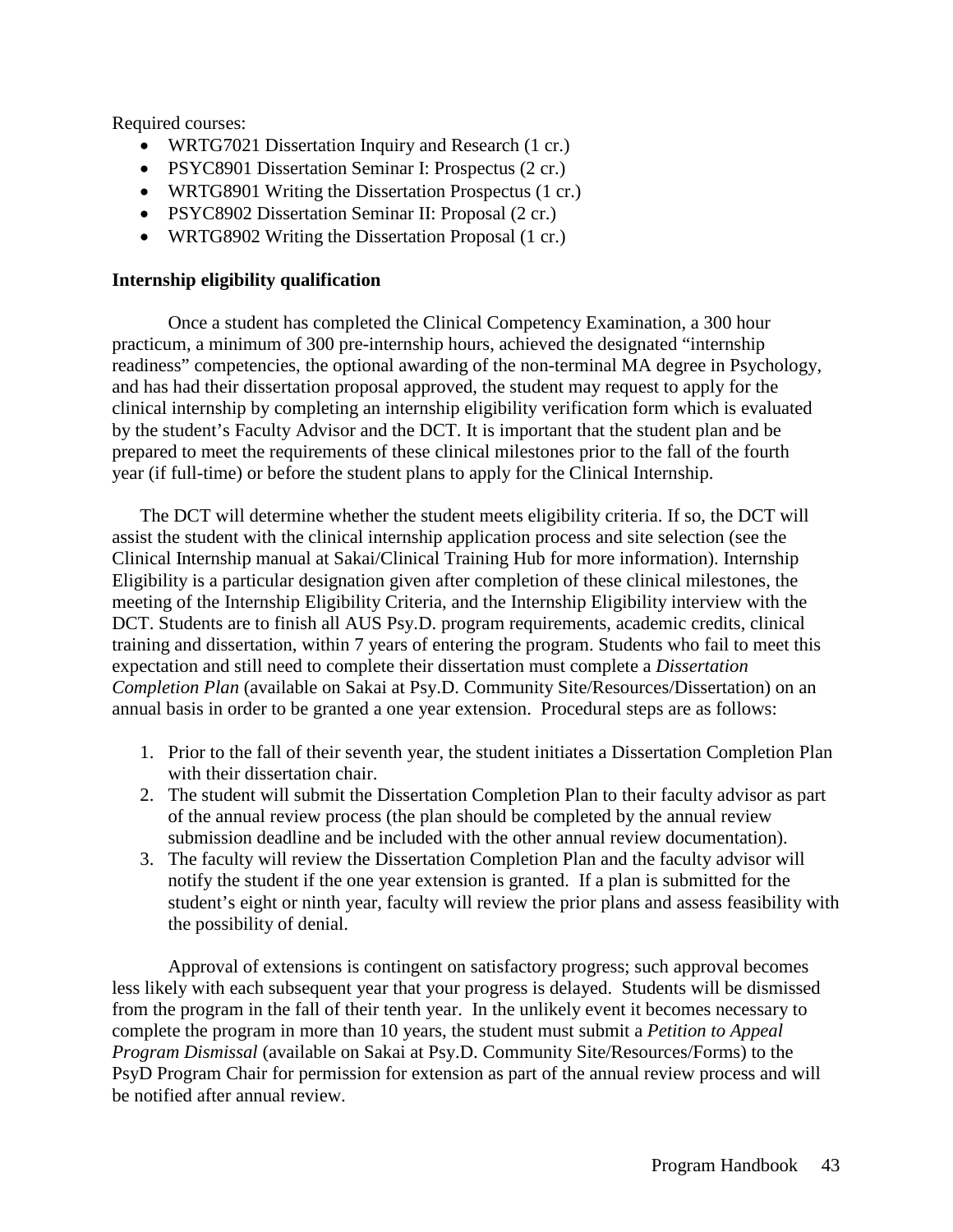#### **Optional Advanced Pre-internship**

Students often use the fourth year to make progress on their dissertation, complete any additional required courses and, ideally, complete the dissertation prior to the beginning of the Clinical Internship. The optional Advanced Pre-internship is a 300-500 hour pre-internship that is an option for students who desire to augment their clinical training experiences in varied community settings and provide increased depth of training in preparation for the Clinical Internship (see the Practicum and Pre-internship Handbook on Sakai at Psy.D. Community Site/Resources/Clinical Training Documents).

### **Clinical Internship**

The Clinical Internship is an organized 1500-2000 hour full-time (or 20 hour/week part-time two year) clinical internship training experience. All students must complete at least 1500 hours of clinical internship in order to graduate. The AUS Psy.D. Program uses the Association of Postdoctoral and Internship Center (APPIC) Internship Match program and all students are required to apply for internship sites through APPIC. This is a highly competitive process with both national and local sites available to the student for application. In recent years, the AUS Psy.D. student APPIC Match rates [\(available on the AUS Psy.D. webpage\)](https://www.antioch.edu/seattle/degrees-programs/psychology-degree/clinical-psychology-psyd/) have demonstrated that AUS Psy.D. doctoral students are well prepared and competitive in this process. A series of Coach & Preparation seminars (some of which are mandatory) will help to provide information, mentoring, and peer support to help the student be successful in the internship application process. All students are expected to apply for the Match; for students unmatched through APPIC or who have extraordinary personal circumstances, the DCT will be available to assist with additional options on a case by case basis. (Refer to the Clinical Internship Handbook for more details located on Sakai at Psy.D. Community Site/Resources/Clinical Training Documents).

**Interns and the use of the title Doctor***.* Students are prohibited to use the title doctor or doctoral candidate orally and/or in writing in the absence of an earned doctorate.

#### **Graduation**

The doctoral degree (Psy.D. in Clinical Psychology) is conferred at the end of the quarter in which all requirements are completed. Students approaching the completion of their degree are required to submit a Graduation Application. PsyD students are strongly encouraged to understand three associated processes: Commencement, Degree Conferral, and Graduation. This section addresses each item and its timeline.

**Commencement** is a celebratory event at which graduates' hard work is recognized. Students go through the Hooding Ceremony, in which a faculty advisor places the doctoral hood over the head of the graduate, signifying the achievement of completing a doctoral program. Commencement for the Seattle campus students is typically held in mid-June. Students who will have completed all program requirements, including online publication of the dissertation and successful completion of internship, by the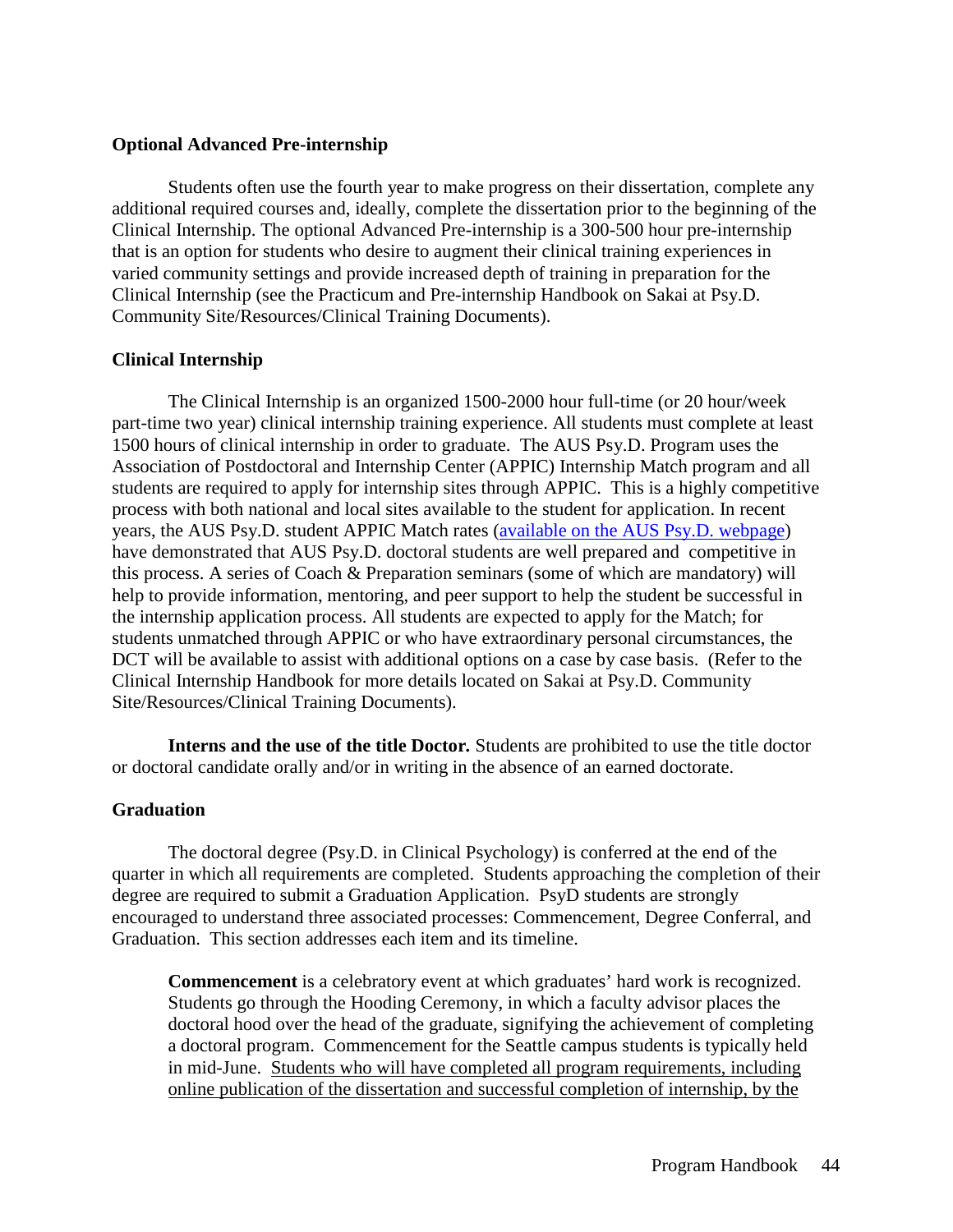end of the Summer quarter (i.e., by the end of September of the same year), qualify to walk at the commencement. In the Spring quarter of the final year (early April), all eligible students will receive an email from the AUS Commencement Team prompting to submit a request to participate in the Commencement and the number of guests each graduate wishes to invite.

**Degree Conferral** is a process of ensuring all program requirements have been successfully completed by the Registrar's Office, who grant degrees for qualified students. Degrees are uniformly conferred at the end of the quarter for all AU programs. All program requirements, including completing the internship and the final clearance of the dissertation (i.e., until the dissertation is published on AURA and OhioLink), must be submitted and verified by the University Registrar by the official last day of the quarter. Students can verify the due date by looking at the Official Graduation/Degree Conferral Date for this term on the [Academic Calendar](https://www.antioch.edu/seattle/resources/students/academic-calendar/) on the AUS website. Students in Year 5 and above nearing graduation are also notified of the due date in Week 1 of each quarter via email from the PsyD Program Associate. If the dissertation finalization process does not conclude by the end of the quarter, your degree will be conferred at the end of the following quarter.

**Graduation** occurs when the students receive their conferred degree. Diplomas are produced and shipped to graduates in batches during the first week of the quarter. For example, if students graduate at the end of the Summer quarter (at the end of September), they should expect diplomas to be shipped and delivered by the second or third week of October in the Fall quarter. Make sure to update your mailing address on AUView under Student Profile as needed.

#### Timeline for Year 5 or Final Year



# **Awarding the doctoral degree prior to completion of the clinical internship.** The AUS

Psy.D. Program policy regarding the awarding of the doctoral degree is based on the APA Commission on Accreditation regulations. All degree requirements must be satisfactorily completed, including the clinical internship and dissertation prior to the awarding of the doctoral degree. (From the [Commission on Accreditation Implementing Regulations\)](https://www.apa.org/ed/accreditation/about/policies/implementing-guidelines.pdf).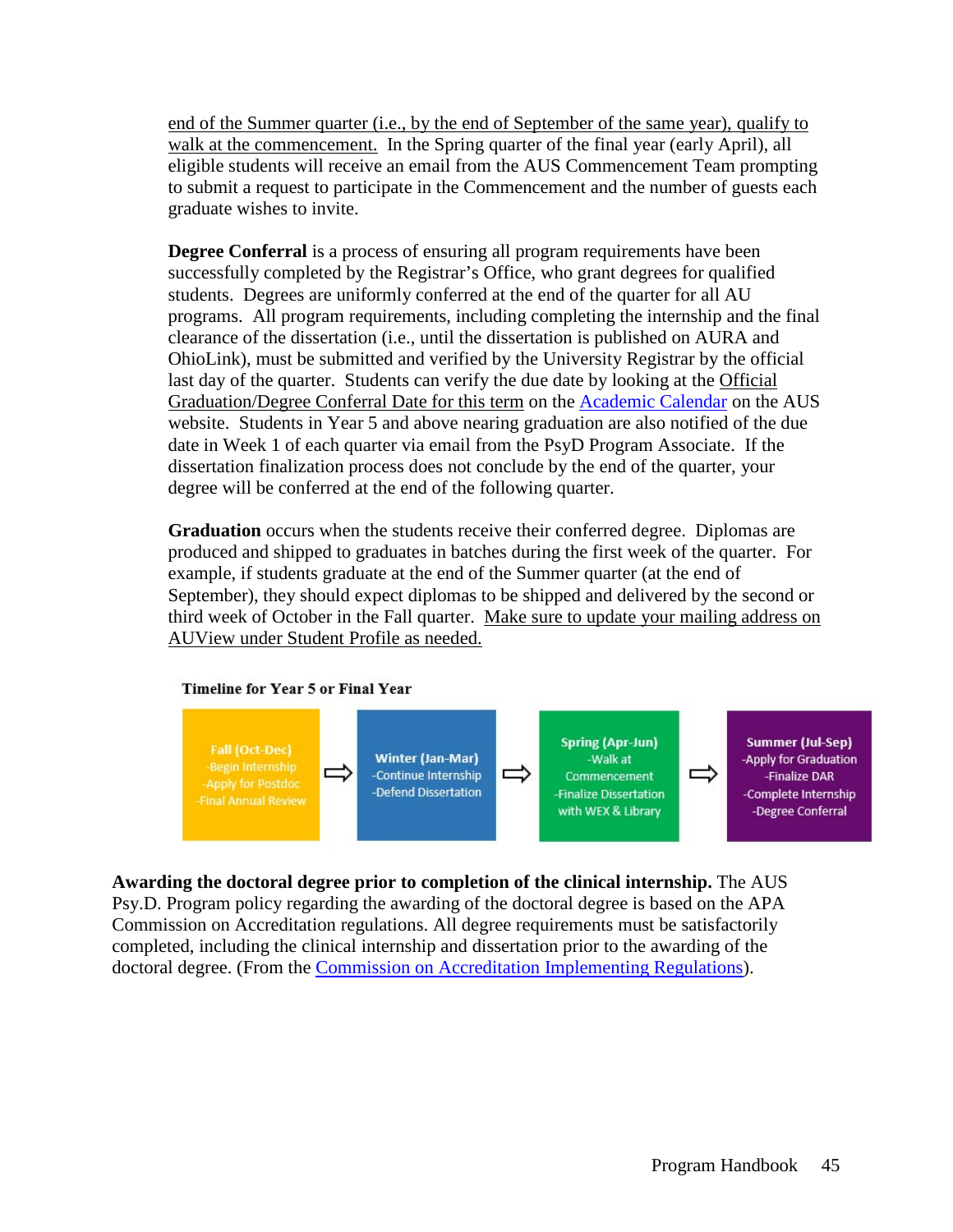**Pre-commencement ceremony.** Students who have either completed all graduation requirements or will complete all requirements by the end of Summer quarter may participate in the Psy.D. Pre-commencement ceremony held on the morning of the University Commencement. Psy.D. graduates are encouraged to invite their family and friends to help celebrate their noteworthy accomplishment and meet the faculty. Faculty advisors and/or dissertation chairs are required to verify that doctoral students will complete all graduation requirements by the end of summer quarter. Otherwise, the student will be invited to participate in the Commencement ceremonies the following year.

In addition, students who have received the non-terminal MA degree in Psychology may also participate in the pre-commencement ceremony but will not be allowed to participate in the Commencement ceremonies until they are qualified for the doctoral degree.

#### **Licensing and Accreditation Requirements**

In concert with the AUS Psy.D. program's mission, the American Psychological Association (APA) *Standards of Accreditation for Health Service Psychology and Accreditation Operating Procedures* (2017) and Washington State Examining Board of Psychology licensing requirements, all students are expected to develop and demonstrate substantial understanding and competence in required content areas outlined in [WAC 246-](https://app.leg.wa.gov/wac/default.aspx?cite=246-924-046) [924-046.](https://app.leg.wa.gov/wac/default.aspx?cite=246-924-046) Students should refer to the current licensing and APA Accreditation Curriculum Requirements table, which lists the required content domains for APA accreditation and the Washington State Licensing Board, along with matching Psy.D. program competencies (located at the Sakai/Psy.D. Community Site/Resources/Program Competencies.)

**Semester versus quarter.** Traditionally, courses that operate on a semester basis are 15 weeks in duration and earn 5 credits (or 45 contact hours); those that run on quarters are 10 weeks long, and earn 3 credits (or 30 contact hours). Therefore, in order to ensure we meet WA State licensing requirements, the required curriculum areas listed are conservatively interpreted in semester hours or 5 credits per class. Program requirements and Washington State licensing requirements may differ for the reasons stated above.

**Licensure in states other than Washington.** Students applying for licensure in a different state should consult that state's licensing board for information about that state's requirements. Some states require a formal post-doctoral year of supervised training (usually 1500-2000 hours) prior to licensure and count only the predoctoral clinical internship year and postdoctoral year supervised hours toward licensure eligibility. Washington State is one of more than ten states that allows students to accrue clinical training hours under supervision during their doctoral training program toward licensure requirements. This allows students who meet the required hours and supervision criteria to be eligible to apply for state licensure soon after graduation.

The student should be aware that regardless of particular state licensure requirements, some professional psychology positions, memberships, and certifications may require the traditional post-doctoral year of supervised training as a requirement. The student is encouraged to keep abreast of the requirements for the particular professional specializations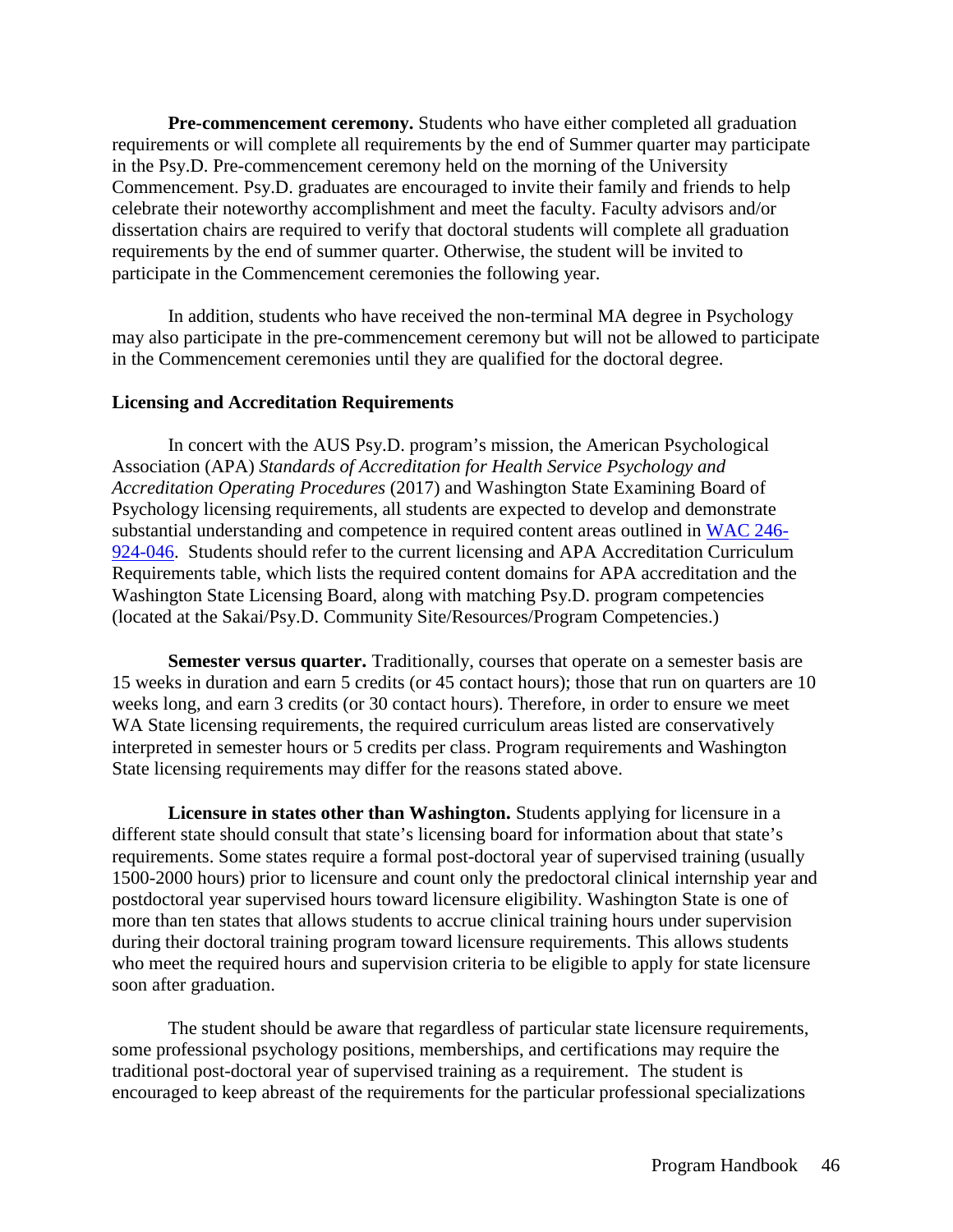or groups of interest and the changes in requirements that may occur regarding these requirements.

The Washington State Examining Board of Psychology (Board) cannot pre-approve an applicant's eligibility for a psychology license. When qualified, a student must submit a completed application and fee to the Board. It is the individual's responsibility to know the licensing requirements and to keep abreast of changes in licensing requirements.

**Education requirement**. Completion of a doctoral degree from a regionally accredited institution. The doctoral degree program must include the following:

- At least 40 semester hours, or 60 quarter hours, of graduate courses in curriculum areas described in [WAC 246-924-046.](http://apps.leg.wa.gov/WAC/default.aspx?cite=246-924-046) Courses must be clearly identified by title and course content as being part of an integrated psychology program.
- One year in residency.
- Submission of an original dissertation which is psychological in nature and endorsed by the program
- An organized, sequential and coordinated practicum and internship experience as described in [WAC 246-924-049](http://apps.leg.wa.gov/WAC/default.aspx?cite=246-924-049) and [WAC 246-924-056.](http://apps.leg.wa.gov/WAC/default.aspx?cite=246-924-056)
- For more information credit/course requirements, please visit: <http://apps.leg.wa.gov/WAC/default.aspx?cite=246-924-046>

**Supervised experience requirement.** Doctoral programs with a major emphasis in clinical, counseling, school, or other applied area, must include a coordinated practicum and internship experience. Applicants are required to verify a total of 3300 hours of supervised experience (including the 300 hour practicum) Washington State licensing requirements include these stipulations for supervised clinical training hours counted toward licensure:

- **Practicum:** The doctoral degree program in [WAC 246-924-046](http://apps.leg.wa.gov/WAC/default.aspx?cite=246-924-046) must include a practicum of at least two semesters or three quarters and at least 300 hours of direct experience, 100 hours of which must be in supervision.
- **Pre-internship:** The pre-internship occurs between the practicum and internship. A pre-internship can include up to 1500 hours of supervised experience, but it is not required. Every 20 hours of pre-internship experience must include (a) at least 2 hours of regularly scheduled, formal, face-to-face individual supervision that addresses the direct psychological services provided by the student and (b) at least 2 hours of other learning activities such as case conferences, seminars on applied issues, conducting cotherapy with a staff person, including discussion of the case and group supervision. At least 60% of the pre-internship experience must be direct client contact, providing assessment and intervention services. At least 75% of the supervision must be by a licensed psychologist with 2-years post-license experience. See [WAC 246-924-053:](http://apps.leg.wa.gov/WAC/default.aspx?cite=246-924-053) Pre-internship for further details on pre-internship requirements.
- **Internship:** Applicants must complete an internship as part of the doctoral degree program. The internship must include at least 1500 hours of supervised experience and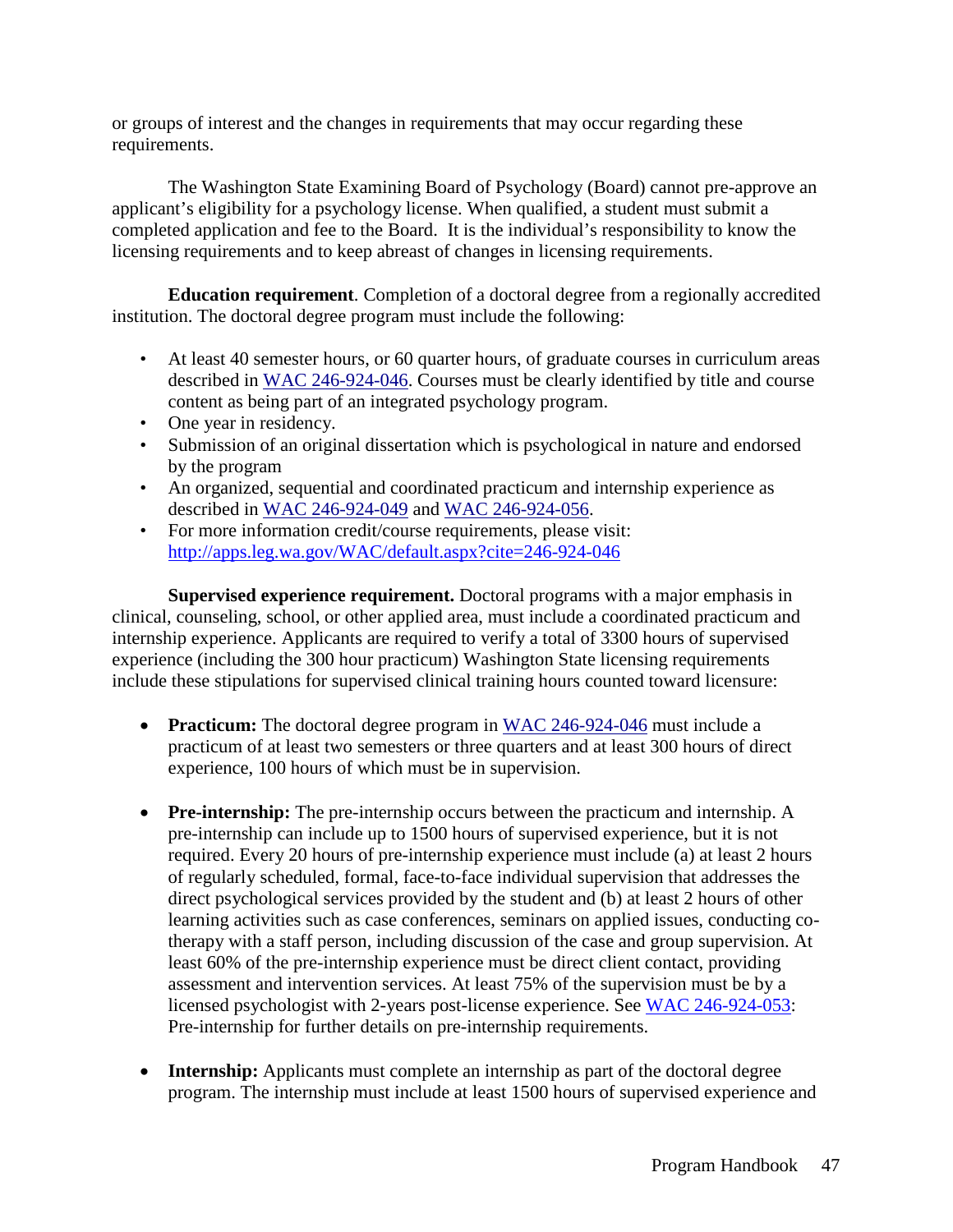be completed within 12-24months. The internship program must be accredited by the American Psychological Association or a member program of the Association of Psychology Postdoctoral and Internship Centers (APPIC). If the program is not accredited by the APA or an APPIC member, it must meet the requirements listed in [WAC 246-924-056.](http://apps.leg.wa.gov/WAC/default.aspx?cite=246-924-056)

- **Post-doctoral Supervised Experience:** If 3000 hours of pre-internship and clinical internship supervised experience has not been completed by the end of the doctoral degree program, then up to 1500 hours of supervised post-doctoral experience can be used to satisfy the total licensure requirement. Post-doctoral supervised experience must be completed only if an applicant does not already have 3000 hours of supervised experience gained through pre-internship and clinical internship training.
- **HIV/AIDS education requirement:** Completion of seven (7) clock hours of AIDS education and training is required prior to licensing.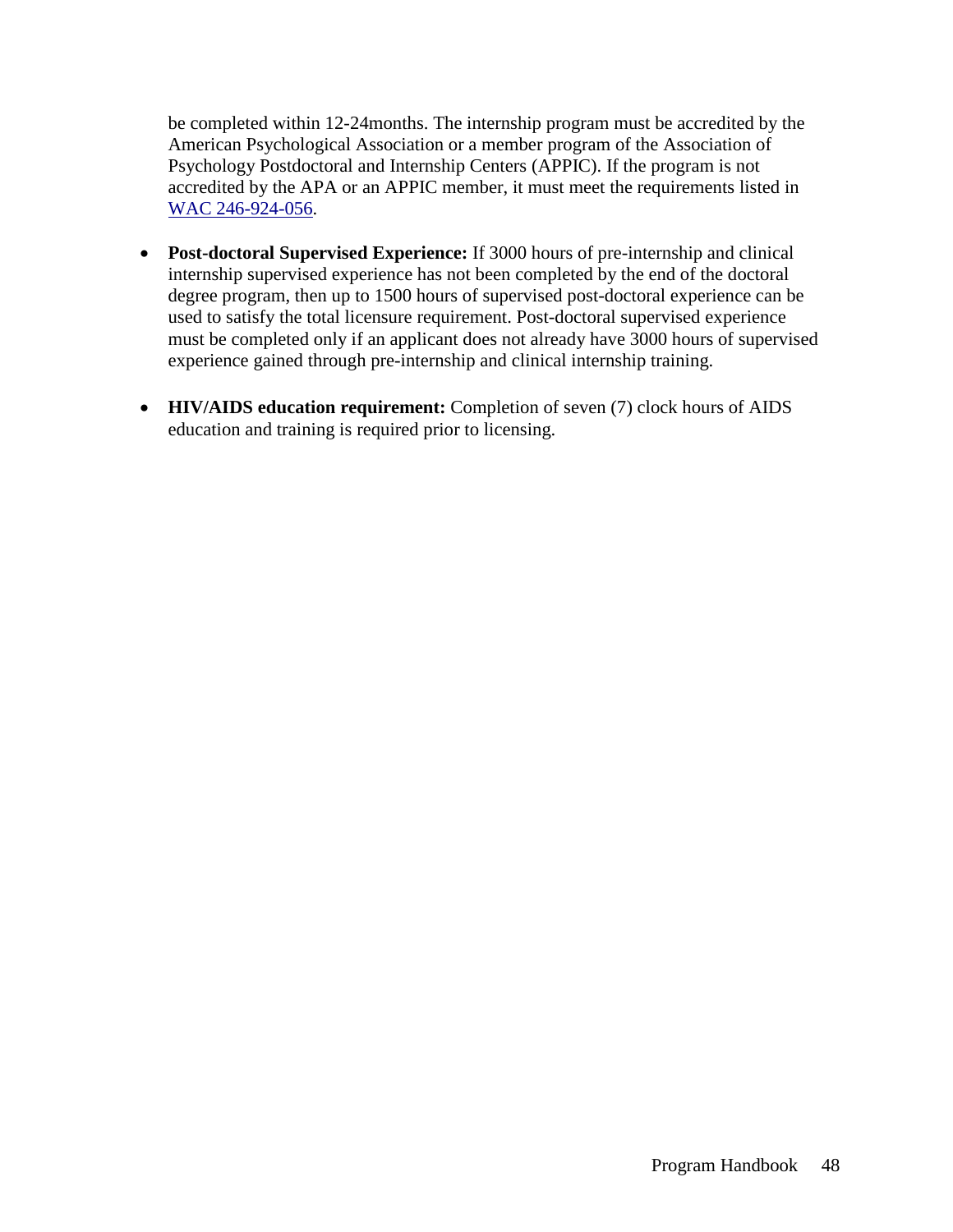**Telesupervision Policy.** During all clinical training placements, supervision will be of the type (group/individual) and specified ratio described in the clinical training handbooks and according to the specifications of Psy.D. program and WA State licensure requirements. The Psy.D. Program values face to face mentoring of students by faculty and clinical supervisors and clinical training, at all levels, is structured with face to face supervision as the primary vehicle of mentorship of the doctoral student's clinical skill development. Case review, direct observation of student clinical work, videotape session reviews, supervisor evaluations of performance, and student feedback to the supervisor are all components that may be included in face to face supervision meetings. Supervision will involve face to face contact with the supervisor in the same room as the supervisee. Exigent circumstances that may be an exception to this would include emergency supervision calls, temporary significant geographic distance of supervisor and supervisee, weather related travel complications, contact during vacations, student or supervisor illness, and occasional videoconferencing with a consultant pre-planned to add richness to the supervisory experience. These exceptions should be infrequent.

Practicum students who are in their first year of clinical training will be provided face to face group supervision in the Professional Seminars in addition to face to face individual supervision. It is expected that the clinical practicum student will attend these scheduled meetings regularly. Telesupervision would only be appropriate for the above listed reasons in an exigent circumstance. The student will notify the DCT if there is more than two telesupervision sessions during a quarter and discuss the situation.

Preinternship and Internship students who have completed their initial clinical practicum experience, are also expected to attend face to face individual supervision in addition to any additional supervision planned at the training site. Telesupervision will be allowed only for the above listed reasons. If a clinical training site has an innovative client telehealth service delivery program, the student will obtain DCT approval prior to participating in these activities and it is expected that face to face individual supervision will be utilized. The student will notify the DCT if more than 30% of supervisor sessions are telesupervision in any one quarter and discuss the circumstances and need for telesupervision.

Students will identify any single supervision session done using telesupervision in their Time2Track logs so that these can be tracked. Under no circumstances will telesupervision constitute more than 50% of the total supervision provided in a quarter. Credit for supervision courses (Professional Seminars and 801 Supervision) and for the clinical practicum, preinternship, or internship may be withheld if this policy is not followed strictly.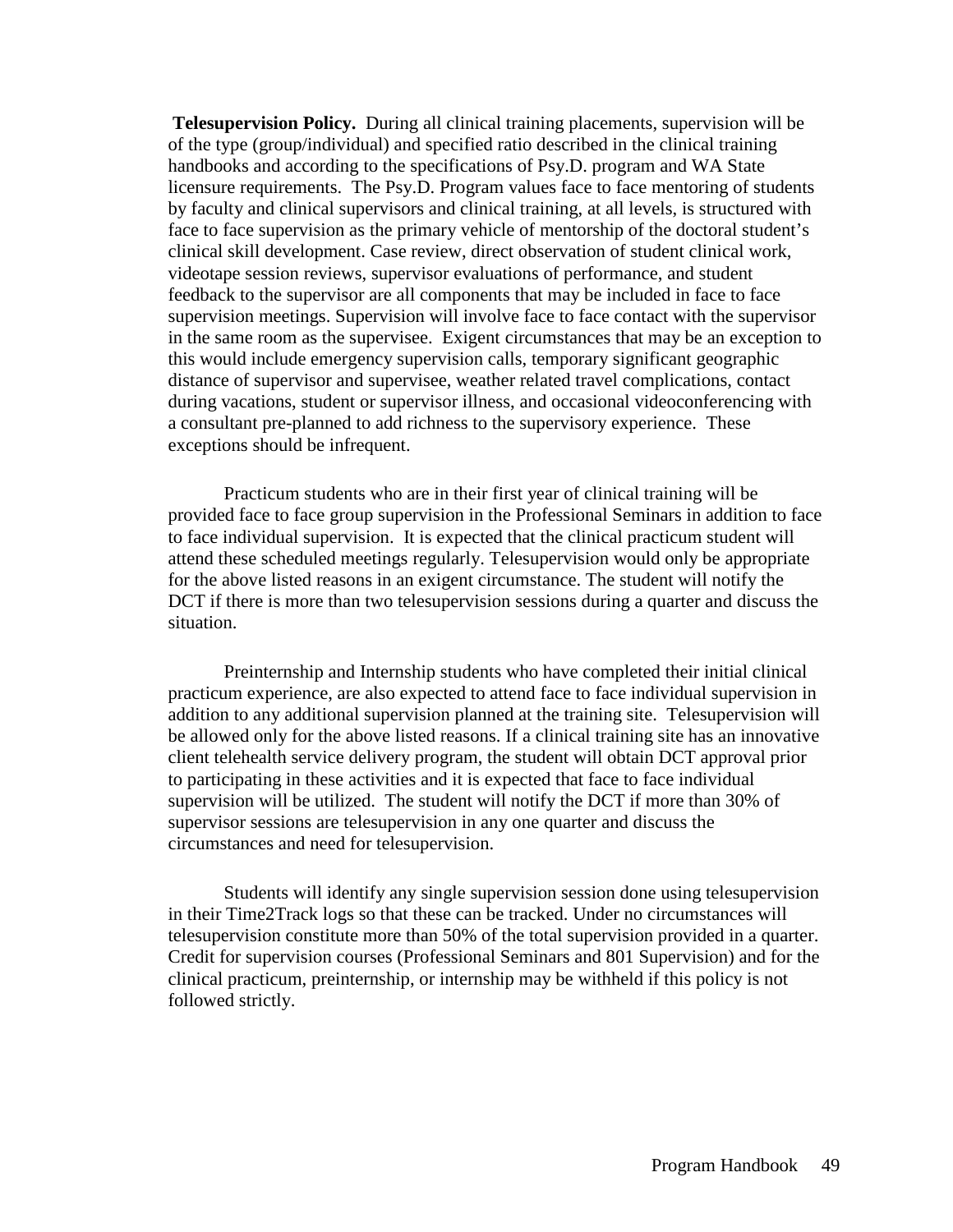It is the responsibility of the student and the supervisor to disidentify any identifying client information transmitted during telesupervision. In addition, the student and supervisor are responsible to assure that all telesupervision transmission complies with HIPPA requirements. Secure landlines and HIPPA compliant videoconferencing platforms are useful for these exchanges (Refer to Good Practice: Tools and Information for Professional Psychologists (Fall 2015) APA Practice Organization publication. This may be obtained at <https://www.apa.org/practice/guidelines/telepsychology> or [practice@apa.org\)](mailto:practice@apa.org)

**Licensure in Professional Psychology**. Examination for Professional Practice in Psychology (EPPP)**.** The national certification examination must be passed prior to licensure. The cutoff for the EPPP score which the Washington State Board of Examiners uses is 70% of the raw score, or the national mean of all first time doctorates, whichever is the lowest. For more information, the [application process](https://www.asppb.net/page/EPPPSignup) is described by the ASPBB.

Once the Board verifies that students have passed the EPPP and have documentation of the 3300 supervised hours, students will be scheduled for the jurisprudence exam. Students will receive a letter advising them of their eligibility and instructions on how to schedule the exam. Once approved, students may schedule their test at their convenience.

Jurisprudence*.* The jurisprudence exam is the last step in the licensure process. The exam is a multiple-choice, open book exam given monthly at the Department of Health, in Tumwater, WA.

**Americans with Disabilities Act (ADA)***.* If students have a disability that requires an accommodation during the exams, they should indicate so on their application. The Examining Board of Psychology complies with the requirements of the ADA.

Application process*.* The application form and related forms must be printed and the application form must be completed and mailed to the address provided on the application, along with the application fee. Students may also contact the customer service office at (360) 236-4700 and request an application packet.

For more information about WA State Licensure, please visit: [https://www.doh.wa.gov/LicensesPermitsandCertificates/ProfessionsNewReneworUpdate/Psy](https://www.doh.wa.gov/LicensesPermitsandCertificates/ProfessionsNewReneworUpdate/Psychologist) [chologist](https://www.doh.wa.gov/LicensesPermitsandCertificates/ProfessionsNewReneworUpdate/Psychologist)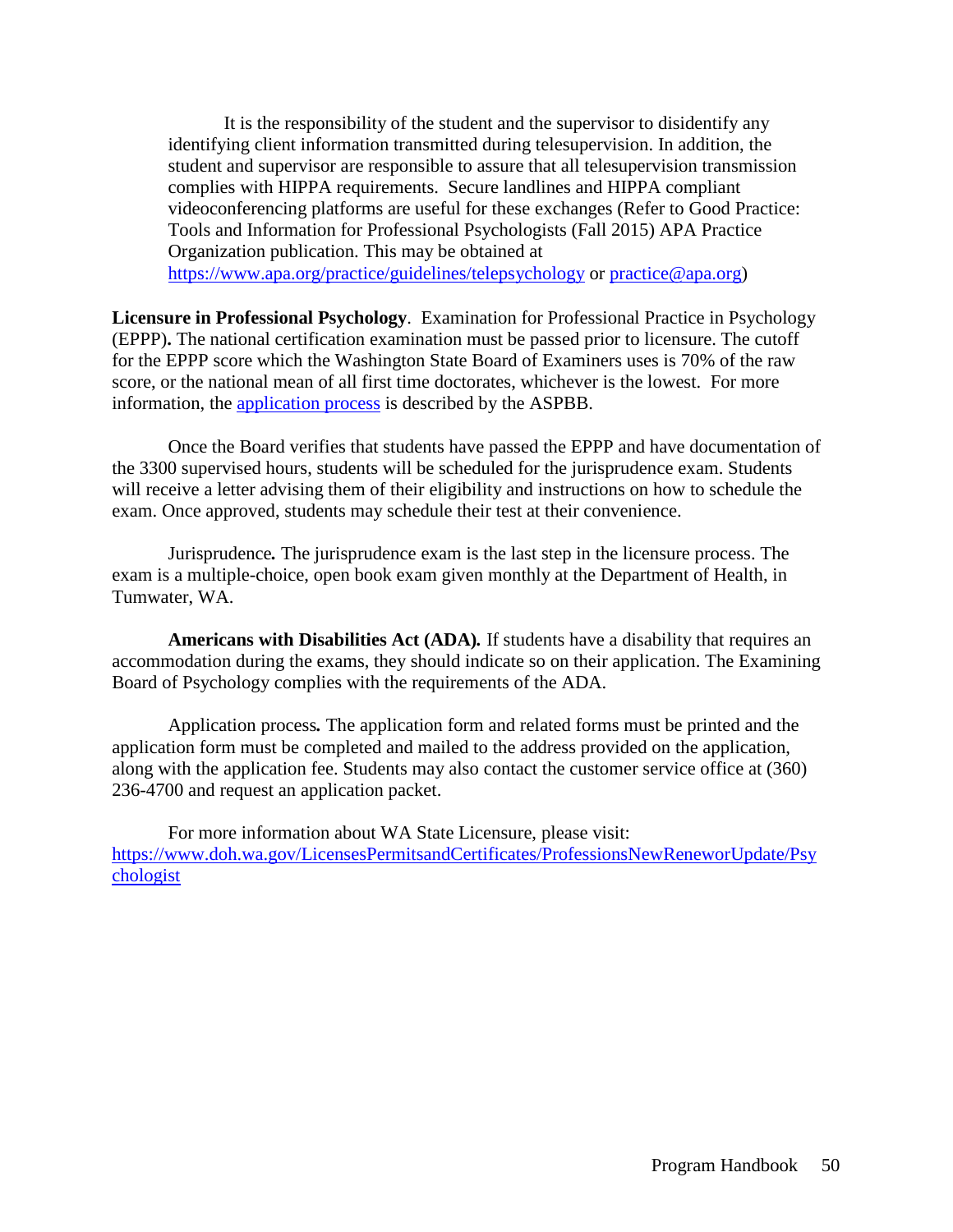#### **Credit Transfers and Waiver Policy**

The Psy.D. program is a full time program regardless of waivers. There is no advanced standing, and the program cannot be shortened nor the tuition reduced. Students with a master's degree or transferring from a different doctoral-level program may request a credit transfer of up to 8 quarter credits, including certain core courses. Credits are recognized (transferred or waived) if the previous course appears on an official transcript from a regionally accredited institutional doctoral psychology program and the course syllabus shows a minimum of 75% overlap in course content. Some courses may not be waived (Note: credit transfer requests for PSYC7010, 7020, 7030 are not accepted.). In addition, it is recommended that students consider the value of having certain doctoral-level courses (i.e., PSYC7210: Psychopathology) on their official transcripts for licensing and Board Certification purposes.

Students entering with a clinical master's degree, which contains a structured supervised clinical training experience, may transfer up to 300 clinical practicum hours by completing PSYC7980 Practicum Prior Learning during the fall quarter of the first year.

#### **Waiver Request Procedure**

Students complete the Psy.D. Course Equivalency Credit Review form located on the Sakai Antioch Seattle Psy.D. Community Site/Resources/Forms and attach the completed request form with the course syllabus they want to have reviewed, along with a copy of their official transcript, for submission to the Psy.D. Program Associate. Only one request can be completed per Psy.D. course that the students wants to waive. However, students may apply multiple graduate-level courses toward a doctoral-level course. Note: Students cannot use the same graduate course to petition to waive another doctoral course.

Students should complete their waiver requests prior to, or at the time of, the New Student Orientation. The Psy.D. Program Associate will collect the waiver requests, log them into a tracking form, and forward the waiver requests to full-time faculty members, preferably to those who have taught the course under review.

The faculty member will annotate whether the course is or is not approved for waiver and, if not, state the reason why and sign and date the form. The faculty member then forwards the form back to the Psy.D. Program Associate, who completes the appropriate log entry and forwards the form to the Psy.D. program Chair for final review and signature. If disapproved, the completed request form is returned to the student and a copy is filed in the Student Advising File. If approved, the completed request form is forwarded to the Registrar. A copy is also forwarded to the student, and one is placed in the advising file.

#### **Student-Faculty Relations**

The doctoral program aspires to the highest standards of courtesy and respect for students, as detailed in the APA (2002) *[Ethical Principles of Psychologists and Code of](http://www.apa.org/ethics/code/)*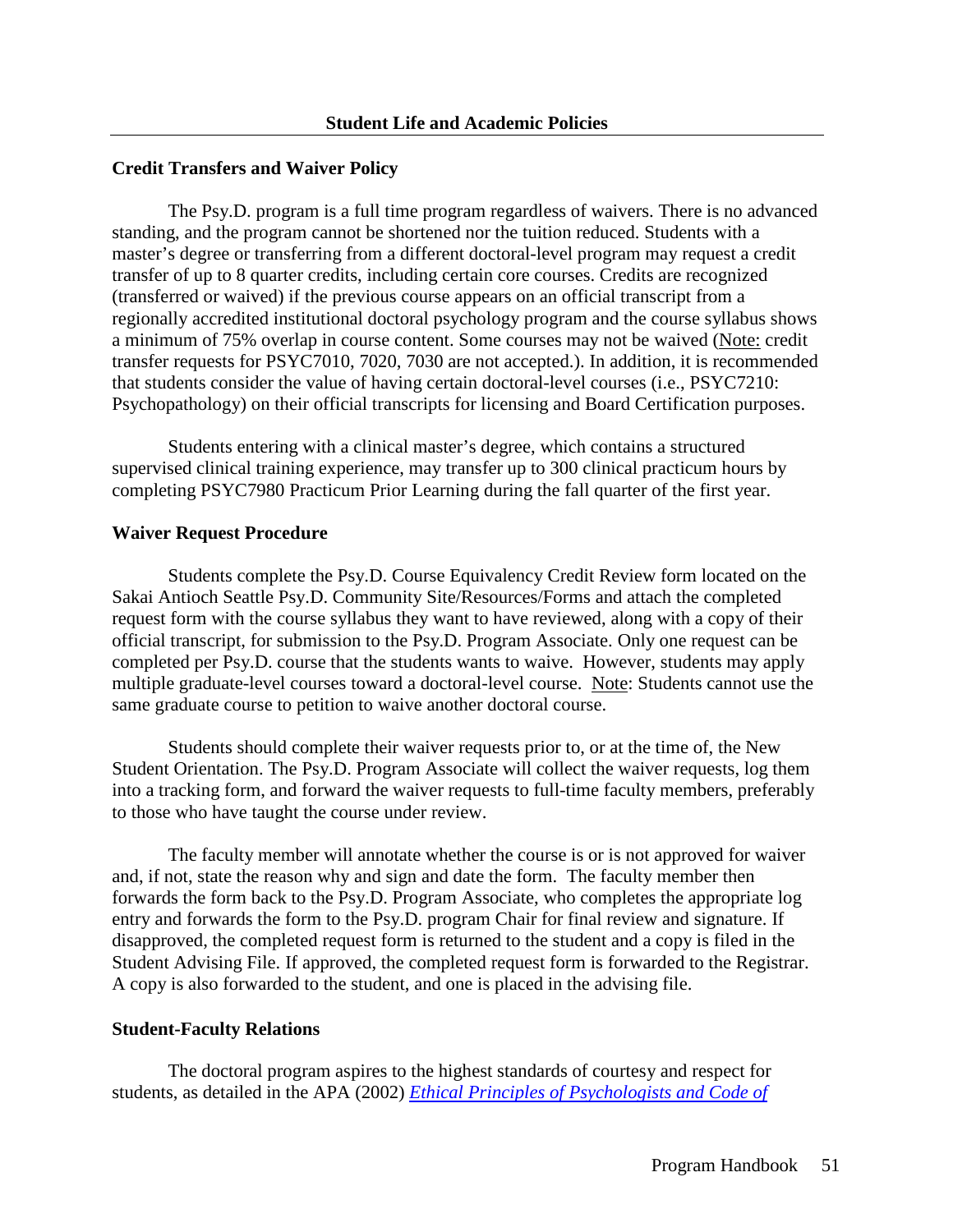*[Conduct](http://www.apa.org/ethics/code/)*, Standards 3 and 7. Student rights as defined by AUS and the Psy.D. program can be found in this section. Student participation is an integral part of departmental and universitywide committees; this experience helps them prepare for future careers in administration, research, therapy, academia, public policy, and higher education.

## **Communication via Email and Psy.D. Program Sakai Intranet**

All students are required to participate in Antioch University Seattle's email and conferencing system as well as the Psy.D. Program's Sakai Intranet at the Sakai Psy.D. Community Site. This is necessary to ensure that important notices and communications can be exchanged.

## **Self-Disclosure**

Students may often be encouraged to disclose information about themselves during their studies in psychology at Antioch. Such encouragement may be communicated by an instructor verbally or in writing or may simply be communicated verbally by other students. Generally speaking, members of the core faculty consider such encouragement to be reasonable, given the clinical nature and professional goals of the curriculum. However, students are also advised that disclosing personal information is always optional for any particular activity or assignment in any particular course. Therefore, students are equally encouraged to exercise discretion in their personal disclosures and to assume full responsibility for the consequences of any particular disclosure. If students are in doubt about their options for making personal disclosures in any particular course, they are advised to speak with the instructor accordingly. Doing so as soon as possible would be prudent. If necessary, students may, of course, also seek the counsel of the Course Faculty Liaison and/or their Faculty Advisor.

# **Professional Conduct of Students**

Antioch's Psy.D. Program in Clinical Psychology subscribes to the American Psychological Association's [Code of Ethics](http://apa.org/ethics/code/index.aspx) (2002; 2010; 2016), and all students are bound by the principles enumerated in the Code. Deviation from the Code may result in disciplinary action, including recommendation for disenrollment from school.

# **Academic Progress**

# **Student satisfactory academic progress.**

• Adhere to the ethical standards and code of conduct of the American Psychological Association (APA) and the Antioch University Seattle (AUS) policies and code of conduct. Copies of the APA (2002; 2010; 2016; 2017) *Ethical Principles of Psychologists and Code of Conduct* and *AUS Clinical Competence of Students in Graduate Clinical Programs* (see Appendix C) are provided to students at the Psy.D. program orientation and are also available via the APA web site at [\(https://www.apa.org/ethics\)](https://www.apa.org/ethics);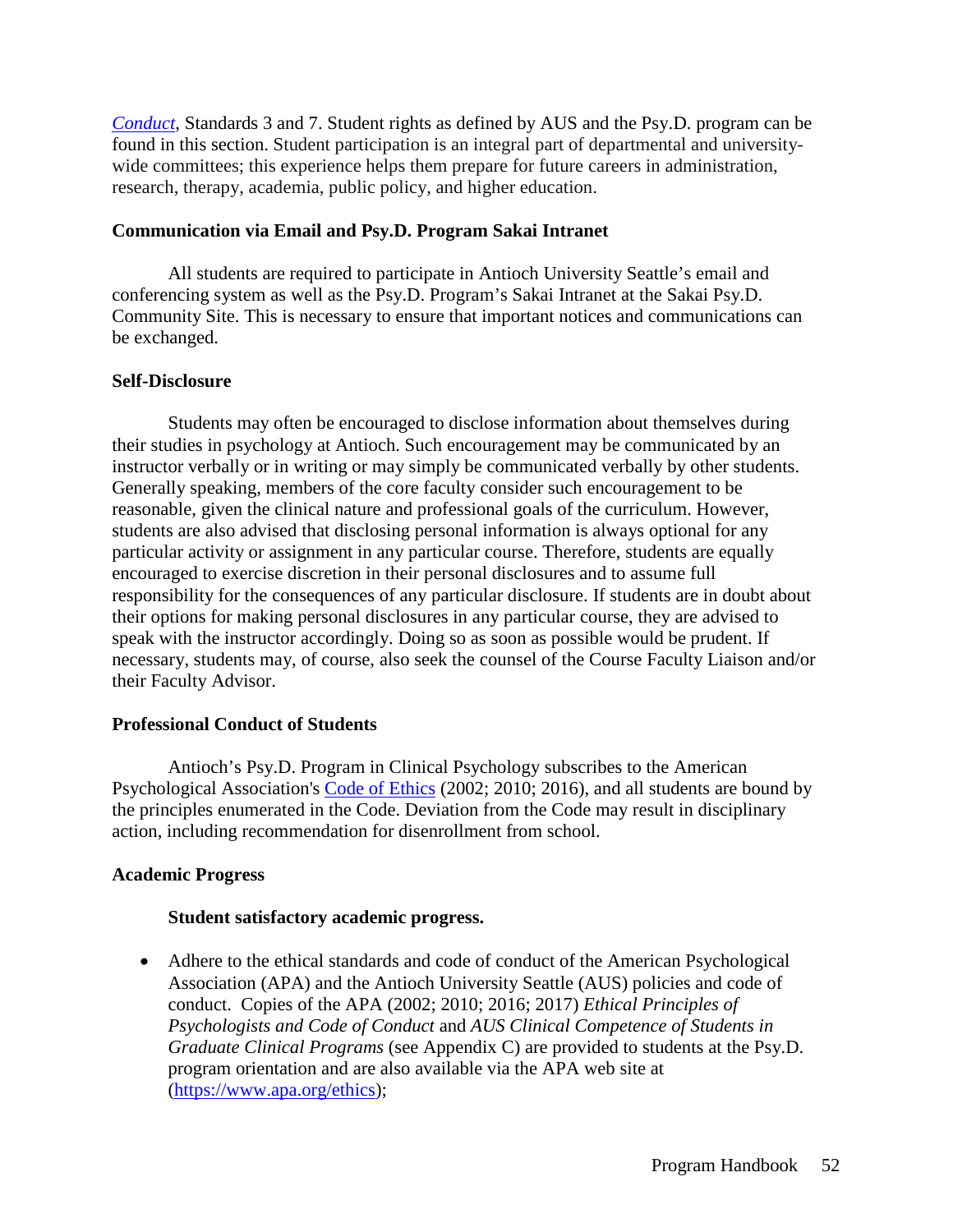- Maintain a satisfactory level of academic performance, including work in courses, supervised experience placement, and other structured learning activities;
- Make satisfactory progress through the degree process as assessed during Annual Review;
- Meet the guidelines for University Satisfactory Academic Progress as stated in the University-wide Academic Policies;
- Maintain a satisfactory level of personal/interpersonal and professional functioning, as determined by faculty and clinical supervisors;
- Complete the program within 7 years, consistent with the Program's Statute of Limitations policy. (A student who has taken an approved leave or forced interim will have the maximum time frame for completion of the program extended for the length of the leave or interim period); and
- Be up-to-date on all program requirements including, but not limited to, completion of required courses and pre-internship as well as the timely completion of the Clinical Competency Examination.

Satisfactory academic progress policy in the university. [Satisfactory Academic](http://aura.antioch.edu/policies_600_1x/9/)  [Progress](http://aura.antioch.edu/policies_600_1x/9/) is determined by the number of credits completed relative to registered credits, as well as timely progression through the degree process (for specific details see Satisfactory Academic Progress policy in Aura.

Unfinished credits. Students are limited to a cumulative total of 8 unfinished credits of study at Antioch Seattle at any given time. Unfinished credits are those recorded as In Progress (IP) or In Progress Expired (IPX).

# **Academic Action for Unsatisfactory Progress**

**First quarter**. Academic concern. Students who do not meet one or more of the aforementioned academic progress standards are placed on Academic Concern by the Registrar and must meet with their Faculty Advisors to develop an appropriate strategy for improvement in the next term. Elements of such a strategy may include the following:

- Development of a schedule for completing unfinished credits
- Continued enrollment limited to a maximum of 6 credits for graduate students
- Enrollment Maintenance Fee (EMF) registration status
- Leave of Absence (LOA) if no courses are in progress

**Second quarter.** Academic warning. After a second consecutive quarter of unsatisfactory progress, students are placed on Academic Warning by the Registrar and will not be permitted to register again until they have met with their Faculty Advisor and Psy.D. program Chair to determine and document program conditions of continued enrollment.

Students on Academic Warning must limit their registration to less than full time or to Enrollment Maintenance status until satisfactory progress is made. Program conditions may include the following: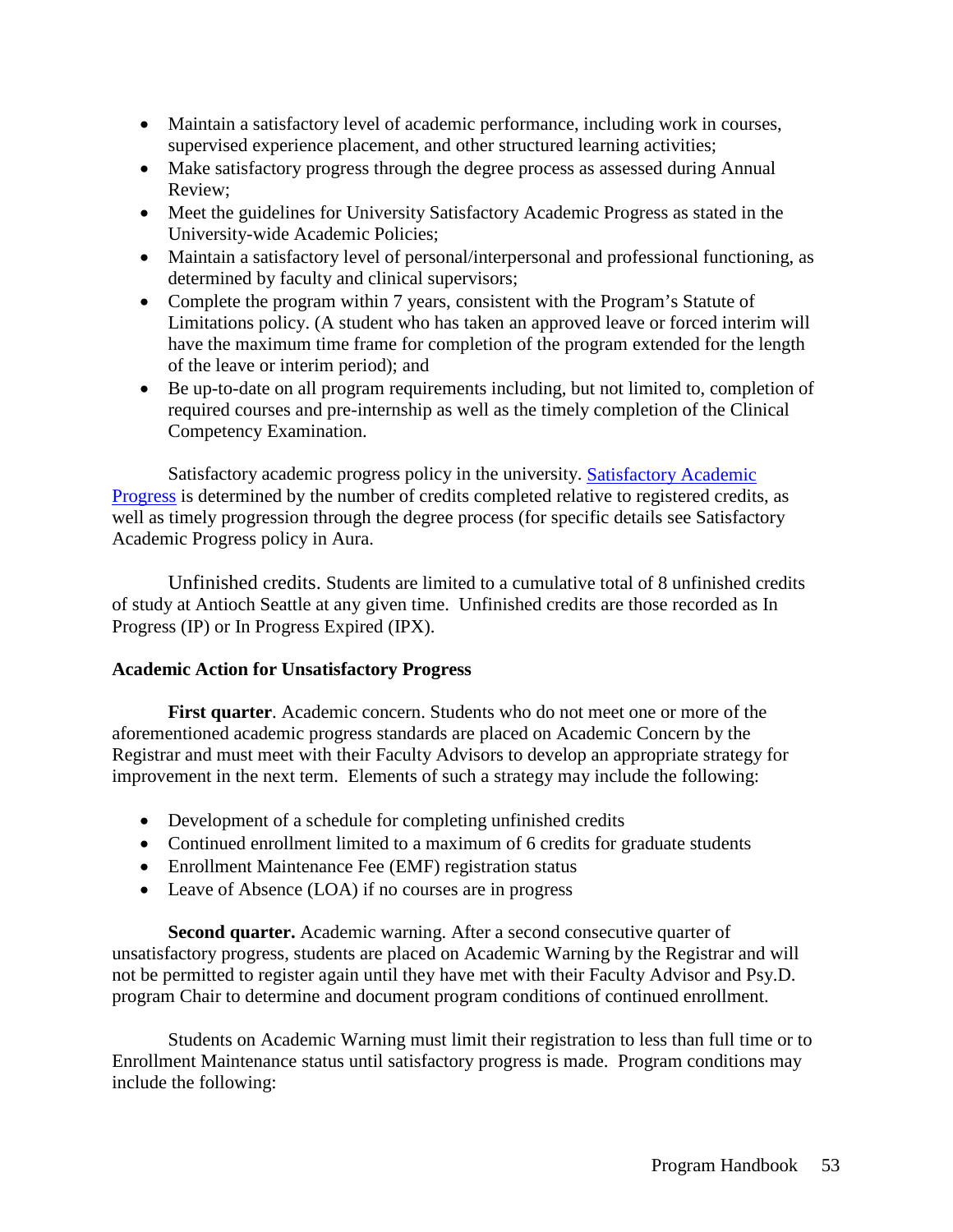- Schedule for completion of coursework
- Continued enrollment limited to a maximum of 6 credits
- Leave of Absence (LOA) if no courses are in progress
- EMF registration status
- Withdrawal from the program

**Third quarter**. Academic hold. After three consecutive quarters of unsatisfactory progress, students are placed on Academic Hold by the Registrar and must take a mandatory Leave of Absence or may be withdrawn from the program.

After the mandatory absence, students' eligibility to continue will be reviewed by the Academic Appeals Committee consisting of the Registrar, Director, and Financial Aid. If approved, students will not be permitted to register until they have met with their Faculty Advisor and Psy.D. Chair to determine and document program conditions of continued enrollment. A student may appeal an academic hold and request immediate re-enrollment by submitting a written request to the Academic Appeals Committee (see AUS Course Catalog).

**Appeals process.** Students placed on Academic Hold may appeal in writing to the Academic Appeals Committee. Generally, an appeal should be based on a student's unusual circumstances. An appeal request must be supported and signed by the Faculty Advisor and Psy.D. Chair. Appeals must be submitted to the Registrar's Office no later than the fifth day of the quarter. If an academic appeal to continue is granted, the student nevertheless remains ineligible for federal, state, and Institutional financial aid until one quarter is completed with all courses finished and/or all unfinished credits completed (see AUS Course Catalog).

**Satisfactory progress and financial aid eligibility.** Students must make satisfactory academic progress to be eligible for financial aid. To maintain eligibility for financial aid, students must have completed a minimum of 75% of the credits for which they registered (see AUS Course Catalog for further details).

**Monitoring student academic progress.** Student academic progress is monitored by the Registrar's Office and the Psy.D. faculty (see *Annual Review* section). This review will determine if students are meeting academic and professional standards and, if not, what actions need to be taken to be successful for the remainder of their academic career.

At other times, the Faculty Advisor assesses the student's standing relative to the above standards by reviewing narrative assessments and supervisor evaluations, talking with the student's instructors and considering student interactions with peers and instructors. If the Faculty Advisor believes there is an area of concern, the advisor will contact the student. We also suggest that, if doctoral students are aware of not meeting the requirements, they should proactively seek out assistance and guidance.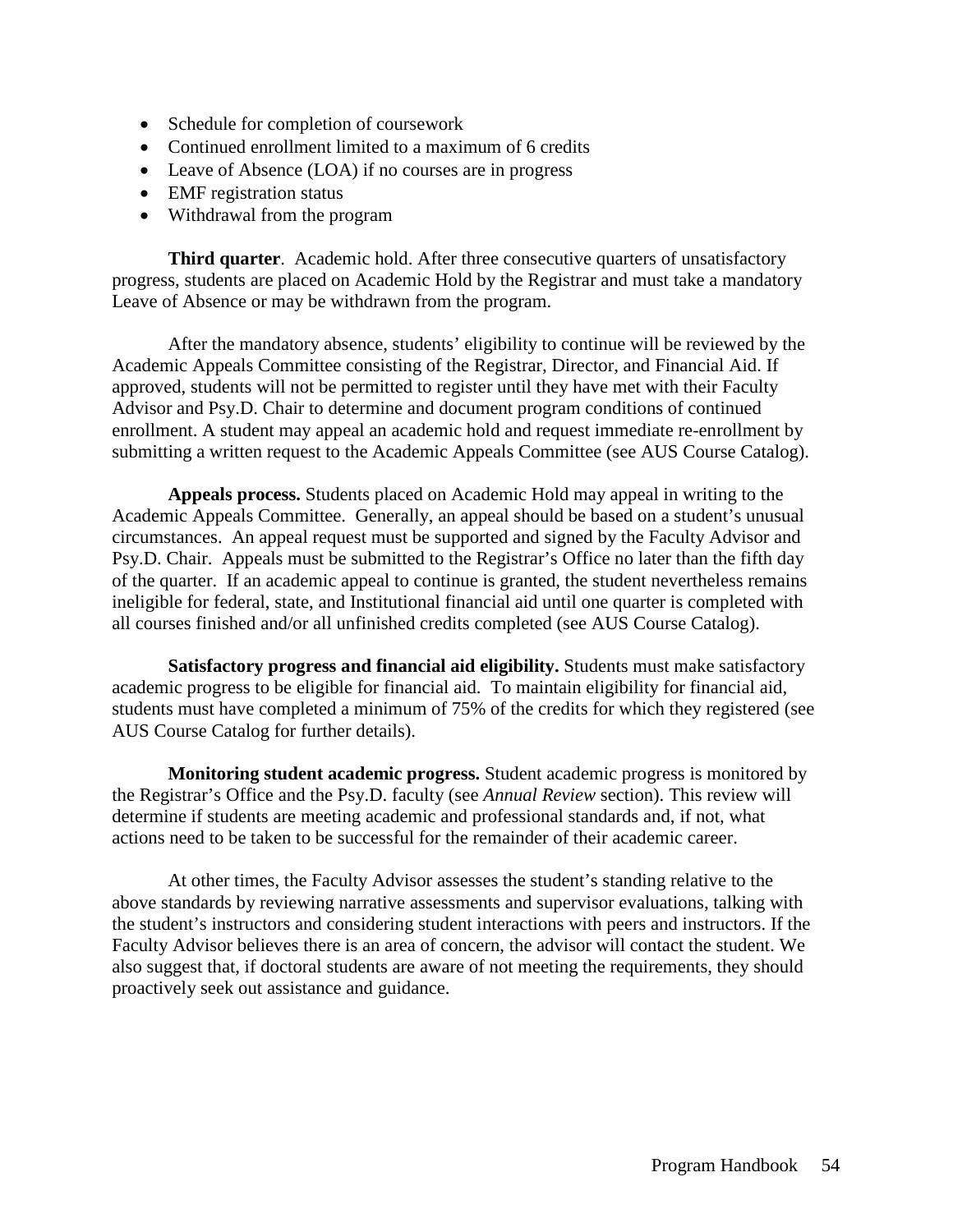**Incomplete.** If the student arranges with the instructor for an Incomplete (INC), the instructor must convert the INC to a passing mark or no-credit (NC) within thirty days from the end of the quarter. Students who are not granted credit for a required course will be placed on Academic Concern. The complete INC policy is listed in each course syllabus.

**No Credit (NC).** Both the instructor and the student are encouraged to discuss any concerns about academic performance as soon as they become evident. If a decision is made by the instructor to not grant credit for a course, the instructor will write an assessment reflecting that decision. Students who are not granted credit for a required course will be placed on Academic Concern. If a student disagrees with the instructor's decision to not grant credit, the student has 30 days after the issuance of the assessment not granting credit to meet with the instructor to resolve the situation. If the student cannot resolve the situation with the instructor, then the student can request the assistance of the Faculty Liaison, whose name is listed on the course syllabus or can be obtained from the Psy.D. Program Associate.

The student must state in writing to the Liaison the reasons he/she should be granted credit and must provide any pertinent documentation from the course (papers, projects, etc.) that substantiates the student's claims. After receiving the student's written statement and documentation, the Liaison will then discuss the situation with the instructor and the student to attempt to resolve the problem. If the problem cannot be resolved, then the student can make a formal appeal to the Associate Provost. Appeals to the Associate Provost concerning academic matters fall under the Academic Grievance Guidelines of the University. Consequently, students appealing academic concerns at this level should consult the [Academic Grievance](http://aura.antioch.edu/policies_600_1x/5/)  [Policy.](http://aura.antioch.edu/policies_600_1x/5/)

**Plagiarism**. Plagiarism is defined according to *Webster's New World Dictionary of the American Language* (1970) as "to take (ideas, writings, etc.) from (another) and to pass them off as one's own" (p. 1987). It is the writer's (student's) responsibility to inform the reader when credit for ideas, specific wording, general organization, or any other aspect of written material should be shared with another author. Most obviously, directly quoting another author's words without appropriate acknowledgement (i.e., quotation marks and a citation) constitutes plagiarism. Less obviously, so does closely paraphrasing another's sentences or presenting another's ideas as though they were original to you. Copying paragraph organization — or a general way of organizing a topic — can also qualify as plagiarism. A student should limit direct quotes and acknowledge other's ideas and frameworks whenever citing or using them. If in doubt, the student should ask for feedback from a colleague or advisor.

The vast majority of plagiarism encountered at Antioch is unintentional, and much of this appears to arise from two kinds of errors. One is being unaware of appropriate citation procedures, thus failing to identify material that is directly quoted. The second is taking notes from primary sources, failing to distinguish which of these are direct quotes, and then inserting them directly into the student's writing. It is important to note that intent is not part of the definition of plagiarism, and both of these circumstances meet that definition.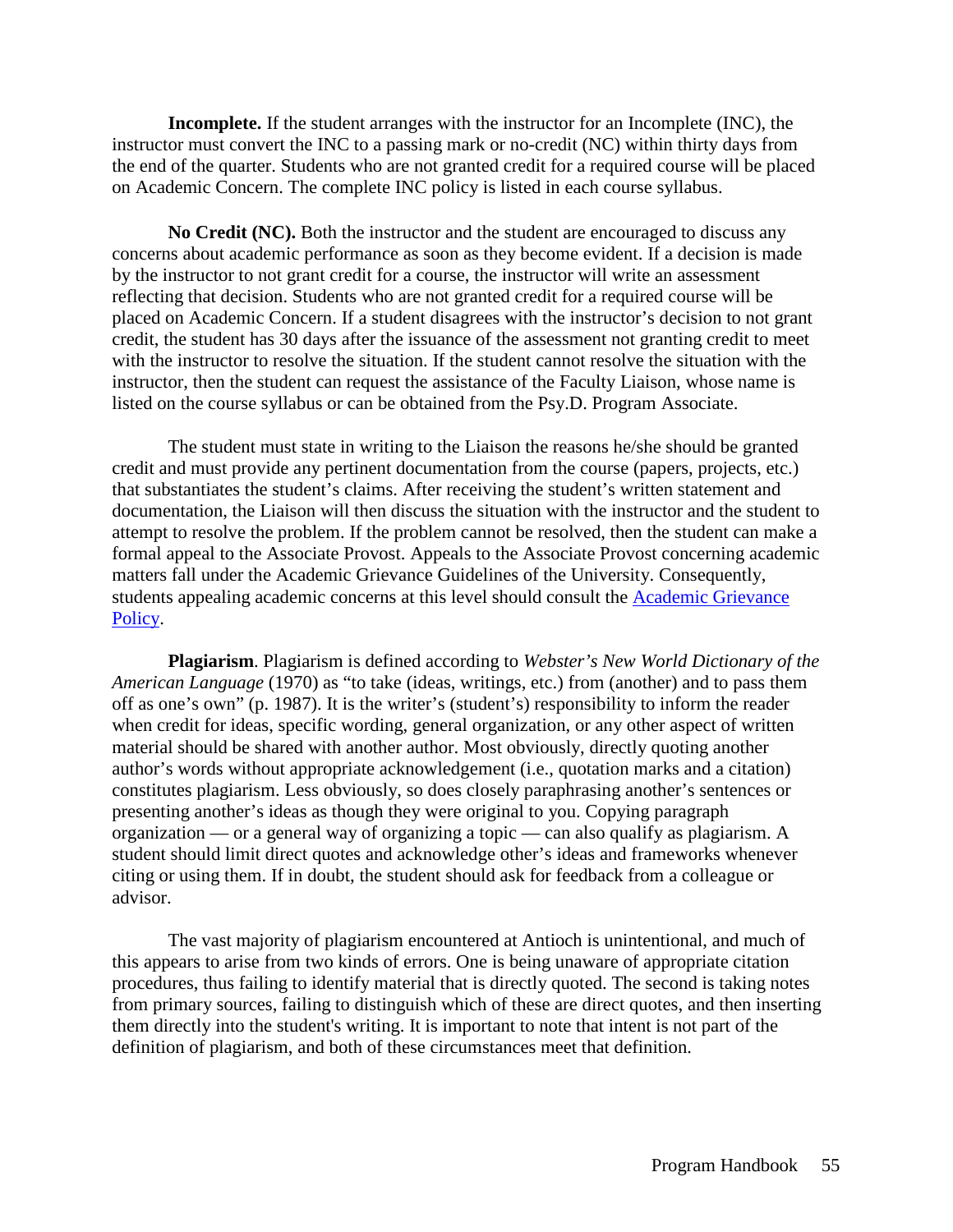To assist students in identifying and avoiding plagiarism, the Psy.D. Program will assist them in locating resources that provide a succinct description and examples of plagiarism in order to ensure that students are exposed to proper procedures and formats for citing and using source material. A signed form comprises a memorandum of understanding, attesting that students have read, comprehend, and agree to abide by the principles and practices described in the resources cited above. These forms are distributed and collected through the first year PSYC7010-7030 course sequence. Students are held to a high standard concerning these matters, and the Psy.D. Program shares APA's commitment regarding plagiarism as a violation of the professional ethics code. In accordance with the policies of Antioch University Seattle and the Psy.D. Program, plagiarism may result in a recommendation for disenrollment, subject to Special Review procedures.

**Continuous enrollment.** Students must notify the University if they want to take any quarter off from course-work by requesting a Leave of Absence, if eligible, or Enrollment Maintenance Fee (EMF) registration status.

**Leave of absence (LOA).** A LOA is a period of time during which a student has officially notified the school that he or she will not be affiliated with the University, e.g., take classes, seek faculty advice, take part in internships, or hold dissertation committee meetings. To be on LOA, a student must register for the LOA by the end of the first week of the quarter of absence. LOA registration must be submitted for each consecutive quarter the student intends to be on leave. LOA can be requested only one quarter at a time. Note: Taking a LOA may cause financial aid loans to go into repayment. Contact the Financial Aid Office for further information. Students are limited to four (4) consecutive LOA quarters. After that, unless students register for credit or EMF status, if eligible, they will be withdrawn (AUS Course Catalog).

**Enrollment maintenance status.** There are circumstances in which neither course enrollment nor an LOA is appropriate. To maintain continuous enrollment under these circumstances, a student registers for Enrollment Maintenance Fee (EMF) registration status. When not enrolled for courses, EMF registration is required:

- If a student is completing coursework to resolve an Incomplete status
- To graduate at the end of the term
- To hold dissertation committee meetings
- A student may not register for EMF to maintain continuous enrollment after exhausting the consecutive LOA maximum.

**Dissertation continuation fee.** All students who are no longer enrolled in coursework and are not on Internship but have not completed their dissertation must pay a Dissertation Continuation Fee.

**Academic probation**. Probationary status indicates substandard performance that, if the pattern persists, would result in disenrollment from the doctoral program. Formal designation of probationary status is intended to alert the student and faculty to the severity of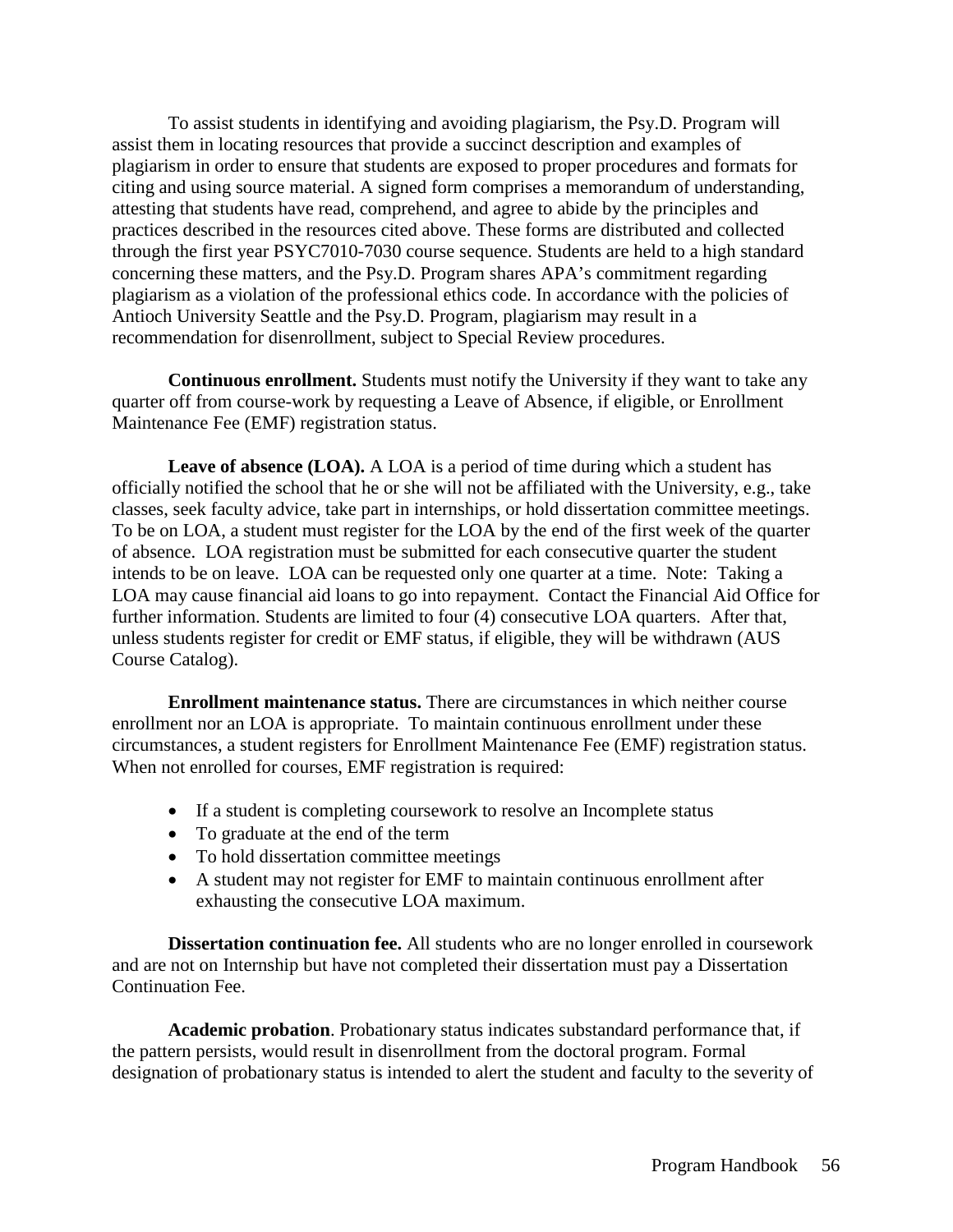the problem and to mobilize appropriate efforts to resolve it. Any of the following situations automatically trigger probationary status:

- 1. Failure to complete the minimum required credits for each term as specified in the handbook. A student who has dropped a required course is failing to complete the minimum credit hours.
- 2. Receipt of more than one Overall Course Performance rating of Satisfactory with Concerns in a course.
- 3. Receipt of one No Credit or Unsatisfactory in an Overall Course Performance rating in any course.

A student may also be placed on Probation for any of a variety of other performance or conduct concerns, as an outcome of an Annual Review or Special Annual Review. Such concerns include but are not limited to issues surrounding interpersonal fitness, unprofessional behavior, ethical violations, lack of dissertation progress, a pattern of Satisfactory with Concerns or Unsatisfactory descriptors that are not in the Overall Course Performance area, problems on internship, etc. This may be done even if the student passes the course or practicum in which the problematic incident occurred and credit was received.

Students will receive written or email notification of academic probation from the Office of Student Affairs within three weeks (counting only weeks when school is in session) after the determination of probationary status. Probationary status ends by:

- 1. Retaking the courses that were problematic and achieving a Good or better in the Overall Course Performance rating. A successful retake establishes the student's competence in the relevant domain, but it does not eradicate the earlier evaluation for purposes of cumulative review. In particular, the earlier evaluation will still be counted toward the total number of credits of S or U, which are among the triggers for special review.
- 2. Attaining candidacy, which requires that all requirements up to the fall of the fourth year be satisfactorily completed. In some circumstances candidacy may be granted if there is a viable plan for completing all outstanding elements of the program with the exception of the dissertation within the year prior to internship (e.g., completing a required workshop that was not done earlier). Students must obtain candidacy to apply for internships.

**Disenrollment.** Students are automatically recommended for disenrollment to the Antioch University Seattle Registrar for failure to perform satisfactorily at the graduate level and/or make satisfactory progress towards the degree for any of the following reasons:

- Failure to meet the requirements for removal from Academic Probation by the end of the 6th year in the program.
- Receipt of a No Credit rating in two or more courses, including a retake of the same course.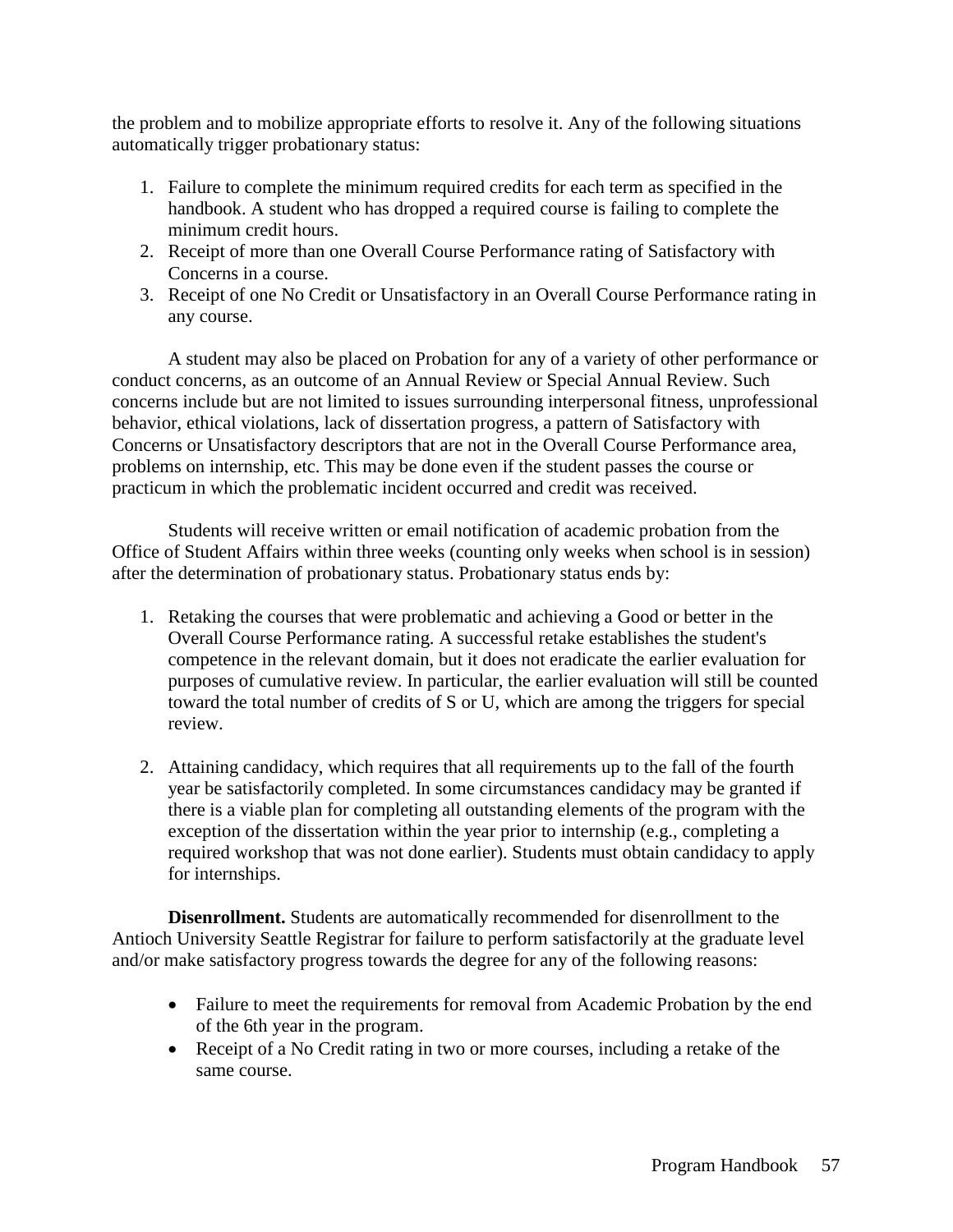- Failure to register for two or more consecutive quarters without an authorized leave of absence.
- Failure to graduate within the maximum time limit allowed by the graduate school.
- Three (3) failures of the Clinical Competency Examination.

Note: *Automatically* means that the outcome is not subject to, nor can it be overruled by the Special Review process. No meeting is required for this to occur.

A student may also be recommended for disenrollment for other serious reasons according to the judgment of an Annual Review. They include but are not limited to issues surrounding interpersonal fitness, unprofessional behavior, ethical violations, lack of dissertation progress, a pattern of "Satisfactory with Concerns" or "Unsatisfactory" designations, problems on internship, etc. This may be done even if the student passes the course or practicum in which the problematic incident occurred and credit was received.

Students will receive written or email notification of the recommendation for disenrollment from the Office of Student Affairs within three weeks (counting only weeks when school is in session) after the determination of that status.

The disenrollment policy applies whether or not a student is currently or was previously on probation.

**Reenrollment.** The doctoral program does not accept applications for reenrollment from former students who were asked to leave the program or who left not in good standing. Under certain circumstances, with permission from the program and space available, the Psy.D. program may accept applications for reenrollment from students who left in good standing. For all reenrolling students, the currency of courses will be evaluated.

# **Annual Review and Faculty Evaluation of the Student's Progress. What is it?**

The practice of health service psychology necessitates that Psy.D. program graduates be well-rounded, competent, and mature individuals. Therefore, students must demonstrate they are functioning at a doctoral level on the following four dimensions along which they will be evaluated: (1) personal character and interpersonal skills, (2) professional standards of conduct, (3) clinical/therapeutic competence, and (4) scholarship.

**Procedure.** Each year at the beginning of the fall quarter, the faculty will meet to review the performance of each student in the program. In the meeting, the Faculty Advisor will present their advisee's work to the entire faculty on each of the four dimensions as evidence of doctoral level performance, some performance concerns, or serious performance concerns.

Students do not appear in-person for the Annual Review but collaborate with their Faculty Advisors in preparation for the review. A multi-method process is used to assess student progress and inform advisor recommendations to include, but not limited to, narrative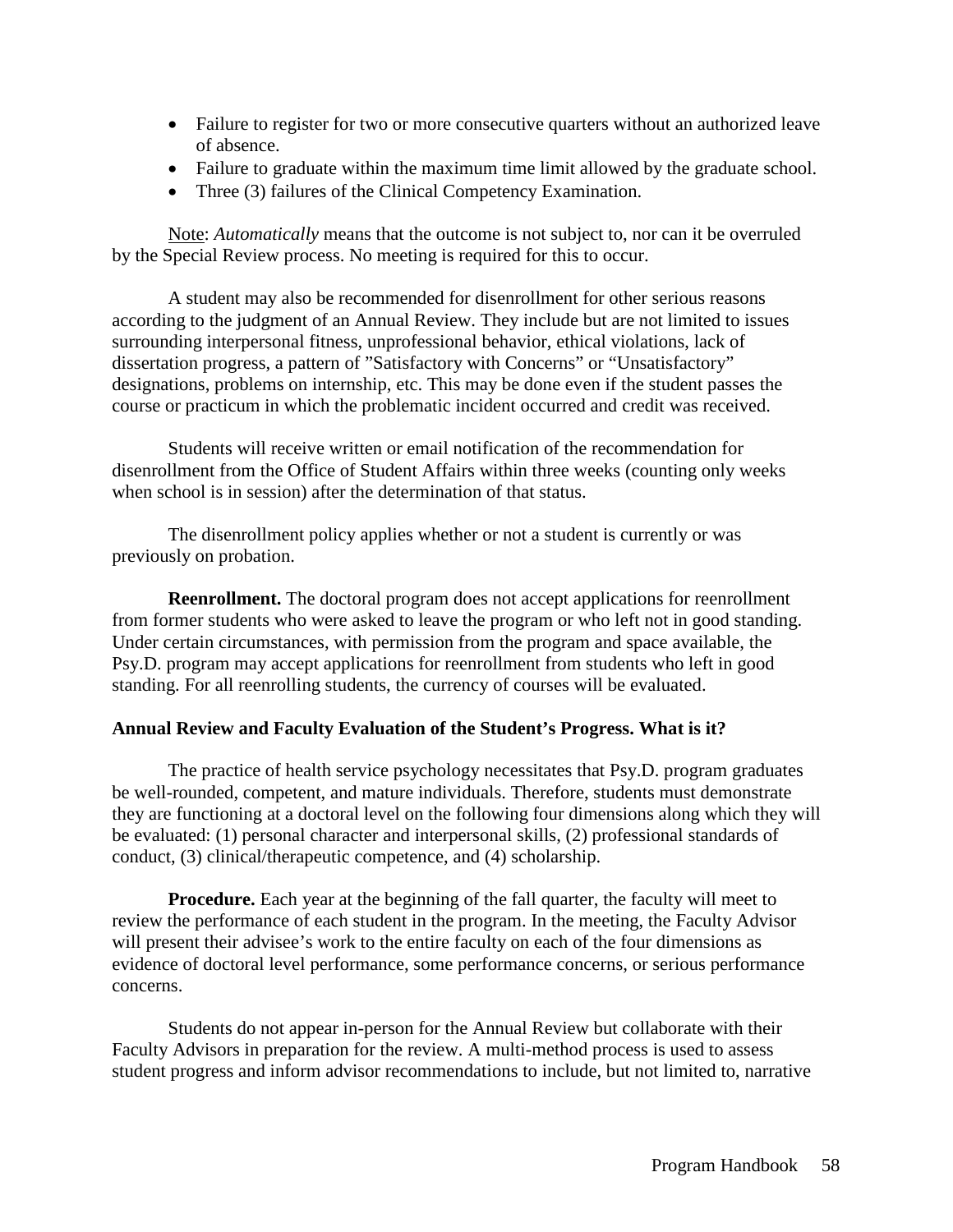assessments, supervisor evaluations, work samples, credit reports, and student selfevaluations.

Students with Faculty Advisors that are on Professional Development Leave (PDL) during the Summer quarter should contact their respective interim advisor or contact the Psy.D. Program Associate to obtain the name of the interim Faculty Advisor in order to determine whether to submit their Annual Review packages to their primary or interim Faculty Advisor. All primary Faculty Advisors, irrespective of PDL status, are responsible for conducting the Annual Review of their student advisees and participating in the Annual Review meeting. Interim Faculty Advisors may serve as a collection point for Faculty Advisors on PDL and will forward the packages to the respective Faculty Advisors.

**Student preparation for annual review.** In preparation for the Annual Review, students are required to provide the following information and materials to their Faculty Advisor by the announced date (typically by the 2nd week of August):

- 1. A 1-2-page self-assessment about their performance in the four dimensions listed above, to include areas of success, as well as a reflection of areas in need of improvement and next year's goals. If applicable, students must include a self-assessment of the status of their dissertation, pertinent community or social justice related activities, intent to apply for an accredited internship this year, and intent to graduate this year. To develop the self-assessment, students should review the narrative assessments received that year along with other faculty feedback, clinical supervisor evaluations, and any other information that will demonstrate professional behavior and competencies (with clients, peers, faculty, community, or professional psychology). When possible, supportive documentation should be submitted as well (i.e., workshop attendance certificates, poster presentations, etc.).
- 2. Two performances completed this past year that students feel best reflect the quality of their work (e.g., research paper, reflection, etc.) is submitted to their Faculty Advisor, along with the self-assessment and any other supplemental materials by the specified deadline. The self-assessment is a critical component of the Annual Review; it is inadvisable to wait until the last week to compose it. Note: Students who fail to submit the self-assessment and other required materials will not be reviewed and risk being placed on *Student of Concern* status.
- 3. Outstanding In-progress (IPs).
- 4. If planning to submit syllabi to waive courses, the first Annual Review is the last date on which such request can typically be submitted (see *AUS Course Catalog* located in *Sakai Antioch Seattle Psy.D. Community Site/Resources/AUS Course Catalog*).
- 5. Copies of supervisor contracts, supervisor evaluation ratings, and completed (signed) clinical hour logs.
- 6. Copies of all completed dissertation meeting forms.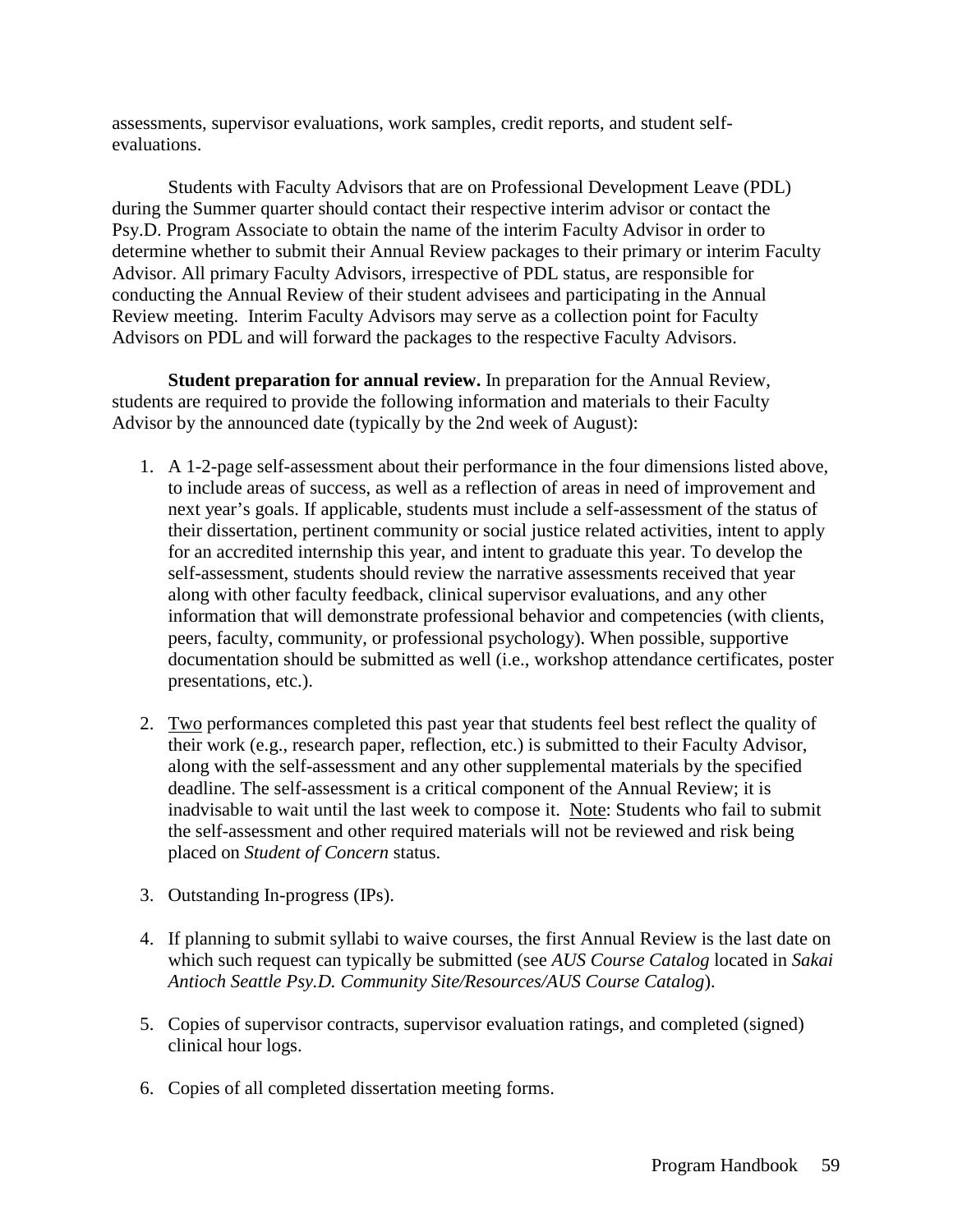- 7. Copy of the Clinical Competency Examination completion letter (if applicable).
- 8. Copy of psychotherapy completion form (if applicable).
- 9. Copies of any other relevant clinical training documentation (i.e., workshop certificates, etc.).

**Faculty advisor preparation for annual review.** Upon receipt, the Faculty Advisor shall review each of their advisee's Annual Review packages and complete the *Annual Review Evaluation* form (see below) after examining the following:

- Review student's current standing in the program: Has the student graduated or withdrawn?
- If the student is on Leave of Absence (LOA), what is the duration and number of LOA?
- For students on extended LOA, are they intending to continue or disenroll?
- Is the student approaching the 8-year time limit to complete all coursework (except internship) and 10-year limit to complete all graduation requirements?
- Describe the general accuracy and quality of the student's self-reflection paper.
- Review student transcripts in AIM for any No Credit (NC) or In-progress (IP) marks during the recent academic year
- Review the percentage of credits completed to credits taken during the academic year.
- Select and review a minimum of five (5) narrative assessments in AIM of courses taken during the academic year, preferably from different instructors, and record any positive and/or negative trends.
- Audit the Student Advising File for any missing documentation (e.g., CCE, dissertation meetings, therapy hours, internship eligibility, etc.) and attempt to locate documentation to complete the file.
- Have there been any adverse or disciplinary actions taken this academic year?
- Review clinical supervisor evaluations and clinical hours logs (not applicable for first year students).
- Has the student been awarded the MA degree this year?
- Report on any positive and/or negative trends.
- Review student status on dissertation. If ABD, what is duration?
- Review student status on clinical training, including the Clinical Competency Examination.
- Is student currently at, or applying to, clinical internship this year, and does the student plan to apply to APA/APPIC approved internship?
- Review evidence for any extra-duties, professional trainings completed, volunteer activities, research, presentations at professional conferences, Student Council involvement, membership in professional organizations (e.g., APA, WSPA), or other indicators.
- Record if the student plans to graduate this coming academic year.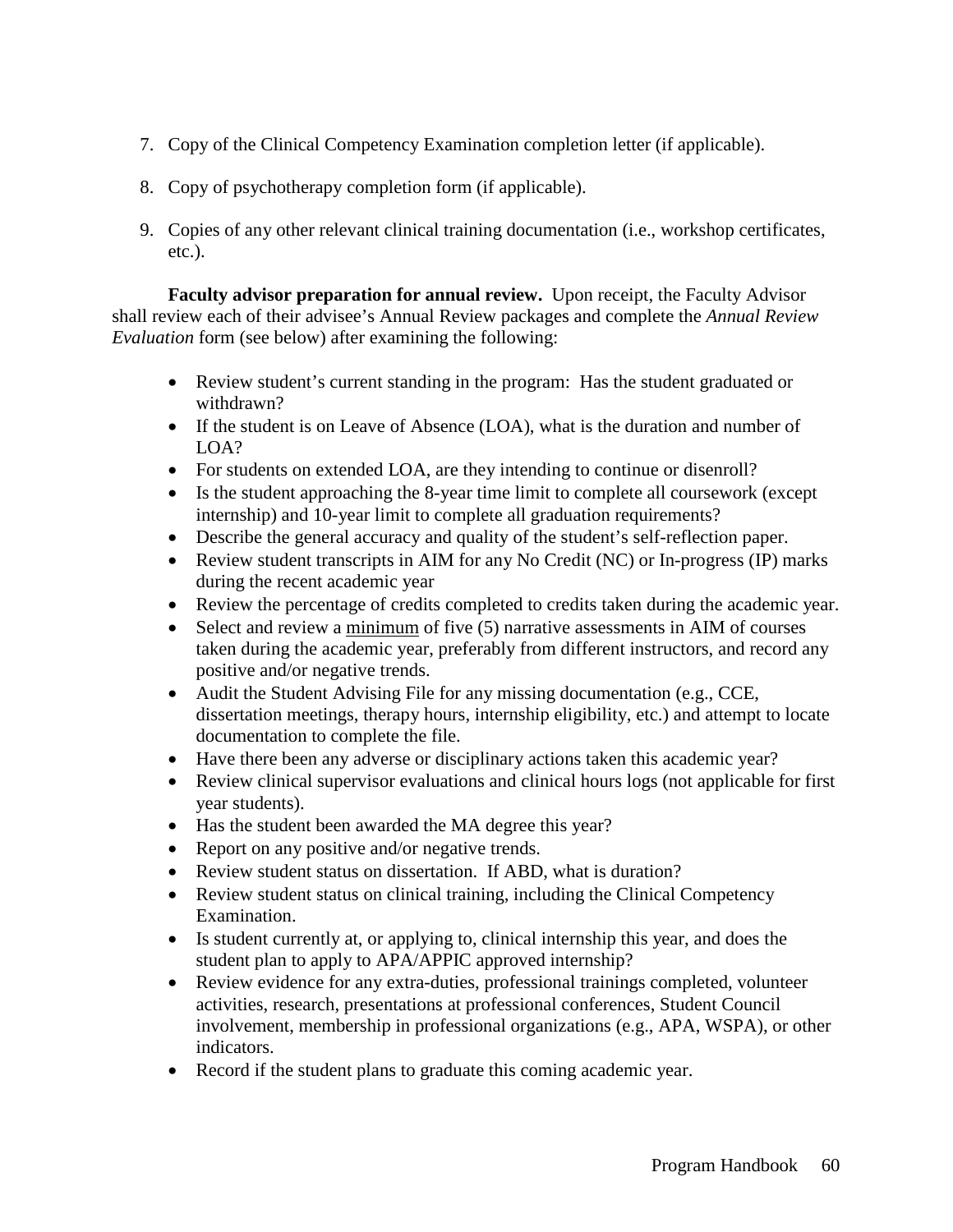Faculty Advisors shall complete the Annual Review Summary forms for each of their advisees before the Annual Review Meeting. The Summary form will be placed in the Student Advising File, along with the Student Notification Letter.

Faculty Advisors will annotate an overall initial Annual Review score for each student that they will report to the Faculty Group during the Annual Review Meeting per below:

# **Categories of annual review results.**

- *Pass*
- *Pass with written comment* (i.e., Student Academic & Disciplinary Form, see the section in the Psy.D. Program Handbook)
- *No pass - with a recommended remediation*, to be re-reviewed as specified in the remediation (The tern No Pass is specific to the Annual Review process and does not necessarily indicate program dismissal.)
- *Graduated*

**Annual review scoring criteria.** As determined by faculty consensus, most students *pass* the review, some with commendations. Other categories include *pass with written comment* and *no pass* (a former written comment was not satisfactorily remediated, failure of CCE, multiple No Credits)*.* 

| <b>AR Rating</b> | <b>Themes</b>                                                                                |  |  |
|------------------|----------------------------------------------------------------------------------------------|--|--|
| Pass             | No dispositional or academic concerns                                                        |  |  |
|                  | First No Credit (NC) for one course; first dispositional issues (i.e.: leaving training site |  |  |
|                  | w/out notice to DCT, first year of no-progress on dissertation); firsts year ABD;;           |  |  |
|                  | missing paperwork such as pre-internship evaluations; remediation of issue is easily         |  |  |
| Pass w/written   | resolved with "one-step" (i.e.: submission of paperwork) not needing full, multi-step        |  |  |
| feedback         | remediation plan.                                                                            |  |  |
|                  | Multiple NC's; failure of CCE; continued no-progress on dissertation; ABD spanning           |  |  |
|                  | 2 or more AR cycles; unresolved dispositional issues spanning 2 or more AR cycles;           |  |  |
|                  | continued same missing paperwork spanning 2 or more AR cycles; any issue requiring           |  |  |
|                  | remediation of issue with substantive written, multi-step, remediation plan (i.e.            |  |  |
| No Pass          | plagiarism, serious ethical/professional issue).                                             |  |  |
| Graduated        | Graduated during academic year of AR                                                         |  |  |

A table with examples of annual review rating follows:

**Annual review meeting.** The Annual Review Meeting is a mandatory faculty meeting for all full-time faculty and affiliate faculty members.

- 1. Each Faculty Advisor will provide a brief summary of every advisee, along with a recommended rating disposition (e.g., Pass). All Faculty members will then have an opportunity to further comment and, in some cases, provide additional information for consideration in the final determination.
- 2. After deliberation, a final rating disposition is made by the Faculty Group and recorded by the Faculty Advisor on the Summary form, along with any recommended actions.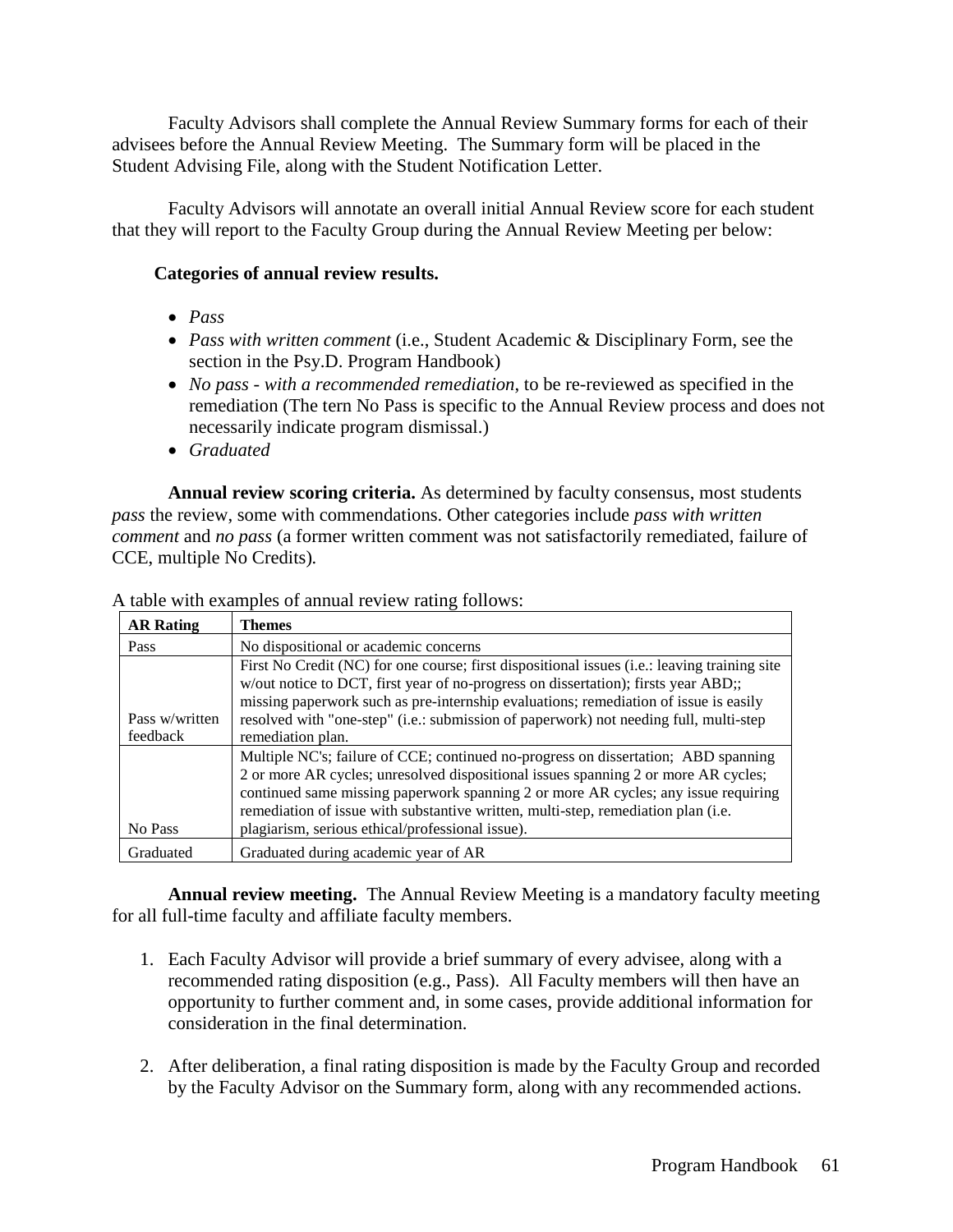- 3. Faculty Advisors then complete the Annual Review Summary form that contains the final rating disposition and feedback to the student that the Program Associate will use in preparing the Student Notification Letters.
- 4. Faculty Advisors will submit the Annual Review Summary form and all of the Annual Review Evaluation forms to the Program Associate **within two (2) weeks** of the Annual Review meeting.
- 5. The Program Associate will then prepare the student Notification Letters for the Psy.D. Chair's review and signature.
- 6. After the letters are signed, the Program Associate will deliver the letters to each student. A copy of the Notification Letter and Annual Review Evaluation form will be placed in each Student Advising File.
- 7. Timeline. Our goal is to deliver the Annual Review Results Notification Letter to students by Thanksgiving weekend, with a copy posted to the student's advising file. Students need to make sure that their Faculty Advisor has their current mailing address.

Students are informed first via email of their Annual Review results. Faculty Advisors then call in students to pass along verbal comments or draft Student Academic & Disciplinary Forms or clinical competence review results or to explain the process of disenrollment. Students have multiple chances for input to the process, including their required selfevaluation and input on drafting any Student Academic & Disciplinary Forms. We generally offer students who are rated as *No Pass* and who are recommended for disenrollment the opportunity to withdraw voluntarily if they choose to. Grievance procedures are described and support is offered for that process if the student wants to proceed with a formal grievance.

Students then receive a formal letter summarizing the review findings; this letter is copied to the student's advising file. Another review may be called at any time if a faculty member has concerns about a particular student. The AUS Registrar's standards for good progress (see Academic Resources section) are academic-course-based; therefore, we also have a policy, *AUS Clinical Competence of Students in Graduate Clinical Programs* (see Appendix C), that allows us to call a special review if there are faculty concerns about: (1) knowledge of and conformity to relevant professional standards, (2) acquisition of appropriate professional skills, and (3) appropriate management of personal concerns and issues as they relate to professional functioning. Students are provided copies of Appendix C, which is also reviewed at the Psy.D. program orientation.

It is important to remember that most clinical psychology programs evaluate their students at least yearly, and, in general, evaluation is a moment to acknowledge and celebrate the growth of our students and their accomplishments. In addition, regional and national accreditation teams (e.g., APA) require evidence that training programs are regularly evaluating student competencies and progress as an integral component of program review. Moreover, accrediting teams can be expected to randomly select advising/clinical training files, as well as possible AUS Community Counseling and Psychology Clinic client records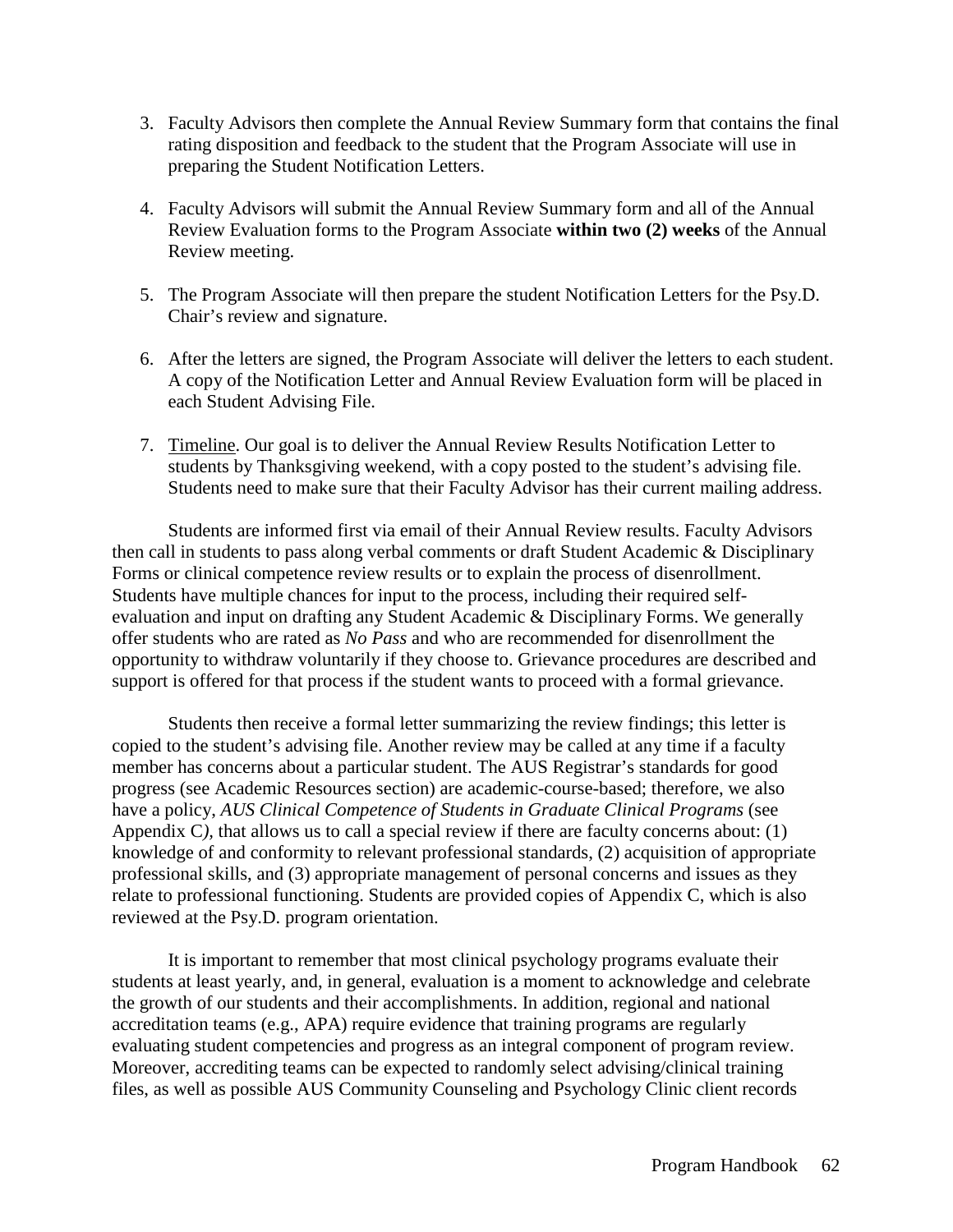during site visits. Therefore, the Annual Review serves the additional purpose of assisting us in monitoring program training goals, outcomes, and record-keeping.

**Annual review summary report**. In keeping with the program's continuous quality improvement mission, the Psy.D. Chair will report a summary of the recently completed Annual Review results, including the overall pass/failure rates, supervision and clinical documentation, students of concern, and other pertinent trends that will be examined by the faculty at the Annual Psy.D. Program Evaluation Meeting.

Special Reviews are convened when circumstances warrant a meeting specifically designed to review a student's performance or progress. The student, the Faculty Advisor, Psy.D. Chair, or any faculty member may initiate a Special Review. Some of the circumstances that would prompt a Special Review include, but are not limited to:

- failure to receive credit for a course;
- failure of any section of the Clinical Competency Examination;
- problematic functioning in a practicum, pre-internship, or clinical internship placement;
- poor attendance;
- a pattern of marginal or weak performance in courses;
- plagiarism;
- very poor writing skills enduring beyond consultations with the Advisor and resultant remediation recommendations;
- illness or accident leading to a request for program modification;
- and alleged ethical, personal/interpersonal, and/or professional functioning problems.

The Special Review (SR) may occur just as the Annual Review with somewhat more flexibility in the process. Complex situations may require an informal investigation and multiple meetings. Students of concern may or may not be invited to attend the SR meeting. When the student cannot or will not be present, the SR process will continue without the student. A report is generated as a result of the process and becomes part of the student's file.

When there is a problem whose seriousness and complexity would likely involve a dual relationship dilemma for the Faculty Advisor, the SR Committee will be the venue of address. The Faculty Advisor or other administrators, in consultation with the Psy.D. Chair, makes a referral to SR. This Review requires an ad hoc committee of two to three faculty members that may or may not include the Faculty Advisor. The committee's charge is to conduct its own Review devoted only to this problem or problems and to report its findings and conclusion(s) upon completion of its review process. The Associate Provost may or may not be present ex officio at these meetings to ensure that AUS policy is followed—however, that is the Associate Provost's only function at the meeting.

The outcome of the Special Review is always specific to the student's needs and includes a schedule and plan through which the student is expected to address the difficulty. In those instances in which the student is placed on a probationary-like status, the Special Review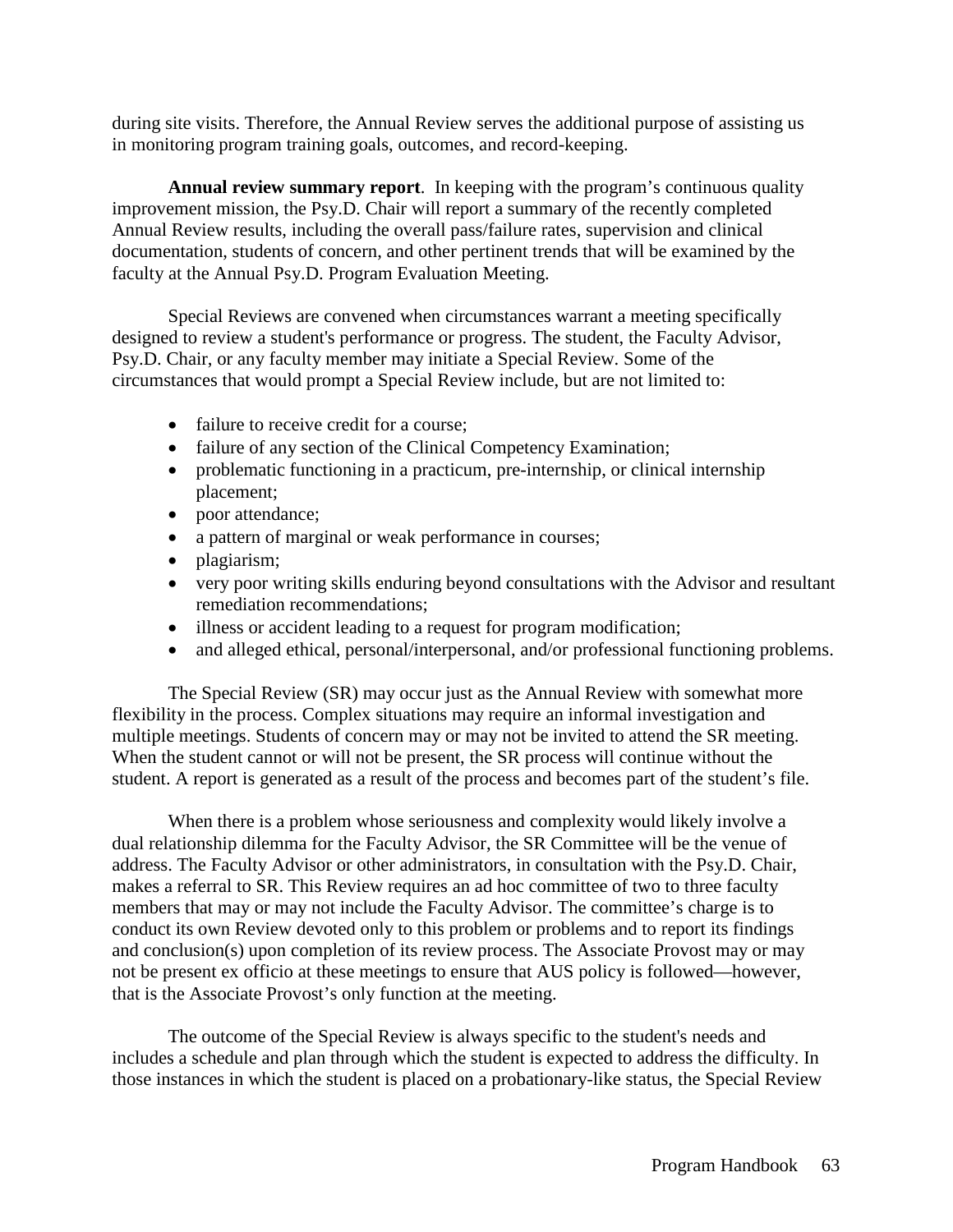must clearly describe the details of the situation and its related contingencies. The plan specifies a method for review of progress.

Students who wish to go on Leave of Absence (LOA) will also have a Special Review to discuss the student's plans, to clarify the impact of the leave upon the student's progress, and to plan the student's program for the semester of his/her return. Students must formally apply for a change of status and complete the appropriate departmental and university forms.

### **Special Review Process**

Below are described two incremental levels of special review. Both of these levels of review may be triggered either automatically, in accordance with the performance criteria specified below, or at the discretion of the advisor or Psy.D. Chair. The Psy.D. Chair oversees all review processes.

**Advisor review.** Definition: a special review process that asks advisor and student to consider whether there is a pattern emerging that warrants some form of remediation or other action. Process: Advisor and student review student file, with additional consultation as advisor deems useful. Their conclusion is documented in the student's file and, if a serious pattern is identified, on an SR form.

**Academic alert.** Definition: a special review process that assumes a pattern warranting remediation. Process: Special Review Committee (SRC), in consultation with others as they see fit, develops plan for remediating deficits associated with pattern of weak academic performance, professional/clinical performance, or personal/interpersonal performance, or for recommending other action they judge to be warranted. Assessment of the problem, description of the plan, date for review, and consequences of failure to carry through with the plan are documented on the SR form. Automatically triggered by any one or more of the following:

- A single NC the Overall Course Performance category, for any course.
- Failure of the CCE.
- Failure or dismissal from a practicum or pre-internship site.

**Special review committee (SRC).** The Special Review Committee (SRC) will be the venue of address when either: a) the outcome of the Special Review (SR) includes the potential for serious consequences regarding the student's participation in any aspects of the training program (e.g., practicum, internship, coursework); or b) the advisor or Director of Student Affairs identifies a role conflict for the advisor, such that an effective evaluative role is compromised. The SRC may be asked to address both acute and immediate concerns and more persistent chronic ones. Depending on the case, the full faculty may take the place of the committee.

**Convening the SRC.** The Psy.D. Chair (or other faculty members or administrators in consultation with the Psy.D. Chair) initiates the Special Review Committee (SRC), appointing a chair and one or two other faculty members to convene the SRC (see below) and documenting the precipitating circumstances and charge to the committee. The SRC chair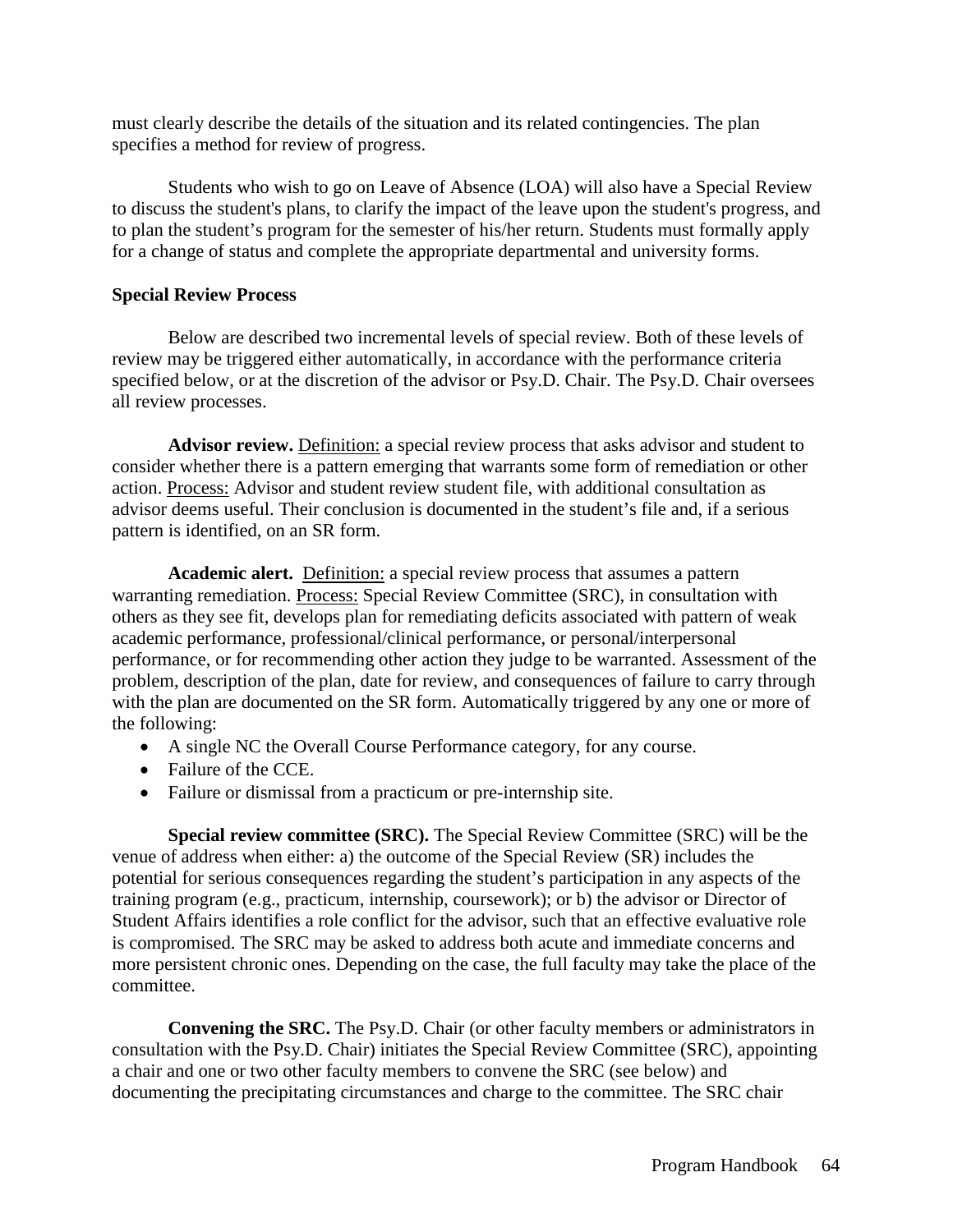reviews the rationale and genesis of the request and considers whether it provides a sufficiently clear mandate to the SRC. The SRC chair may seek clarification from the Psy.D. Chair before proceeding with the Special Review process.

**SRC composition.** This type of Special Review (SR) requires an ad hoc committee of three faculty members and usually includes the advisor. Depending on the circumstances, the full faculty may assume this function in lieu of a committee. The committee is formed from a standing roster of at least eight faculty members. The Psy.D. Chair is an ex officio member of the SR process to ensure that AUS policy is followed. This is the Psy.D. Chair's only function in the SR process.

**SRC responsibility.** The Special Review Committee (SRC) holds the decision making authority for the Special Review (SR). The committee's charge is to conduct its own review of the immediate precipitant and any other emergent or ongoing matters it considers relevant and to report its findings, conclusions, and decisions upon completion of its review process. Those findings may include a remediation plan, as well as provisions and a timeline for determining satisfactory completion of that plan. The SRC may recommend a variety of other measures or recommend disenrollment to the University Registrar. The SRC's findings (which may follow a series of meetings) will be communicated in writing to the student, academic advisor, and Psy.D. Chair, through the Student Academic & Disciplinary Form (SAD) with a copy entered into the student's advising file. All SRC meetings will be recorded using the SAD form. The SRC will review the SAD Form with the student, assist the student in developing an appropriate action plan, and monitor progress on corrective actions. The SRC updates the Psy.D. faculty on the student's progress, makes recommendations, and determines when the student has satisfied the requirements or recommends withdrawal and dismissal.

#### **Psy.D. Student Council**.

The mission of the Antioch University Student Council is to ensure the rights of students for unencumbered graduate studies. Psy.D students are strongly encouraged to become involved in the Psy.D Student Council, which participates in the governance of the Psy.D Program. Student involvement in the Student Council provides an opportunity to advocate for the student body as wells as to develop leadership skills. The Student Council meets with the Faculty Liaison at least 1-2 times a month and the Psy.D. Chair and DCT on a quarterly basis, in order to provide feedback and assessment about the extent to which the Psy.D program is fulfilling its mission and educational outcomes. The Faculty Liaison is responsible for communicating this feedback to the Psy.D. faculty.

### **Mentorship Program**

The Mentorship Program, coordinated by the Antioch University Seattle PsyD Student Council, provides a unique opportunity for students to meet and cultivate meaningful relationships that promote community, connectedness, and collaboration. The program offers new students' opportunities to develop personal and professional contacts, gain access to information and resources, and gain valuable insights and advice from experienced students.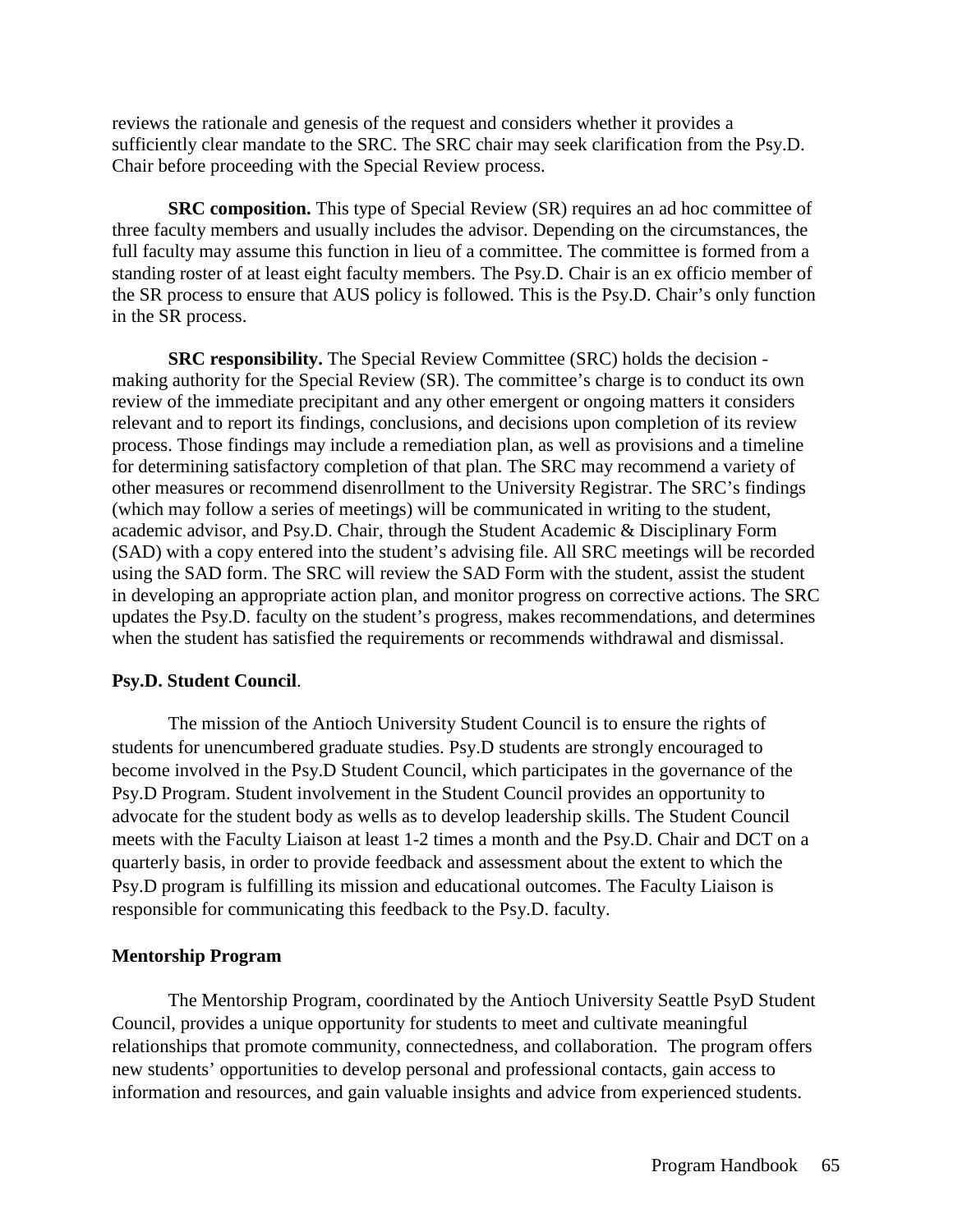It also offers mentors an opportunity to give back and make a difference in the personal and professional development of incoming first year students.

Any questions regarding the Mentorship Program can be emailed to AUS PsyD Student Council at [psyd.student.council@antioch.edu.](mailto:psyd.student.council@antioch.edu)

### **Student Membership in Professional Organizations**

Along the way in developing an identity and career as a health service psychologist, doctoral students are strongly urged to consider becoming members of, and actively participating in, professional organizations such as [APAGS](http://www.apa.org/membership/student/index.aspx) (American Psychological Association for Graduate Students) and [WSPAGS](http://www.wapsych.org/) (Washington State Psychological Association of Graduate Students). Students are responsible for signing up for membership accounts and all-related fees.

# **Faculty Accessibility**

Our program faculty members are widely accessible to students, modeling the multiple roles of health service psychologists, socializing students into the profession and monitoring their development. For example, upon entrance into the doctoral program, every student is assigned a full-time faculty member to serve as Faculty Advisor. Full-time faculty (not on their professional development leave) are routinely at AUS on Tuesdays, Fridays, and Saturdays, with many also available on Thursdays, along with daily accessibility via email and phone. The Director of Clinical Training (DCT) is generally available Tuesday, Thursdays, Fridays, and Saturdays, and will meet with students by appointment. The student may schedule appointments in a planned or impromptu manner using sign-up sheets located on the DCT office door or schedule by email. The Associate Provost is generally available Monday through Friday.

### **Faculty Academic Advisement**

Upon entry to the program, students are assigned to a core or associate faculty member as academic advisor. Students are welcome to submit a request to switch Faculty Advisors by submitting Request to Change Faculty Advisor form located at the Sakai Psy.D. Community Site/Resources/Forms. Faculty Advisors support students in degree planning, registering for classes, surmounting academic or personal challenges, and choosing clinical training sites that match their career goals. Some students meet with their advisor several times per term, and others work quite independently but can always contact their advisor when needed. The Faculty Advisor may or may not become the student's Dissertation Chair.

# **Student Advising Files and Record Access Policy**

The Family Educational Rights and Privacy Act of 1974, known as The Buckley Amendment, addresses the subject of access to educational records. The act requires institutions to establish policies, which set forth the procedure by which these records are to be reviewed or inspected. By virtue of completing an AUS application for admission, applicants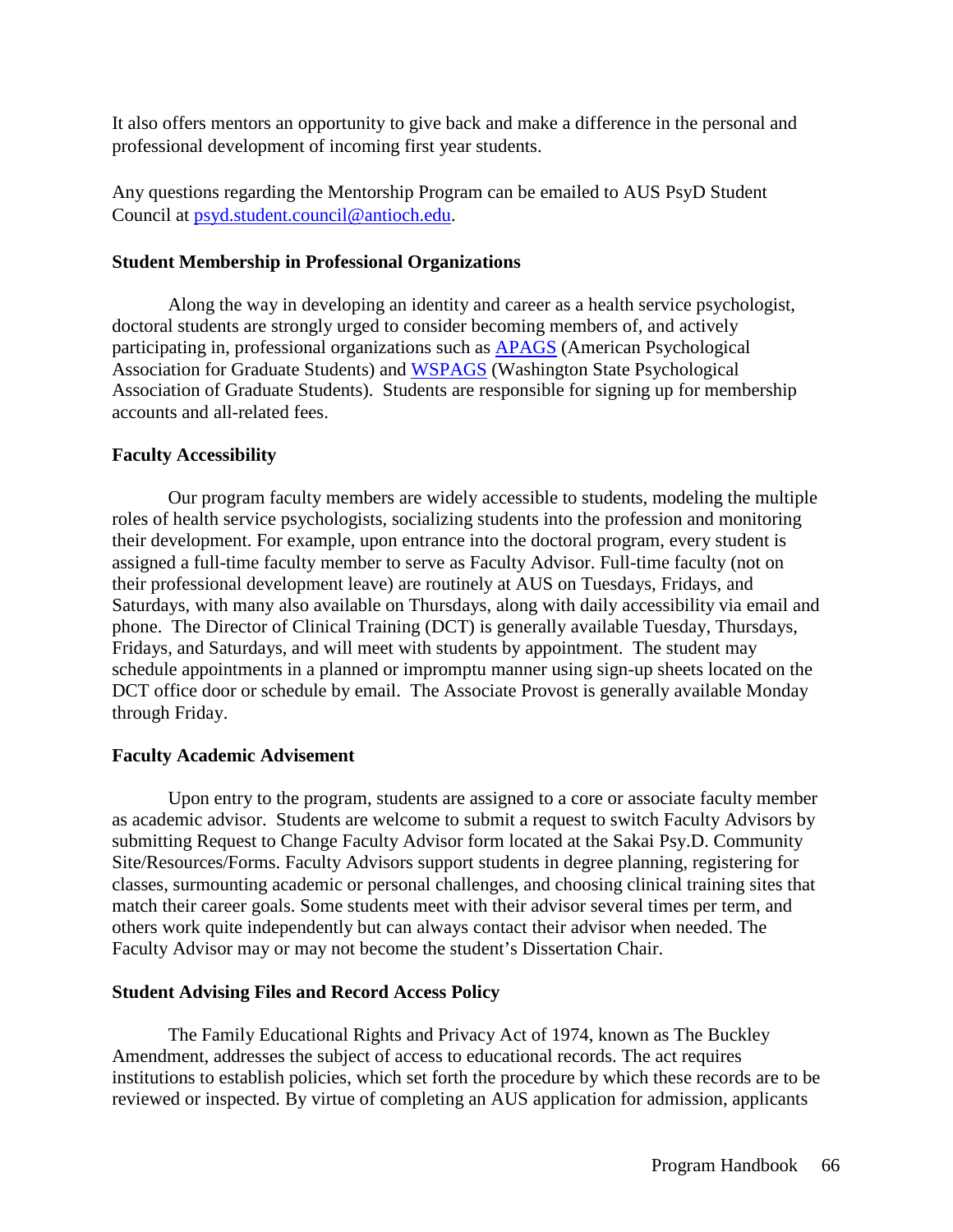are giving informed consent to the admissions committee (which includes admissions personnel, AUS faculty, and Psy.D. program graduate students) to review all material in the admissions file.

Students have a right to inspect and review their *Student Advising File* that is maintained in a locked file cabinet in the Psy.D. office that is also locked after hours. The Student Advising Files contain documentation related to the student's admission and progress in the doctoral program, including admissions notice, official transcripts, name of faculty advisor, plan of study, annual review results, psychotherapy hour documentation, clinical training documents, results from the Clinical Competency Examination, dissertation meeting forms, student academic & disciplinary forms if applicable, approved request for master's degree, graduation request, and other documentation essential in the case of inaccessibility to electronic records. Systems are in place to maintain effective, accurate record keeping—as this is essential for the doctoral program and accreditation.

Student requests to read their advising file must be made to the Psy.D. Program Associate, in writing, with at least one week notice. However, students must not remove the file from the Psy.D. office and are responsible for ensuring the file is returned intact to the Program Associate that same day.

#### **Clinical Training Advisement**

The Director of Clinical Training (DCT) meets with every new student by the third to fourth quarter to learn about the student's particular goals for clinical training and professional development. Refer to the above listed tiers of communication The DCT is responsible for ensuring that each clinical training placement site meets Psy.D. Program and Washington State training quality standards. While the Director of Clinical Training does not directly place students in agencies, she/he does offer support, information, introduction, and sometimes screening services in the way of one-to-one advising with students regarding readiness and application to practicum, pre-internships, and internships in psychology.

The DCT has a set of established pre-approved sites for application with various training emphases and goals. The student and the DCT will work closely to match the developmental level of the student's training, student and program aims, and placement site needs and training goals. Students may suggest new sites and request that they be approved (for example, our Canadian students have identified sites in the Vancouver, B.C. region). In this case, preparing a Brochure/Information Sheet Proposal will provide an opportunity for the student and the DCT to review the potential for a new site. A clinical training placement involves a three way agreement between the approved site, the Psy.D. program and the student. Our competency-based curriculum is one means by which we ensure that students have achieved the competencies required to progress through each stage of clinical training.

Application to pre-internship and clinical internship sites can be competitive. Placement sites will conduct their own interviews and ultimately will make acceptance decisions. The DCT is committed to working with the student to assist the student to find an appropriate clinical training site. Advisement for clinical internship application which occurs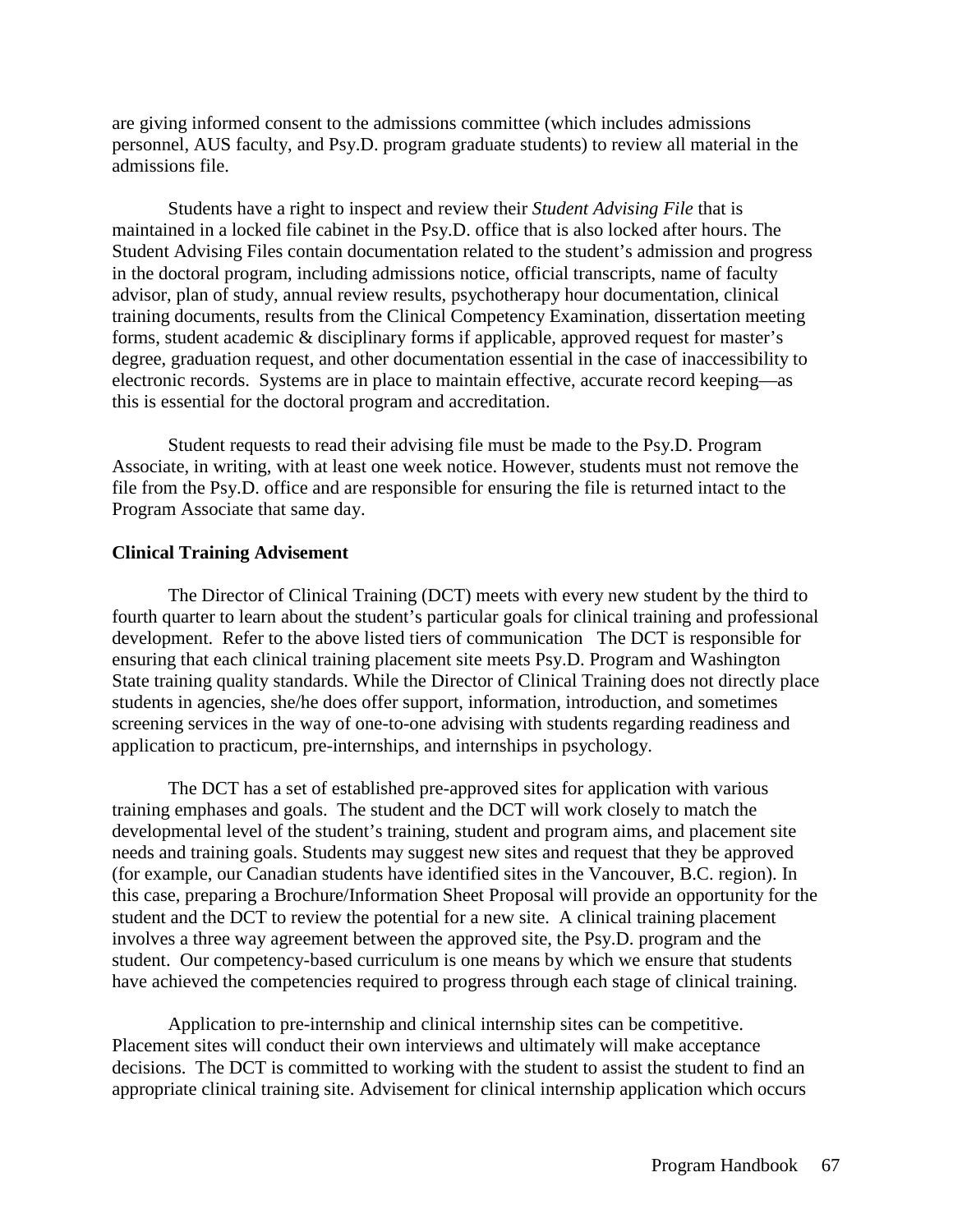through the Association for Postdoctoral and Internship Center (APPIC) internship match program is provided in a combination of individual meetings and Coach & Prep seminars. (Refer to the Practicum Pre-internship and Clinical Internship Handbooks for additional details, located on the Sakai Clinical Training Hub).

### **Student-Faculty Collaborative Research**

Students are encouraged to work closely with faculty conducting cutting edge research on issues of social justice and social change. With respect to collaborative research: a) faculty and student should discuss ownership of data and authorship on presentations and publications early enough in the collaborative process so that all are aware of their role and b) faculty and student should publicly acknowledge one another's contributions at conferences, in written work, etc. Guidelines about authorship and author order are addressed in greater detail in the APA Ethical Standards.

Detailed information about the AUS PsyD research groups are located at the Sakai Psy.D. Community Site/Resources/AUS PsyD Interest Research Group.

# **Disability Support Services (DSS)**

AU recognizes that functional limitation is an experience shared by up to 1 in 5 people. The university is committed to ensuring disability non-discrimination as outlined in Section 504 of the 1973 Rehabilitation Act, the Americans with Disabilities Act of 1990, and related laws. The Disability Support Services (DSS) office provides resources for the campus community to build effective understanding and implementation of disability civil rights. One key role of DSS is to provide reasonable accommodations to qualified students with physical, sensory, psychological, or learning disabilities to ensure that all students have equal opportunity to benefit from and have access to programs and services. Reasonable accommodations may include, but are not limited to: extended time to complete assignments, sign language interpreters, note taking, books on CD, large print, adaptive equipment, recorded class sessions and priority registration. Students requesting reasonable accommodations must register with the DSS office and submit recent documentation of disability from a health care professional.

# **Financial Aid**

Antioch Seattle's financial aid staff guides students through the options for funding their education. Staff members develop financial aid packages to support individual circumstances, whether students are matriculating or close to graduation. Packages may include scholarships, federal work study, loans, and other types of financial aid. AUS also offers a payment plan, where tuition is paid in monthly installments.

# **Professional Liability and Medical Health Insurance for Students**

All students who are enrolled for credit related to their clinical training experience will be included on Antioch University Seattle's liability insurance policy. This insurance provides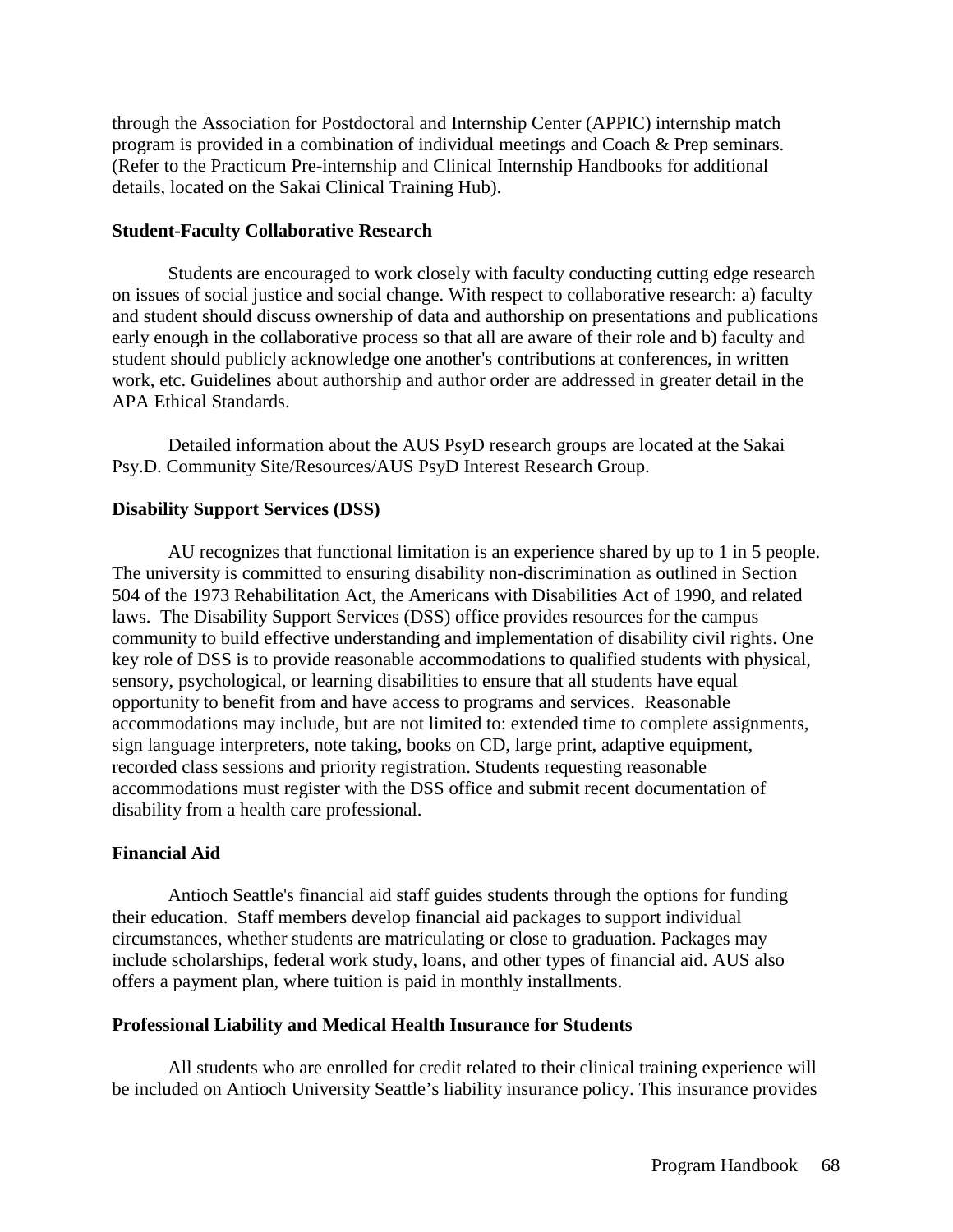professional liability coverage when students are doing supervised experience placement. This policy does not cover the student while engaging in non-school related professional activities. It is recommended that students also purchase the low-cost (\$17 - \$35 per year) student policy available via APA, (see [http://www.apa.org/membership/insurance.aspx\)](http://www.apa.org/membership/insurance.aspx). The student may obtain information about student liability policies directly from the DCT who keeps brochures on hand for this purpose.

IMPORTANT: As non-paid clinical trainees, students are not covered for injuries at clinical training sites as employees are. It is important that each student has medical health insurance to cover potential mishaps or injuries occurring while training at any training site. Many sites require this. The Psy.D. program strongly encourages all students to carry their own medical health insurance at all times while matriculating as a student at Antioch University and while doing any practicum, pre-internship, or clinical internship training. Students are responsible for their own medical and healthcare costs.

For APPIC internships, the student is encouraged to continue to carry personal liability and medical health insurance coverage and to know the coverage and benefits offered by the particular internship site.

#### **Student Academic Rights and Freedom**

Antioch University adheres to principles of academic freedom and intellectual pluralism as both rights and responsibilities. Full text of the AU Student Academic Rights and Freedom policy can be found at [http://aura.antioch.edu/policies\\_600\\_1x/7](http://aura.antioch.edu/policies_600_1x/7).

#### **Student Conduct Policy**

Students are expected to conduct themselves in a manner that is conducive to the educational process. This policy defines the acceptable range of student behavioral standards of Antioch University, and outlines the procedures and potential outcomes associated with violations of these standards. Full text of the AU Student Conduct Policy can be found at [http://aura.antioch.edu/policies\\_600\\_1x/2/.](http://aura.antioch.edu/policies_600_1x/2/)

#### **Student Grievance Policy and Procedure**

Antioch University students have a right to prompt and impartial consideration of complaints related to their life as students. Full text of the Student Grievance Policy and Procedural Guidelines can be found at [http://aura.antioch.edu/policies\\_600\\_1x/5](http://aura.antioch.edu/policies_600_1x/5).

#### **Academic Appeal (Grievance) Policy**

This policy is to provide students with a mechanism to address academic actions taken by the faculty or administration, which students believe they have legitimate grounds to appeal. The full text of the Academic Appeal Policy can be found at http://aura.antioch.edu/policies 600 1x/4.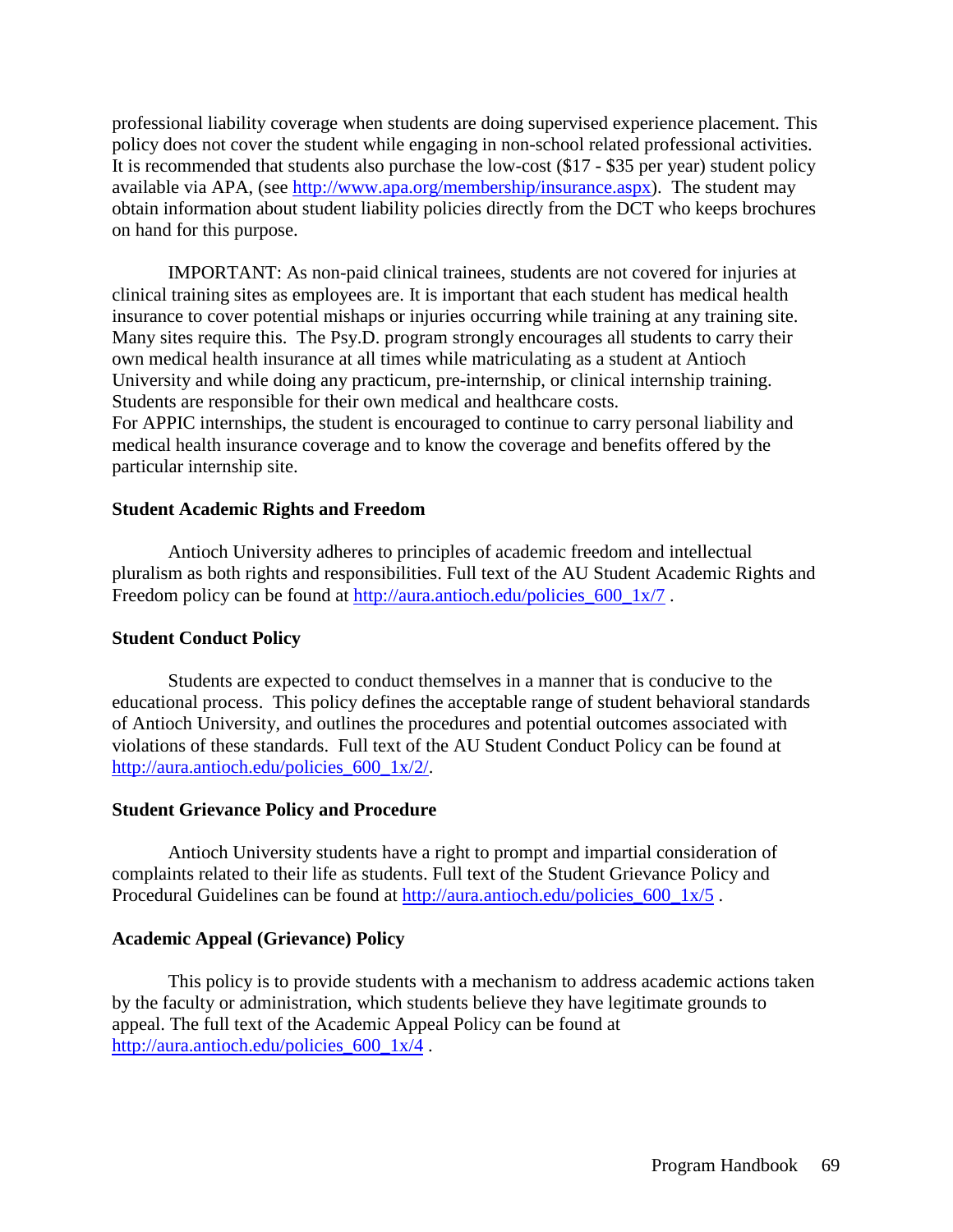## **Student Academic Integrity**

Antioch University is committed to building a vibrant and inclusive educational environment that promotes learning and the free exchange of ideas. The full text of the Student Academic Integrity policy can be found at http://aura.antioch.edu/policies 600 1x/6.

### **Academic Freedom Policy**

Antioch University adheres to the principles of academic freedom and intellectual pluralism as a declaration of rights and responsibilities. The full text of the Academic Freedom Policy may be found at [http://aura.antioch.edu/policies\\_500\\_1x/1](http://aura.antioch.edu/policies_500_1x/1).

### **Sources of Student Learning Outcomes (SLO)**

All SLO are measured by multiple tools and assessment procedures. The list below describes the student learning outcome measures utilized:

- **Completion Rate of Social Justice Practicum:** indicates students have demonstrated capacity to serve as advocates of social justice and change (SLO 2.A; 2.C; 3.A-3.B).
- **Competency Assessments** indicate students' attainment of the benchmark for the designated competency in most Psy.D. course, supervisor evaluation, or other learning activity. Competency assessments are completed by course instructors after the completion of each academic quarter in the form of Narrative Assessments (for SLOs 1.A-3.B). Clinical supervisors indicate competency benchmark attainment as being "on track" (formative assessment each quarter) or obtained (summative assessment at the end of the clinical training experience).
- **Annual Review** Beginning the Fall after the student's first year, and every subsequent Fall, the faculty conduct a comprehensive reviews of the student's progress in the program by completing the Annual Review Checklist form consisting of: a review of transcripts and credit analysis, standing in program, sampling of narrative assessments, student self-evaluation paper, supervisor ratings, etc. (SLOs 1.A-3.B). Results of the Annual Review include: pass, pass with verbal comment, pass with written comment, and not pass.
- **Special Reviews** can be undertaken at any time, based on Faculty Advisors' concerns about academic/clinical performance, or personal/professional performance as specified in AUS Clinical Competence of Students in Graduate Clinical Programs.
- **Supervisors Evaluations** indicate students' achievement of all required practice competencies as well as the necessary ratio of developmental practice competencies. The Supervisory form is electronically available to all Psy.D. students via the Sakai AUS Psy.D. Clinical Training Hub. The Supervisor Evaluations are completed by students' clinical supervisors during their pre-internship and clinical internship, are reviewed by the Psy.D. DCT and the student's Faculty Advisor.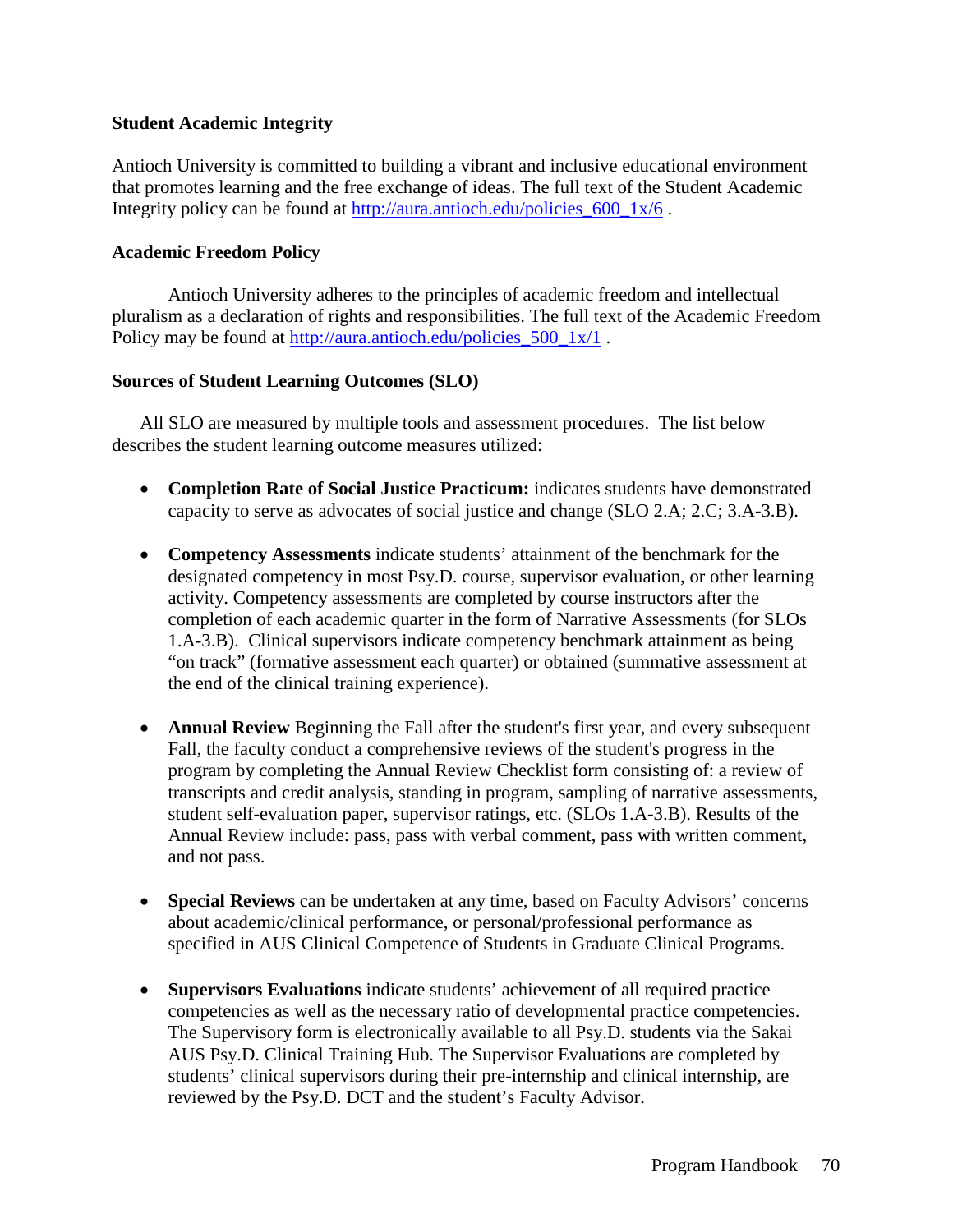- **Clinical Competency Examination Completion Rate** demonstrate student attainment of Psy.D. competencies and readiness for clinical internship (SLOs 1.A-3.B).
- **Acceptance Rate for Accredited Internships** indicate that students are viewed as competent for clinical internship at competitive internship placements (SLOs 1.A-3.A). (see AUS Website for published Program Outcomes).
- **Dissertation Completion Rate** indicate student's ability to competently conduct and document an original research project (SLOs 1.C; 2.B; 2.C).
- **Client Outcomes Usage Rate** percentage of student's demonstrating the ability to assess client outcomes (SLOs 1.A-1.C). Students seeing clients at AUS Community Counseling and Psychology Clinic utilize any one of the various client progress measures available in the electronic clinical record system (CarePaths) and review regularly with their clients and clinical supervisors (SLOs 1.A-1.C). The following are some possibilities for assessing client therapy outcomes as outlined by Lambert (2010):
- **Efficacy/effectiveness-based evidence** These would be simple repeat measures of various symptom surveys pre-treatment, mid-point(s), post-treatment, and follow-up used in controlled and case studies alike to demonstrate treatment efficacy and/or effectiveness. Symptom rating measures often used in the literature, include but are not limited to: Beck Depression Inventory-II (BDI-II), Beck Anxiety Inventory-II (BAI-II), PTSD Checklist-Civilian Version (PCL-C), Brief Symptom Checklist (SCL-45/90), Behavioral Assessment Systems for Children-2nd Edition (BASC2), Children's Depression Inventory-II (CDI-II), Parenting Stress Index (PSI), Beck Hopelessness Scale (BHS), and AUDIT/MAST, CAGE (substance use).
- **Practice-based evidence** Defined as making decisions about the client care based on outcomes related to ratings of therapist's clinical expertise and service-level parametrics in practice settings. Measures service quality and delivery from client perspective. Examples would be client rating of therapist 'responsiveness,' or satisfaction with clinic setting and procedures, etc., that may influence therapy outcome.
- **Patient-focused evidence**. Aimed at enhancing ongoing treatment in real time, alerting therapists and supervisors that the client is or is not responding to treatment as intended. The focus is on assessing client progress and modification of poor progress in real time. Examples of measures include, but are not limited to: Outcome Questionnarie-45 (OQ-45), Outcome Questionnaire-30, Severe Outcome Questionnaire (S-OQ), Youth Outcome Questionnaire (Y-OQ).

# **Psy.D. Program Outcomes (PO)**

In accordance with the Psy.D. program's mission, the program aims are as follows: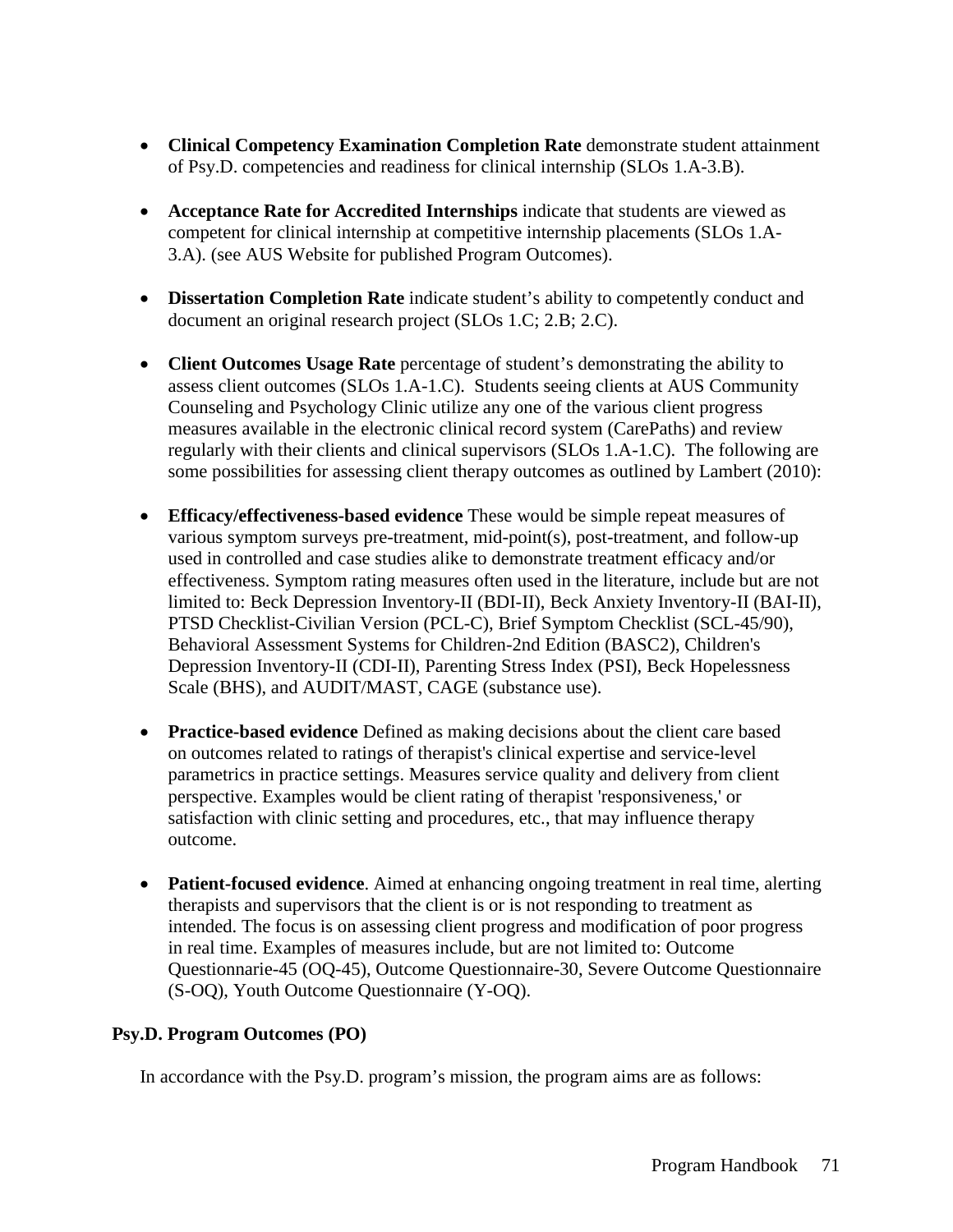- Graduates are competent for entry-level practice as health service psychologists in multiple roles (PO1).
- Graduates are reflective practitioner/scholars (PO2).
- Graduates are socially responsible and work for social justice (PO3).

These program aims for our graduates are measured by student program outcomes (PO) using multiple tools and assessment procedures that will be published in the Annual Psy.D. Program Summary Report (starting in 2011) that is posted in Sakai Psy.D. Community Site/Resources/Annual Psy.D. Program Summary Report. The list below describes our program outcome measures:

- **Graduation Rates** demonstrate that most students successfully complete their training (PO1).
- **National Exam Pass Rates** demonstrate that alumni are continuing their professional development and are meeting national standards (PO1). (see Appendix D: Program Outcomes)
- **Licensing Rates** demonstrate that graduates meet licensing requirements for entrylevel competency as clinical psychologists (PO1) (see Appendix D: Program Outcomes)
- **Graduation Surveys** demonstrate the Psy.D. program is meeting student expectations relative to the Program's mission and educational outcomes (PO3).
- **Alumni Surveys** demonstrate that graduates retrospectively view their AUS education as helping prepare them for work as a professional clinical psychologists especially working with diverse populations and social justice activities (PO1-PO3).
- **Curriculum Vitae Review of Post-Graduate Employment and Activity** demonstrate that alumni are furthering their work in the profession of clinical psychology (PO1- PO3).

| There see calculate the maintenance of $\mathcal{L}_{\mathcal{I}}$ . The station main $\alpha$ collectives<br>Program aims and<br>objectives | Competencies  | <b>Outcome Documentation</b>                                                                                                                                                                                                                                                                                |
|----------------------------------------------------------------------------------------------------------------------------------------------|---------------|-------------------------------------------------------------------------------------------------------------------------------------------------------------------------------------------------------------------------------------------------------------------------------------------------------------|
| Aim #1: Grads are<br>competent for entry level<br>practice as health service<br>psychologists in multiple<br>roles                           |               | Graduate Employment Alumni<br><b>Survey Results</b><br>Multiple roles in employment codes<br>Pass EPPP<br>Licensure<br>Research and publications<br>Professional presentations<br>Board certification<br>Participation in professional<br>organizations<br>Teaching<br>Consultation<br>Clinical supervision |
| Obj. 1.A: Students<br>intervene                                                                                                              | Intervention* | <b>Clinical Competency Exam</b><br>aggregate                                                                                                                                                                                                                                                                |

Table 3. Outcome Evaluation for AUS Psy.D. Program Aims & Objectives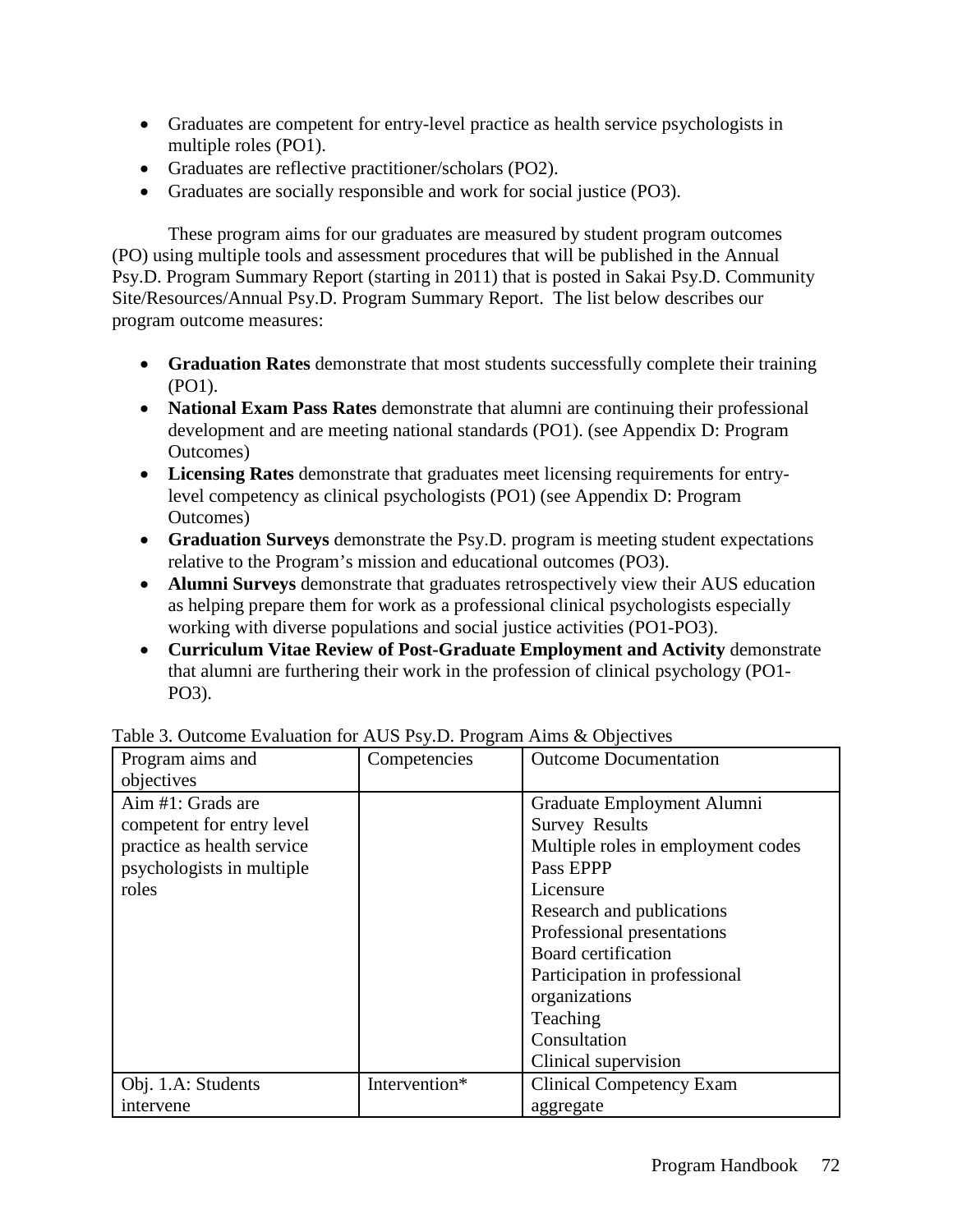|                              |                  | Supervisor Evaluations aggregate            |
|------------------------------|------------------|---------------------------------------------|
|                              |                  | Competitive Internship                      |
|                              |                  | Trainings on Evidence-Based                 |
|                              |                  | <b>Treatments</b>                           |
| Obj. 1.B: Students assess    | Assessment*      | <b>Clinical Competency Exam</b>             |
|                              |                  | aggregate                                   |
|                              |                  | Supervisor Evaluations aggregate            |
|                              |                  | Competitive Internship                      |
| Obj. 1.C: Students research  | Research*        | <b>Clinical Competency Exam</b>             |
|                              |                  | aggregate                                   |
|                              |                  | Student prof. activities                    |
|                              |                  | <b>Dissertation titles</b>                  |
|                              |                  |                                             |
|                              |                  | Supervisor Evaluations reflect use of       |
|                              |                  | outcome data                                |
| Obj. 1.D Students supervise  | Supervision      | <b>Clinical Competency Exam</b>             |
| & consult                    | & Consultation*  | aggregate                                   |
|                              |                  | <b>Supervisor Evaluations aggregate</b>     |
|                              |                  | Student prof. activities                    |
| Aim #2: Grads are            |                  | <b>Graduate Employment Survey</b>           |
| reflective                   |                  | Employment codes – rate of Indep.           |
| practitioner/scholars        |                  | Practice & all codes within scope           |
|                              |                  | Research and publications                   |
|                              |                  | Professional presentations                  |
|                              |                  | <b>Board certification</b>                  |
|                              |                  | C.V. Review                                 |
| Obj. 2.A: Students build     | Communication    | <b>Social Justice Practicum Clinical</b>    |
| relationships                | and              | Competency Exam aggregate                   |
|                              | Interpersonal    | Supervisor Evaluations aggregate            |
|                              | Skills*          | Competitive Internship                      |
|                              |                  |                                             |
|                              |                  |                                             |
| Obj. 2.B: Students integrate | Intervention and | <b>Clinical Competency Exam</b>             |
| science into practice        | Assessment*      | aggregate                                   |
|                              |                  | Supervisor Evaluations aggregate            |
|                              |                  | Training on Evidence-Based                  |
|                              |                  | <b>Treatments</b>                           |
|                              |                  | <b>Client Outcomes</b>                      |
| Obj. 2.C: Students are       | Ethical/Legal    | <b>Clinical Competency Exam</b>             |
| ethical and professional     | Standards*       | aggregate                                   |
|                              |                  | Student prof. activities                    |
|                              |                  |                                             |
|                              | Professionalism* |                                             |
| Aim #3: Grads are socially   |                  | <b>Graduate Satisfaction Survey Results</b> |
| responsible and work for     |                  | Working for social justice                  |
| social justice               |                  | Participation in professional               |
|                              |                  | organizations                               |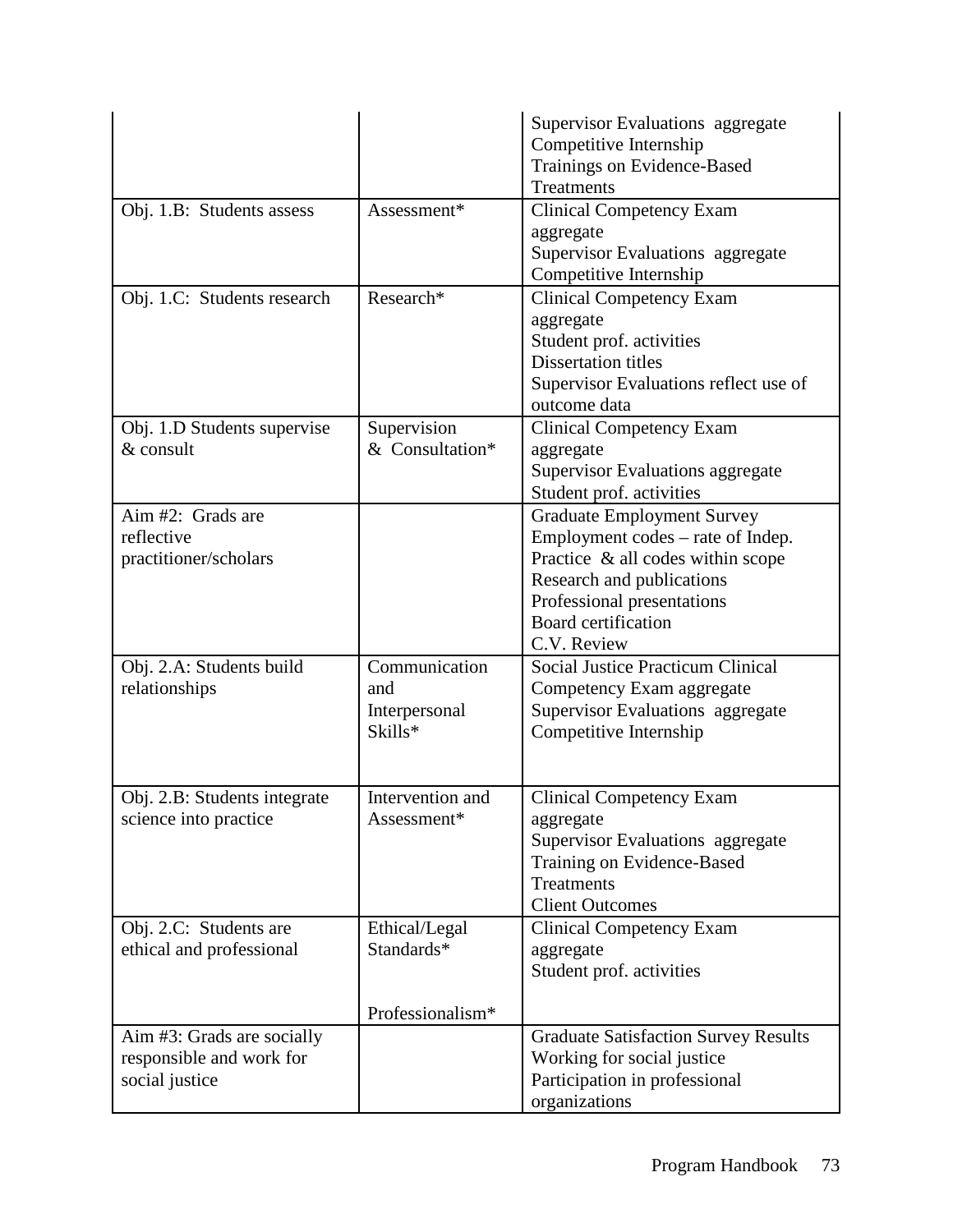|                         |                   | Pro bono services                |
|-------------------------|-------------------|----------------------------------|
|                         |                   | Involved in advocacy efforts     |
|                         |                   | C.V. Review                      |
| Obj. 3.A: Students      | Individual &      | <b>Social Justice Practicum</b>  |
| celebrate diversity and | Cultural          | <b>Clinical Competency Exam</b>  |
| avoid oppressing others | Diversity*        | aggregate                        |
|                         |                   | Supervisor Evaluations aggregate |
|                         |                   | Student prof. activities         |
| Obj. 3.B: Students are  | Social Justice*   | <b>Social Justice Practicum</b>  |
| agents of social change |                   | <b>Clinical Competency Exam</b>  |
|                         |                   | aggregate                        |
|                         |                   | Student prof. activities         |
| *Minimal Thresholds for | Three types of    | Courses and their Competencies   |
| achievement for each    | thresholds for    |                                  |
|                         | meeting           | Syllabus review                  |
| competency              |                   |                                  |
|                         | competencies      |                                  |
|                         | can be found in   |                                  |
|                         | our syllabi:      |                                  |
|                         | 1) Pass course to |                                  |
|                         | meet each or      |                                  |
|                         | 2) Assignment     |                                  |
|                         | criteria listed   |                                  |
|                         | must all be met   |                                  |
|                         | at an adequate    |                                  |
|                         | performance       |                                  |
|                         | level with no     |                                  |
|                         | substantial       |                                  |
|                         | revisions, or     |                                  |
|                         | 3) Assignment     |                                  |
|                         | rubrics are used  |                                  |
|                         | with criteria and |                                  |
|                         | minimal level     |                                  |
|                         | noted             |                                  |

## **Program Self-Improvement**

The Psy.D. program utilizes a number of methods to monitor and self-assess its achievement of the program aims and objectives (e.g., see Program Evaluation Planning Calendar below). There are a variety of methods the program solicits concerns, feedback, and suggestions from students, staff, and faculty including: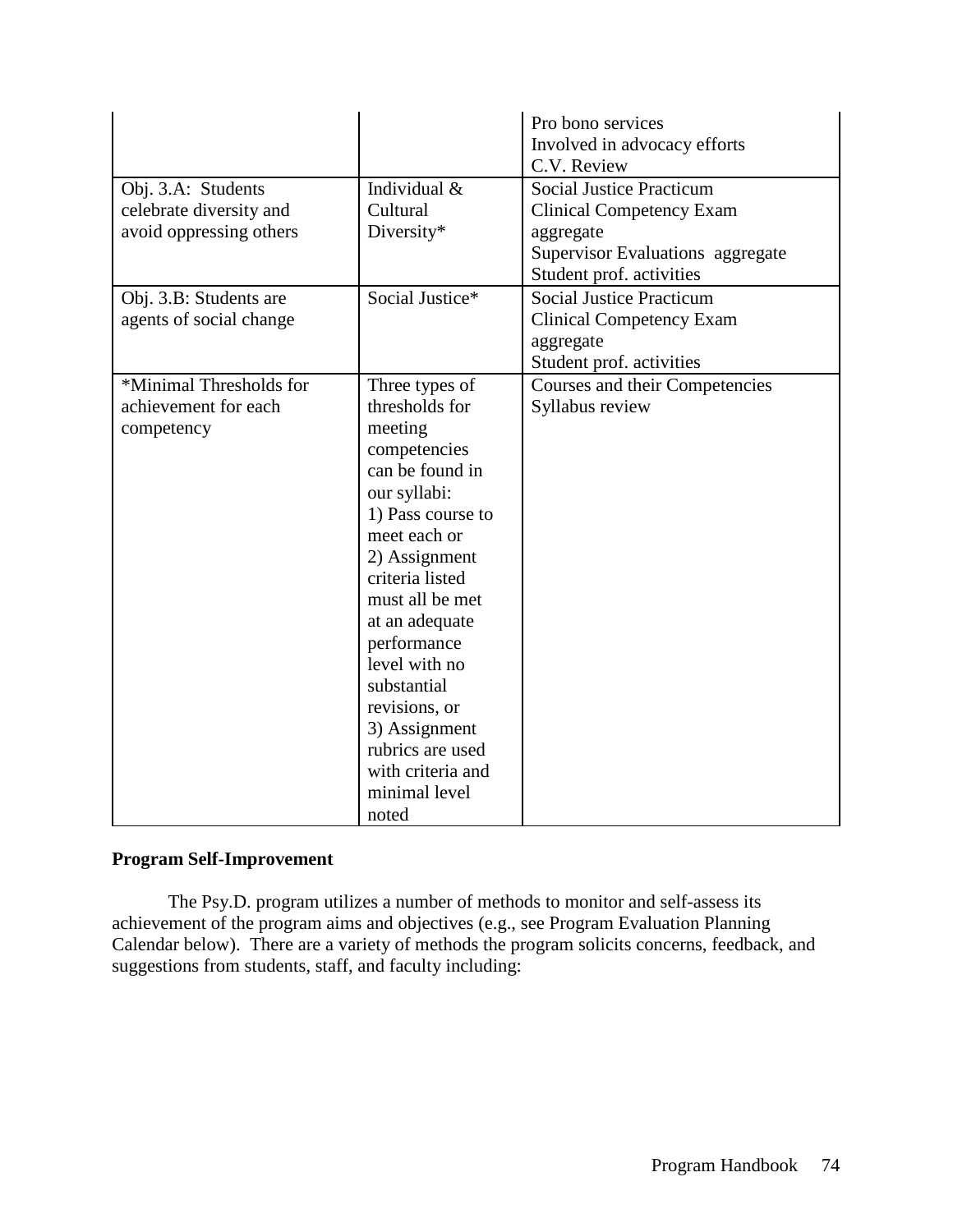**Psy.D. program meetings.** Regular Psy.D. program meetings are scheduled every Tuesday (2:30-4:00pm) during Fall-Spring quarters, and every other Tuesday (non-Faculty Assembly days) in the Summer quarter. All Psy.D. program staff & full-time faculty are required to attend unless on professional development leave. Affiliate faculty must attend half of the meetings each quarter, except on their unscheduled quarter. All adjunct faculty are invited to attend as well. The Director of the AUS Community Counseling and Psychology Clinic also attend. Representatives from the Student Council also invited to attend when issues arise, except during 'closed' sessions wherein confidential student issues will be discussed.

The purpose of the Psy.D. meetings includes conducting on-going program evaluation and improvement activities, address clinical training, and faculty professional development training. The Psy.D. Program Associate maintains meeting minutes that document program evaluation, plan of action and milestones, and program changes. The Psy.D. Program meeting minutes are centrally stored and publicly accessible in Sakai.